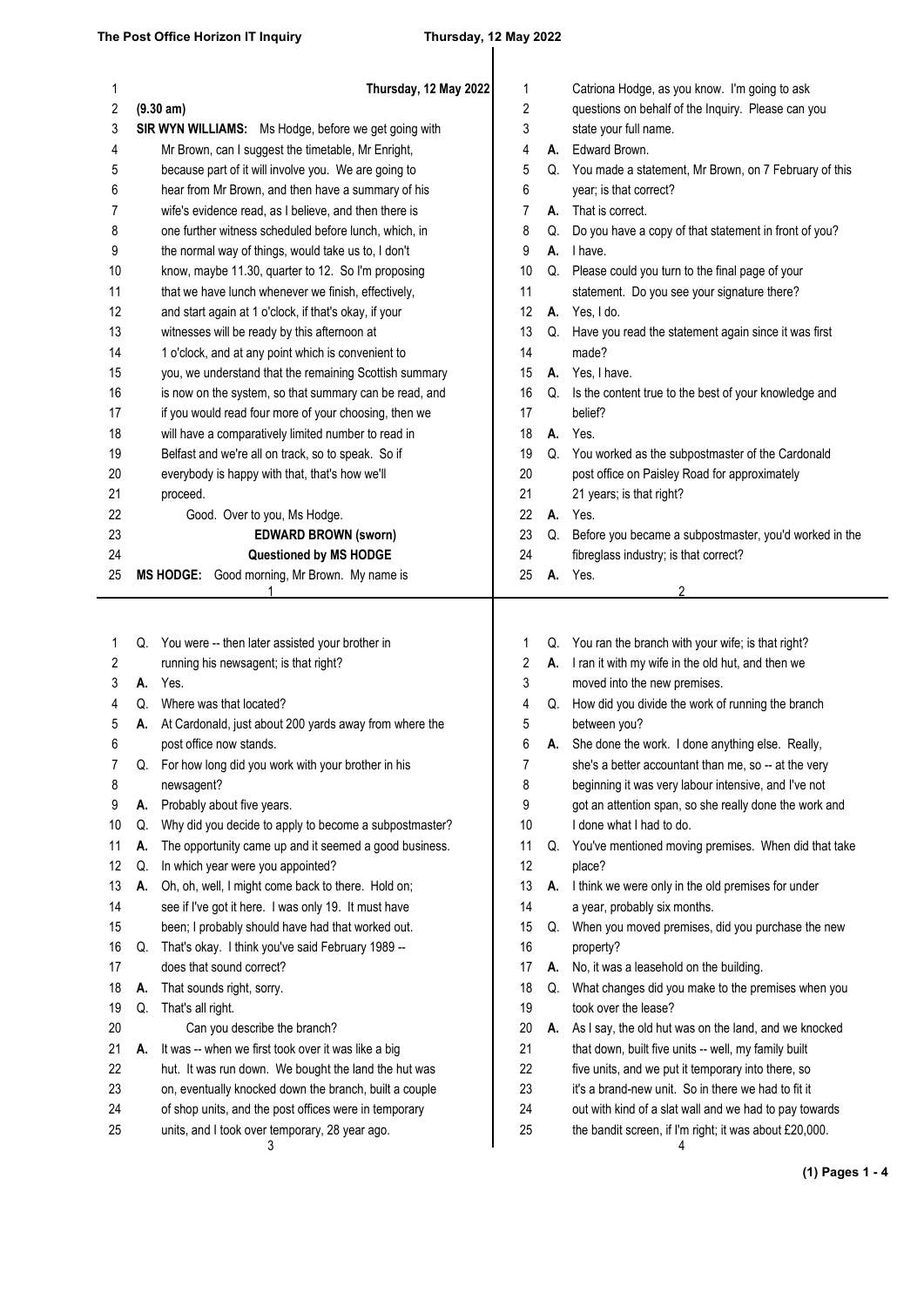| 1  |    | So it was a very shiny office to start with. But at    | 1  |    | anything else out and in, and by the end of the day       |
|----|----|--------------------------------------------------------|----|----|-----------------------------------------------------------|
| 2  |    | that time, that only at the beginning, the post        | 2  |    | they had to balance with the opening figure and the       |
| 3  |    | offices had been kind of reinvented, so it was a nice  | 3  |    | closing business against what you sold or what you        |
| 4  |    | shiny office compared to what was available at that    | 4  |    | didn't sell. It left you with a difference, and you       |
| 5  |    | time.                                                  | 5  |    | were liable for that difference.                          |
| 6  | Q. | What type of business did you run from the branch?     | 6  | Q. | You've mentioned in your statement that as part of the    |
| 7  | А. | It was mainly post office. We did start to do          | 7  |    | balancing process you would send paperwork to the         |
| 8  |    | stationery and some -- but it was auxiliary; it was    | 8  |    | Post Office accounts team in Chesterfield; is that        |
| 9  |    | only really part of the service, rather than a real    | 9  |    | right?                                                    |
| 10 |    | business.                                              | 10 |    | A. Yes, we used to send a big black -- a big brown bag at |
| 11 | Q. | Now, the Horizon System wasn't introduced until almost | 11 |    | one point, with loads of -- all of the duplicate bits     |
| 12 |    | a decade after you were appointed; is that right?      | 12 |    | of paper that you had ended up at Chesterfield.           |
| 13 | А. | Yes.                                                   | 13 | Q. | When Horizon was introduced, that system came to an       |
| 14 | Q. | How did you balance your business accounts in the      | 14 |    | end?                                                      |
| 15 |    | years before Horizon --                                | 15 | А. | It came to nil, aye.                                      |
| 16 | А. | It used to be on a Friday night, you had an            | 16 | Q. | Do you recall when the Horizon System was first           |
| 17 |    | old-fashioned ledger and you put all the figures in,   | 17 |    | installed in your branch?                                 |
| 18 |    | calculated it at the end of the day; the difference    | 18 | А. | Yes, yes.                                                 |
| 19 |    | between the two sides of your ledger is what you were  | 19 | Q. | Forgive me --                                             |
| 20 |    | short.                                                 | 20 | А. | Oh, the time? Well, I think it was just -- it was         |
| 21 | Q. | And can you please describe how your branch accounts   | 21 |    | either early 2000, or just 1999. It's not exactly an      |
| 22 |    | were reconciled at the time with the post office       | 22 |    | exact date.                                               |
| 23 |    | accounts?                                              | 23 | Q. | Did you receive training from the Post Office when the    |
| 24 | А. | Well, you normally -- you started off with an opening  | 24 |    | Horizon System was first installed?                       |
| 25 |    | balance. You paid out money, you took in money,<br>5   | 25 | А. | Yes. We went for two days in the Piping Centre in<br>6    |
|    |    |                                                        |    |    |                                                           |
|    |    |                                                        |    |    |                                                           |
| 1  |    | Glasgow. There were some units there that weren't      | 1  |    | didn't work, it just didn't work.                         |
| 2  |    | online. They were working units but not online, and    | 2  | Q. | Did you receive any further training from the             |
| 3  |    | they showed you what we thought was a fantastic        | 3  |    | Post Office after Horizon was installed?                  |
| 4  |    | system, like it was going to save you all this time.   | 4  | А. | No, not really, no.                                       |
| 5  |    | In theory, it looked as if it did save you all this    | 5  | Q. | You've mentioned in your statement that some trainers     |
| 6  |    | time, but in the long run it wasn't right.             | 6  |    | came and attended your branch. Do you recall that?        |
| 7  | Q. | Did you have an opportunity during your training to    | 7  | А. | I think I remember that. We were actually the busiest     |
| 8  |    | carry out a balance on Horizon?                        | 8  |    | post office in Scotland at one point, so we used to       |
| 9  | А. | No. No, they just showed you how to input              | 9  |    | have, like, six tellers. So we were quite close to        |
| 10 |    | transactions, and I don't even think we had -- would   | 10 |    | the Post Office at that time, and I can remember them     |
| 11 |    | have had a terminal each. It was like a kind of group  | 11 |    | sending -- it wasn't usual for them to send trainers      |
| 12 |    | session, so they really inputted the stuff, showed you | 12 |    | into the branch for it, and I'm sure we had two. One,     |
| 13 |    | how wonderful it was, and at the end of the figures    | 13 |    | I can't remember her name, but I'm sure we had two,       |
| 14 |    | tallied, but we weren't actually doing it.             | 14 |    | but how long, I think it was only a day or maybe          |
| 15 | Q. | Were you satisfied at the time with the quality of the | 15 |    | a half day.                                               |
| 16 |    | classroom training you received?                       | 16 | Q. | Do you recall carrying out a balance whilst the           |
| 17 | А. | I have to say yes, because we thought it was all new.  | 17 |    | trainers were with you in branch?                         |
| 18 |    | It wasn't good, and they weren't any more than -- as   | 18 | А. | Yes, yes.                                                 |
| 19 |    | it looked fantastic, the system, it should have done   | 19 | Q. | Can you describe what happened, please?                   |
| 20 |    | what it said, but it didn't.                           | 20 | А. | Well, we got to the end of the night and they             |
| 21 | Q. | How confident did you feel using the system when it    | 21 |    | were -- it was new to them as well, but they were         |
| 22 |    | was first introduced?                                  | 22 |    | good, but it was new to them, and they couldn't           |
| 23 | А. | Once again, computers were a new thing to everybody so | 23 |    | balance. So we spent more time trying to re-input the     |
| 24 |    | nobody was confident in using the computer itself.     | 24 |    | stuff, and we ended up with £100 shortage. But that       |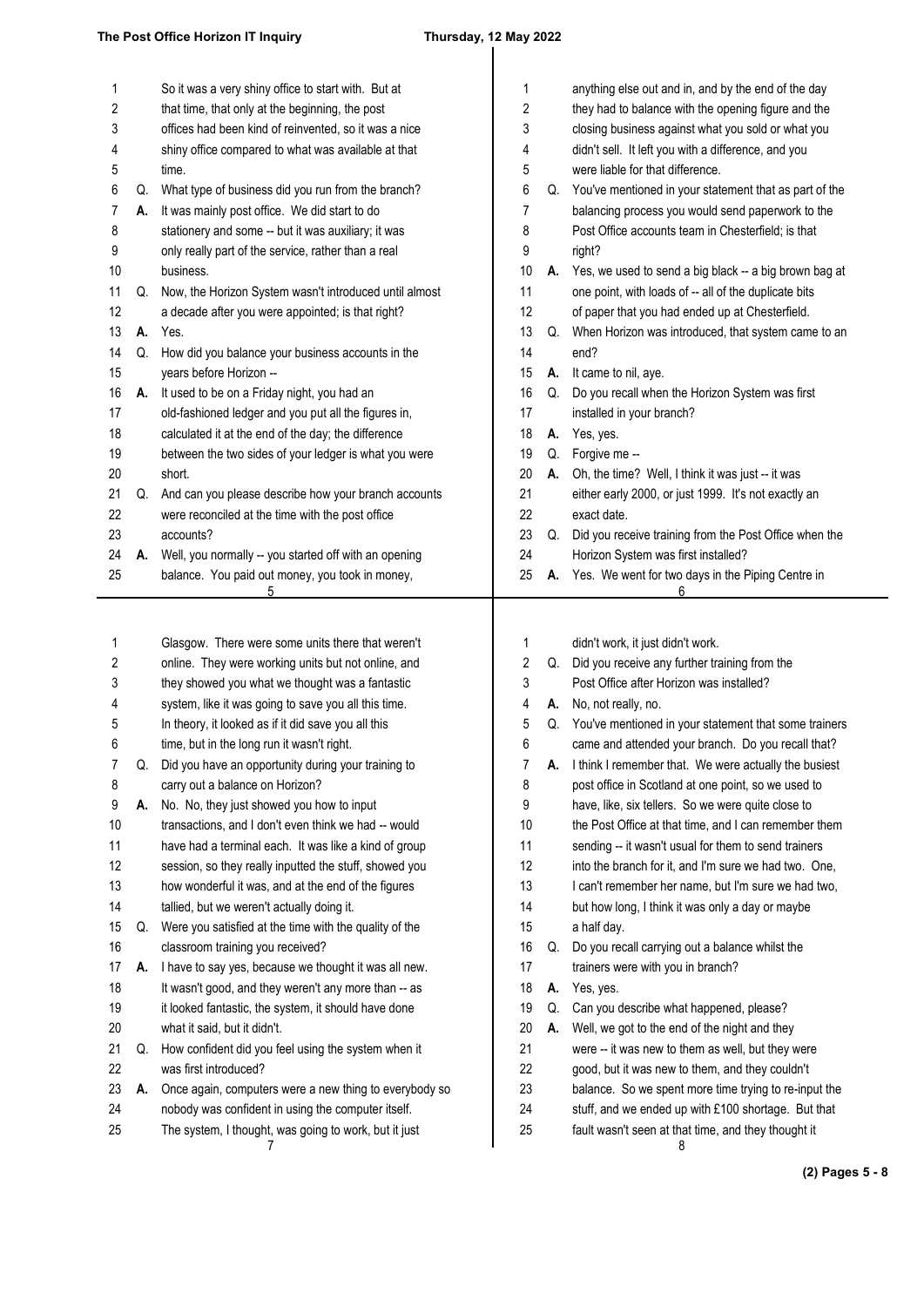| 1      |          | was wonderful.                                                                                                 | 1<br>2 |    | further training in branch for a day or two. Was that                                                       |
|--------|----------|----------------------------------------------------------------------------------------------------------------|--------|----|-------------------------------------------------------------------------------------------------------------|
| 2      |          | Q. What efforts did your trainers make to try and help<br>you get to the bottom of what caused that shortfall? | 3      |    | the extent of the training you received?<br>A. Yes, that was it.                                            |
| 3      |          | A. With hindsight, not a lot. All we did was just keep                                                         |        |    | Q. What other guidance did you have available to you to                                                     |
| 4<br>5 |          | redoing what we had already done in case we had done                                                           | 4<br>5 |    | help navigate the system?                                                                                   |
| 6      |          |                                                                                                                |        |    |                                                                                                             |
| 7      |          | it wrong, and it still came to £100 short. So they<br>didn't know how to fix it.                               | 6<br>7 | А. | The helpline. I think they had an A4 binder, what was<br>really brain surgery if you looked at that, but it |
| 8      |          | What were you told to do to resolve that discrepancy?                                                          |        |    | wasn't much help. That was good for referring back to                                                       |
| 9      | Q.<br>А. | Simply write a cheque.                                                                                         | 8<br>9 |    | when the helpline was talking to you, but really it                                                         |
| 10     | Q.       | Is that what you did?                                                                                          | 10     |    | was the helpline that was the major assistance.                                                             |
| 11     | А.       | Yes.                                                                                                           | 11     | Q. | Did you continue to experience problems in balancing                                                        |
| 12     | Q.       | How did you feel about paying money in to cover                                                                | 12     |    | your accounts after that first shortfall?                                                                   |
| 13     |          | a shortfall which you could not explain?                                                                       | 13     |    | A. Yes, it became kind of normal. You could have periods                                                    |
| 14     | А.       | Well, I was from a newsagent background, we don't have                                                         | 14     |    | where you had nothing, and then it became normal to                                                         |
| 15     |          | shortfalls, so £100 was, it was just -- it cannot                                                              | 15     |    | have a shortage (audio distorted).                                                                          |
| 16     |          | happen, but it did, so I wasn't happy.                                                                         | 16     | Q. | How frequently would you say these shortages arose?                                                         |
| 17     | Q.       | Had you experienced shortfalls and discrepancies when                                                          | 17     | А. | Oh, it was a long time ago, but it became -- if you                                                         |
| 18     |          | using your paper-based system?                                                                                 | 18     |    | didn't have a reasonable shortfall every month, you                                                         |
| 19     | А.       | Yes, but most of them you could either see that a                                                              | 19     |    | were doing really well. A reasonable shortfall being                                                        |
| 20     |          | teller has done something wrong; you have done                                                                 | 20     |    | in the hundreds.                                                                                            |
| 21     |          | something wrong. You might never have got it back but                                                          | 21     |    | Q. What steps did you take to try to resolve yourself                                                       |
| 22     |          | you had a bit of paper there, you could see where it                                                           | 22     |    | what had caused these shortfalls?                                                                           |
| 23     |          | went wrong. It made you feel a bit better, but you                                                             | 23     |    | A. Well, at the beginning we just -- you blamed yourself.                                                   |
| 24     |          | still had to put something in.                                                                                 | 24     |    | So you were more accurate, you had people                                                                   |
| 25     | Q.       | So you described some classroom training and then some                                                         | 25     |    | double-checking what you had actually just done; you                                                        |
|        |          | 9                                                                                                              |        |    | 10                                                                                                          |
|        |          |                                                                                                                |        |    |                                                                                                             |
|        |          |                                                                                                                |        |    |                                                                                                             |
|        |          |                                                                                                                |        |    |                                                                                                             |
| 1      |          | double-checking other people's stuff. We put CCTV in,                                                          | 1      |    | accept their advice and pay the money in?                                                                   |
| 2      |          | pulled more staff in. There was just nothing else you                                                          | 2      |    | A. Yes, yes.                                                                                                |
| 3      |          | could do. We originally thought it was down to                                                                 | 3      |    | Q. Why did you do that?                                                                                     |
| 4      |          | ourselves because, according to the Post Office, it                                                            | 4      | А. | Well, my belief is that in my contract I was liable                                                         |
| 5      |          | worked, so it must work, so any mistakes were really                                                           | 5      |    | for anything between my opening balance and my closing                                                      |
| 6      |          | on us.                                                                                                         | 6      |    | balance, which seems fair if I make a mistake. But if                                                       |
|        |          | You've mentioned contacting the helpline. Did they                                                             |        |    | it's not my mistake I shouldn't be responsible for it.                                                      |
| 8      |          | assist you to get to the bottom of what had caused                                                             | 8      | Q. | Did you believe that you were responsible for it at                                                         |
| 9      |          | these discrepancies?                                                                                           | 9      |    | the time?                                                                                                   |
| 10     | А.       | Well, the helpline, as I say before (audio distorted)                                                          | 10     |    | A. Yes, I have to say we did. I believed that somebody                                                      |
| 11     |          | at the time, but I know for a fact, because I knew                                                             | 11     |    | was responsible, and it could only be somebody in that                                                      |
| 12     |          | some of them on it, that they were counter staff that                                                          | 12     |    | building.                                                                                                   |
| 13     |          | had just been introduced to the system as well, so                                                             | 13     | Q. | How did that affect your relationship with your staff                                                       |
| 14     |          | they weren't any wiser than us. Helpful, but no real                                                           | 14     |    | at the time?                                                                                                |
| 15     |          | help.                                                                                                          | 15     | А. | It put strains on it, because everybody knew they were                                                      |
| 16     | Q.       | What were you told by the helpline to do to resolve                                                            | 16     |    | working with a -- if you're working with a cash                                                             |
| 17     |          | the shortfall?                                                                                                 | 17     |    | business, they know it's a wee bit harder because you                                                       |
| 18     | А.       | It depends on the case, but really a lot of times you                                                          | 18     |    | have to have a certain type of mentality for it, but                                                        |
| 19     |          | roll over and something would come back, or make it                                                            | 19     |    | it made the staff apprehensive, it made us                                                                  |
| 20     |          | good. It was more make it good than roll over. Roll                                                            | 20     |    | apprehensive.                                                                                               |
| 21     |          | over was if you could actually think you had something                                                         | 21     |    | Q. You've explained that your wife, Catrona, was managing                                                   |
| 22     |          | that might come back, they told you you had to roll                                                            | 22     |    | the branch, in effect.                                                                                      |
| 23     |          | over the next morning or not open the branch. But                                                              | 23     | А. | Yes.                                                                                                        |
| 24     |          | most of the time it was roll over.                                                                             | 24     | Q. | Did it affect your relationship with her?                                                                   |
| 25     | Q.       | When you were told to make good the cash, did you<br>11                                                        | 25     | А. | It became strained at times because somebody has to be<br>12                                                |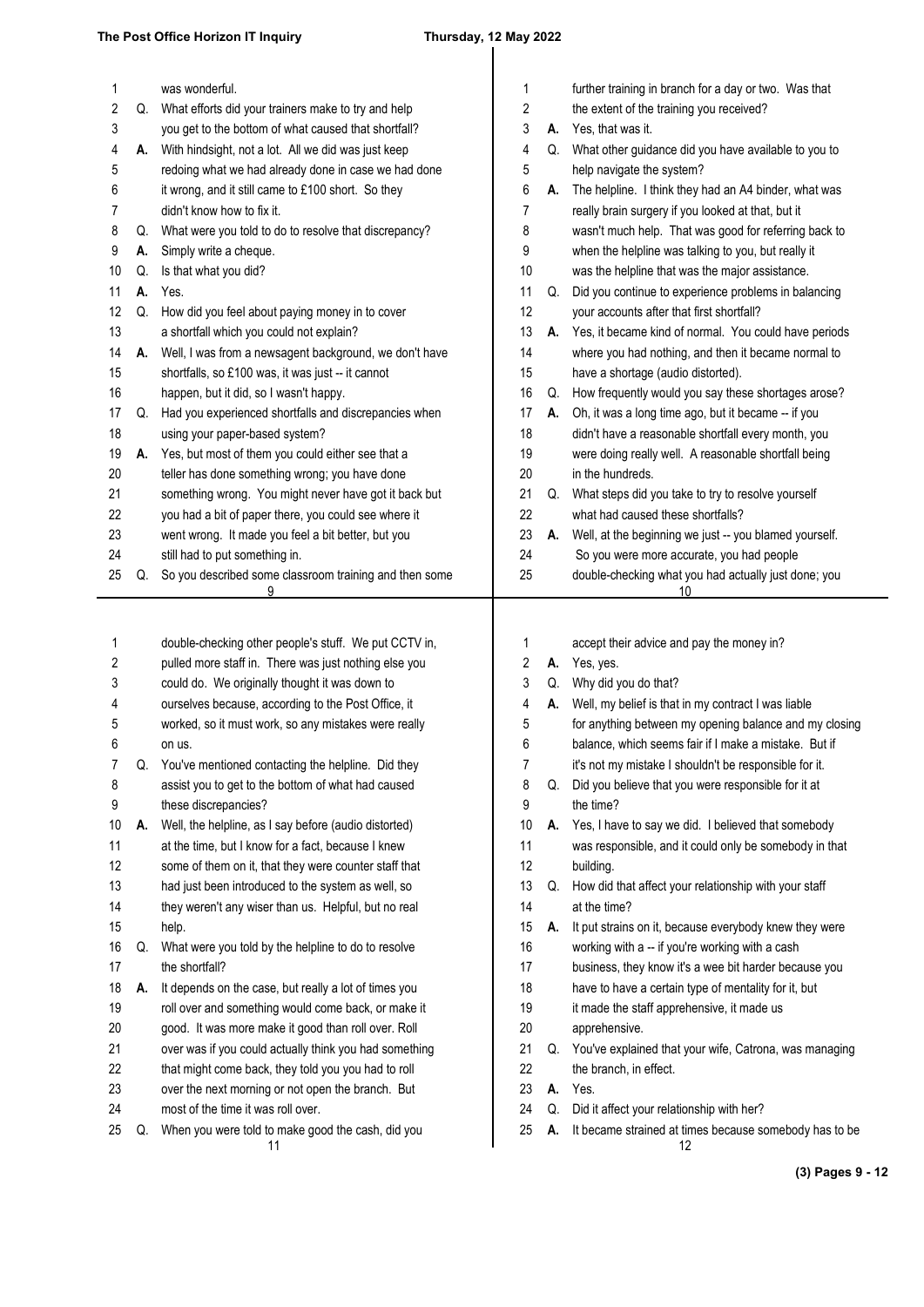# $\overline{\phantom{a}}$

| 1  |    | responsible, and I'm not touching it, it's not my            | 1  |    | Post Office set up a repayment out of salary. Over           |
|----|----|--------------------------------------------------------------|----|----|--------------------------------------------------------------|
| 2  |    | mistake, I'm only the one that's putting it in, but          | 2  |    | what period, I can't remember, but it was normal -- I        |
| 3  |    | somebody has to get blamed and maybe we blamed each          | 3  |    | had to do that a few times, and normally it was over         |
| 4  |    | other.                                                       | 4  |    | the year.                                                    |
| 5  | Q. | You've described on one occasion experiencing                | 5  |    | Q. How much do you think you paid into the Post Office in    |
| 6  |    | a shortfall of £9,000; is that right?                        | 6  |    | total to make good shortfalls shown by Horizon?              |
| 7  | А. | Yes.                                                         | 7  | А. | Oh, it's nearly -- yes, my accountant has worked out         |
| 8  | Q. | And do you recall when this apparent shortfall arose?        | 8  |    | £85,000. It's 85-plus; but 85 I can guarantee that's         |
| 9  | Α. | Oh, I couldn't put a date on it, it was that long ago.       | 9  |    | what I lost in the accounts over the years.                  |
| 10 | Q. | Did you contact the helpline for assistance in               | 10 | Q. | You were using Horizon for approximately 15 years; is        |
| 11 |    | relation to that significant shortfall?                      | 11 |    | that right?                                                  |
| 12 | А. | Yes. Yes.                                                    | 12 | А. | It was, yes.                                                 |
| 13 | Q. | Did they help you get to the bottom of the                   | 13 |    | Q. Your appointment came to an end in May 2015; is that      |
| 14 |    | discrepancy?                                                 | 14 |    | right?                                                       |
| 15 | А. | No. They said they would contact Chesterfield and            | 15 | А. | Yes.                                                         |
| 16 |    | contact (unclear) units. I'm not saying they didn't          | 16 | Q. | You had been offered a leaver's payment under the            |
| 17 |    | contact the (unclear) units, but they were no help to        | 17 |    | Network Transformation Programme; is that correct?           |
| 18 |    | -- we were told to roll it over. You believed if you         | 18 | А. | Yes.                                                         |
| 19 |    | had a small shortage it just went over the counter.          | 19 | Q. | Why did you decide to accept the offer of this               |
| 20 |    | £9,000 couldn't go over the counter in a mistake, so         | 20 |    | payment?                                                     |
| 21 |    | that had to come back, in your mind at that point, but       | 21 | А. | It was getting a bit weary. We were having to -- the         |
| 22 |    | it never came back.                                          | 22 |    | post office had -- it wasn't took over to make big           |
| 23 | Q. | What happened to that shortfall at the end of your           | 23 |    | bucks. It was a steady living, and you were only             |
| 24 |    | trading period?                                              | 24 |    | getting a steady living out of it. It was hard work          |
| 25 | А. | I think we carried it for four weeks and then the            | 25 |    | for -- hard work and a lot of responsibility for what        |
|    |    | 13                                                           |    |    | <u> 14</u>                                                   |
|    |    |                                                              |    |    |                                                              |
| 1  |    | you got out of it, so we decided to take it and run.         | 1  |    | wasn't so tight that you and your wife would visit           |
| 2  |    | Q. What was the effect on your personal finances of          | 2  |    | your relatives in order to have a hot meal.                  |
| 3  |    | making -- repeatedly making good shortfalls shown by         | 3  |    | A. Yes. Before the Inquiry, we actually forgot about         |
| 4  |    | the Horizon System?                                          | 4  |    | these times. We actually -- it made you rethink it,          |
| 5  | А. | Well, you done without, it was as simple as that. You        | 5  |    | how many times you went and visited people at certain        |
| 6  |    | done without. Things that didn't have to be done             | 6  |    | times. Yes, we did.                                          |
| 7  |    | wasn't done.                                                 | 7  |    | Can you please describe what effect this hardship had        |
| 8  | Q. | Did you get into debt?                                       | 8  |    | on your mental health?                                       |
| 9  | А. | We went into debt but we had to -- at one point I took       | 9  | А. | On my wife probably worse than me. I'm quite good at         |
| 10 |    | money against my house to pay, so the post office            | 10 |    | getting on with things, but it made life harder, it          |
| 11 |    | balanced. I think there was a couple of loans on the         | 11 |    | made life harder.                                            |
| 12 |    | go at one point as well. Yes, the money -- the               | 12 | Q. | Can you describe how she was affected?                       |
| 13 |    | Post Office had to get the money. The long and short         | 13 | А. | She probably takes things on board more than me, I can       |
| 14 |    | is that if the Post Office didn't get the money, we          | 14 |    | shrug things off and get on with it tomorrow.                |
| 15 |    | didn't have a post office. If we didn't have                 | 15 |    | Tomorrow is another day and I've forgot about                |
| 16 |    | a post office, we didn't have a business that was            | 16 |    | yesterday. She was upset at the time. I have to say          |
| 17 |    | sellable or viable.                                          | 17 |    | that I wasn't getting things -- she would get things         |
| 18 | Q. | Can you describe how the financial processes you faced       | 18 |    | before I got things, and the kids would get things           |
| 19 |    | affected your standard of living?                            | 19 |    | before we got things, but at times that was hard.            |
| 20 | Α. | We lived, and that was about it. We went to work and         | 20 | Q. | You said in your statement that running the branch and       |
| 21 |    | then we'd go home, and we went to work. There was not        | 21 |    | experiencing these shortfalls put a significant strain       |
| 22 |    | a -- I'm not saying we didn't have a nice -- we made         | 22 |    | on your marriage; is that right?                             |
| 23 |    | it what it was, but we didn't have luxuries that we          | 23 | А. | Yes, yes, yes.                                               |
| 24 |    | probably should have had.                                    | 24 | Q. | After your contract with the Post Office came to an          |
| 25 | Q. | You said in your statement there were times when money<br>15 | 25 |    | end, you and your wife continued to run the newsagent;<br>16 |

**(4) Pages 13 - 16**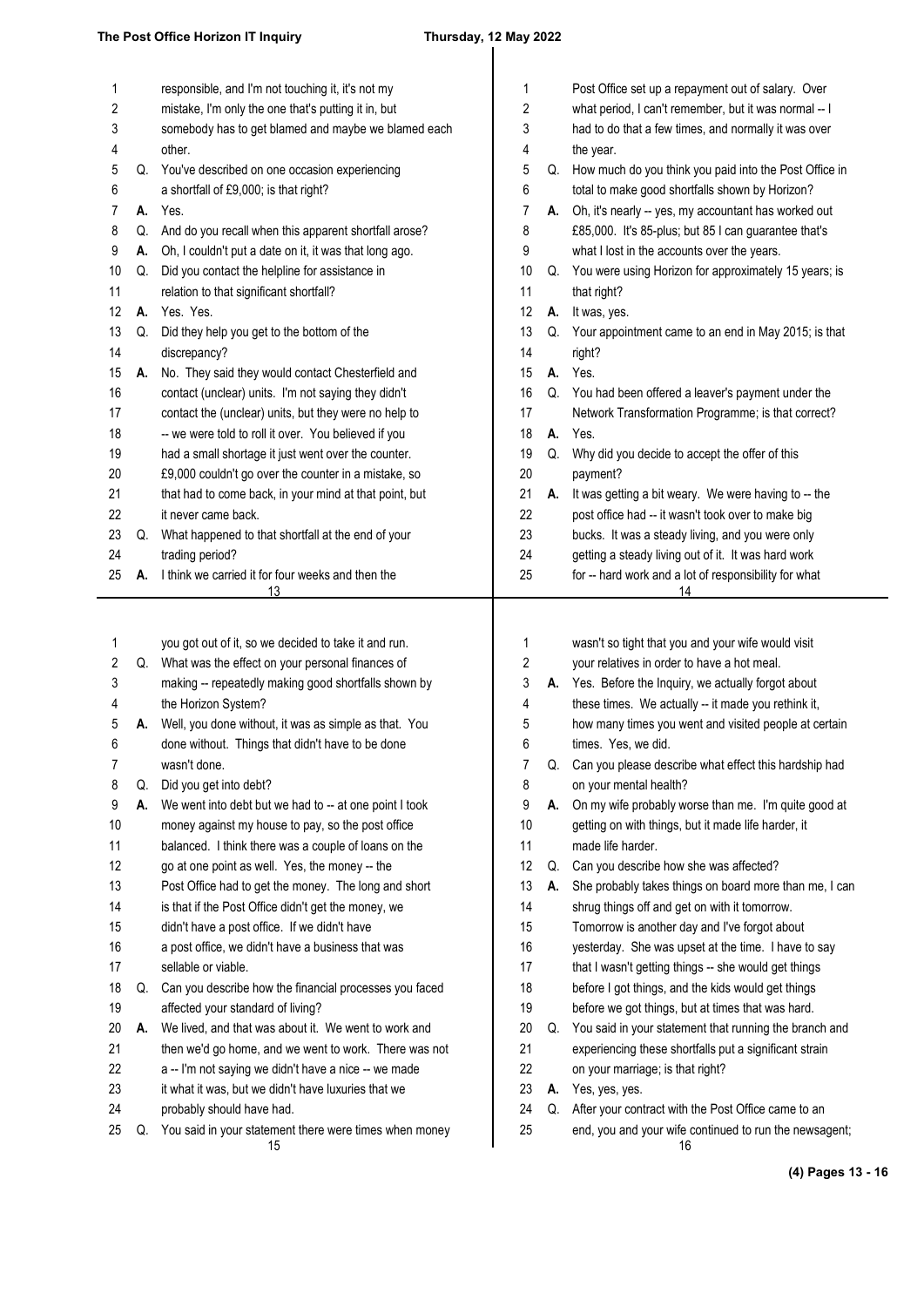### **The Post Office Horizon IT Inquiry Thursday, 12 May 2022**

| 1        |    | is that right?                                                                                             | 1              |    | knock-on effect really. We've got nothing to show for                                                    |
|----------|----|------------------------------------------------------------------------------------------------------------|----------------|----|----------------------------------------------------------------------------------------------------------|
| 2        | А. | Yes.                                                                                                       | $\overline{c}$ |    | all the years.                                                                                           |
| 3        | Q. | And you're still running that today; is that correct?                                                      | 3              |    | Q. You've just explained now the post office branch                                                      |
| 4        | А. | Yes, we are.                                                                                               | 4              |    | continued to operate, although you were no longer the                                                    |
| 5        | Q. | What effect did the loss of the post office have on                                                        | 5              |    | subpostmaster; is that right?                                                                            |
| 6        |    | the retail side of your business, your newsagent?                                                          | 6              |    | A. Yes.                                                                                                  |
| 7        | А. | Well, the newsagents is actually three doors away from                                                     | 7              |    | Q. And you've explained in your statement that you've                                                    |
| 8        |    | the post office, so we were -- we've still got the --                                                      | 8              |    | continued to experience some problems with the                                                           |
| 9        |    | we were relying on the post office being three doors                                                       | 9              |    | Post Office system --                                                                                    |
| 10       |    | away because that brings the people into the right                                                         | 10             | А. | Yes.                                                                                                     |
| 11       |    | side. In the post office it's -- the newsagents is                                                         | 11             | Q. | -- can you describe that?                                                                                |
| 12       |    | still okay, but we do -- we know working day-to-day in                                                     | 12             | А. | My wife would have been better at that one, but the                                                      |
| 13       |    | the post office is a wee bit different than the                                                            | 13             |    | Post Office is very slow to realise anything, so there                                                   |
| 14       |    | relationship we used to have when I was in, daily in,                                                      | 14             |    | are still problems with the lottery with the                                                             |
| 15       |    | to the post office.                                                                                        | 15             |    | Post Office, and we've tried --                                                                          |
| 16       | Q. | What are your working hours like today?                                                                    | 16             | Q. | Do you have a terminal in your newsagent?                                                                |
| 17       | А. | I do about 115 hours a week, but I don't -- that's the                                                     | 17             | А. | We have -- well, a funny set-up, because we have the                                                     |
| 18       |    | way it is. That's the way it is.                                                                           | 18             |    | lottery and the newsagents. On a Wednesday night the                                                     |
| 19       | Q. | Is all of that in your newsagent, or do you have --                                                        | 19             |    | post office -- we do a balance on a Wednesday. On a                                                      |
| 20       | А. | All of that is in the newsagents.                                                                          | 20             |    | Wednesday night the post office shuts at 5.30. I take                                                    |
| 21       | Q. | When you took on the post office, what had your hopes                                                      | 21             |    | it that the Post Office accounting system shuts; the                                                     |
| 22       |    | been for your retirement?                                                                                  | 22             |    | computerised side of it shuts down at 6 o'clock at                                                       |
| 23       | А. | Well, everything was planned for 55, because that                                                          | 23             |    | night. We are still open to 7.30 at night. If we do                                                      |
| 24       |    | just -- out of the blue, we picked that figure years                                                       | 24             |    | a transaction at 7.30 -- at 6.40, that transaction is                                                    |
| 25       |    | ago. That's not going to happen. So it's had an<br>17                                                      | 25             |    | now took over into the next day. But according to the<br>18                                              |
|          |    |                                                                                                            |                |    |                                                                                                          |
| 1        |    | Post Office they've finished all their accounts on the                                                     | 1              |    | Q. Who was telling you that you were the only one?                                                       |
| 2        |    | Wednesday night at 6.30, but it throws up errors if we                                                     | 2              | А. | Well, the Post Office, when you phoned up, but if you                                                    |
| 3        |    | do transactions, and they don't understand this --                                                         | 3              |    | were having regular shortages, it just cannot be                                                         |
| 4        |    | Q. You said -- sorry.                                                                                      | 4              |    | right. You're watching the tellers, you're watching                                                      |
| 5        |    | A. - so you have to argue with the helpline every time.                                                    | 5              |    | the CCTV, it can't be right, and you were told                                                           |
| 6        |    | If you happen to have that transaction, they want to                                                       | 6              |    | everybody else is fine, it's only you.                                                                   |
| 7        |    | send you an error for the total of that transaction,                                                       | 7              | Q. | When did you discover that others had been affected by                                                   |
| 8        |    | whereas you can easily explain there, it's in black                                                        | 8              |    | failings in Horizon?                                                                                     |
| 9        |    | and white, what has happened, but they can't                                                               | 9              | А. | Oh, I think we read something in one of the papers at                                                    |
| 10       |    | understand it. They just don't have the ability.                                                           | 10             |    | one point, and I made a call to the Federation. They                                                     |
| 11       | Q. | So do you find that you're continuing to have problems                                                     | 11             |    | still were very -- not taking sides at that point.                                                       |
| 12       |    | liaising with the helpline?                                                                                | 12             |    | I'm sure there was just something in the Mail when I                                                     |
| 13       | А. | We continue to have problems.                                                                              | 13             |    | realised, how long ago I don't know.                                                                     |
| 14       | Q. | Were you aware at the time that these shortfalls were                                                      | 14             | Q. | Have you taken any steps to obtain compensation from                                                     |
| 15       |    | occurring that there were others like you who were                                                         | 15             |    | the Post Office?                                                                                         |
| 16       |    | affected by problems with Horizon?                                                                         | 16             |    | A. I was part of the 555, but I believe that I'm still                                                   |
| 17       | А. | No. You see, well before the internet you were on                                                          | 17             |    | exempt from joining the HSS at the moment, so, no,                                                       |
| 18       |    | your own, unless you actually had a colleague that you                                                     | 18             |    | I've not made any steps, apart from the original 555.                                                    |
| 19       |    | were speaking to, or even going to the Federation                                                          | 19             | Q. | Did you receive some compensation when that litigation                                                   |
| 20       |    | meetings where I feel they should have known more                                                          | 20             |    | settled?                                                                                                 |
| 21       |    | about it. They were the hub. They're 50 postmasters                                                        | 21             | А. | I received £8,000.                                                                                       |
| 22       |    | meeting together. They should have been able to pick                                                       | 22             | Q. | How do you now feel about the Horizon System and the                                                     |
| 23       |    | up on this information. If you failed you were on                                                          | 23             |    | treatment that you received from the Post Office?                                                        |
| 24<br>25 |    | your own, because you got told it was only you that<br>was making a jacksy of it; everybody else was okay. | 24<br>25       | А. | Now that I know that they knew about it, it doesn't<br>seem fair, and unfortunately I still think of the |

**(5) Pages 17 - 20**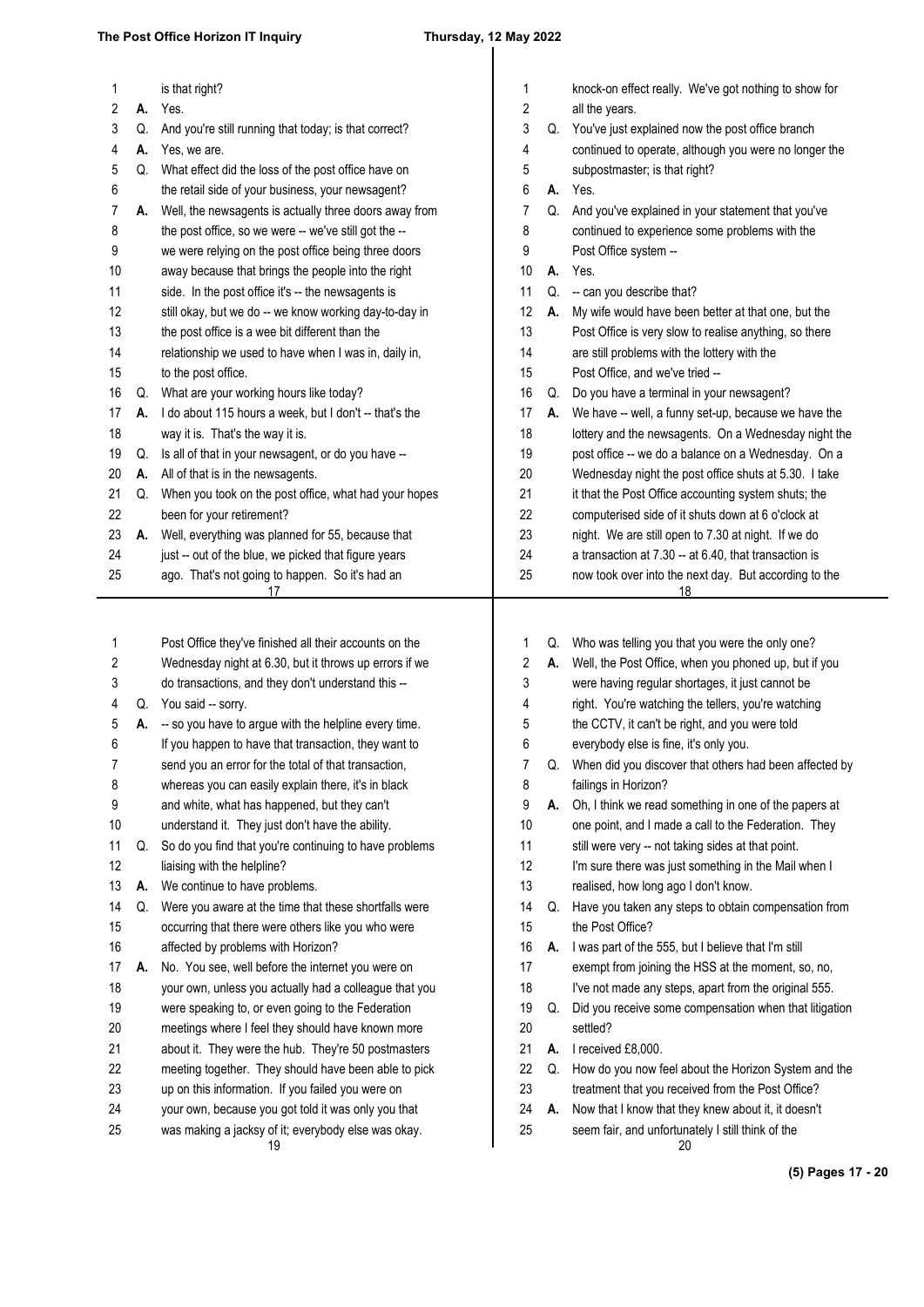| 1  |    | Post Office as being special, even after what they've        |
|----|----|--------------------------------------------------------------|
| 2  |    | done, or they should have been special. They're              |
| 3  |    | special to communities. But somebody has to take the         |
| 4  |    | blame, or somebody has to apologise, because it just         |
| 5  |    | wasn't fair.                                                 |
| 6  | Q. | There are no further questions that I'd like to ask          |
| 7  |    | you, Mr Brown. Is there anything you would like to           |
| 8  |    | say on your behalf, or on behalf of your wife?               |
| 9  | А. | I've got a closing statement that I've been                  |
| 10 |    | practising, but  right, okay?                                |
| 11 | Q. | Yes.                                                         |
| 12 |    | SIR WYN WILLIAMS:<br>Please read it, Mr Brown.               |
| 13 | A. | Thank you.                                                   |
| 14 |    | SIR WYN WILLIAMS:<br>And am I right in thinking you're going |
| 15 |    | to read something on behalf of your wife as well?            |
| 16 | A. | I've got my wife's as well.                                  |
| 17 |    | SIR WYN WILLIAMS:<br>Good. Well, you do it in your own time  |
| 18 |    | and at your own pace, okay?                                  |
| 19 | А. | I've practised mine; my wife's I just got an hour ago,       |
| 20 |    | so, right, excuse me.                                        |
| 21 |    | I would like to thank Sir Wyn Williams and the               |
| 22 |    | Inquiry team for being so efficient. It made life            |
| 23 |    | just that wee bit easier. It is my hope that                 |
| 24 |    | the Inquiry will not only financially compensate the         |
| 25 |    | subpostmasters involved, but will go some way to act         |
|    |    | 21                                                           |
|    |    |                                                              |
| 1  |    | by this miscarriage of justice. I think myself very          |
| 2  |    | fortunate in that myself, my marriage, my family and         |
| 3  |    | my business came through this, although I am angered         |
| 4  |    | at the fact that I can never be compensated for the          |
| 5  |    | family time lost, the holidays the children did not          |
| 6  |    | have -- sorry about that -- family time lost, the            |
| 7  |    | holidays the children did not have and the time we did       |
| 8  |    | not spend. Thank you very much to the Inquiry team.          |
| 9  |    | Nice and short. Thank you.                                   |

**SIR WYN WILLIAMS:** Short and to the point, Mr Brown. 10

**A.** Thank you. 11

**SIR WYN WILLIAMS:** So thank you for giving evidence to 12

the Inquiry, and sorry your wife hasn't felt able to 13

do it, but will you pass on my good wishes to her. 14

**A.** I will. Thank you very much. Sorry again. 15

SIR WYN WILLIAMS: No, no, that's fine. Thank you very much, Mr Brown. **A.** Thank you very much. 16 17 18

**SIR WYN WILLIAMS:** Right, well, I think since that's 19

a remote session, we'll have a short break to 20

reconfigure ourselves, so to speak. So my colleagues 21

- and I will leave for 10 minutes. 22
- **(10.00 am)** 23

24 25

**(10.21 am)**

**(A short break)**

23

| 1  | as closure for the pain, injustice and unfairness              |  |  |
|----|----------------------------------------------------------------|--|--|
| 2  | myself and many subpostmasters were inflicted with.            |  |  |
| 3  | No financial compensation can replace the lost time of         |  |  |
| 4  | a young family, time with friends, but with time I'm           |  |  |
| 5  | sure most -- sorry -- I am sure most will put any              |  |  |
| 6  | compensation to good use, repaying debts and making            |  |  |
| 7  | the memories lost. Once again, thank you for all your          |  |  |
| 8  | team involved in the Inquiry. Thank you. That's my             |  |  |
| 9  | own.                                                           |  |  |
| 10 | SIR WYN WILLIAMS: Fine. Before you --                          |  |  |
| 11 | Sorry.<br>А.                                                   |  |  |
| 12 | <b>SIR WYN WILLIAMS:</b> Before you get on to your wife's, can |  |  |
| 13 | I just ask this question while it's in my mind: you            |  |  |
| 14 | told us quite frankly what you received by way of              |  |  |
| 15 | compensation. Did your wife receive a separate                 |  |  |
| 16 | amount, or was that the amount between you?                    |  |  |
| 17 | No, that was the amount between us.<br>А.                      |  |  |
| 18 | <b>SIR WYN WILLIAMS:</b> Fine. Thank you very much.            |  |  |
| 19 | Mrs Catrona Brown, statement summarised                        |  |  |
| 20 | MR BROWN: Okay. I've got my wife's.                            |  |  |
| 21 | Right. She started it as if she's made a witness               |  |  |
| 22 | statement, so: moving forward from this, I would like          |  |  |
| 23 | to think that the Post Office will at best reimburse           |  |  |
| 24 | anyone affected by the mistake they made; maybe even           |  |  |
| 25 | apologise for the lives ruined and severely disrupted          |  |  |
|    | <u>22</u>                                                      |  |  |

**CHRIS DAWSON (sworn) SIR WYN WILLIAMS:** Yes, Ms Hodge. **MS HODGE:** Thank you, sir. Our next witness is Mr Chris Dawson. **Questioned by MS HODGE MS HODGE:** Mr Dawson, as you know, my name is Catriona Hodge, and I ask questions on behalf of the Inquiry. Please can you state (audio distorted)? **A.** (audio distorted). Q. Was that 2022; is that right? **A.** That's correct. Q. Do you have a copy of that statement in front of you? **A.** I do, yes. Q. Can I ask you, please, to turn to the final page of your statement. Can you see your signature there? **A.** I can. Q. Have you had an opportunity to read the statement again since it was first made? **A.** I've read through it a couple of times, yes, I'm happy enough with it. Q. Is the content true to the best of your knowledge and belief? **A.** It is. Q. Thank you. I'd like to begin by asking you a few 1 2 3 4 5 6 7 8 9 10 11 12 13 14 15 16 17 18 19 20 21 22 23 24

questions about your background. 25

24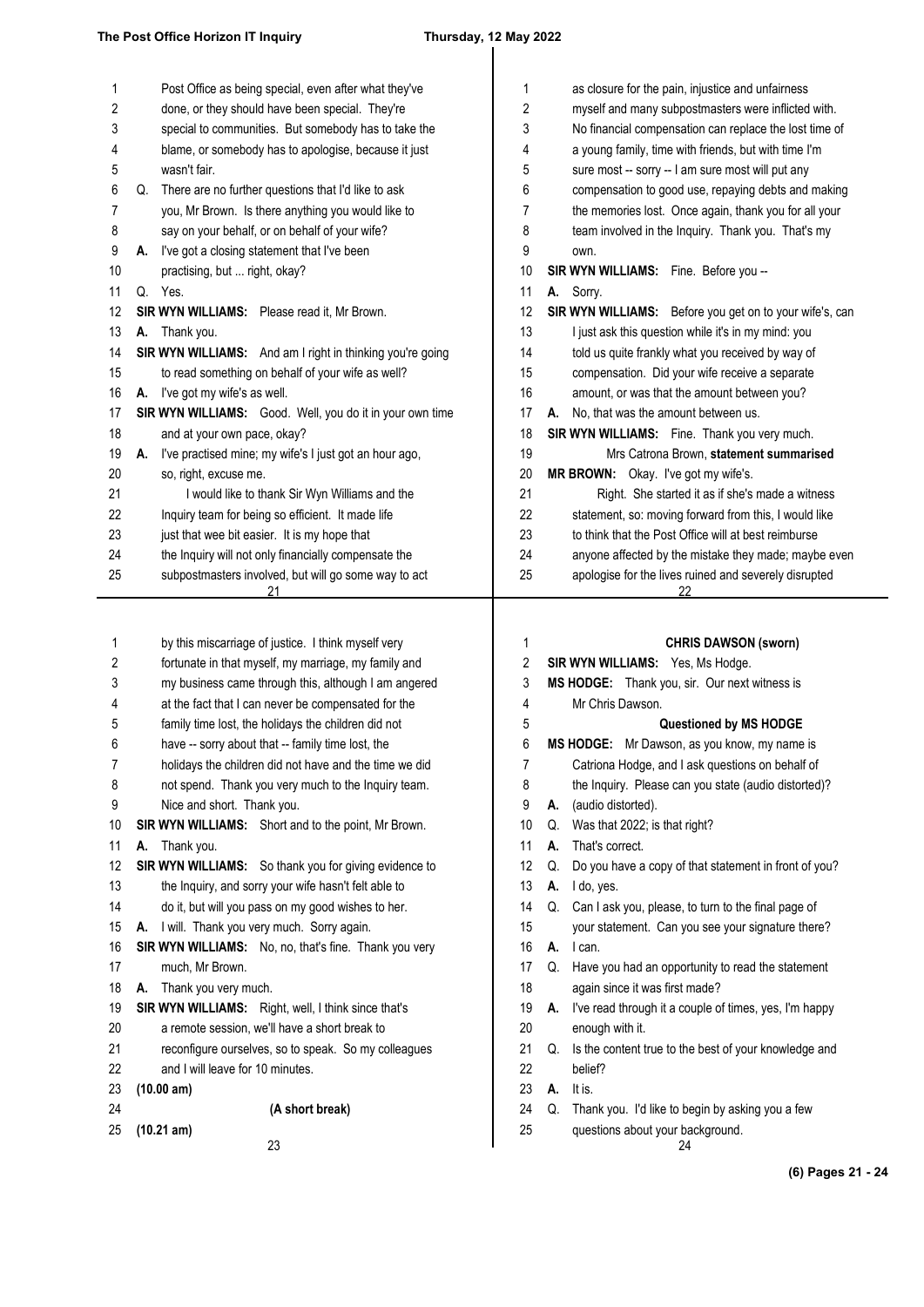# $\overline{\phantom{a}}$

| 1  | А. | Yes.                                                   | 1                |    | A. I hadn't actually applied to become a subpostmaster.  |
|----|----|--------------------------------------------------------|------------------|----|----------------------------------------------------------|
| 2  | Q. | You moved to the Perthshire area when you were         | 2                |    | First I was -- I had worked at the House of Bruar and    |
| 3  |    | 19 years old, is that right?                           | 3                |    | then went on to Kenmore, and the local councillor        |
| 4  | А. | That's correct, in 1993.                               | 4                |    | actually approached me, came to my house, and said to    |
| 5  | Q. | What did you do for a living before you took up the    | 5                |    | me, "You've got a good background in retail, a good      |
| 6  |    | running of a Post Office branch in your local area?    | 6                |    | knowledge of it, you obviously know what sells, there    |
| 7  | А. | When I first arrived at (unclear) Loch there, it was   | 7                |    | is a good retail space in this post office and the       |
| 8  |    | as a restaurant manager in one of the local hotels. I  | 8                |    | current postmaster is looking to retire, and would you   |
| 9  |    | then went on to be assistant manager in another hotel. | 9                |    | be interested?" Initially, I first thought: What do      |
| 10 | Q. | Sorry, could I ask you to speak up a little bit. I     | 10               |    | I know about post offices, but I was told kind of all    |
| 11 |    | think the air-conditioning has just started up.        | 11               |    | the training would be given, etcetera. And so I          |
| 12 | А. | I arrived in Pitlochry in 1993, initially as           | 12               |    | approached the bank and managed to secure a loan. And    |
| 13 |    | restaurant manager of one of the hotels. I then went   | 13               |    | it basically went from there.                            |
| 14 |    | on to be assistant manager of one of the other hotels, | 14               | Q. | You were quite heavily involved in your local            |
| 15 |    | bars and restaurant manager in a further hotel, before | 15               |    | community at the time; is that right?                    |
| 16 |    | going back to the second hotel as general manager.     | 16               |    | A. I was, yes. I was a member of the Red Cross. I used   |
| 17 |    | And then after the birth of my first daughter, the     | 17               |    | to go out and do -- we would cover first aid for local   |
| 18 |    | hours weren't conducive for family life so I started   | 18               |    | events, Highland games, cycling events; anything that    |
| 19 |    | working in retail up at the House of Bruar just        | 19               |    | was going on in the area. I was involved with the        |
| 20 |    | outside Blair Atholl. There I worked for a number of   | 20               |    | local branch of the SMP, and I was also a master of      |
| 21 |    | years and then left and went over to help start up     | 21               |    | the local Masonic lodge.                                 |
| 22 |    | a friend -- his new business at The Courtyard in       | 22               | Q. | And you've mentioned before you became a subpostmaster   |
| 23 |    | Kenmore.                                               | 23               |    | you'd had one child. Were you married at the time?       |
| 24 | Q. | Why did you later decide to apply to become            | 24               | А. | Yes, I was married in 1996.                              |
| 25 |    | a subpostmaster?<br>25                                 | 25               | Q. | And did you and your wife just have the one child?<br>26 |
|    |    |                                                        |                  |    |                                                          |
|    |    |                                                        |                  |    |                                                          |
| 1  | А. | No, no, we went on to have another one.                | 1                |    | A. I had to purchase the leasehold from the goodwill of  |
| 2  | Q. | You were appointed, having applied, I assume -- you    | $\boldsymbol{2}$ |    | the business. The business -- the building itself had    |
| 3  |    | were appointed as the subpostmaster of the Pitlochry   | 3                |    | formerly been a Crown Post Office that was owned by      |
| 4  |    | sub-post office in April 2007; is that correct?        | 4                |    | the Post Office. They had then, for some unknown         |
| 5  |    | A. Yes, aye, just before -- the Easter weekend.        | 5                |    | reason, sold the building to a private landlord and      |
| 6  |    | Q. How old were you then?                              | 6                |    | then rented it back at a huge amount of rent that        |
|    |    | Oh, 33.                                                | 7                |    | was -- they agreed to that contract, and then            |
| 8  | Q. | Only two months later, you took on the Kinloch Rannoch | 8                |    | basically forced the postmaster to then also have to     |
| 9  |    | sub-post office as well; is that right?                | 9                |    | agree to it.                                             |
| 10 | А. | I can't remember exactly. It was very quickly          | 10               | Q. | You've mentioned purchasing the goodwill of the          |
| 11 |    | thereafter, within three to four months, I was         | 11               |    | business. How much did you pay for that?                 |
| 12 |    | approached by a couple of representatives of the       | 12               | А. | It was in the region of £25,000, plus some stock.        |
| 13 |    | community up at Kinloch Rannoch who hadn't had         | 13               |    | I can't remember the exact amount.                       |
| 14 |    | a post office for quite some time. They had a wee      | 14               | Q. | Do you recall how you funded the purchase?               |
| 15 |    | community restaurant, cafe, and they set aside a room  | 15               | А. | I had to remortgage my house.                            |
| 16 |    | for me. It was laid out with Post Office equipment     | 16               | Q. | Can you describe the type of business that you           |
| 17 |    | and they didn't want it run as a full-time operation,  | 17               |    | operated from your two branches?                         |
| 18 |    | it's a small hamlet run in a village, I would have     | 18               | А. | Well, Pitlochry, I mean it is basically the gateway to   |
| 19 |    | said, so I did take that on and just provide them with | 19               |    | the Highlands. It's a very touristy town, a very busy    |
| 20 |    | postal services a couple of days a week.               | 20               |    | town, lots of coach parties, day-trippers, as well as    |
| 21 | Q. | So in the Kinloch Rannoch post office you were         | 21               |    | people heading up to the Glenshee skiing in the          |
| 22 |    | effectively just operating from a retail premises      | 22               |    | winter, so, yes, I mean, it's a busy place. So I did     |
| 23 |    |                                                        |                  |    |                                                          |
|    |    | owned by someone else, is that --                      | 23               |    | stock it up with gifts, toys. A lot of people in         |
| 24 | А. | Yes.                                                   | 24<br>25         |    | Pitlochry who originate from Pitlochry had family        |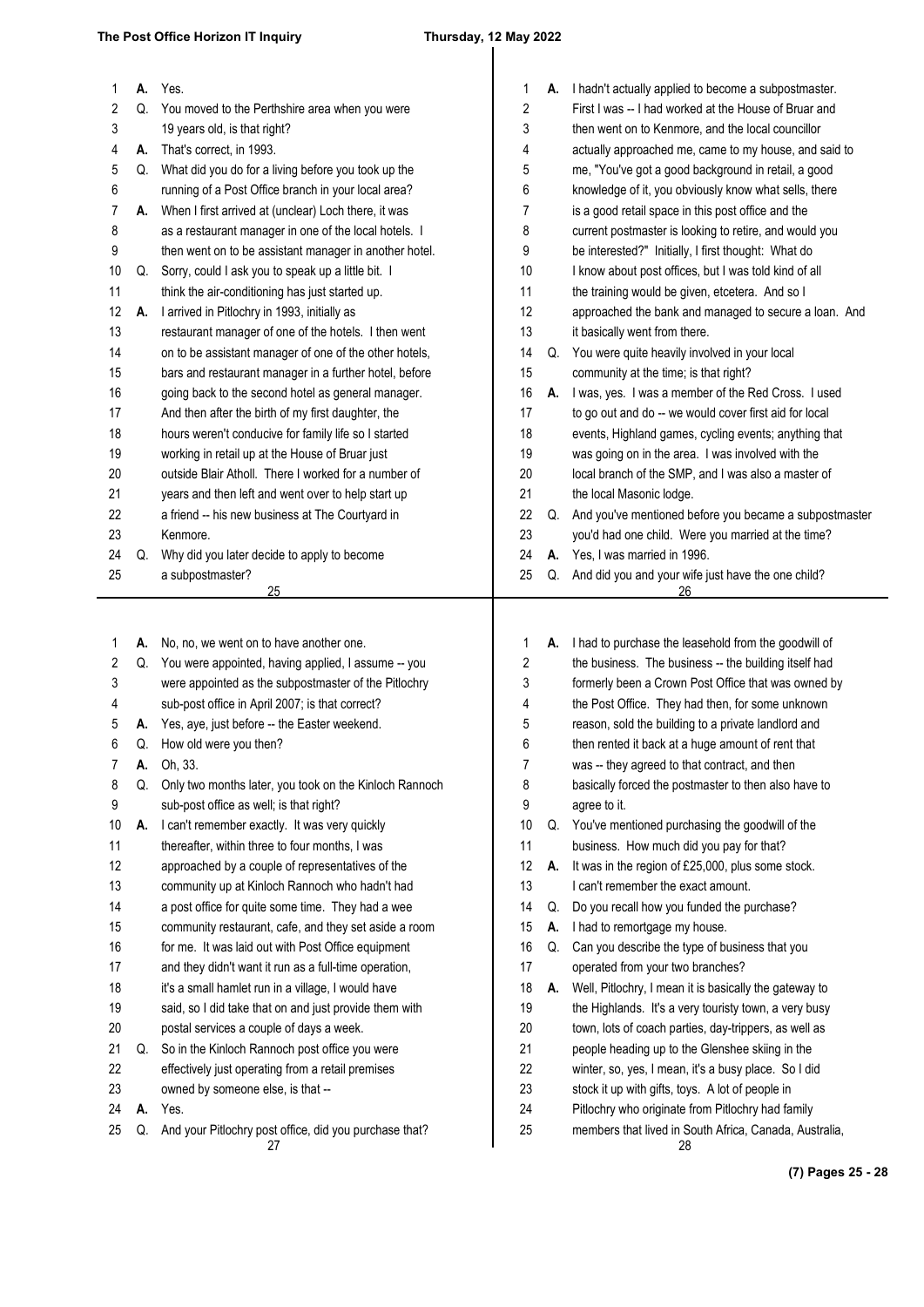| 1  |    | New Zealand, they had taken up the sort of £10 ticket  | 1  |    | what they'd agreed to with the private landlord and    |
|----|----|--------------------------------------------------------|----|----|--------------------------------------------------------|
| 2  |    | back in the '60s, so we had a good mainstay of people  | 2  |    | then $-$                                               |
| 3  |    | coming in who were collecting their pensions, but      | 3  | Q. | And you employed staff as well, is that right?         |
| 4  |    | whilst they were there they were also buying the       | 4  |    | A. I did, yes, I had probably about six staff, ranging |
| 5  |    | birthday cards for the grandkids that lived abroad,    | 5  |    | between full and part time in the shop and in the      |
| 6  |    | presents, parcels to post. So I stocked up with lots   | 6  |    | post office.                                           |
| 7  |    | of nice, good quality kids toys, cards, but also, for  | 7  | Q. | And you've mentioned your income from the post office. |
| 8  |    | the tourist market, designed my own label              | 8  |    | What were you able to earn on the retail side?         |
| 9  |    | incorporating Pitlochry Dam on the label, and          | 9  | А. | The retail side, the last year of trading was about    |
| 10 |    | Pitlochry fudge, toffee, rock; the sort of usual       | 10 |    | 122,000; 61,000 of that being profit.                  |
| 11 |    | tourist paraphernalia.                                 | 11 | Q. | So it was a successful business?                       |
| 12 | Q. | What kind of income were you bringing in from the      | 12 | А. | Oh, it was very successful. It was doing extremely     |
| 13 |    | post office and your retail business at the time?      | 13 |    | well. I mean, it was only going to get better and      |
| 14 | А. | The post office, the income was in the region of about | 14 |    | bigger.                                                |
| 15 |    | 60,000 a year, which basically only paid the rent, the | 15 | Q. | When you took on the branch, you received four to      |
| 16 |    | rates, and the electric. I mean, like I said, it was   | 16 |    | five days of training?                                 |
| 17 |    | a huge amount of rent that the Post Office were        | 17 |    | A. Four days' training.                                |
| 18 |    | charging us.                                           | 18 | Q. | Four days of training. Do you recall who provided      |
| 19 | Q. | You said £33,000 a year?                               | 19 |    | that training?                                         |
| 20 | А. | £33,000 we had to pay in rent.                         | 20 | А. | I couldn't tell you the trainer's name.                |
| 21 | Q. | And £12,000 in --                                      | 21 | Q. | Can you describe what your training covered?           |
| 22 | А. | So I mean it was £45,000 before you'd switched the     | 22 | А. | Not a lot, to be perfectly honest. I took the keys to  |
| 23 |    | light on. When you were getting paid 3p in the pound   | 23 |    | the premises on Good Friday, so it was a bank holiday  |
| 24 |    | for selling stamps, I don't know how they ever         | 24 |    | long weekend, so between the Friday, Saturday, Sunday  |
| 25 |    | expected anybody to be able to fund that, but that was | 25 |    | and Monday I obviously had to get all my shelfing      |
|    |    | 29                                                     |    |    | 30                                                     |
|    |    |                                                        |    |    |                                                        |
| 1  |    | units, stock, repair works, done, into the business    | 1  | Q. | Were you shown how to carry out a balance on the       |
| 2  |    | and, as you can imagine, the busiest two days of the   | 2  |    | system?                                                |
| 3  |    | week for people coming in to collect their pensions,   | 3  |    | A. At the end of the day, yes. I mean, the previous    |
| 4  |    | a lot of the local businesses, the woollen mills       | 4  |    | postmaster had very kindly sort of said that he would  |
| 5  |    | especially and off-licences, they used -- they banked  | 5  |    | stay on for a period of time and his two sons who had  |
| 6  |    | with NatWest, the nearest branch being down in Perth.  | 6  |    | worked for him -- his eldest son in particular worked  |
| 7  |    | 25 miles away, but as a partner of the post office, so | 7  |    | for me full time, and his youngest son part time. So   |
| 8  |    | they could do their business banking at the            | 8  |    | there was a wealth of experience already there, which  |
| 9  |    | post office, so when I opened the doors on Tuesday I   | 9  |    | in all honesty was to my advantage because I didn't    |
| 10 |    | had everybody in the town that was of pensionable age  | 10 |    | feel the training had been, so I was learning from     |
| 11 |    | waiting for their pension; I had all these businesses. | 11 |    | them far more than what I was learning from the        |
| 12 |    | So my training consisted of, "Right, okay, start       | 12 |    | trainers.                                              |
| 13 |    | inputting that." It was probably the busiest day that  | 13 | Q. | What did the previous subpostmaster tell you about his |
| 14 |    | they could have came to give me training, and it was   | 14 |    | experience of using Horizon?                           |
| 15 |    | not taken to the side or taken on to a side till and   | 15 | А. | He did warn me that the computer system is not fit for |
| 16 |    | at a slow pace taken through it. It was mind-blowing,  | 16 |    | purpose, it was already out of date. There had been    |
| 17 |    | I mean the amount of transactions that can be done on  | 17 |    | rumours of peoples having problems with them. So       |
| 18 |    | the Horizon System, and I knew nothing about them      | 18 |    | I mean, I was scared to go over there. I had never     |
| 19 |    | until the doors opened at 9 o'clock on that Tuesday    | 19 |    | worked with computers before.                          |
| 20 |    | morning. There was three of us behind the counter,     | 20 | Q. | Did you yourself experience problems when using the    |
| 21 |    | plus the trainers. It was crowded; it was confusing.   | 21 |    | Horizon System?                                        |
| 22 |    | They were meant to be there to tell me how the system  | 22 | А. | I didn't personally feel as if I was experiencing --   |
| 23 |    | worked, and I basically sat there just giving out      | 23 |    | I mean, occasionally you would be up £10, down 20      |
| 24 |    | pensions and selling stamps, with no real knowledge of | 24 |    | quid, down 50 quid. I mean, in all honesty you were    |

32 so busy you just thought: If I've given somebody £20 25

the till.

25

**(8) Pages 29 - 32**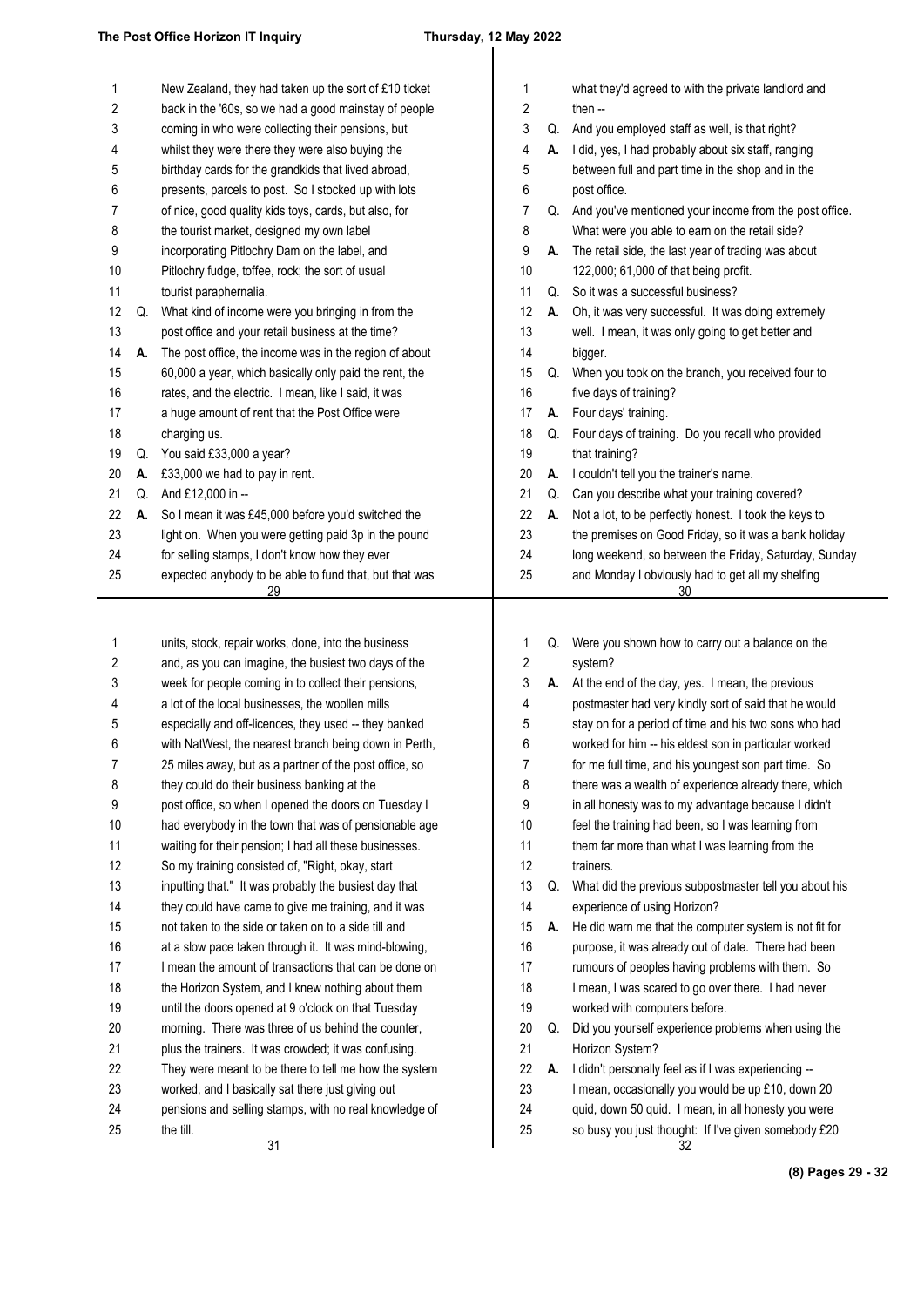# $\overline{\phantom{a}}$

| 1<br>2 |    | too much extra in their pension and you're having to<br>make it good out of the retail; a couple of times when | 1<br>$\sqrt{2}$ | А. | error --<br>Yes, the Horizon keyboard, unlike most keyboards, had                                         |
|--------|----|----------------------------------------------------------------------------------------------------------------|-----------------|----|-----------------------------------------------------------------------------------------------------------|
| 3      |    | you were sending money back because it was a big                                                               | 3               |    | a double zero on it, so it was one of the businesses                                                      |
| 4      |    | cash-holding post office, because you had all these                                                            | 4               |    | -- it was one of the local off-licences, Threshers --                                                     |
| 5      |    | businesses and their takings, so we were sending cash                                                          | 5               |    | had come in to do the banking from the weekend, and it                                                    |
| 6      |    | back every single week, sometimes twice a week, 25,                                                            | 6               |    | was £4,200, give or take, whatever. Unfortunately,                                                        |
| 7      |    | 50, 75 (audio distorted) I mean (audio distorted)                                                              | 7               |    | the double zero had been hit instead of the single                                                        |
| 8      |    | £1,000 in that envelope, there was only £950 in that                                                           | 8               |    | zero, so it had been inputted into the system as                                                          |
| 9      |    | envelope of 50s, and you just had to believe them.                                                             | 9               |    | 42,000, rather than 4,200, which left me with an                                                          |
| 10     |    | I mean, I phoned up a couple of times querying it, "Oh                                                         | 10              |    | obvious shortfall of, what, 37,800.                                                                       |
| 11     |    | no, well, you have to make it good, your signature is                                                          | 11              | Q. | So Horizon had recorded, in effect --                                                                     |
| 12     |    | on it."                                                                                                        | 12              | А. | We identified that at the end of the night. I mean,                                                       |
| 13     | Q. | In terms of making good the shortfalls, how much do                                                            | 13              |    | we were able to pinpoint it straightaway, went and                                                        |
| 14     |    | you think you paid?                                                                                            | 14              |    | checked it with the off-licence, and, one, they had a                                                     |
| 15     | А. | I never ever once kept a note of it. I mean, you were                                                          | 15              |    | receipt, so it was easily identified. We phoned it                                                        |
| 16     |    | balancing every day, and you could be up 10p one day,                                                          | 16              |    | up, we reported it; it was logged. We were told that                                                      |
| 17     |    | down 9p the next. I mean, on the wee shelf behind my                                                           | 17              |    | it would take about six weeks to rectify itself, which                                                    |
| 18     |    | seat I kept a cup. If I was up 10p one day, it went                                                            | 18              |    | I found very strange. I mean, why would it take                                                           |
| 19     |    | into the cup; if I was down 9p the next day, it came                                                           | 19              |    | six weeks? I mean, surely it could have been                                                              |
| 20     |    | out of the cup. When it was larger sums, I took it                                                             | 20              |    | rectified the next day or at the end-of-month balance.                                                    |
| 21     |    | out of the retail side, but we never kept any records                                                          | 21              |    | Six weeks just seemed quite strange to me, but that's                                                     |
| 22     |    | of it. I mean, it happened certainly; definitely more                                                          | 22              |    | the way it was.                                                                                           |
| 23     |    | than once. I wouldn't say it happened every week.                                                              | 23              | Q. | Was the error successfully rectified by the                                                               |
| 24     | Q. | You've mentioned in your statement a shortfall of cash                                                         | 24              |    | Post Office?                                                                                              |
| 25     |    | occurring when one of your staff members made an                                                               | 25              | А. | After about six weeks or so I suddenly wasn't 38,000                                                      |
|        |    | 33                                                                                                             |                 |    | 34                                                                                                        |
|        |    |                                                                                                                |                 |    |                                                                                                           |
|        |    |                                                                                                                |                 |    |                                                                                                           |
|        |    |                                                                                                                |                 |    |                                                                                                           |
| 1      |    | short, I was 17,500 short. I thought, "Oh." By this                                                            | 1               | А. | The auditors arrived. They were there prior to my                                                         |
| 2      |    | time I had become quite annoyed, disillusioned with                                                            | $\overline{c}$  |    | arrival.                                                                                                  |
| 3      |    | the Post Office as an organisation and as a body.                                                              | 3               |    | SIR WYN WILLIAMS: Sorry, before we go there, can I just                                                   |
| 4      |    | They never even sorted it right. So I thought: Well,                                                           | 4               |    | ask you about something which you say at paragraph 17                                                     |
| 5      | Q. | it will sort itself out in a few weeks.                                                                        | 5<br>6          |    | of your statement, because you talk about the                                                             |
| 6<br>7 |    | Did you notify the Post Office that this shortfall<br>remained?                                                |                 |    | Post Office actually sending you a memo that the                                                          |
|        | А. | I hadn't notified them that shortfall was there                                                                | 7<br>8          |    | 37,000 had been corrected, and I just want to                                                             |
| 8<br>9 |    |                                                                                                                | 9               |    | understand this. My understanding of your statement                                                       |
| 10     |    | because I assumed that it was part of the original<br>shortfall, and I had already reported that.              | 10              |    | was that on the one hand you get a memo from the<br>Post Office saying the 37,000 has been corrected, but |
| 11     | Q. | What did you do when it became apparent that that                                                              | 11              |    | on the other, Horizon is still showing a 17,000                                                           |
| 12     |    | shortfall wasn't going to rectify itself?                                                                      | 12              |    | shortfall. Have I got that right?                                                                         |
| 13     | А. | Well, obviously because I had been saying that --                                                              | 13              | А. | Yes.                                                                                                      |
| 14     |    | inputting it that everything was fine, because I was                                                           | 14              |    | SIR WYN WILLIAMS: Right, fine. So the two are not                                                         |
| 15     |    | just waiting on them rectifying it. I became quite                                                             | 15              |    | consistent, obviously, and I just wanted to be --                                                         |
| 16     |    | worried. I knew that I was responsible for the money,                                                          | 16              |    | A. Very, very little was consistent.                                                                      |
| 17     |    | and then it became apparent after a few months that                                                            | 17              |    | SIR WYN WILLIAMS: Right, fine. Okay. Thanks. Sorry,                                                       |
| 18     |    | this isn't going to rectify itself, I made the                                                                 | 18              |    | Ms Hodge.                                                                                                 |
| 19     |    | decision to just start paying it back in myself,                                                               | 19              |    | MS HODGE: Not at all.                                                                                     |
| 20     |    | £500 a month, whatever I could afford, to pay it back,                                                         | 20              |    | We were talking about the audit of your branch in                                                         |
| 21     |    | to make it right, because at the end of the day it                                                             | 21              |    | the summer of 2009.                                                                                       |
| 22     |    | wasn't my money.                                                                                               | 22              | А. | Yes.                                                                                                      |
| 23     | Q. | You've explained in your statement that your branch                                                            | 23              |    | Q. At that stage the shortfall was still showing on your                                                  |
| 24     |    | was audited at some point in the summer of 2009; is                                                            | 24              |    | accounts --                                                                                               |
| 25     |    | that right?<br>35                                                                                              | 25              | А. | It was, yes.<br>36                                                                                        |

**(9) Pages 33 - 36**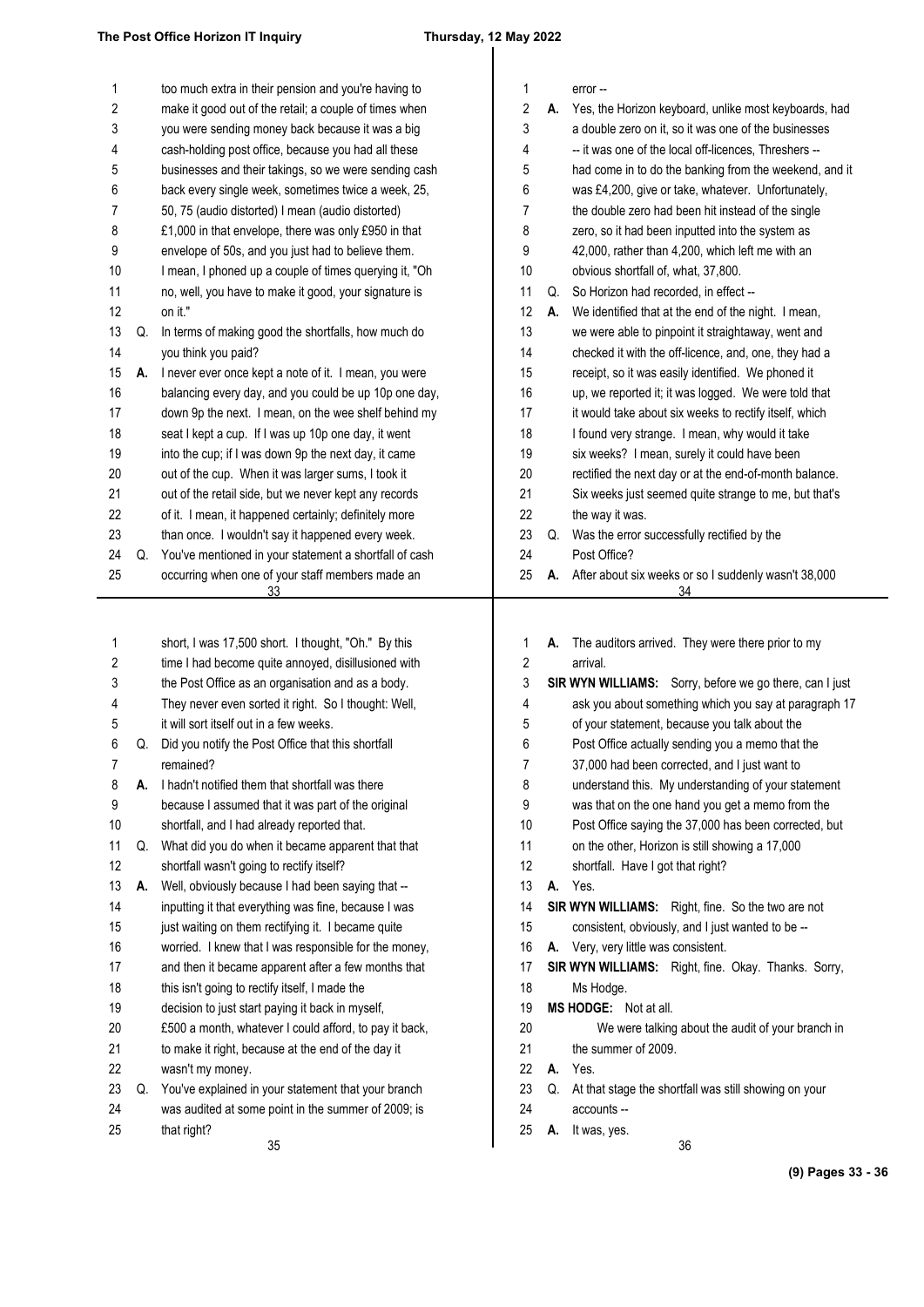## $\overline{\phantom{a}}$

| 1  | Q. | Were you present at the branch when the audit was      | 1                       |    | are going to conduct a full audit. I mean, because it            |
|----|----|--------------------------------------------------------|-------------------------|----|------------------------------------------------------------------|
| 2  |    | carried out?                                           | $\overline{c}$          |    | was a computer system, there was no paper trail. So              |
| 3  | Α. | I was present when they started it. They were there    | 3                       |    | I mean I'd tried looking for it to see if there had              |
| 4  |    | prior to my arrival. I had to go in -- they wanted     | 4                       |    | been another input error or if it was related to the             |
| 5  |    | entry to the building, even before me, and I thought:  | 5                       |    | original or whatever. At no time did I think that                |
| 6  |    | Well, I have to go and switch off the alarms; you'll   | 6                       |    | anybody had taken the money. They had all worked for             |
| 7  |    | just have to wait there for a minute. So I let them    | 7                       |    | post office counters for years. I thought they would             |
| 8  |    | in. They put a "closed" sign up on the front door, I   | 8                       |    | conduct a full inquiry, an investigation, and an                 |
| 9  |    | wasn't allowed to open the doors, which obviously      | 9                       |    | audit, and that the money would be found.                        |
| 10 |    | wasn't good for local business anyway. Once the audit  | 10                      | Q. | Is that what happened?                                           |
| 11 |    | had been conducted, I was told that I was suspended, I | 11                      | А. | No, no, no. I was told that fraud officers from                  |
| 12 |    | was no longer allowed to come behind the post office   | 12                      |    | Post Office Limited would be coming to my house, which           |
| 13 |    | counter, and I had to hand my keys back in to my       | 13                      |    | they duly did, and basically just accused me of taking           |
| 14 |    | staff, who were still allowed to.                      | 14                      |    | it.                                                              |
| 15 | Q. | Were you shown any of the records on which the         | 15                      | Q. | When you were told that you were going to be                     |
| 16 |    | auditors relied in carrying out their audit?           | 16                      |    | interviewed, did you try and obtain any advice or                |
| 17 | А. | I don't remember seeing any record. I actually don't   | 17                      |    | legal representations?                                           |
| 18 |    | even remember signing anything. I knew that the        | 18                      | А. | Yes, I phoned up the Federation of SubPostmasters, who           |
| 19 |    | shortfall was there, and I just basically had to say,  | 19                      |    | were little or no help at all. Basically their advice            |
| 20 |    | "Right, yes, I knew there was a shortfall."            | 20                      |    | was "just admit it and pay it and you'll be able to              |
| 21 | Q. | At the time of your suspension, what did you           | 21                      |    | trade again." They -- I'd got the real impression                |
| 22 |    | understand the Post Office's intentions to be in terms | 22                      |    | that because they were all postmasters themselves, or            |
| 23 |    | of getting to the bottom of this figure of £17,000?    | 23                      |    | worked for the Post Office, I got the impression that            |
| 24 | А. | I understood -- I mean, you've got a core belief that  | 24                      |    | they actually feared for their own jobs if they gave             |
| 25 |    | something that size, and an organisation that size,    | 25                      |    | you other advice. They were just puppets. So, yes,               |
|    |    | 37                                                     |                         |    | 38                                                               |
|    |    |                                                        |                         |    |                                                                  |
| 1  |    | I mean the advice was no good to me at all.            | 1                       |    | they went through my bank accounts, business and                 |
| 2  | Q. | You were interviewed under caution; is that right?     | $\overline{\mathbf{c}}$ |    | personal, joint. They were looking in cupboards --               |
| 3  | А. | I was, yes.                                            | 3                       |    | I mean, they basically -- the first words that came              |
| 4  | Q. | Where did the interview take place?                    | 4                       |    | out of their mouth when they sat down was, "So where's           |
| 5  | Α. | In my own house, which, again, I found very strange,   | 5                       |    | the money?"                                                      |
| 6  |    | and very intimidating. Very scary, to be perfectly     | 6                       |    | SIR WYN WILLIAMS: Before we get to that, because it's            |
| 7  |    |                                                        | 7                       |    | dawned on me that there may be differences in the                |
|    |    | honest.                                                |                         |    |                                                                  |
| 8  | Q. | Do you recall when the interview took place?           | 8                       |    | Scottish criminal law to the English and Welsh                   |
| 9  | A. | I don't remember the date. What I do remember is the   | 9                       |    | criminal law. So when you say that you were                      |
| 10 |    | doorbell going to -- I'm not going to refer to them as | 10                      |    | interviewed under caution --                                     |
| 11 |    | gentlemen, because they just were two big burly --     | 11                      | А. | Mm-hmm.                                                          |
| 12 |    | I mean, they could have been wrestlers, by the size of | 12                      |    | <b>SIR WYN WILLIAMS:</b> -- am I right in understanding that the |
| 13 |    | them, black suits, black tie, came into the door, told | 13                      |    | first thing that would have happened is that you were            |
| 14 |    | me who they were from, that I was going to be          | 14                      |    | told words along the lines of, "You don't have to say            |
| 15 |    | interviewed under caution. I had been advised that I   | 15                      |    | anything" --                                                     |
| 16 |    | was going to be interviewed under caution and I had    | 16                      | А. | No, no, no.                                                      |
| 17 |    | asked, "Okay, right, can I have a lawyer present?"     | 17                      |    | SIR WYN WILLIAMS: I see.                                         |
| 18 |    | "No. You can have somebody who works for the           | 18                      | А. | No, I wasn't told that at all.                                   |
| 19 |    | Post Office", so I could have had the local mailman    | 19                      |    | SIR WYN WILLIAMS: So what did you understand they mean           |
| 20 |    | with me, but I wasn't allowed a solicitor. I said to   | 20                      |    | by the phrase "interview under caution"?                         |
| 21 |    | them at the time, I was like, "Well, will I receive    | 21                      | А. | My understanding of "interview under caution" is                 |
| 22 |    | a copy of this interview?" "Oh, yes, you'll receive    | 22                      |    | a record will be taken and passed on to police,                  |
| 23 |    | a copy." I was like, "And then I can take that to      | 23                      |    | Procurator Fiscal, CPS, whomever, for an investigation           |
| 24 |    | a solicitor." "That's up to you." The two men came     | 24                      |    | to take out. The fact that I was denied a lawyer, I              |
| 25 |    | into my house. I mean, they wanted to go through --    | 25                      |    | pleaded right from the get-go.                                   |
|    |    | 39                                                     |                         |    | 40                                                               |
|    |    |                                                        |                         |    |                                                                  |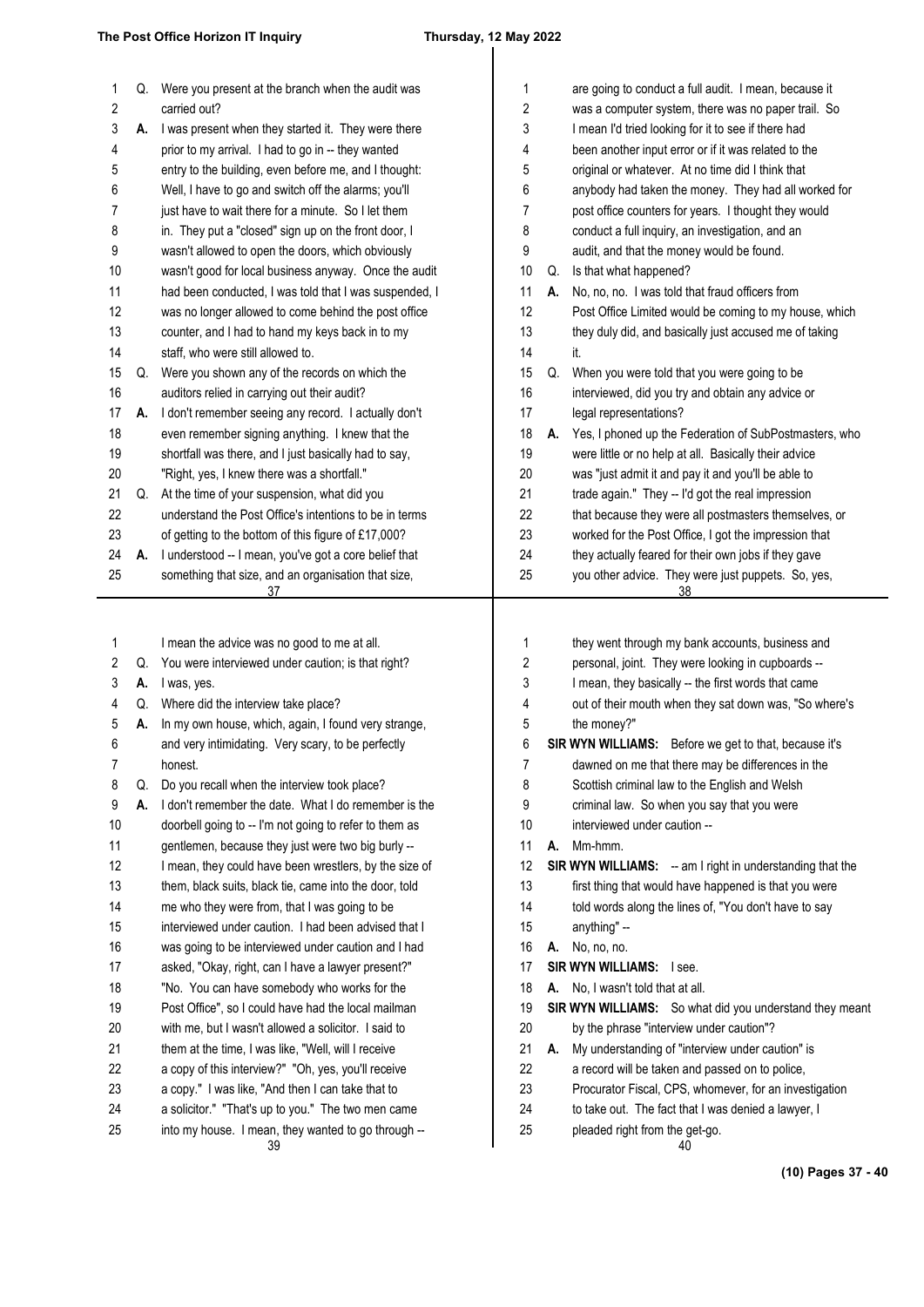### 

| 1        | SIR WYN WILLIAMS: Carry on, Ms Hodge. No, no, I'm sorry,                                                       | 1        |    | Where is the money?" and this just went on. I mean,                                                             |
|----------|----------------------------------------------------------------------------------------------------------------|----------|----|-----------------------------------------------------------------------------------------------------------------|
| 2        | but it struck me belatedly yesterday, in a discussion                                                          | 2        |    | there was no questions, it was just baiting and                                                                 |
| 3        | with my colleagues, that I need to know what the                                                               | 3        |    | badgering for the entire time. And after a period of                                                            |
| 4        | phrase "interview under caution" might mean to both                                                            | 4        |    | time, I think possibly about half an hour, I turned                                                             |
| 5        | Scottish and (audio distorted).                                                                                | 5        |    | around and I just said, "Right, wait a minute here",                                                            |
| 6        | MS HODGE: (audio distorted) it would be --                                                                     | 6        |    | I said, "I had £998,000 in my safe that day." I said,                                                           |
| 7        | It was, yes. A tape-recording device was set up on my<br>A.                                                    | 7        |    | "Do you think I would have been messing about with                                                              |
| 8        | living room table. The two of them sat at one side of                                                          | 8        |    | 17,500?" I said, "If I was going to steal, I would                                                              |
| 9        | the table, I sat at the other; the tape recorder in                                                            | 9        |    | surely have taken the lot and I wouldn't be sitting                                                             |
| 10<br>11 | the middle. It was a twin cassette. They did open up                                                           | 10<br>11 |    | here answering questions; I'd be in the Caribbean", to<br>which their reply came, "All right, so you've thought |
| 12       | two packages in front of me and place blank cassettes<br>in, just wee mini cassettes, and from there it was -- | 12       |    | about it. Where is the £17,500?" So I gave up, I was                                                            |
| 13       | it wasn't an interview. I mean, my understanding                                                               | 13       |    | going nowhere with it.                                                                                          |
| 14       | would be that an interview under caution -- an                                                                 | 14       |    | Q. So if I have understood you right, it was clear to you                                                       |
| 15       | investigation, whatever you want to call it -- is that                                                         | 15       |    | that by this point you were being treated as having --                                                          |
| 16       | they have to look for evidence. They basically just                                                            | 16       |    | you were under suspicion for having stolen the money?                                                           |
| 17       | came in and went, "Where's the money?" There was no                                                            | 17       | А. | I don't even think I was under suspicion; I was                                                                 |
| 18       | presumption of innocence; it was an automatic                                                                  | 18       |    | assumed guilty.                                                                                                 |
| 19       | presumption of guilt. It was horrifying. I mean, the                                                           | 19       | Q. | What were you advised to do?                                                                                    |
| 20       | minute they started I felt as though my back was on                                                            | 20       | А. | (Zoom screen frozen).                                                                                           |
| 21       | the wall, and there were two of them. Like I said,                                                             | 21       | Q. | happened, what were you told to do in relation to                                                               |
| 22       | they were large men, and it was just horrible. It was                                                          | 22       |    | the shortfall?                                                                                                  |
| 23       | repeated, repeated, repeated, "So what did you do with                                                         | 23       |    | A. I was told basically it was my responsibility; it was                                                        |
| 24       | money? Where is the money? Have you hidden the                                                                 | 24       |    | in my contract. I had to pay it.                                                                                |
| 25       | money? Have you given the money to somebody else?                                                              | 25       |    | Q. Did you agree to pay the sum?                                                                                |
|          | 41                                                                                                             |          |    | 42                                                                                                              |
|          |                                                                                                                |          |    |                                                                                                                 |
| 1        | No. I said to them -- I said, "I know that there is<br>А.                                                      | 1        |    | situation.                                                                                                      |
| 2        | a computer error." I said, "I've heard about other                                                             | 2        |    | Q. For how long were you suspended from your role as                                                            |
| 3        | computer errors." Then they insisted, "No, this is                                                             | 3        |    | a subpostmaster?                                                                                                |
| 4        | just your office, you're short of money, you're                                                                | 4        |    | A. Before I eventually resigned, six, maybe seven months.                                                       |
| 5        | responsible, this isn't happening anywhere, there is                                                           | 5        |    | I couldn't carry on financially. I mean, I had -- for                                                           |
| 6        | no computer problem." And I knew that I'd read about                                                           | 6        |    | the first few months, even though I was receiving no                                                            |
| 7        | it, but it was basically, "You'll be hearing from us                                                           | 7        |    | income from the Post Office, I was still expected to                                                            |
| 8        | soon." And every time I phoned, because I was phoning                                                          | 8        |    | pay that £33,000 a year rent, £12,000 a year rent, to                                                           |
| 9        | initially daily and then weekly, just sort of saying,                                                          | 9        |    | pay the electric bill. Eventually I argued the point,                                                           |
| 10       | "How is the investigation going? How is the                                                                    | 10       |    | and the Post Office themselves, rather than charging                                                            |
| 11       | investigation?" -- because I was suspended, but I was                                                          | 11       |    | the other postmaster that they'd installed, he paid                                                             |
| 12       | still having to pay the rent and the rates and the                                                             | 12       |    | the wages, but the Post Office, I believe, paid the                                                             |
| 13       | wages. They'd brought in some postmaster from further                                                          | 13       |    | rent and rates. So whoever that gentleman was made                                                              |
| 14       | up north who was reaping the rewards, and getting paid                                                         | 14       |    | a tidy sum out of it, because he wasn't liable for the                                                          |
| 15       | from the Post Office in some of the busiest months, a                                                          | 15       |    | things that I was liable for, but because I'd had to                                                            |
| 16       | very good wage, whereas I was receiving nothing except                                                         | 16       |    | pay them for the first few months, I mean my savings                                                            |
| 17       | from my shop income.                                                                                           | 17       |    | were gone, and eventually -- I think it was in the                                                              |
| 18       | I was allowed to still enter my shop, but I wasn't                                                             | 18       |    | January -- just said, "Enough is enough", and emptied                                                           |
| 19       | allowed to enter the post office. Now, in a town the                                                           | 19       |    | the shop, and had to seek advice on bankruptcy.                                                                 |
| 20       | size of Pitlochry, 3,500 people, the rumour mill had                                                           | 20       | Q. | Were you made bankrupt?                                                                                         |
| 21       | started the minute that the "closed" sign went up. So                                                          | 21       | А. | Yes. I was made insolvent; I think it was around the                                                            |
| 22       | I had to stand there in the front of my shop with                                                              | 22       |    | end of March, April.                                                                                            |
| 23       | people looking at me, whispering, asking me outright,                                                          | 23       |    | Q. And that was shortly after you'd resigned in January                                                         |
| 24       | some of them, "How come you're not behind the                                                                  | 24       |    |                                                                                                                 |
| 25       | post office?" It was just -- it was just a horrible                                                            | 25       |    | A. Yes.                                                                                                         |
|          | 43                                                                                                             |          |    | 44                                                                                                              |

**(11) Pages 41 - 44**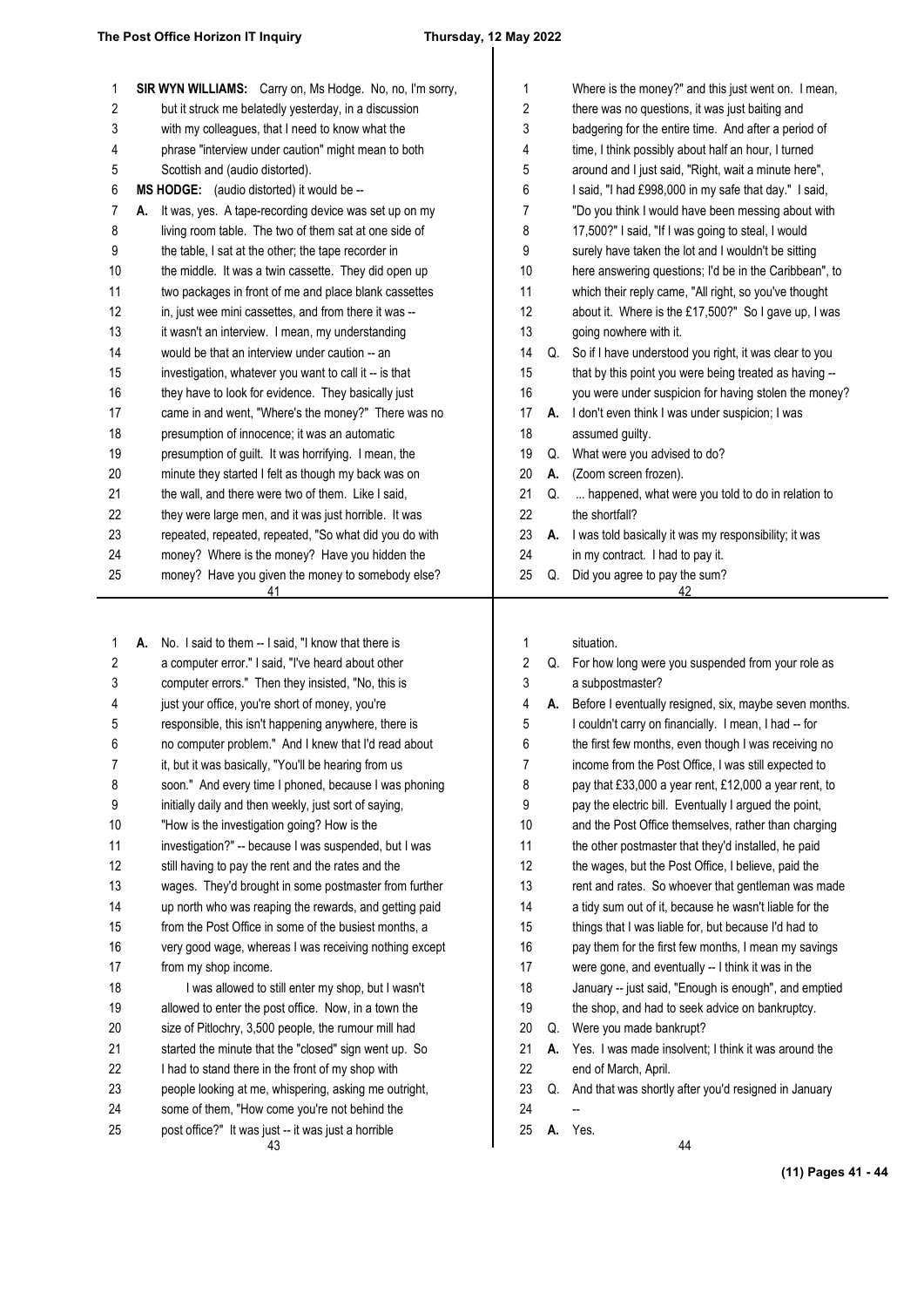| 1  |    | $Q. -2010?$                                              | 1        |    | et cetera, et cetera, all of that got sold off as            |
|----|----|----------------------------------------------------------|----------|----|--------------------------------------------------------------|
| 2  | А. | Yes. I mean, just prior to me resigning, and I think     | 2        |    | well. The building -- the bulletproof glass, I've got        |
| 3  |    | it was the final nail in the coffin for me, I again      | 3        |    | no idea how much the initial cost of it was because it       |
| 4  |    | phoned up and asked, "Look, how's the investigation      | 4        |    | was put in prior to me taking over, but I know it            |
| 5  |    | going?" The reply I got was, "We know it wasn't you,     | 5        |    | certainly wasn't cheap. I mean, that was basically           |
| 6  |    | but you still have to pay it, it's in your contract."    | 6        |    | just ripped out and slung in a skip. But at the end          |
| 7  |    | I said," Well, it wasn't me, and you're saying it's      | 7        |    | of the day it was still mine.                                |
| 8  |    | not the computer, it must have been somebody. Are you    | 8        | Q. | What did you hope to achieve from your business before       |
| 9  |    | investigating anybody else?" "No." And that was          | 9        |    | you felt forced to resign?                                   |
| 10 |    | basically the end of the conversation. That, to me,      | 10       | А. | Having looked into the Post Office, and I mean going         |
| 11 |    | was just: Right, so they want me to pay this money,      | 11       |    | by advice, I mean, it's a big institution, it's been         |
| 12 |    | even though I never took it; they know I never took      | 12       |    | around for hundreds of years, and I had seen the model       |
| 13 |    | it, they've admitted I never took it, but they want me   | 13       |    | that some other people had used, take on one                 |
| 14 |    | to pay it. I'm not doing it.                             | 14       |    | post office and then, after a year or so, take on            |
| 15 | Q. | Do you recall who you spoke to at that time?             | 15       |    | another one. And I knew that some of the other local         |
| 16 | А. | It was just some faceless person on the end of the       | 16       |    | postmasters were either getting to retirement age or         |
| 17 |    | phone. I mean, the helpline -- it's the biggest          | $17\,$   |    | getting to an age where they just wanted to say,             |
| 18 |    | oxymoron ever, helpline.                                 | 18       |    | "Right, enough is enough." So the long-term plan was         |
| 19 | Q. | Did you attempt to sell the business after you           | 19       |    | to take over the post offices in the neighbouring            |
| 20 |    | resigned?                                                | 20       |    | villages, et cetera. Obviously, that never happened.         |
| 21 | А. | I did try and sell, but obviously because my             | 21       | Q. | Have you made any attempt to estimate what you think         |
| 22 |    |                                                          | 22       |    |                                                              |
|    |    | bankruptcy was looming I wasn't able to sell it, so      |          |    | you would have earned, had you been able to carry on         |
| 23 |    | I mean they then sold the building. I mean, all the      | 23       |    | as you had planned?                                          |
| 24 |    | fixtures and fittings that I had paid for, along with    | 24       | А. | Well, during the first court case with Freeths, one of       |
| 25 |    | the goodwill, the bulletproof glass, the counters,<br>45 | 25       |    | the initial conversations had been the fact that I was<br>46 |
|    |    |                                                          |          |    |                                                              |
| 1  |    | 36 years old when this happened to me; the current       | 1        |    | as I mentioned, I had to declare myself bankrupt.            |
| 2  |    | retirement age being 67, so that was 31 years of lost    | 2        |    | I could no longer afford to pay my mortgage.                 |
| 3  |    | income. I'm basing that on the Post Office wage from     | 3        |    | Q. You lost your home?                                       |
| 4  |    | 2009, 2010, and the shop profits from the same period.   | 4        | А. | My home was repossessed, yes.                                |
| 5  |    | Not including inflation or interest, and it was --       | 5        | Q. | What about your other possessions, your car?                 |
| 6  |    | they estimated that I had lost 2.97 million.             | 6        | А. | Yes, I couldn't afford to pay the car, and then after        |
| 7  | Q. | What did you in fact recover from the settlement of      | 7        |    | a few months, I mean I don't believe for a second that       |
| 8  |    | the Group Litigation?                                    | 8        |    | any marriage could have coped with that. I mean the          |
| 9  | А. | Sorry?                                                   | 9        |    | stress, I mean I was a complete mess, withdrew into          |
| 10 | Q. | What did you in fact recover from the settlement of      | 10       |    | myself, I was very paranoid that people were talking         |
| 11 |    | the Group Litigation?                                    | 11       |    | about me. So the marriage collapsed as well and I            |
| 12 | А. | I mean, negligible. I mean, the first case again was     | 12       |    | ended up moving out. The bank allowed -- because of          |
| 13 |    | just how it was dealt with, how the settlement was       | 13       |    | our kids, the bank allowed my ex-wife to stay in the         |
| 14 |    | dealt with, the fact that the Post Office didn't have    | 14       |    | house for a wee while until she was rehomed, but the         |
| 15 |    | to pay the legal fees, that it was all swallowed up in   | 15       |    | house was eventually repossessed.                            |
| 16 |    | legal fees and the 555 received virtually nothing. I     | 16       | Q. | What did you do for a living after the termination of        |
| 17 |    | received absolutely no satisfaction from that            | 17       |    | your contract as a subpostmaster?                            |
|    |    |                                                          |          |    |                                                              |
| 18 |    | whatsoever.                                              | 18       | А. | Well, for the first year, because of the terms of my         |
| 19 | Q. | Did you receive some compensation?                       | 19       |    | bankruptcy, I wasn't able to work at all. I then             |
| 20 | А. | A very, very small amount.                               | 20       |    | ended up taking jobs, washing dishes. I mean, at the         |
| 21 | Q. | How did the loss of your Post Office salary affect       | 21       |    | end of the day I was still living in Pitlochry; a lot        |
| 22 |    | your personal finances?                                  | 22       |    | of people had an assumption of guilt because would           |
| 23 | А. | Well, like I said, I had already been paying the rent    | 23       |    | they believe me or would they believe a 300-year-old         |
| 24 |    | and rates for a couple of months without having the      | 24<br>25 |    | organisation? So getting a job, especially a job             |
| 25 |    | Post Office salary. So that left me in a state that,     |          |    | working with money -- hotel management, retail, which        |

47

**(12) Pages 45 - 48**

48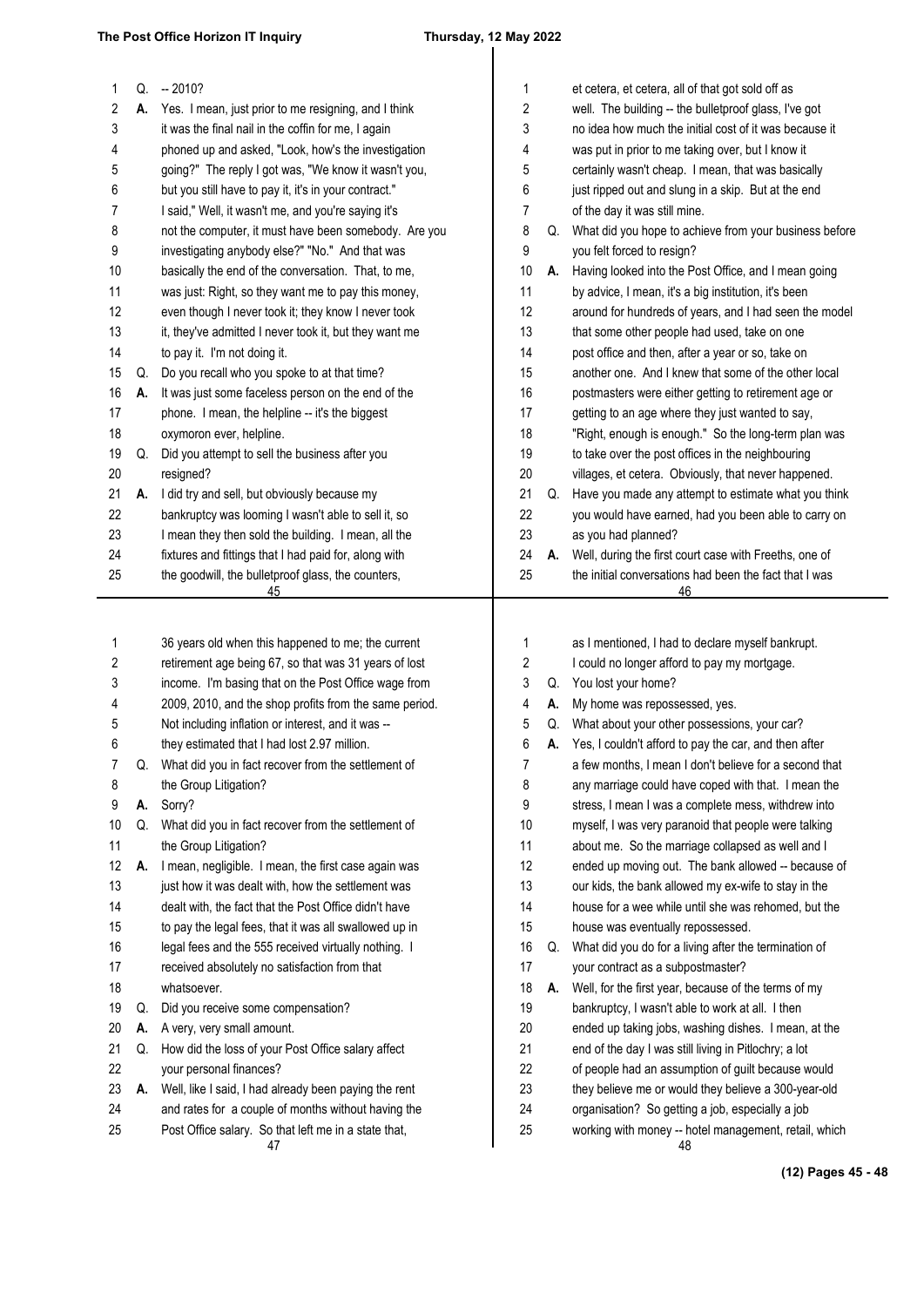## $\overline{\phantom{a}}$

| 1  |    | had been my background -- that wasn't happening, so I       | 1  |    | complained, even at Christmas and birthdays, when what    |
|----|----|-------------------------------------------------------------|----|----|-----------------------------------------------------------|
| 2  |    | ended up washing dishes. I worked as a kitchen              | 2  |    | we were able to give them was (unclear) from out of       |
| 3  |    | porter. One of the other local businessmen that was a       | 3  |    | a charity bin. It just made you feel like a failure.      |
| 4  |    | good friend and had every faith in me did give me           | 4  |    | MS HODGE: How was your mental health affected at the time |
| 5  |    | a chance, he trusted me, so I was working front of          | 5  |    | by these difficulties?                                    |
| 6  |    | house in his restaurant, in Drummonds Restaurant, in        | 6  | А. | Yes, it was very bad. I was very badly depressed. I       |
| 7  |    | Pitlochry.                                                  | 7  |    | didn't realise at the time. Others around me were         |
| 8  | Q. | What do you do now for a living?                            | 8  |    | saying, "You need to go to a doctor, you're obviously     |
| 9  | А. | I'm self-employed as a care-at-home provider,               | 9  |    | depressed." I didn't think there was anything wrong       |
| 10 |    | providing care for the elderly and infirm in the            | 10 |    | with me. Looking back now, I mean I was just a            |
| 11 |    | community and in their own homes.                           | 11 |    | disaster. I felt paranoid. I felt people were             |
| 12 | Q. | You've mentioned already you and your wife have two         | 12 |    | speaking about me. I had a fear of leaving the house.     |
| 13 |    | children.                                                   | 13 |    | When I did leave the house, it would be at night-time     |
| 14 | А. | We've got two daughters.                                    | 14 |    | in the dark. I didn't feel like I was myself; I was a     |
| 15 | Q. | How was your relationship with your daughters affected      | 15 |    | shadow of myself.                                         |
| 16 |    | whilst you experienced this financial hardship?             | 16 | Q. | You had previously aspired to go into local politics;     |
| 17 | А. | The girls have never, ever complained. They've never        | 17 |    | is that right?                                            |
| 18 |    | made any -- but I personally feel horrible as               | 18 | А. | I had been approached about standing for council, but     |
| 19 |    | a father, because I couldn't properly provide.              | 19 |    | it was the councillor that had approached me had          |
| 20 |    | SIR WYN WILLIAMS: Don't worry, Mr Dawson, we've got         | 20 |    | unfortunately passed away -- untimely. I was              |
| 21 |    | plenty of time. You just take it easy.                      | 21 |    | approached, "Would you be interested in standing?" but    |
| 22 | А. | Sorry.                                                      | 22 |    | I mean I had literally just taken on a big post office    |
| 23 |    | (Pause)                                                     | 23 |    | and I had already taken on the Rannoch post office at     |
| 24 | А. | A father should be able to provide for his kids, and        | 24 |    | that point, so I declined at that time. I said, "It       |
| 25 |    | for a long period I couldn't. Like I said, they never<br>49 | 25 |    | might be something I'm interested in in the future,<br>50 |
|    |    |                                                             |    |    |                                                           |
| 1  |    | maybe once I've established the businesses and could        | 1  |    | what we do.                                               |
| 2  |    | step away from the day-to-day." It would have been          | 2  |    | Q. And how is the current state of your mental health?    |
| 3  |    | something that I would have really enjoyed. I would         | 3  |    | A. Better. I still think about it every day. I mean,      |
| 4  |    | have really liked to put something back into the            | 4  |    | there is not a day goes past that you don't go past       |
| 5  |    | community.                                                  | 5  |    | a postie, you don't go past a Royal Mail van, you         |
| 6  | Q. | What were the prospects of you entering local politics      | 6  |    | don't pass a red pillar box, and it's almost just         |
| 7  |    | after what had happened with the shop?                      |    |    | a reminder.                                               |
| 8  | А. | Who is going to trust or vote for somebody who has          | 8  | Q. | Looking back on your experience with the Post Office,     |
| 9  |    | been accused of stealing? Although I was never, ever        | 9  |    | how do you now feel about the way you were treated?       |
| 10 |    | charged, the doubt was always there. I wouldn't have        | 10 | А. | Excuse me, just a second. Looking back on it now and      |
| 11 |    | voted for me. There was no chance.                          | 11 |    | knowing what I know now about the fact that they knew     |
| 12 | Q. | How would you describe your current circumstances,          | 12 |    | all along, knowing that from the very beginning           |
| 13 |    | Mr Dawson?                                                  | 13 |    | Fujitsu was identified as having issues on the Horizon    |
| 14 | А. | Yes, I mean, like I said, I'm self-employed. Myself         | 14 |    | System, finding out that of the 11 tenders to put in      |
| 15 |    | and my partner, my fiancee, we've got a relatively          | 15 |    | an IT system that they came sixth, finding out that       |
| 16 |    | good income. It's a job we both enjoy. We go to the         | 16 |    | even though they knew that it was the Horizon System,     |
| 17 |    | same clients every day, at the same time every day,         | 17 |    | they then went on to spend £300 million of taxpayers'     |
| 18 |    | which, unlike a lot of care organisations, it's more        | 18 |    | money to try and tell us, "No, it wasn't us, it was       |
| 19 |    | hectic. We like to run it so that people with               | 19 |    | you all along." I'm disgusted.                            |
| 20 |    | dementia, people with Alzheimer's and what have you,        | 20 |    | (Pause)                                                   |
| 21 |    | they need continuity, so we meet with them and their        | 21 | А. | Sorry.                                                    |
| 22 |    | families prior to them coming on board with us, and we      | 22 | Q. | You don't need to apologise.                              |
| 23 |    | say, "Okay, we will be here at X time every single          | 23 |    | I have no further questions that I want to ask            |
| 24 |    | day", and give or take five minutes allowing for            | 24 |    | you. Is there anything you'd like to say that we          |
| 25 |    | traffic, but that's explained to them, that's exactly       | 25 |    | haven't covered in your questions today?                  |
|    |    | 51                                                          |    |    | 52                                                        |
|    |    |                                                             |    |    |                                                           |

**(13) Pages 49 - 52**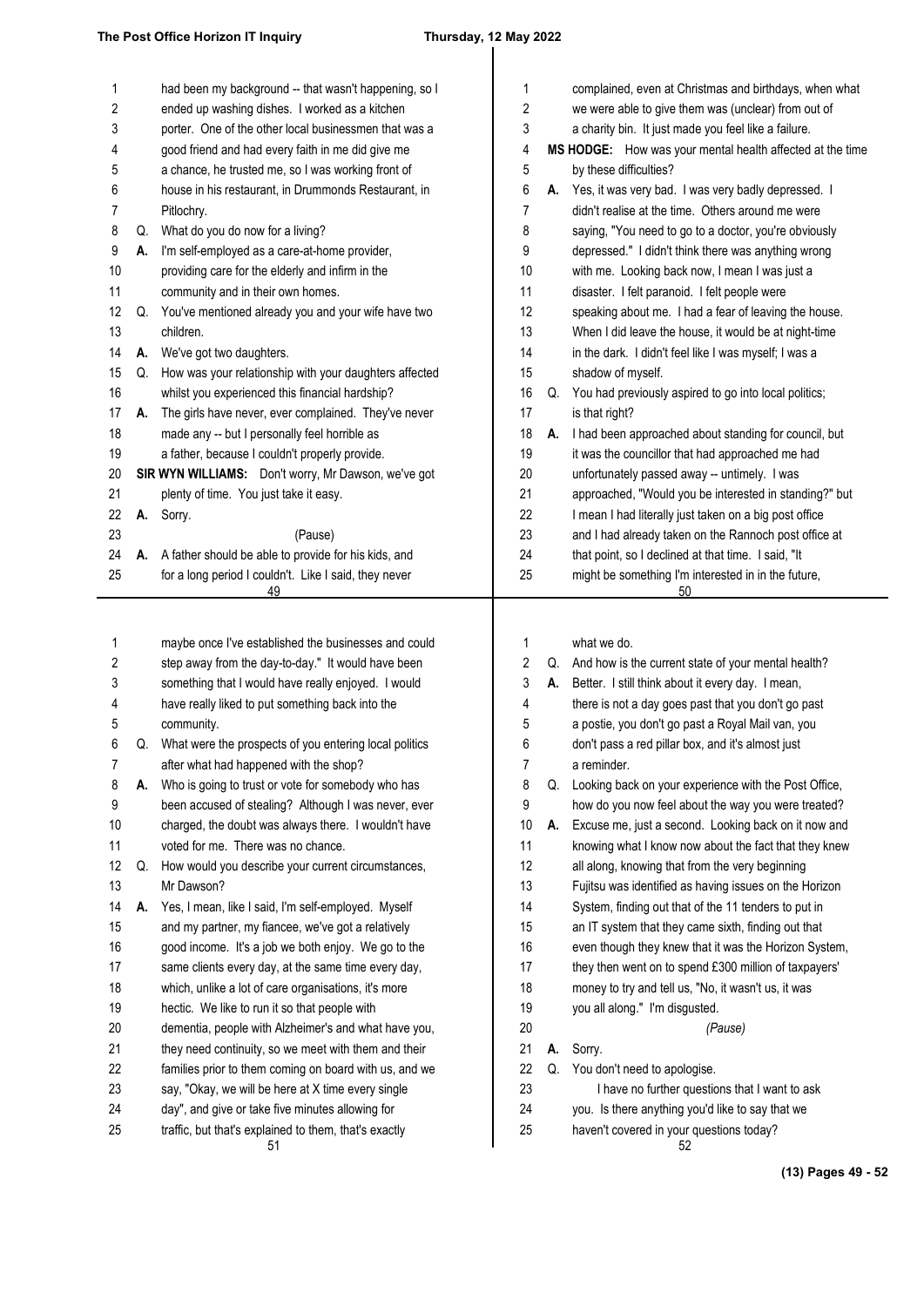| 1  | Oh, in the questions, no, not really. I mean, there's<br>А. | 1                | You and the people in this room may think that             |
|----|-------------------------------------------------------------|------------------|------------------------------------------------------------|
| 2  | just a few comments that I would like to direct, if         | $\boldsymbol{2}$ | everyone knows about the problems with Horizon, but        |
| 3  | that was okay.                                              | 3                | they don't. Two weeks ago, I was in at the local           |
| 4  | SIR WYN WILLIAMS: Of course, yes.                           | 4                | post office and I mentioned the current problems with      |
| 5  | A. Sorry, I never brought my reading glasses.               | 5                | the Horizon System and was she following it. She had       |
| 6  | First of all, I'd like to thank you, Sir Wyn, for           | 6                | absolutely no idea what I was talking about. She           |
| 7  | inviting me along today. I do have a few questions          | 7                | didn't know that there was a problem with Horizon.         |
| 8  | that I would like to ask. Given the length of time          | 8                | She didn't know there was an investigation. So why         |
| 9  | that has passed and the lives and reputations that          | 9                | have Post Office Limited not contacted every single        |
| 10 | have been ruined since it became apparent that the          | 10               | subpostmaster and mistress, both current and retired,      |
| 11 | Horizon System was not fit for purpose, why did             | 11               | to inform them of the problems with the Horizon System     |
| 12 | Post Office Limited continue to pursue innocent             | 12               | and invited them to submit requests for reimbursement      |
| 13 | postmasters and mistresses; who sanctioned the              | 13               | for any and all shortfalls since the introduction of       |
| 14 | 300 million in legal costs for the Post Office to           | 14               | Horizon?                                                   |
| 15 | fight us to a standstill on the civil claim, to stop        | 15               | Why, when the truth is known by all parties, is            |
| 16 | us from getting further -- the full truth? I don't          | 16               | compensation being withheld? Why has the scope of the      |
| 17 | for a minute believe that this was just a pen-pusher        | 17               | compensation not been broadened to include those like      |
| 18 | or a bureaucrat; I don't even think it's within the         | 18               | myself who refused to admit to something they hadn't       |
| 19 | remit of the head of Post Office Limited. I think           | 19               | done; people like me who pleaded their innocence;          |
| 20 | this has to reach the Government level, be it the           | 20               | those who were not formally charged or jailed, that        |
| 21 | Business Secretary, the Chancellor, maybe even as high      | 21               | were threatened with it, threatened with prosecution,      |
| 22 | as Number 10. For that amount of public money to have       | 22               | who have lived in fear of a knock at the door for          |
| 23 | been used to protect an asset whose sole shareholder        | 23               | years? How many more innocent people have to continue      |
| 24 | is the Westminster Government, somebody within that         | 24               | to suffer? How many more need to die before they are       |
| 25 | Government knew.                                            | 25               | properly vindicated and compensated?                       |
|    | 53                                                          |                  | 54                                                         |
|    |                                                             |                  |                                                            |
|    |                                                             |                  |                                                            |
| 1  | I feel that the national news coverage of the               | 1                | SIR WYN WILLIAMS: Well, thank you, Mr Dawson. Clearly,     |
| 2  | Horizon case has, at best, been woeful. A perfect           | 2                | you've spoken about very personal and difficult            |
| 3  | example, Panorama, a few weeks ago the past Monday,         | 3                | matters in a public forum, and that's very difficult.      |
| 4  | a fantastic piece of journalism; the next day in the        | 4                | So I appreciate you taking the time and the trouble,       |
| 5  | newspapers, not a follow-up. It's as if people either       | 5                | and making the effort, to come and give this evidence.     |
| 6  | -- and why was it shown at 10.40? Panorama is always        | 6                | Thank you.<br>Α.                                           |
| 7  | shown at 9 o'clock. It's almost as if they don't want       | 7                | SIR WYN WILLIAMS: Okay.                                    |
| 8  | people to know about it.                                    | 8                | MS HODGE: Thank you very much, sir.                        |
| 9  | I want to see a formal and full apology from all            | 9                | SIR WYN WILLIAMS: Right. Well, I think we can have         |
| 10 | those involved in this scandal, published in all the        | 10               | a mid-morning break, and in that mid-morning break,        |
| 11 | local newspapers and magazines in the areas of the          | 11               | Mr Enright, can I invite you to discuss with your          |
| 12 | subpostmasters and mistresses involved, not just in         | 12               | clients, remaining clients, how they would like to         |
| 13 | a broadsheet buried at the back of a page for only a        | 13               | proceed. I don't want them waiting around for hours        |
| 14 | minority to read. I mean, in my case that affected me       | 14               | if they would prefer to get on with it, so to speak.       |
| 15 | and Pitlochry and the surrounding areas, so I want to       | 15               | So let's have a 15-minute break and then take stock of     |
| 16 | see that apology in the Pitlochry News; I don't want        | 16               | where we are.                                              |
| 17 | to see it in the Financial Times. The apology needs         | 17               | (11.17 am)                                                 |
| 18 | to be seen and heard by the communities that it             | 18               | (A short break)                                            |
| 19 | affected.                                                   | 19               | (11.35 am)                                                 |
| 20 | Lastly, I want to see Paula Vennells, amongst               | 20               | SIR WYN WILLIAMS: Whenever you're ready, Mr Beer.          |
| 21 | other senior officials, feel the full weight of the         | 21               | MR BEER: Thank you, sir. I think Mr Enright has            |
| 22 | law, in a similar manner that was so eagerly dealt out      | 22               | indicated that his clients are very content to             |
| 23 | as judge, jury and executioner whilst in full               | 23               | continue now.                                              |
| 24 | knowledge that those who they were prosecuting were         | 24               | <b>SIR WYN WILLIAMS: Excellent.</b>                        |
| 25 | innocent.<br>55                                             | 25               | MR BEER: So can I ask for Donald McLean to be sworn,<br>56 |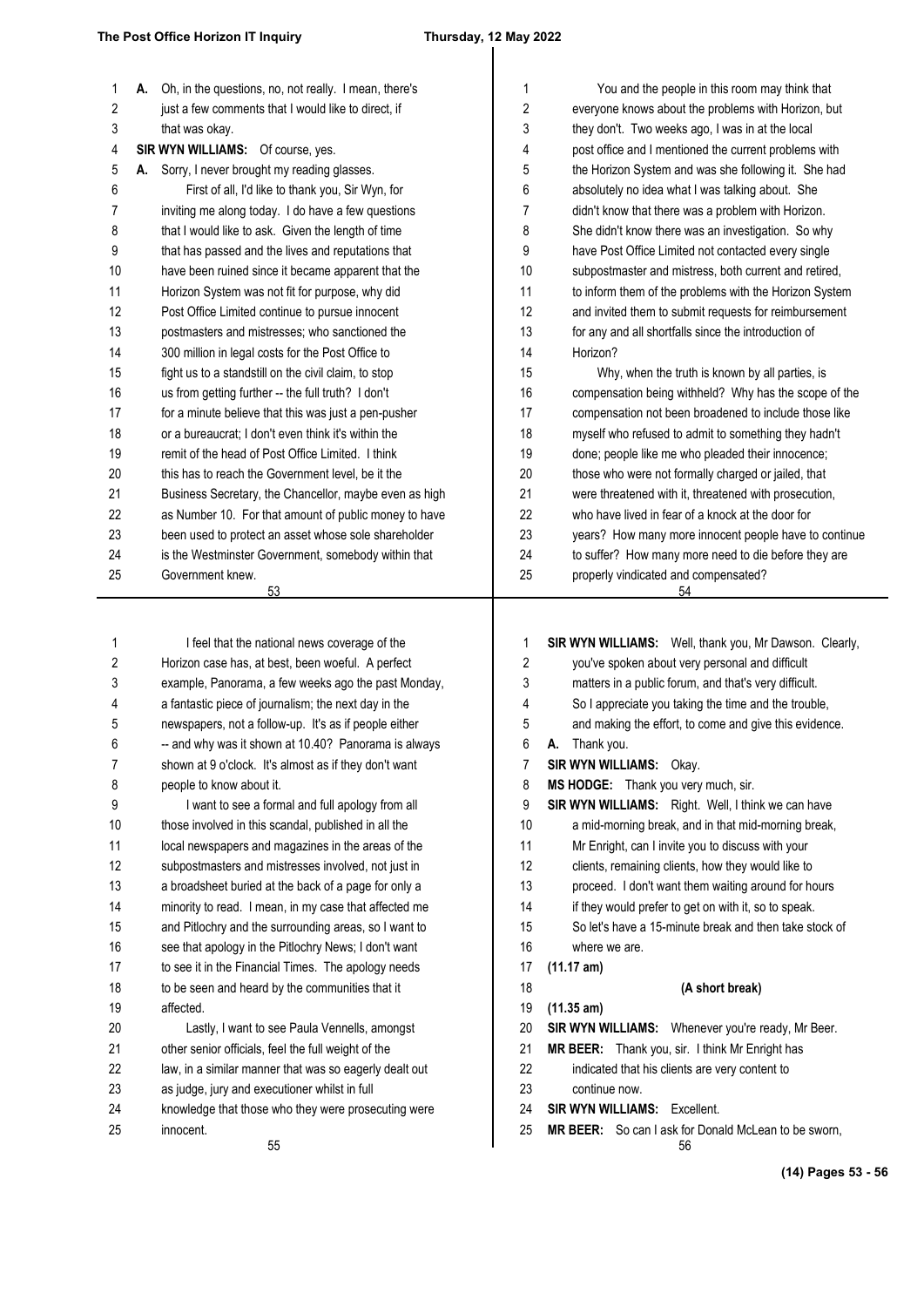| 1      |          | please.                                                                        | 1      |          | that, I originally went to sea as a radio electronics  |
|--------|----------|--------------------------------------------------------------------------------|--------|----------|--------------------------------------------------------|
| 2      |          | <b>DONALD ROGER MCLEAN (sworn)</b>                                             | 2      |          | officer-                                               |
| 3      |          | Questioned by MR BEER, QC<br>MR BEER: Good morning, Mr McLean. Do take a seat. | 3      |          | Q. We're going to come to your background in a minute. |
| 4      |          |                                                                                | 4      |          | Are you a married man?<br>A. Yes. My wife is           |
| 5      | А.       | Good morning.<br>My name is Jason Beer and I ask questions on behalf of        | 5<br>6 |          | Mrs McLean is there?                                   |
| 6      | Q.       | the Inquiry. Can you give us your full name, please?                           |        | Q.       | Yes.                                                   |
| 7      |          | Donald Roger McLean.                                                           | 7      | А.       | And I don't think you've got children; is that right?  |
| 8<br>9 | А.<br>Q. | In front of you is a copy of your witness statement --                         | 8<br>9 | Q.<br>А. | Correct.                                               |
| 10     | А.       | Yes.                                                                           | 10     | Q.       | Now, no need to tell us at which post office you're    |
| 11     | Q.       | -- if you turn to the last page, you should see it's                           | 11     |          | currently a temporary subpostmaster, but until         |
| 12     |          | dated 20 January 2022.                                                         | 12     |          | tomorrow you are a temporary subpostmaster?            |
| 13     | А.       | Right.                                                                         | 13     | А.       | Yes.                                                   |
| 14     | Q.       | And is there a signature there that's yours?                                   | 14     | Q.       | And before you became a subpostmaster, I think you     |
| 15     | А.       | Yes.                                                                           | 15     |          | were about to tell me what you did. I read you had an  |
| 16     | Q.       | And are the contents of that witness statement true to                         | 16     |          | interesting and varied career.                         |
| 17     |          | the best of your knowledge and belief?                                         | 17     | А.       | Yes.                                                   |
| 18     |          | A. Yes.                                                                        | 18     | Q.       | Tell us about it, please.                              |
| 19     | Q.       | Can you tell us a little bit about you, please. How                            | 19     |          | SIR WYN WILLIAMS: And don't forget the Cardiff bit.    |
| 20     |          | old are you?                                                                   | 20     | А.       | Yes, okay. I went to -- I trained to be                |
| 21     | А.       | I'm now 70.                                                                    | 21     |          | a radio/electronics officer and went to sea, and I     |
| 22     | Q.       | Okay.                                                                          | 22     |          | spent probably six years there. I was brought up by    |
| 23     | А.       | I've been a subpostmaster for nearly 25 years. I                               | 23     |          | a great aunt and uncle that were in ill health, so I   |
| 24     |          | actually retire tomorrow, I hand the keys over to the                          | 24     |          | came ashore and I went to university in Cardiff. And   |
| 25     |          | office I've been running temporarily tomorrow. Before                          | 25     |          | I was there, and during that period my great aunt and  |
|        |          | 57                                                                             |        |          | 58                                                     |
|        |          |                                                                                |        |          |                                                        |
| 1      |          | uncle died, and I got a job, and I went working for                            | 1      |          | the end I decided that I'd sell up, and go down and    |
| 2      |          | British Aerospace on the maintenance and operation of                          | 2      |          | after shopping around I ended up moving to my first    |
| 3      |          | Rapier defence missiles, on the basis of working out                           | 3      |          | post office, which was in Okehampton in Devon, which   |
| 4      |          | in Oman to maintain the systems. But before I was                              | 4      |          | was a modified sub-post office, which is ie an         |
| 5      |          | just about to go out, I got headhunted by a big cruise                         | 5      |          | ex-Crown office. The person before had been the        |
| 6      |          | company now, Carnival Cruise Line, but then they were                          | 6      |          | manageress, and she had it, I think, for about a year, |
| 7      |          | a very small company, and I went to work for them on a                         | 7      |          | and it was still not completely out of -- into         |
| 8      |          | brand-new ship that was coming out of Denmark. From                            | 8      |          | a proper retail environment, which I thought there was |
| 9      |          | there, after the time I came ashore, I became                                  | 9      |          | a possibility in, and I also had fully trained Crown   |
| 10     |          | a technician at South Glamorgan Institute of Higher                            | 10     |          | staff. And at that time we were still moving paper.    |
| 11     |          | Education in Cardiff --                                                        | 11     |          | I have never used the paper system. We had -- there    |
| 12     | Q.       | Yes.                                                                           | 12     |          | was an in-built PC-based system called Capture that    |
| 13     | А.       | -- and then I went into teaching and I moved up to                             | 13     |          | was run by the Post Office, and I used that to balance |
| 14     |          | South Tyneside College, which was one of the major                             | 14     |          | the post office.                                       |
| 15     |          | providers of marine education in the country, and I                            | 15     |          | MR BEER: Just to put some dates on that --             |
| 16     |          | worked in the electrical and electronic department and                         | 16     | А.       | That's '97.                                            |
| 17     |          | computing -- at that stage, computers were then                                | 17     | Q.       | So I think 7 June '97, is that right --                |
| 18     |          | quite -- well, in their early days, and I spent nearly                         | 18     | А.       | Yes.                                                   |
| 19     |          | 10 years there. And I got -- from there I decided --                           | 19     | Q.       | -- you took up your role as SPM?                       |
| 20     |          | I had a load of friends from university that were down                         | 20     | А.       | Yes.                                                   |
| 21     |          | in Devon, so I was looking for other opportunities and                         | 21     | Q.       | At the Okehampton branch. Okehampton is in Devon --    |
| 22     |          | I was getting fed up with the system of the                                    | 22     | А.       | Yes.                                                   |
| 23     |          | examinations. There was people that, in the first                              | 23     | Q.       | -- west of Exeter?                                     |
| 24     |          | years, failed, would have flown through the exams when                         | 24     | А.       | That's right, yes.                                     |
| 25     |          | I was leaving, so the system was going down. So in<br>59                       | 25     | Q.       | What kind of branch was the Okehampton branch?<br>60   |

**(15) Pages 57 - 60**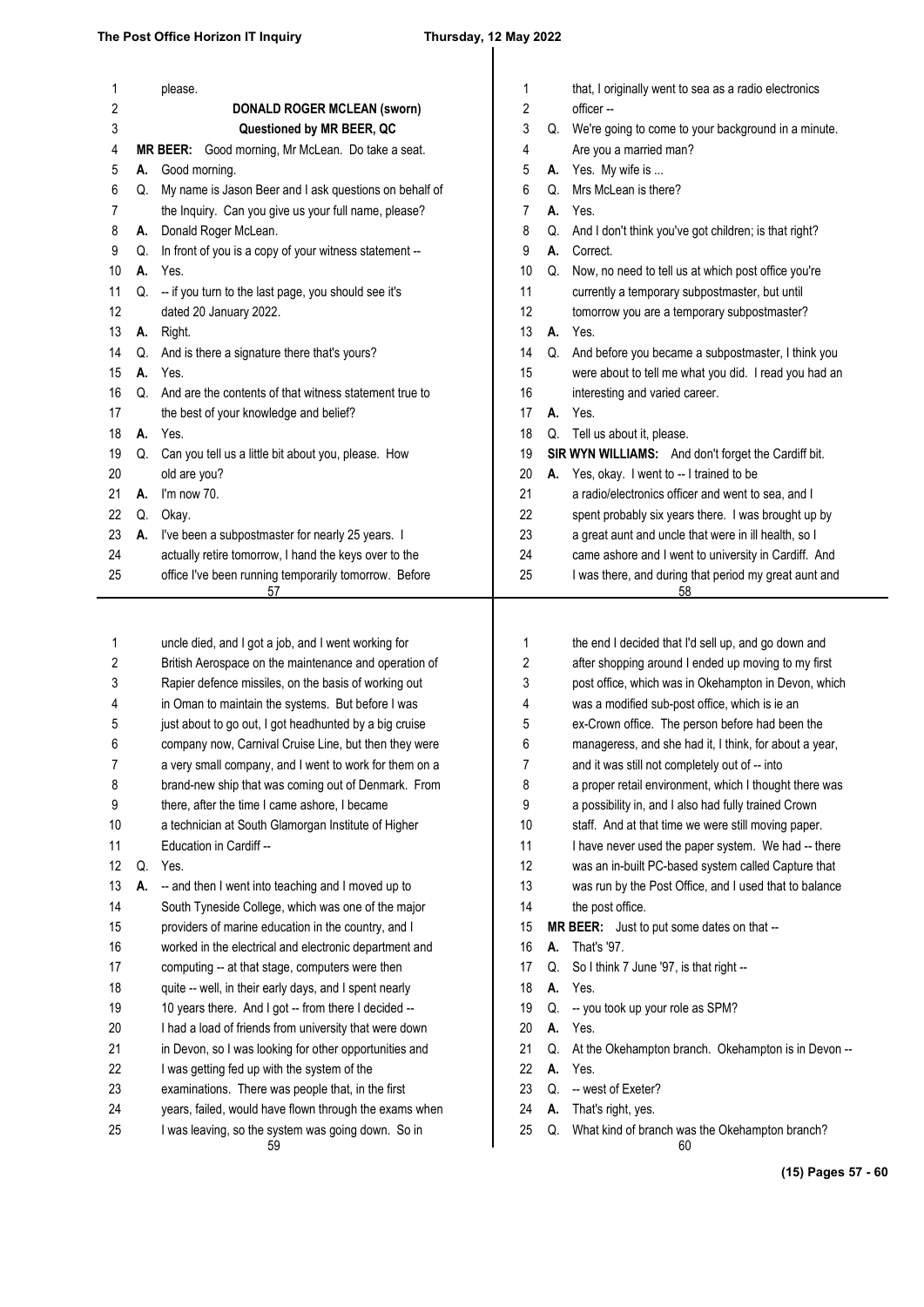## $\overline{\phantom{a}}$

|    | Α. | Well, it's what they called the modified sub-post      | 1              |    | Q. And you were the subpostmaster of a branch in      |
|----|----|--------------------------------------------------------|----------------|----|-------------------------------------------------------|
| 2  |    | office, but it was actually an ex-Crown office.        | 2              |    | Aviemore, is that right?                              |
| 3  | Q. | So how many counters were there in there?              | 3              |    | A. That's right, yes.                                 |
| 4  | А. | Four. That was it, four and --                         | 4              |    | Q. And that was from the beginning of 2006 until      |
| 5  | Q. | What type of community did -- it's a -- what type of   | 5              |    | June 2017, is that right --                           |
| 6  |    | place is Okehampton?                                   | 6              | А. | That's right, yes.                                    |
| 7  | A. | Actually, it's on the northern edge of Dartmoor. It's  | 7              | Q. | -- when it was closed, under the Network              |
| 8  |    | a very rural area. It's not that touristy -- you see   | 8              |    | Transformation Programme --                           |
| 9  |    | a few tourists, as I said, but it's basically -- you   | 9              | А. | Yes.                                                  |
| 10 |    | were the main office in quite a rural area with quite  | 10             | Q. | -- and you moved to your current branch?              |
| 11 |    | a lot of outlying post offices around. During the      | 11             | А. | No, we'd been running the current branch for nine and |
| 12 |    | period there, they started moving into having          | 12             |    | a half years.                                         |
| 13 |    | satellite post offices. During that time I ran three   | 13             | Q. | Oh, I see. So winding back then to the beginning,     |
| 14 |    | satellite post offices from Okehampton, where we would | 14             |    | before you took up your role as SPM at the Okehampton |
| 15 |    | go out twice a week to each of them. We went to        | 15             |    | branch, were you trained on the use of Horizon?       |
| 16 |    | Exbourne, Belstone and Sticklepath. These are just     | 16             | А. | Horizon wasn't around when I was trained. I had       |
| 17 |    | villages that were, you know, about probably six or    | 17             |    | two weeks. I think I ended up with three weeks with   |
| 18 |    | seven miles from there.                                | 18             |    | a trainer in-branch, but I was quite lucky, I had two |
| 19 | Q. | Okay. And so just to get the complete picture,         | 19             |    | mail clerks that had been fully trained by the        |
| 20 |    | I think you spent about nine years at Okehampton --    | 20             |    | Post Office.                                          |
| 21 | А. | Yes.                                                   | 21             | Q. | When was that? Which year was that?                   |
| 22 | Q. | -- until 26 April 2006.                                | 22             | А. | That was 1997, when I took over. They were there all  |
| 23 | А. | That was when I took over the next branch.             | 23             |    | the way through my time there.                        |
| 24 | Q. | Okay. And then you moved to Scotland?                  | 24             | Q. | I meant when was the training; that's my fault?       |
| 25 | А. | Yes.                                                   | 25             | А. | The training was on the job --                        |
|    |    | 61                                                     |                |    | 62                                                    |
|    |    |                                                        |                |    |                                                       |
| 1  |    | Q. Okay.                                               | 1              |    | multiple transactions.                                |
| 2  | А. | -- from the day we took over. It was two weeks from    | 2              | Q. | Was, therefore, the training in your view inadequate? |
| 3  |    | there. So basically it was learn as you went along.    | 3              | А. | For Horizon, yes.                                     |
| 4  | Q. | In your statement you say:                             | 4              | Q. | Did it address what to do in the event of a shortfall |
| 5  |    | "I had initial training on the introduction of         | 5              |    | or a discrepancy or, more broadly, troubleshooting?   |
| 6  |    | Horizon. This was in 1999 and consisted of two days    | 6              | А. | No. In no way on that. As I say, at that time I felt  |
| 7  |    | of offsite training at a hotel in Dartmoor."           | $\overline{7}$ |    | the Post Office had suddenly become -- one day they   |
| 8  | А. | Yes, that's right.                                     | 8              |    | were a paper-based system, there was a computer       |
| 9  | Q. | Do you remember that?                                  | 9              |    | system, but there was nobody that -- of the people    |
| 10 | А. | Yes.                                                   | 10             |    | that used the paper system knew everything about the  |
| 11 | Q. | What did the training cover?                           | 11             |    | computer system. I think you can term it like         |
| 12 | А. | It covered mainly transactions, basic operations such  | 12             |    | British Airways when they decided to move to          |
| 13 |    | as putting rolls in printers, paper. They did a few    | 13             |    | terminal 5, if you move them all across from that     |
| 14 |    | transactions and they did do a little balance, but it  | 14             |    | terminal to that one, it will just work thinking it;  |
| 15 |    | was no way what you would need for a busy office.      | 15             |    | of course it didn't.                                  |
| 16 | Q. | Why was it in no way what you'd need for a busy        | 16             | Q. | You say in your statement:                            |
| 17 |    | office?                                                | 17             |    | "When Horizon was introduced, I got the impression    |
| 18 | А. | Well, it's quite easy to see, if you've done five      | 18             |    | that Post Office was completely unprepared and lacked |
| 19 |    | transactions and you've made a mistake in five         | 19             |    | the practical knowledge to deal with a computerised   |
| 20 |    | transactions, but if you've got four people doing      | 20             |    | accounting [system]."                                 |
| 21 |    | transactions, multiple transactions all day, you'll    | 21             | А. | Yes.                                                  |
| 22 |    | suddenly see that your total amount of work, if        | 22             | Q. | Is that right?                                        |
| 23 |    | something goes wrong, what you've got to check is      | 23             | А. | That's -- I think that's true.                        |
| 24 |    | considerable. So it's a lot harder to find a mistake   | 24             | Q. | And of course you at this stage had been a senior     |
| 25 |    | where there are more people using the system and       | 25             |    | lecturer in, amongst other things, computing --       |
|    |    | 63                                                     |                |    | 64                                                    |

**(16) Pages 61 - 64**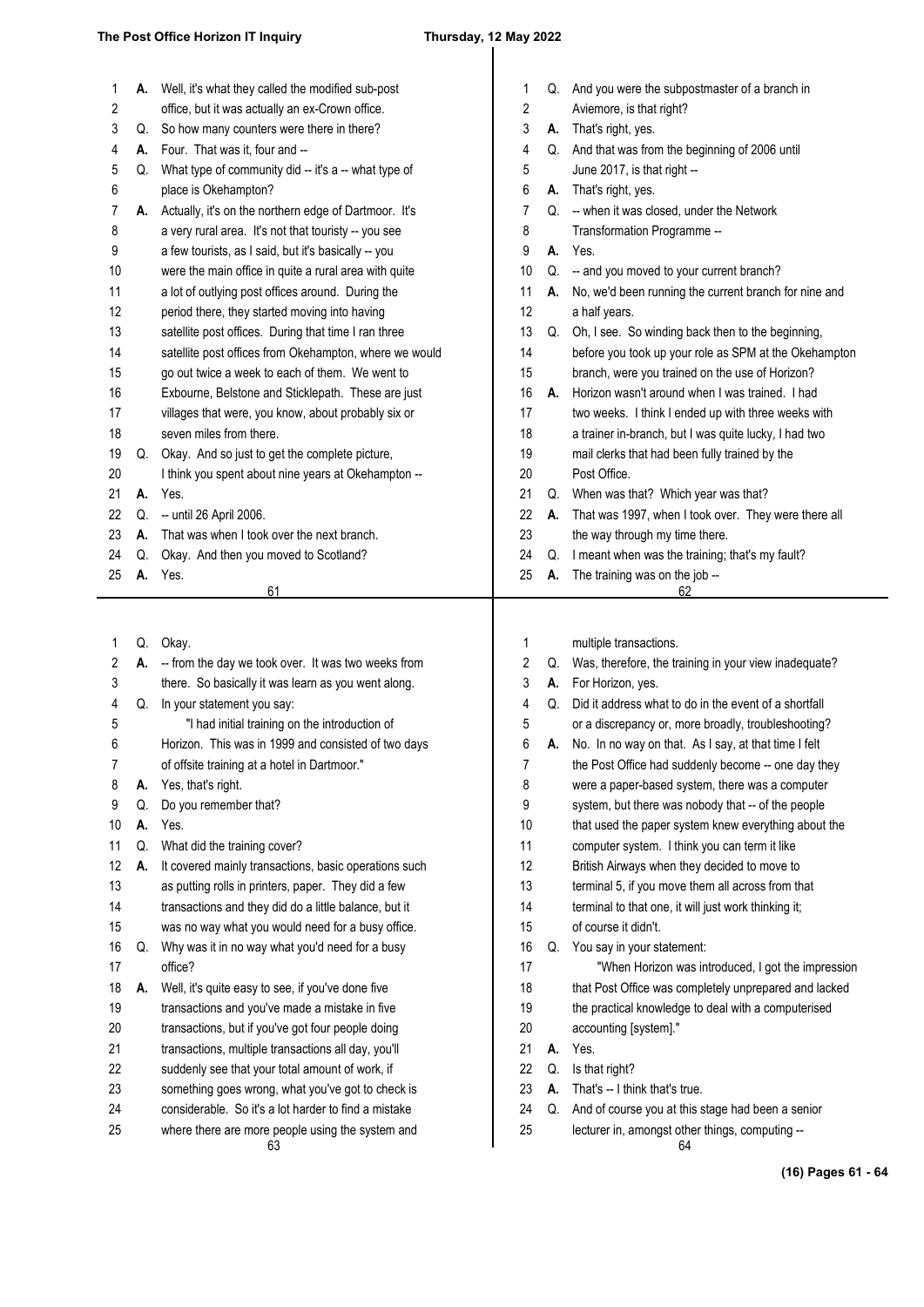### **The Post Office Horizon IT Inquiry Thursday, 12 May 2022**

| 1        | А. | Yes.                                                                                                         | 1        |    | had thunderstorms and lightning.                                                                                |
|----------|----|--------------------------------------------------------------------------------------------------------------|----------|----|-----------------------------------------------------------------------------------------------------------------|
| 2        | Q. | -- for a decade.                                                                                             | 2        |    | Q. You are there speaking about the current configuration                                                       |
| 3        | А. | Yes.                                                                                                         | 3        |    | of the hardware largely --                                                                                      |
| 4        | Q. | And you say elsewhere in your statement that you built                                                       | 4        |    | A. Yes, yes.                                                                                                    |
| 5        |    | computers for a hobby.                                                                                       | 5        | Q. | -- did you ever get to see anything about system                                                                |
| 6        | А. | I did, yes.                                                                                                  | 6        |    | design or anything like that, or was that all behind                                                            |
| 7        | Q. | And so by this stage did you think you had a good                                                            | 7        |    | the curtain for you?                                                                                            |
| 8        |    | understanding of the operation of computing systems?                                                         | 8        | А. | That is behind the curtain to everybody, as I said.                                                             |
| 9        | А. | Yes, yes.                                                                                                    | 9        | Q. | So did you begin to use Horizon in 1999 then?                                                                   |
| 10       | Q. | What were the problems that you saw then at this                                                             | 10       | А. | Yes. As I say, up till 1999 we had never had any                                                                |
| 11       |    | initial stage?                                                                                               | 11       |    | serious counter losses, as I call them, on that, but                                                            |
| 12       | А. | Technically, as I said, it was how Horizon -- firstly,                                                       | 12       |    | during the period for the operation of the early                                                                |
| 13       |    | a person that was from the IERE came and made                                                                | 13       |    | version of Horizon, over the years I lost about                                                                 |
| 14       |    | a beautiful plan of where sockets should go, telephone                                                       | 14       |    | £11,000 during that period. Nothing anything big,                                                               |
| 15       |    | sockets should go there, your modem should go there,                                                         | 15       |    | because I was always of the opinion that if it was an                                                           |
| 16       |    | the computing unit should go in different places, but                                                        | 16       |    | amount more than, you know, a certain amount, it would                                                          |
| 17       |    | when they actually came to do it, it was thrown in.                                                          | 17       |    | be a case of sitting down there and having a really                                                             |
| 18       |    | It was people that were working to a quick timescale                                                         | 18       |    | good search for the figure.                                                                                     |
| 19       |    | and it was what parts they had at the time, and it got                                                       | 19       | Q. | How soon after the beginning of the use of Horizon by                                                           |
| 20       |    | thrown in. I think all the sockets should have had                                                           | 20       |    | you in that branch in 1999 did problems with                                                                    |
| 21       |    | switches on them; they didn't. One of the big                                                                | 21       |    | shortfalls and balancing begin?                                                                                 |
| 22       |    | failures, I think, on the installation was that none                                                         | 22       | А. | Quite soon. I can't remember just when. I think it                                                              |
| 23       |    | of the sockets were filtered. So if you had any                                                              | 23       |    | was in the January of -- actually, I had all the                                                                |
| 24       |    | spikes, electrical spikes, it would immediately affect                                                       | 24       |    | counters changed because we were having so much                                                                 |
| 25       |    | your computer, which caused lots of problems if you                                                          | 25       |    | problems with it, and Fujitsu took the four counters                                                            |
|          |    | 65                                                                                                           |          |    | 66                                                                                                              |
|          |    |                                                                                                              |          |    |                                                                                                                 |
|          |    |                                                                                                              |          |    |                                                                                                                 |
| 1        |    | and I actually went back to paper-based operation for                                                        | 1        |    | your office compared to the new system, you had --                                                              |
| 2        |    | -- I think it was about four weeks -- and then we --                                                         | 2        |    | they had mirrored desks at other parts of the country,                                                          |
| 3        |    | as I say, we moved back over on to -- back to Horizon.                                                       | 3        |    | which you did it on your computer, then it went on to                                                           |
| 4        | Q. | Just taking this in stages. When problems with                                                               | 4        |    | another system; so, in other words, they got the                                                                |
| 5        |    | balances began to emerge and shortfalls were shown on                                                        | 5        |    | duplicate of the system, which, of course, led to                                                               |
| 6        |    | the system, what did you do?                                                                                 | 6        |    | timing faults. One of the things that -- when my                                                                |
| 7        | А. | Well, you contact the helpline, and sometimes you                                                            | 7        |    | computer was being done that four times, I actually                                                             |
| 8        |    | didn't get any help from them.                                                                               | 8        |    | managed to sign on two of our units with the same                                                               |
| 9        | Q. | What did they say?                                                                                           | 9        |    | pass, and it just let me, which I was amazed at, why                                                            |
| 10       | А. | You know, they say, "Well, it's the -- the system, you                                                       | 10       |    | it let me actually sign on to the system with the same                                                          |
| 11       |    | must have put something in the system wrong", or                                                             | 11       |    | username and password, and there I had two units, you                                                           |
| 12       |    | something like this.                                                                                         | 12       |    | know, I could use, but with the same -- that would of                                                           |
| 13       | Q. | So what were you told to do?                                                                                 | 13       |    | course lead to problems as well.                                                                                |
| 14       | А. | Well, the case of -- as you are well aware by now,                                                           | 14       | Q. | So you told us overall that you paid in about                                                                   |
| 15       |    | that on a Wednesday on your balance, to start trading                                                        | 15       |    | £11,000 in total.                                                                                               |
| 16       |    | the next day you've got to turn over, and you've got                                                         | 16       | А. | Yes.                                                                                                            |
| 17       |    | to declare your losses or your gains and accept them.                                                        | 17       | Q. | When did you start doing that?                                                                                  |
| 18       |    | They were basically saying, "Oh, it will probably come                                                       | 18       | А. | It was from the start. There was --                                                                             |
| 19       |    | back next week", which in some cases it did. You                                                             | 19       | Q. | Why did you start doing that?                                                                                   |
| 20       |    | might be £200 down on a Wednesday night, but when you                                                        | 20       | А. | Well, you've got to -- basically to fulfil your                                                                 |
| 21       |    | did a quick cash variance on the Thursday, that money                                                        | 21       |    | contract, you've got to cover any losses, and                                                                   |
| 22       |    | would be back in the -- in your system. So it was one                                                        | 22       |    | physically I'd been old-school that even though                                                                 |
| 23       |    | of those things. Again, you ring up -- the thing is                                                          | 23       |    | they've changed, so you only balanced once a month,                                                             |
| 24<br>25 |    | if you've altered anything on Horizon, because of how<br>it was based that physically the system was live in | 24<br>25 |    | I've always balanced everything every week, because if<br>you've got a busy office, trying to find out what you |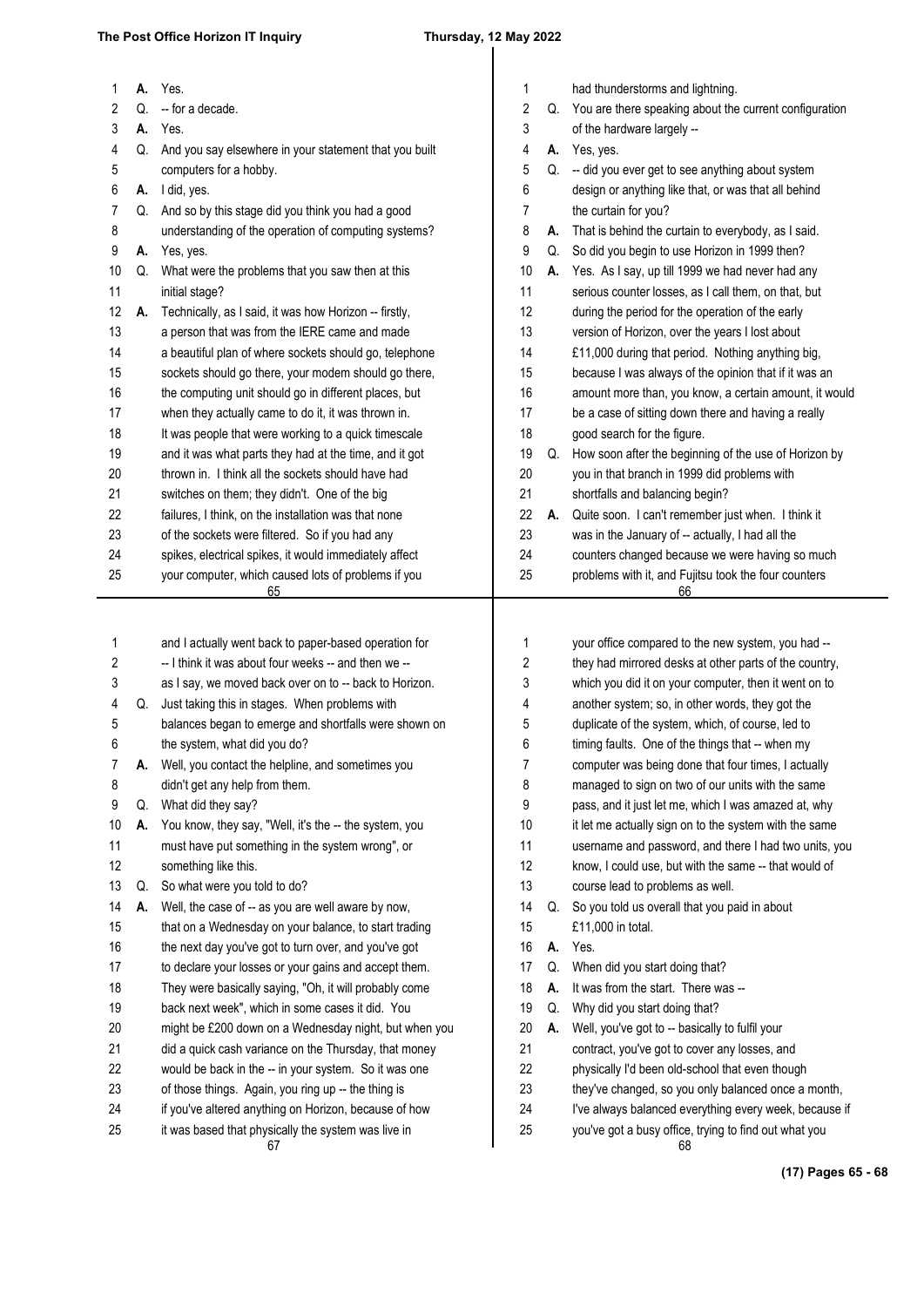| 1        |    | did three weeks ago, when you've got this loss, it's                             | 1        |    | Q. You went to a paper-based system --                                                                         |
|----------|----|----------------------------------------------------------------------------------|----------|----|----------------------------------------------------------------------------------------------------------------|
| 2        |    | a lot of material you've got to go through to find it.                           | 2        | А. | Yes.                                                                                                           |
| 3        |    | So I have always tried to limit the amount of                                    | 3        | Q. | -- for four weeks or so and then recommenced --                                                                |
| 4        |    | searching I would have to do by doing it weekly.                                 | 4        |    | A. Yes.                                                                                                        |
| 5        | Q. | You said that as part of your contract you have to                               | 5        | Q. | -- with new hardware.                                                                                          |
| 6        |    | repay --                                                                         | 6        | А. | Yes.                                                                                                           |
| 7        | А. | Yes.                                                                             | 7        | Q. | How did that come about?                                                                                       |
| 8        | Q. | -- any losses or pay any losses.                                                 | 8        | А. | Yes, I complained to my BDM, business development                                                              |
| 9        | А. | Yes.                                                                             | 9        |    | manager. I said -- and I -- she can actually see some                                                          |
| 10       | Q. | Did anyone advise you on the helpline that that's what                           | 10       |    | of the problems, and I was saying, "Well, this should                                                          |
| 11       |    | you needed to do --                                                              | 11       |    | not be happening", so with agreement she took it                                                               |
| 12       | А. | Oh yes.                                                                          | 12       |    | a level higher, they agreed to have an investigation.                                                          |
| 13       | Q. | -- if the system was shown as a loss?                                            | 13       |    | But I never was privy to what they actually found.                                                             |
| 14       | А. | Yes, there was always -- the Post Office always told                             | 14       | Q. | You say that you were experiencing problems with the                                                           |
| 15       |    | you, the helpline always told you that you should                                | 15       |    | Horizon System not being able to balance, and someone                                                          |
| 16       |    | always pay -- you know, cover your losses, you have to                           | 16       |    | was sent to your branch to try to rectify the problem.                                                         |
| 17       |    | put the money into the till, whatever, because the                               | 17       | А. | Yes, I had --                                                                                                  |
| 18       |    | fact is, if you don't, you're then, you're "false                                | 18       | Q. | What was the problem with Horizon? How did you know                                                            |
| 19       |    | accounting", that's it. So it was always to my mind                              | 19       |    | it was a problem with Horizon?                                                                                 |
| 20       |    | you always had to put the money in to make sure that                             | 20       | А. | Because we suddenly -- we're doing the same                                                                    |
| 21       |    | you couldn't be prosecuted for false accounting.                                 | 21       |    | transactions as we were doing for the previous two to                                                          |
| 22       | Q. | You told us a moment ago about an occasion when the                              | 22       |    | three years, we were getting -- we basically had no                                                            |
| 23       |    | terminals were -- the hardware was taken out of the                              | 23       |    | losses. The staff were the same, and they were, as                                                             |
| 24       |    | branch.                                                                          | 24       |    | I say, quite long in the tooth, they'd been doing                                                              |
| 25       | А. | Yes.                                                                             | 25       |    | these things for years. I couldn't see why it should                                                           |
|          |    | 69                                                                               |          |    | 70                                                                                                             |
|          |    |                                                                                  |          |    |                                                                                                                |
|          |    |                                                                                  |          |    |                                                                                                                |
|          |    |                                                                                  |          |    |                                                                                                                |
| 1        |    | suddenly change -- they should suddenly change when                              | 1        | Q. | When you went back to Horizon after the month, did the                                                         |
| 2        |    | the computer system changed. So I argued that, you                               | 2        |    | shortfall problem continue?                                                                                    |
| 3        |    | know, there should be something with the system.                                 | 3        |    | A. Yes. On and off, but nothing -- no gigantic amounts.                                                        |
| 4        | Q. | So somebody came to the branch to try and rectify the                            | 4        |    | I would never -- if I've seen errors of more than                                                              |
| 5<br>6   | А. | problem?                                                                         | 5<br>6   |    | probably a couple of hundred pounds I would have                                                               |
|          | Q. | Yes.                                                                             | 7        |    | stopped the whole thing and said, "There's something<br>wrong here, I'm not going to work any further with the |
|          |    | Who was that somebody; not necessarily by name, but by                           |          |    |                                                                                                                |
| 8<br>9   | А. | job description or title?                                                        | 8        |    | system", because it escalates. I've seen quite a few                                                           |
|          | Q. | Two, I think probably Crown office managers.                                     | 9<br>10  |    | things -- the amount can just keep going up, and it                                                            |
| 10<br>11 | А. | What did they do in the branch?                                                  |          |    | shouldn't do that, so I would have stopped there and                                                           |
| 12       |    | They sat and looked at different transactions. They                              | 11<br>12 |    | said, "Let's really go -- let's really find out what's                                                         |
|          |    | didn't actually do very much. They never told me --                              | 13       | Q. | going on."                                                                                                     |
| 13<br>14 |    | I didn't get a report on what they actually -- what<br>conclusions they came to. | 14       |    | You speak in another part of your statement about<br>Fujitsu having remote access.                             |
| 15       | Q. | You told us that the hardware was taken out. Why was                             | 15       | А. | Yes.                                                                                                           |
| 16       |    | the hardware taken out?                                                          | 16       | Q. | Was that at this branch in Okehampton or was this                                                              |
| 17       | А. | Because I think that there was a -- that probably the                            | 17       |    | after you moved to Aviemore?                                                                                   |
| 18       |    | thinking was that there was something not                                        | 18       | А. | Yes. No, it was in Okehampton.                                                                                 |
| 19       |    | communicating to each other, or somewhere there was a                            | 19       | Q. | Tell us the circumstances in which that came about?                                                            |
| 20       |    | problem, and that's why. That's what I would, you                                | 20       | А. | We were having some problem there I had actually seen                                                          |
| 21       |    | know, presume that was the thing, because that is the                            | 21       |    | on the screen in front of me, and I was talking to the                                                         |
| 22       |    | active part, is the -- are the base units.                                       | 22       |    | helpline and I explained that, and next minute they                                                            |
| 23       | Q. | And when you went to the paper-based system for                                  | 23       |    | connected me to a person in Fujitsu --                                                                         |
| 24       |    | a month, was there any problem in balancing the books?                           | 24       | Q. | So they connected you on the telephone?                                                                        |
| 25       | А. | No.<br>71                                                                        | 25       | А. | Yes, to Fujitsu. And he actually altered the figures                                                           |

**(18) Pages 69 - 72**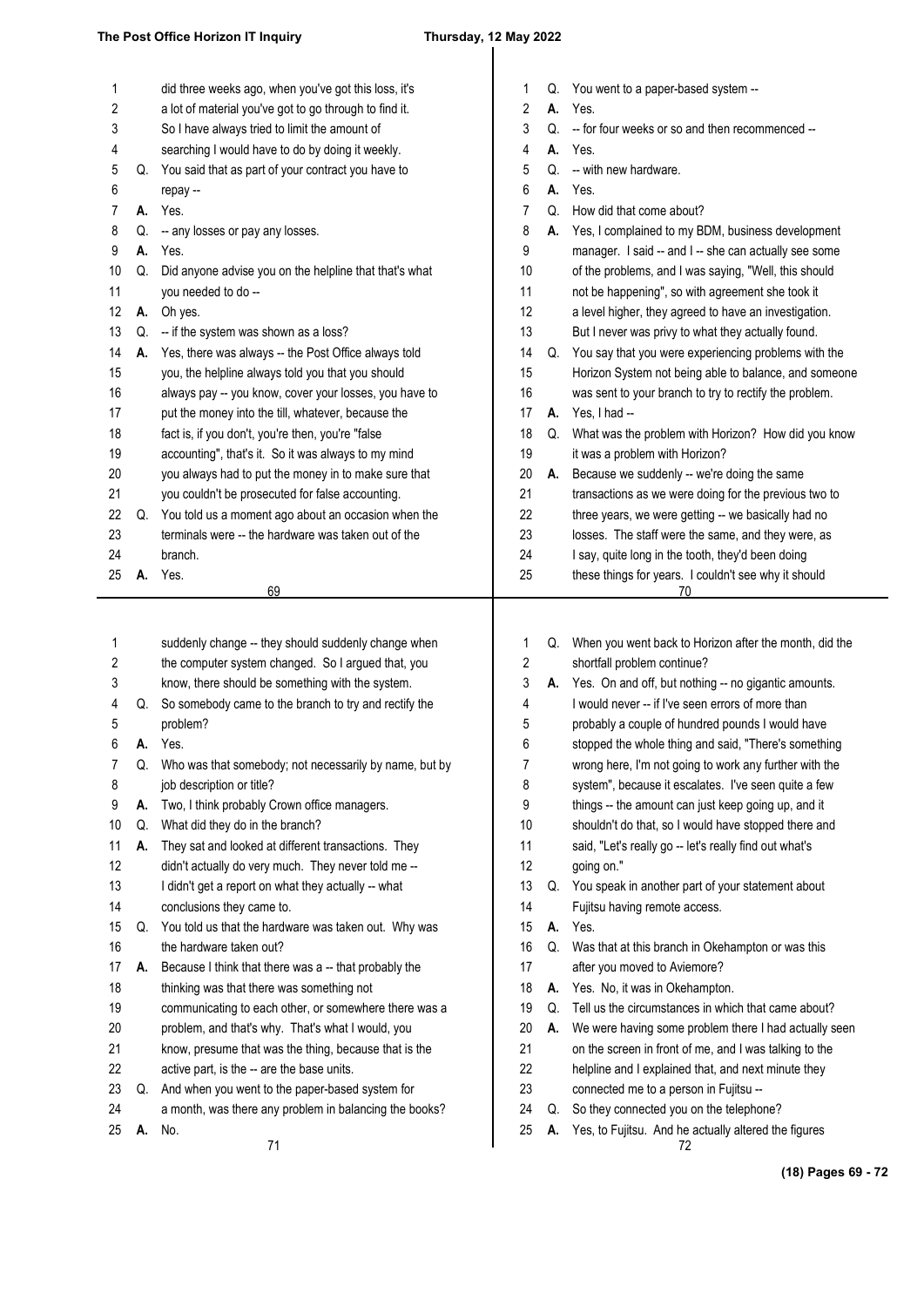## 

| Q. Was the problem that was fixed a shortfall problem,<br>and what they did was to solve the shortfall problem?<br>Can you remember what the error was?<br>No, I can't. Too long ago, I'm afraid.<br>Okay. Was that the only time therefore that you had<br>access directly to a Fujitsu employee?<br>Other than when they came to change printers or<br>something like that, yes.<br>Q. You say in your statement:<br>"I knew from other subpostmasters that they were<br>having similar problems with balancing on the Horizon<br>system "<br>How did you know that?<br>Well, I was -- well, I had been in the<br>Federation of SubPostmasters -- again, they're just<br>subpostmasters, but we had meetings, talking to one<br>another and things like that. I've been to |
|------------------------------------------------------------------------------------------------------------------------------------------------------------------------------------------------------------------------------------------------------------------------------------------------------------------------------------------------------------------------------------------------------------------------------------------------------------------------------------------------------------------------------------------------------------------------------------------------------------------------------------------------------------------------------------------------------------------------------------------------------------------------------|
|                                                                                                                                                                                                                                                                                                                                                                                                                                                                                                                                                                                                                                                                                                                                                                              |
|                                                                                                                                                                                                                                                                                                                                                                                                                                                                                                                                                                                                                                                                                                                                                                              |
|                                                                                                                                                                                                                                                                                                                                                                                                                                                                                                                                                                                                                                                                                                                                                                              |
|                                                                                                                                                                                                                                                                                                                                                                                                                                                                                                                                                                                                                                                                                                                                                                              |
|                                                                                                                                                                                                                                                                                                                                                                                                                                                                                                                                                                                                                                                                                                                                                                              |
|                                                                                                                                                                                                                                                                                                                                                                                                                                                                                                                                                                                                                                                                                                                                                                              |
|                                                                                                                                                                                                                                                                                                                                                                                                                                                                                                                                                                                                                                                                                                                                                                              |
|                                                                                                                                                                                                                                                                                                                                                                                                                                                                                                                                                                                                                                                                                                                                                                              |
|                                                                                                                                                                                                                                                                                                                                                                                                                                                                                                                                                                                                                                                                                                                                                                              |
|                                                                                                                                                                                                                                                                                                                                                                                                                                                                                                                                                                                                                                                                                                                                                                              |
|                                                                                                                                                                                                                                                                                                                                                                                                                                                                                                                                                                                                                                                                                                                                                                              |
|                                                                                                                                                                                                                                                                                                                                                                                                                                                                                                                                                                                                                                                                                                                                                                              |
|                                                                                                                                                                                                                                                                                                                                                                                                                                                                                                                                                                                                                                                                                                                                                                              |
|                                                                                                                                                                                                                                                                                                                                                                                                                                                                                                                                                                                                                                                                                                                                                                              |
|                                                                                                                                                                                                                                                                                                                                                                                                                                                                                                                                                                                                                                                                                                                                                                              |
|                                                                                                                                                                                                                                                                                                                                                                                                                                                                                                                                                                                                                                                                                                                                                                              |
|                                                                                                                                                                                                                                                                                                                                                                                                                                                                                                                                                                                                                                                                                                                                                                              |
|                                                                                                                                                                                                                                                                                                                                                                                                                                                                                                                                                                                                                                                                                                                                                                              |
| conferences, and talking to other people, it gets --                                                                                                                                                                                                                                                                                                                                                                                                                                                                                                                                                                                                                                                                                                                         |
| it comes up in conversation all the time, it did.                                                                                                                                                                                                                                                                                                                                                                                                                                                                                                                                                                                                                                                                                                                            |
| Q. You also say that:                                                                                                                                                                                                                                                                                                                                                                                                                                                                                                                                                                                                                                                                                                                                                        |
| " the Helpline told me that I was the only one                                                                                                                                                                                                                                                                                                                                                                                                                                                                                                                                                                                                                                                                                                                               |
| and that the system was faultless."                                                                                                                                                                                                                                                                                                                                                                                                                                                                                                                                                                                                                                                                                                                                          |
| Yes. I got told by various Post Office management                                                                                                                                                                                                                                                                                                                                                                                                                                                                                                                                                                                                                                                                                                                            |
| when I was querying things that, "You're the only one.<br>74                                                                                                                                                                                                                                                                                                                                                                                                                                                                                                                                                                                                                                                                                                                 |
|                                                                                                                                                                                                                                                                                                                                                                                                                                                                                                                                                                                                                                                                                                                                                                              |
| to be done?                                                                                                                                                                                                                                                                                                                                                                                                                                                                                                                                                                                                                                                                                                                                                                  |
| Well, I think it's -- the fact is that everybody --                                                                                                                                                                                                                                                                                                                                                                                                                                                                                                                                                                                                                                                                                                                          |
| they say 300 years they've trusted the Post Office,                                                                                                                                                                                                                                                                                                                                                                                                                                                                                                                                                                                                                                                                                                                          |
| that the Post Office would be telling you the truth                                                                                                                                                                                                                                                                                                                                                                                                                                                                                                                                                                                                                                                                                                                          |
| and that it was you and not their system. That's one                                                                                                                                                                                                                                                                                                                                                                                                                                                                                                                                                                                                                                                                                                                         |
| of the things I think they've always tried to provide,                                                                                                                                                                                                                                                                                                                                                                                                                                                                                                                                                                                                                                                                                                                       |
| that it can't be them, it's got to be the                                                                                                                                                                                                                                                                                                                                                                                                                                                                                                                                                                                                                                                                                                                                    |
| subpostmaster.                                                                                                                                                                                                                                                                                                                                                                                                                                                                                                                                                                                                                                                                                                                                                               |
| Q. I think you were on the National Federation committee                                                                                                                                                                                                                                                                                                                                                                                                                                                                                                                                                                                                                                                                                                                     |
| when you were in Okehampton; is that right?                                                                                                                                                                                                                                                                                                                                                                                                                                                                                                                                                                                                                                                                                                                                  |
| Yes, I was on the committee of the North Devon and                                                                                                                                                                                                                                                                                                                                                                                                                                                                                                                                                                                                                                                                                                                           |
| Barnstaple branch.                                                                                                                                                                                                                                                                                                                                                                                                                                                                                                                                                                                                                                                                                                                                                           |
| Was there any discussion ever had as to whether this                                                                                                                                                                                                                                                                                                                                                                                                                                                                                                                                                                                                                                                                                                                         |
| issue ought to be raised at a higher level within the                                                                                                                                                                                                                                                                                                                                                                                                                                                                                                                                                                                                                                                                                                                        |
|                                                                                                                                                                                                                                                                                                                                                                                                                                                                                                                                                                                                                                                                                                                                                                              |
|                                                                                                                                                                                                                                                                                                                                                                                                                                                                                                                                                                                                                                                                                                                                                                              |
| Post Office?                                                                                                                                                                                                                                                                                                                                                                                                                                                                                                                                                                                                                                                                                                                                                                 |
| I think we've tried to -- we -- I think in the                                                                                                                                                                                                                                                                                                                                                                                                                                                                                                                                                                                                                                                                                                                               |
| Federation we tried to push it hard -- push it up                                                                                                                                                                                                                                                                                                                                                                                                                                                                                                                                                                                                                                                                                                                            |
| there, right, up to the management, but I think the                                                                                                                                                                                                                                                                                                                                                                                                                                                                                                                                                                                                                                                                                                                          |
| management of the Federation of SubPostmasters                                                                                                                                                                                                                                                                                                                                                                                                                                                                                                                                                                                                                                                                                                                               |
| believed quite -- probably not correctly -- that the                                                                                                                                                                                                                                                                                                                                                                                                                                                                                                                                                                                                                                                                                                                         |
| system was as the Post Office described it, but                                                                                                                                                                                                                                                                                                                                                                                                                                                                                                                                                                                                                                                                                                                              |
| I think it was due to their lack of knowledge of                                                                                                                                                                                                                                                                                                                                                                                                                                                                                                                                                                                                                                                                                                                             |
| telecommunication systems and computing that led them                                                                                                                                                                                                                                                                                                                                                                                                                                                                                                                                                                                                                                                                                                                        |
| to just follow that because they had nowhere else to<br>get information to, you know -- whether to question it                                                                                                                                                                                                                                                                                                                                                                                                                                                                                                                                                                                                                                                               |
|                                                                                                                                                                                                                                                                                                                                                                                                                                                                                                                                                                                                                                                                                                                                                                              |

 $5$ 

**(19) Pages 73 - 76**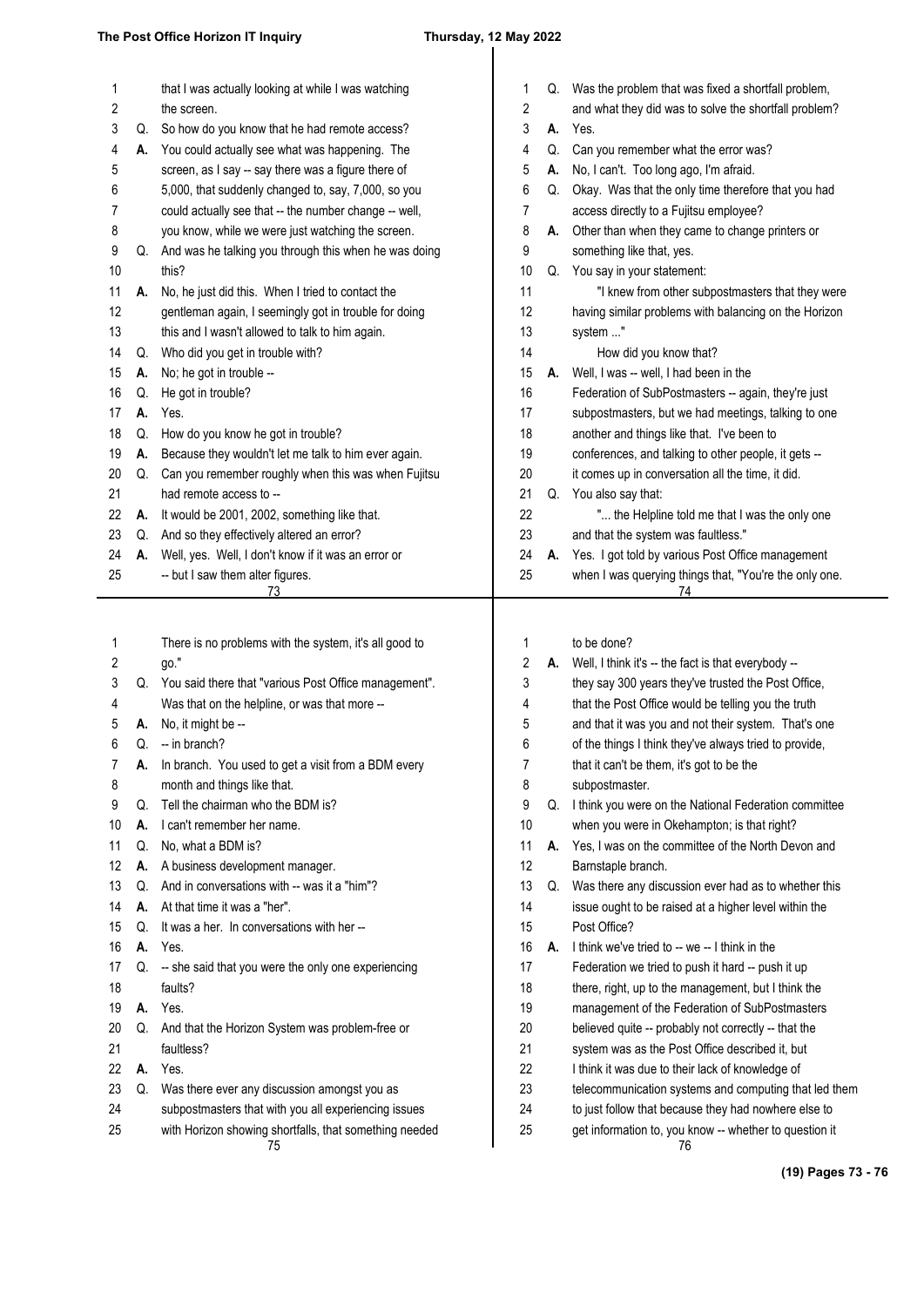### **The Post Office Horizon IT Inquiry Thursday, 12 May 2022**

| 1  |    | or not.                                                                                                      | 1                |    | the volume of money going through the branches                                                         |
|----|----|--------------------------------------------------------------------------------------------------------------|------------------|----|--------------------------------------------------------------------------------------------------------|
| 2  | Q. | You told us earlier that you estimate that in your                                                           | $\boldsymbol{2}$ |    | different?                                                                                             |
| 3  |    | branch you paid in some £11,000.                                                                             | 3                | А. | Yes, vastly different.                                                                                 |
| 4  | А. | Yes.                                                                                                         | 4                | Q. | Was Aviemore a four-counter branch?                                                                    |
| 5  | Q. | Was that ever deducted from your remuneration, or was                                                        | 5                | А. | Yes, yes, and that was when most -- all the pensions                                                   |
| 6  |    | it always cheque payments or cash payments in?                                                               | 6                |    | were paid in cash. So, I mean, you know, you're going                                                  |
| 7  | А. | Yes, it's always cheque or cash.                                                                             | 7                |    | through so much cash. I mean, I think I had about                                                      |
| 8  | Q. | So there were no deductions ever made?                                                                       | 8                |    | 130 -- in Okehampton, I think I had about 140                                                          |
| 9  | А. | I never got -- as I say, I never got to those amounts,                                                       | 9                |    | pensioners who were all being paid in, and children's                                                  |
| 10 |    | thankfully.                                                                                                  | 10               |    | benefits, all being paid in cash. So the amount of                                                     |
| 11 | Q. | And so how would you put those amounts in? Would you                                                         | 11               |    | money that was actually coming through the branch was                                                  |
| 12 |    | simply physically place cash in the safe?                                                                    | 12               |    | considerable, whereas now, when we moved up to                                                         |
| 13 | А. | Yes. It depends on the amount; it could be cash or                                                           | 13               |    | Aviemore, it was still a busy branch, it had all sorts                                                 |
| 14 |    | cheque. We had a retail part of the business and I'd                                                         | 14               |    | of things, because it was touristy, plus all the                                                       |
| 15 |    | maybe move money on a Wednesday across from that to                                                          | 15               |    | locals and banking, that the money I'd brought in                                                      |
| 16 |    | cover the loss, or I would put in a cheque. I mean,                                                          | 16               |    | was -- that I paid out near enough covered itself.                                                     |
| 17 |    | sometimes when my cash flow is thing, I put in credit                                                        | 17               |    | So, in other words, I was cash-rich, I was sending                                                     |
| 18 |    | card cheques to cover the shortfall.                                                                         | 18               |    | money back, whereas in Okehampton I was being fed cash                                                 |
| 19 | Q. | And was this all in the Okehampton branch or did the                                                         | 19               |    | three times a week to pay for all the benefits.                                                        |
| 20 |    | same problem continue when you moved to Aviemore?                                                            | 20               | Q. | When you moved to Aviemore in 2006, did you or your                                                    |
| 21 | А. | In Aviemore, the problem wasn't the same; it wasn't as                                                       | 21               |    | wife undergo any further or different training?                                                        |
| 22 |    | large or anything like that. We had no gigantic                                                              | 22               | А. | It was decided at the interview that, when I was                                                       |
| 23 |    | losses; they were all quite small, small losses.                                                             | 23               |    | accepted for the branch, that I had nine years running                                                 |
| 24 |    | $But -$                                                                                                      | 24               |    | a busy branch, I didn't need training, and my wife got                                                 |
| 25 | Q. | Do you know why that was? Well, to start with, was                                                           | 25               |    | sent to Dartford, and she did a two-week training                                                      |
|    |    |                                                                                                              |                  |    | 78                                                                                                     |
|    |    |                                                                                                              |                  |    |                                                                                                        |
|    |    |                                                                                                              |                  |    |                                                                                                        |
| 1  |    | course at Dartford.                                                                                          | 1                |    | quite; maybe £100 or a couple of hundred pounds either                                                 |
| 2  | Q. | What was the training course about?                                                                          | 2                |    | way.                                                                                                   |
| 3  | А. | Basically transactions and sales.                                                                            | 3                |    | Q. What happened on the occasion of the major shortfall?                                               |
| 4  | Q. | Was it about the whole business of the post office, or                                                       | 4                | А. | Well, there was two auditors and I think one was all                                                   |
| 5  |    | was it only about the use of Horizon?                                                                        | 5                |    | for getting me suspended and -- in other words,                                                        |
| 6  | А. |                                                                                                              | 6                |    |                                                                                                        |
|    |    | Oh, the sales was part of all different products, but<br>it was basically, what we can do is -- from what -- | 7                |    | sacking me. But I said -- the auditor, they also<br>talked to my business development manager, and she |
| 8  |    |                                                                                                              | 8                |    |                                                                                                        |
| 9  |    | she didn't have much information about balancing or                                                          | 9                |    | supported sort of thing, and it was agreed to carry                                                    |
| 10 | Q. | what you do if things go wrong.                                                                              |                  |    | on, from a view that on most of these, if they found                                                   |
| 11 |    | In the course of your time in Okehampton, were you<br>audited?                                               | 10<br>11         |    | an error -- usually when I balanced on the following                                                   |
| 12 | А. | On a number of occasions.                                                                                    | 12               |    | Wednesday, say they did it on a Friday, without                                                        |
|    |    |                                                                                                              |                  |    | putting any money in, it would -- the office would                                                     |
| 13 | Q. | You say four or five audits --                                                                               | 13               |    | come to a near enough balance as you can.                                                              |
| 14 | А. | Yes.                                                                                                         | 14               | Q. | So one of the auditors wanted you suspended --                                                         |
| 15 | Q. | -- in your statement. Does that sound about right?                                                           | 15               | А. | Yes.                                                                                                   |
| 16 | А. | Yes.                                                                                                         | 16               | Q. | -- the other one was suggesting, what, that you pay                                                    |
| 17 | Q. | And were these notified to you in advance, or were                                                           | 17               |    | the money?                                                                                             |
| 18 |    | they a surprise?                                                                                             | 18               |    | A. Yes, yes.                                                                                           |
| 19 | А. | No, they were a surprise. They would arrive on your                                                          | 19               |    | Q. And what did you do?                                                                                |
| 20 |    | doorstep at about 8 o'clock on a -- usually a Friday                                                         | 20               | А. | I think it came to the conclusion that it would be --                                                  |
| 21 |    | morning.                                                                                                     | 21               |    | it would be left -- if I remember rightly, it would be                                                 |
| 22 | Q. | And out of those four or five audits, did auditors                                                           | 22               |    | left, and then they would come back and do an audit                                                    |
| 23 |    | ever find a shortfall?                                                                                       | 23               |    | a week later, or something like that.                                                                  |
| 24 | А. | Only one major. I think there was only one major                                                             | 24               |    | Q. And what happened when they came back?                                                              |
| 25 |    | shortfall on one occasion. The others were sort of<br>79                                                     | 25               | А. | It was all -- it happily balanced.<br>80                                                               |

**(20) Pages 77 - 80**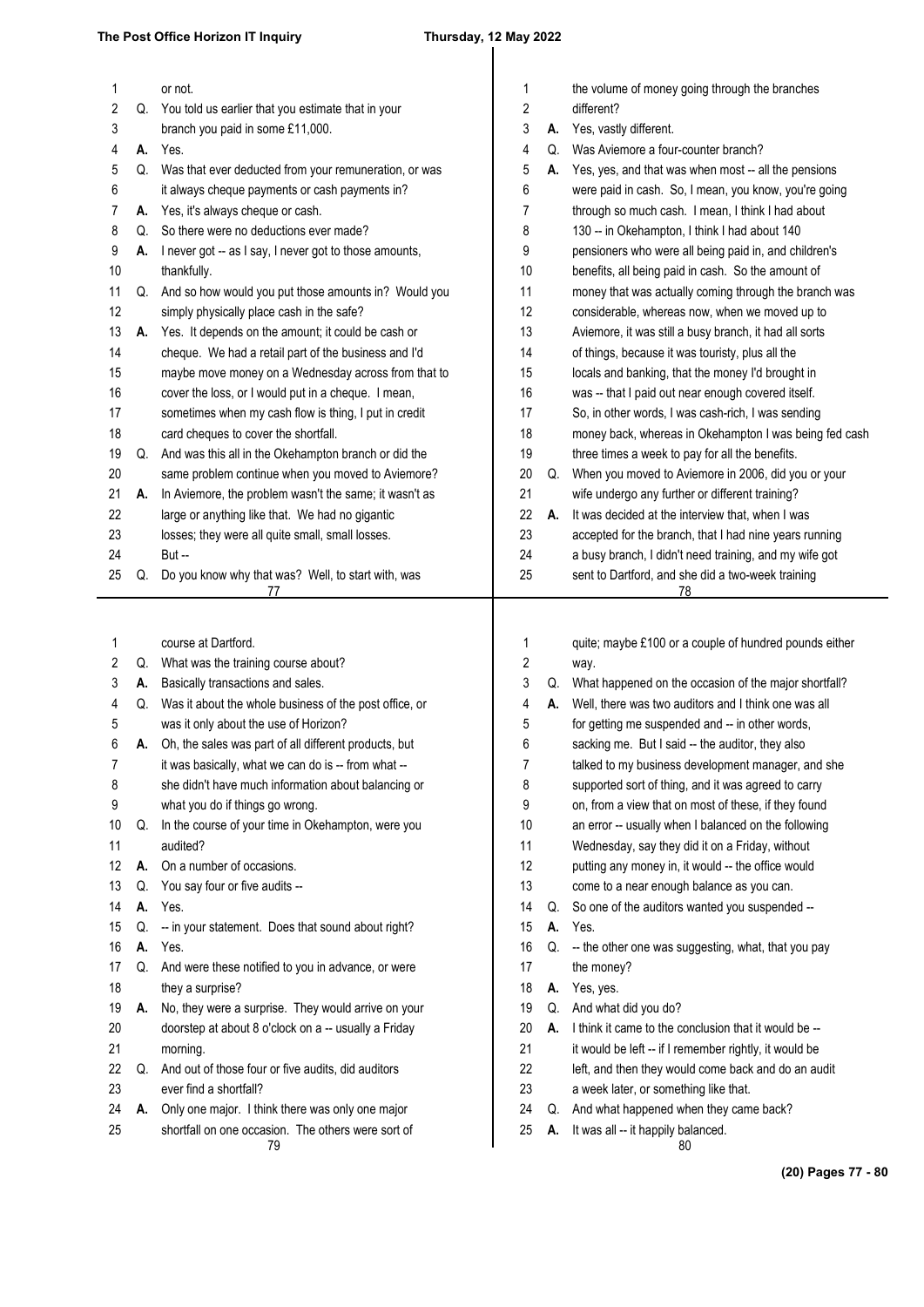| 1  |    | SIR WYN WILLIAMS:<br>And you hadn't done anything to make it      |
|----|----|-------------------------------------------------------------------|
| 2  |    | balance, so to speak?                                             |
| 3  | А. | No, no.                                                           |
| 4  |    | <b>MR BEER:</b><br>And so other than that, the audit showed up no |
| 5  |    | substantial problems.                                             |
| 6  | А. | No. There was no problems in that case. They just                 |
| 7  |    | come in and go through everything.                                |
| 8  | Q. | But did you have audits when you moved to Aviemore?               |
| 9  | А. | Yes. I can't remember; you always get one after                   |
| 10 |    | you've been in a new office after six months, but --              |
| 11 | Q. | Were there any problems showing up to your knowledge              |
| 12 |    | in the audits that were conducted in Aviemore?                    |
| 13 | А. | Not that I can remember.                                          |
| 14 | Q. | You say in your statement, on one occasion you were               |
| 15 |    | told that you were "getting close to the threshold                |
| 16 |    | where I might be suspended due to the shortfalls that             |
| 17 |    | were arising."                                                    |
| 18 |    | Was that back at Okehampton?                                      |
| 19 | А. | Yes, that was back at Okehampton, yes.                            |
| 20 | Q. | How did that make you feel that you were being told               |
| 21 |    | that you might be suspended?                                      |
| 22 | А. | Well, it's a shock to your system. It means it's the              |
| 23 |    | end of your work on this life as you know it because              |
| 24 |    | you can be put down as presumed guilty. Your local --             |
| 25 |    | and the community are going to presume, you know,<br>81           |
|    |    |                                                                   |
| 1  | Q. | What happened in the Group Litigation, insofar as                 |
| 2  |    | you're concerned, by way of outcome?                              |
| 3  | A. | I think it was great that it was proved that the                  |
| 4  |    | Horizon System was faulty. I just -- I think it was               |
| 5  |    | despicable that Post Office did everything to win.                |
| 6  |    | But I say -- I think I received £600, or something                |

like that, of compensation, but that's far from what 7

it should have been. I mean, physically all the money 8

from the settlement basically went to funding legal fees and the people that supported us in actually 9 10

taking the case to the court. But I was just pleased 11

that it was shown that there was something wrong with 12

the system, which everybody up to then had always 13

denied, in Post Office Limited. 14

Q. And so the outcome for the Group Litigation, so far as you're concerned, never mind what it established, was 15 16

that you got £600? 17

**A.** Yes. 18

Q. And when you looked at the HSS, you realised you were excluded from it? 19 20

**A.** Yes. 21

Q. Are you taking any active steps now to recover the 22

money that the Post Office has taken from you? 23

**A.** No. 24

Q. How does this saga make you feel? 25

83

| 1  |    | you've been thieving, so in other words it's going to |
|----|----|-------------------------------------------------------|
| 2  |    | stain your character in that community.               |
| 3  | Q. | That, in the event, didn't happen to you?             |
| 4  | А. | No, thankfully.                                       |
| 5  | Q. | And so essentially you paid in £11,000 --             |
| 6  | А. | Yes.                                                  |
| 7  | Q. | -- to balance the books, through what you believe is  |
| 8  |    | a flaw in the Horizon System?                         |
| 9  | A. | Correct.                                              |
| 10 | Q. | Have you sought to recover that money?                |
| 11 | А. | No. No.                                               |
| 12 | Q. | Have you heard of something called the Historical     |
| 13 |    | Shortfall Scheme?                                     |
| 14 | А. | I have heard of it. I don't -- when I read the        |
| 15 |    | conditions of it, I don't think I was able to.        |
| 16 | Q. | Why was that?                                         |
| 17 | А. | I can't remember now. Maybe I should go back to it    |
| 18 |    | and have a look at it, but I                          |
| 19 | Q. | You didn't participate in the Group Litigation?       |
| 20 | А. | I did.                                                |
| 21 | Q. | Oh, you did?                                          |
| 22 | А. | Yes.                                                  |
| 23 |    | <b>SIR WYN WILLIAMS:</b><br>That would be the reason. |
| 24 |    | <b>MR BEER:</b> That would be the reason.             |
| 25 | А. | Yes.                                                  |
|    |    | 82                                                    |
|    |    |                                                       |
| 1  | А. | Very sad. As I say, it really upsets me on how some   |
| 2  |    | of my fellow postmasters have been treated. It's very |
| 3  |    | upsetting.                                            |
| 4  | Q. | They're the only questions that I would like to ask   |
| 5  |    | you. Is there anything else that you would like to    |
| 6  |    | say?                                                  |
| 7  | A. | Yes.                                                  |
| 8  |    | Sir Wyn, thank you for inviting me to give            |
| 9  |    | evidence. From my personal experience as              |

| 2  |    | of my fellow postmasters have been treated. It's very |
|----|----|-------------------------------------------------------|
| 3  |    | upsetting.                                            |
| 4  | Q. | They're the only questions that I would like to ask   |
| 5  |    | you. Is there anything else that you would like to    |
| 6  |    | say?                                                  |
| 7  | А. | Yes.                                                  |
| 8  |    | Sir Wyn, thank you for inviting me to give            |
| 9  |    | evidence. From my personal experience as              |
| 10 |    | a subpostmaster and from my experience as a computer  |
| 11 |    | science lecturer. I would like your Inquiry to find   |
| 12 |    | out who led the cover-up of the failures in the       |
| 13 |    | Horizon System and who thought and advised them that  |
| 14 |    | they could get away with it?                          |
| 15 |    | Horizon was a secondhand system from Irish Post,      |
| 16 |    | the Irish Post Office. What testing was done by       |
| 17 |    | IBM/Fujitsu before Horizon was implemented in the UK? |
| 18 |    | There have been numerous updates to both operating    |
| 19 |    | systems: what testing was done prior to downloading   |
| 20 |    | them to Post Office branches? Who set up and          |
| 21 |    | controlled the Post Office audit teams who repeatedly |
| 22 |    | made statements like "It's only happening to you"?    |
| 23 |    | Who signed off on the branch installations, as it     |
| 24 |    | appears that some installations were just thrown in?  |
| 25 |    | I am ashamed of the treatment of my fellow<br>84      |

**(21) Pages 81 - 84**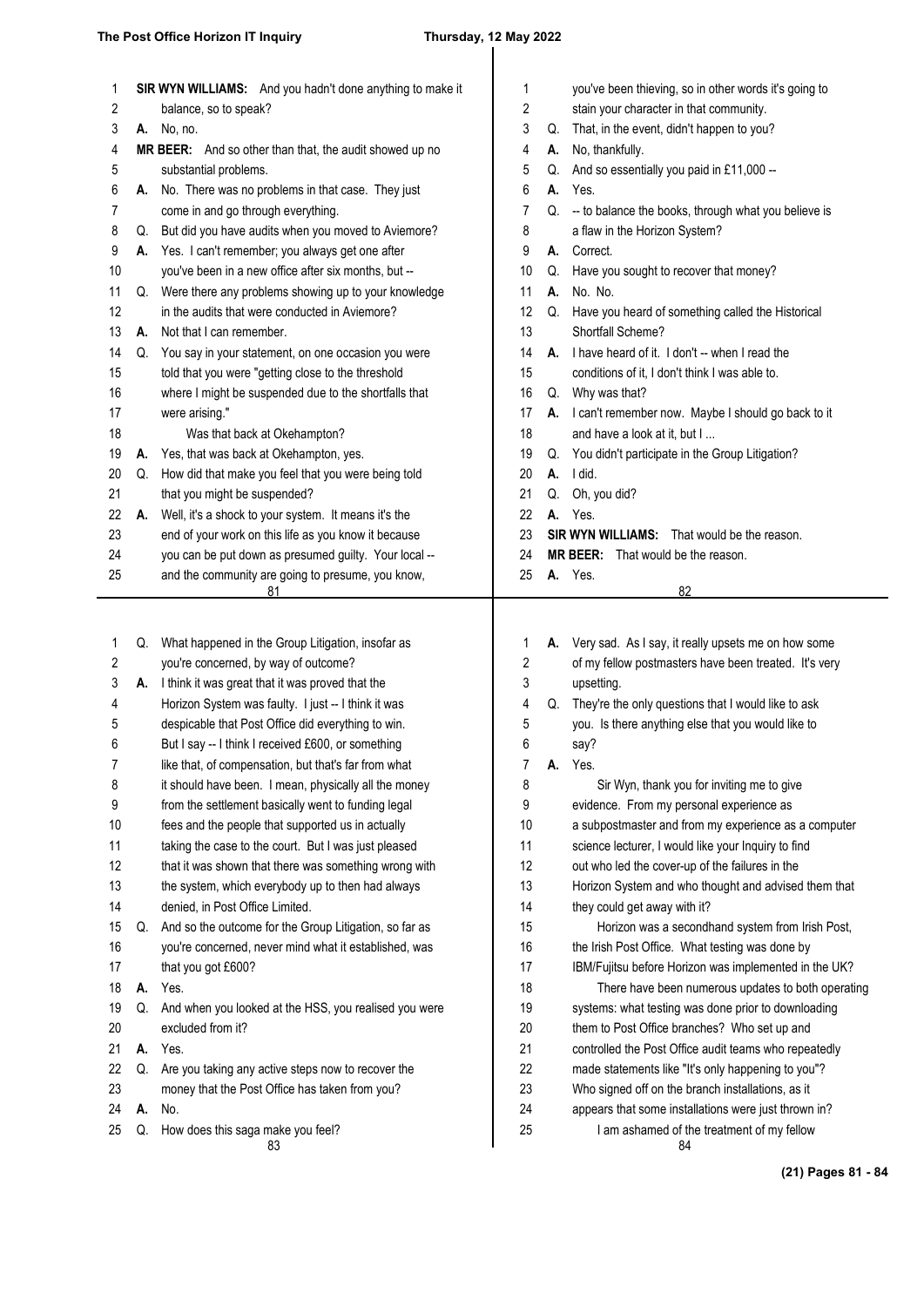| 1  |    | subpostmasters by Post Office Limited. The staff             | 1  |    | Nancy Chant is able to give evidence?                    |
|----|----|--------------------------------------------------------------|----|----|----------------------------------------------------------|
| 2  |    | appeared to think that they were above the law and           | 2  |    | SIR WYN WILLIAMS: Yes, certainly. Shall we depart?       |
| 3  |    | pursued individuals relentlessly, assuming SPMs --           | 3  |    | MR BEER: It's probably not that kind of break.           |
|    |    |                                                              |    |    |                                                          |
| 4  |    | subpostmasters -- were guilty, although no real              | 4  |    | SIR WYN WILLIAMS: Okay, then. We'll just quietly sit     |
| 5  |    | evidence was provided. I remember my first audit when        | 5  |    | here.                                                    |
| 6  |    | I was told by one of the Post Office auditors that           | 6  |    | <b>MR BEER:</b><br>Thank you very much.                  |
| 7  |    | I could not ask -- not question their procedures.            | 7  |    | $(12.16 \text{ pm})$                                     |
| 8  |    | I think all persons involved with the Horizon                | 8  |    | (A short break)                                          |
| 9  |    | failures hidden by Post Office Limited should be             | 9  |    | $(12.19 \text{ pm})$                                     |
| 10 |    | compensated now, and not sometime in the future when         | 10 |    | <b>NANCY CHANT (sworn)</b>                               |
| 11 |    | there will be less of us around. The Post Office have        | 11 |    | Questioned by MS HODGE                                   |
| 12 |    | wrecked the Post Office brand, which has affected all        | 12 |    | MS HODGE: Good afternoon, Mrs Chant. As you know, my     |
| 13 |    | our investments. I have been an agent for the                | 13 |    | name is Catriona Hodge, and I ask questions on behalf    |
| 14 |    | Post Office for nearly 25 years, and retire tomorrow.        | 14 |    | of the Inquiry. Please could you state your full         |
| 15 |    | I have managed to make a living, despite Post Office         | 15 |    | name.                                                    |
| 16 |    | Limited and its policies and actions that have caused        | 16 | А. | It's Mrs Nancy Chant.                                    |
| 17 |    | me a lot of anxiety and pain. Thank you.                     | 17 |    | Q. You made a statement on 6 February this year; is that |
| 18 | Q. | Thank you very much.                                         | 18 |    | right?                                                   |
| 19 |    | SIR WYN WILLIAMS: Thank you very much for coming --          | 19 | А. | That's correct.                                          |
| 20 | А. | Thank you.                                                   | 20 | Q. | Do you have a copy of your statement in front of you?    |
| 21 |    | <b>SIR WYN WILLIAMS:</b> -- and for giving evidence to me in | 21 | А. | I do, yes.                                               |
| 22 |    | person, and thank you for bringing your wife, so I can       | 22 | Q. | Can I ask you, please, to turn to the last page of       |
| 23 |    | meet you both.                                               | 23 |    | your statement.                                          |
| 24 | А. | Thank you.                                                   | 24 |    | A. I'm too nervous to turn the page.                     |
| 25 |    | MR BEER: Sir, can we take a short break just before          | 25 |    | SIR WYN WILLIAMS: I was having the same difficulty       |
|    |    | 85                                                           |    |    | 86                                                       |
|    |    |                                                              |    |    |                                                          |
|    |    |                                                              |    |    |                                                          |
| 1  |    | yesterday afternoon, so don't worry about it, it can         | 1  | А. | Yes.                                                     |
| 2  |    | happen to all of us.                                         | 2  | Q. | I'd like to begin by asking you some questions about     |
| 3  |    | MS HODGE: Can you see your signature there?                  | 3  |    | your long career in the Post Office. You first came      |
| 4  |    | A. Yes.                                                      | 4  |    | to work in a post office branch upon leaving school;     |
| 5  | Q. | Have you had a chance to read your statement again           | 5  |    | is that right?                                           |
| 6  |    | since it was first made?                                     | 6  | А. | That's correct.                                          |
| 7  | А. | Yes.                                                         | 7  | Q. | In which year was that?                                  |
| 8  | Q. | Are there any corrections you'd like to make to your         | 8  | А. | It would have been 1973; '72, '73.                       |
| 9  |    | statement?                                                   | 9  | Q. | Where was the branch located?                            |
| 10 | А. | A slight change. At the end, point 59, although what         | 10 | А. | In Lyoncross Road in Pollok, Glasgow.                    |
| 11 |    | it says is the truth, it comes over --                       | 11 | Q. | What was the nature of your role in the branch at that   |
| 12 | Q. | Which sentence are you talking about?                        | 12 |    | time?                                                    |
| 13 | А. | "My husband blamed me" -- it sounds like he blamed me,       | 13 | А. | Saturday girl. No, I was just helping the back work,     |
| 14 |    | but what he was, he was angry that I was paying for          | 14 |    | like I was very good -- one thing I could do was         |
| 15 |    | something that he believed had nothing to do with me.        | 15 |    | count, so I was given all the paperwork, all the         |
| 16 |    | But it comes over there as if he thought I was guilty,       | 16 |    | little giro cheques that were written and handwritten,   |
| 17 |    | just the way -- maybe it's the way I'm re-reading it.        | 17 |    | and then added up. And the dockets from all the          |
| 18 |    | But it never occurred to him that something went wrong       | 18 |    | pension books, piles of them, that was my job; not so    |
| 19 |    | somewhere else, something catastrophically went wrong        | 19 |    | much serving the customers at that time, but --          |
| 20 |    | in that office I was in charge of, and he was angry          | 20 |    | because I could count, that was what I was doing.        |
| 21 |    | that I paid for it. He said he felt that I should            | 21 | Q. | Did you enjoy your work?                                 |
| 22 |    | stand up and fight it, not pay it.                           | 22 | А. | I loved it.                                              |
| 23 | Q. | Thank you. Apart from that correction, is the content        | 23 | Q. | You were later appointed as the subpostmistress of       |
| 24 |    | of your statement otherwise true to the best of your         | 24 |    | Crookfur post office.                                    |
| 25 |    | knowledge and belief?                                        | 25 | А. | That's right.                                            |
|    |    | 87                                                           |    |    | 88                                                       |

**(22) Pages 85 - 88**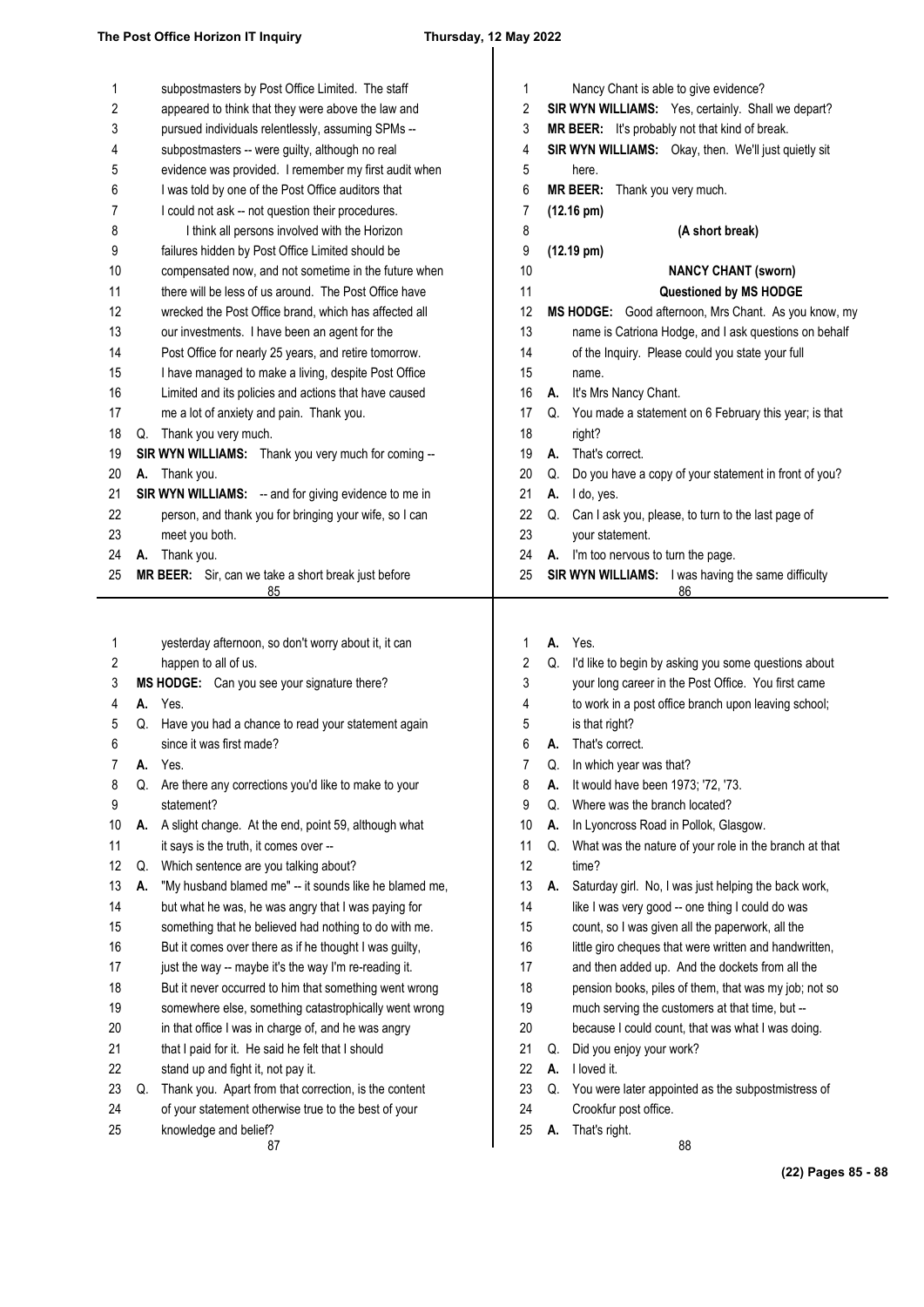### **The Post Office Horizon IT Inquiry Thursday, 12 May 2022**

| 1  | Q. | Have I pronounced that correctly?                      | 1  |    | interviewed in George Square, but I never gave it much   |
|----|----|--------------------------------------------------------|----|----|----------------------------------------------------------|
| 2  | А. | Yes.                                                   | 2  |    | thought, I just thought it was an error and it will      |
| 3  | Q. | And that is located in Glasgow?                        | 3  |    | turn up. Then somebody came out to me at the branch      |
| 4  | А. | Yes.                                                   | 4  |    | and said to me that was his job to interrogate people    |
| 5  | Q. | When did your appointment as a subpostmistress         | 5  |    | for any errors, and in his opinion I was telling the     |
| 6  |    | commence?                                              | 6  |    | truth, or I was the best liar in Britain. He looked      |
| 7  | А. | In June 1986.                                          | 7  |    | me in the face and he said, "You're the only one that    |
| 8  | Q. | Do you remain in that role today?                      | 8  |    | actually knows that you didn't take it, but it could     |
| 9  | А. | I do.                                                  | 9  |    | only have been the person that worked for you. You       |
| 10 | Q. | If my maths is correct, you worked as                  | 10 |    | need to do something about that", and I did. And then    |
| 11 |    | a subpostmistress for more than 10 years before the    | 11 |    | I was single-handed for years without holidays,          |
| 12 |    | Horizon System was introduced?                         | 12 |    | because she really just gave me holiday leave, but       |
| 13 | А. | Yes.                                                   | 13 |    | never -- that was the only time.                         |
| 14 | Q. | (unclear). Did you ever experience problems balancing  | 14 | Q. | Apart from that one incident, was your honesty and       |
| 15 |    | your accounts, before Horizon was brought in?          | 15 |    | integrity ever called into question by the               |
| 16 | А. | There was one, right at the very beginning; a          | 16 |    | Post Office?                                             |
| 17 |    | discrepancy which I couldn't understand. It happened   | 17 | А. | No, no.                                                  |
| 18 |    | when I was on holiday for the week. There was an       | 18 | Q. | What had attracted you to the role of                    |
| 19 |    | investigation; I assumed there was an error that had   | 19 |    | a subpostmistress?                                       |
| 20 |    | come back. I was investigated. I had a woman that      | 20 | А. | My father was a postmaster at Lyoncross Road and I       |
| 21 |    | worked for me to give me holiday relief because I was  | 21 |    | just loved the work. I loved meeting people; I liked     |
| 22 |    | a single, one-man band. We were both interviewed. We   | 22 |    | the variety of work. Just -- I think I liked being       |
| 23 |    | were asked if they could look through our bank         | 23 |    | with people, talking to people, et cetera.               |
| 24 |    | accounts, which I let them, she wouldn't, and there    | 24 | Q. | What experience have you had of working with computers   |
| 25 |    | was a -- a time went by when -- I mean, I was<br>89    | 25 |    | before Horizon was installed?<br>90                      |
|    |    |                                                        |    |    |                                                          |
| 1  | А. | Nothing. Absolutely nothing.                           | 1  | А. | Just to report to it helpline.                           |
| 2  | Q. | How did you feel about the introduction of this        | 2  | Q. | Did you experience problems balancing after the system   |
| 3  |    | computer system?                                       | 3  |    | went live?                                               |
| 4  | А. | Terrified. I actually considered packing it in. I      | 4  | А. | No, no.                                                  |
| 5  |    | considered leaving the Post Office, it just terrified  | 5  | Q. | So you --                                                |
| 6  |    | me.                                                    | 6  | А. | Not immediately, not immediately, not immediately.       |
| 7  | Q. | What training did you receive from the Post Office?    | 7  | Q. | When did you first start having --                       |
| 8  | А. | Two days in a hotel in Glasgow.                        | 8  | А. | 2007. 2007.                                              |
| 9  | Q. | What did that training cover?                          | 9  | Q. | Had anything changed around that time and was there --   |
| 10 | А. | The workings of the Horizon, the keyboard, the         | 10 | А. | I never thought about it until I was sitting in here     |
| 11 |    | touching the icons on the computer and --              | 11 |    | just now, but I had just renovated the office, so        |
| 12 | Q. | Were you taught how to balance on the system?          |    |    |                                                          |
| 13 |    |                                                        | 12 |    | everything was cleared out, totally emptied. All my      |
| 14 | А. | Yes, yes.                                              | 13 |    | cash was REM-ed back into the head office and the        |
|    | Q. | Did you feel the training was sufficient to prepare    | 14 |    | workmen came in. I refitted the entire post office,      |
| 15 |    | you for using this new system?                         | 15 |    | and then the engineers came and refitted two             |
| 16 | А. | I felt it probably should have been, but not for me.   | 16 |    | computers, because I only had one before, and it was     |
| 17 |    | By that time I had a young girl that came in to give   | 17 |    | just -- it's the same computer that I had that had       |
| 18 |    | me holiday relief and I paid her to go in and do the   | 18 |    | been stored and put back in place. But I never gave      |
| 19 |    | two days' training because I thought if she's going to | 19 |    | that a thought, everything was fine, until I had the     |
| 20 |    | cover for my holidays, she needs to know what she's    | 20 |    | shortage.                                                |
| 21 |    | doing. She was young, with it, and thought it was      | 21 | Q. | You've mentioned in your statement you had quite         |
| 22 |    | easy. And she just went to it like a fish to water,    | 22 |    | a significant shortfall in May of 2007.                  |
| 23 |    | great, and she helped me.                              | 23 | А. | Yes.                                                     |
| 24 | Q. | What were you told to do if you did experience         | 24 | Q. | Is that right? Do you recall how much that was?          |
| 25 |    | problems balancing on the Horizon System?<br>91        | 25 | А. | It was about 8,000, I can't get it exactly; it was<br>92 |

**(23) Pages 89 - 92**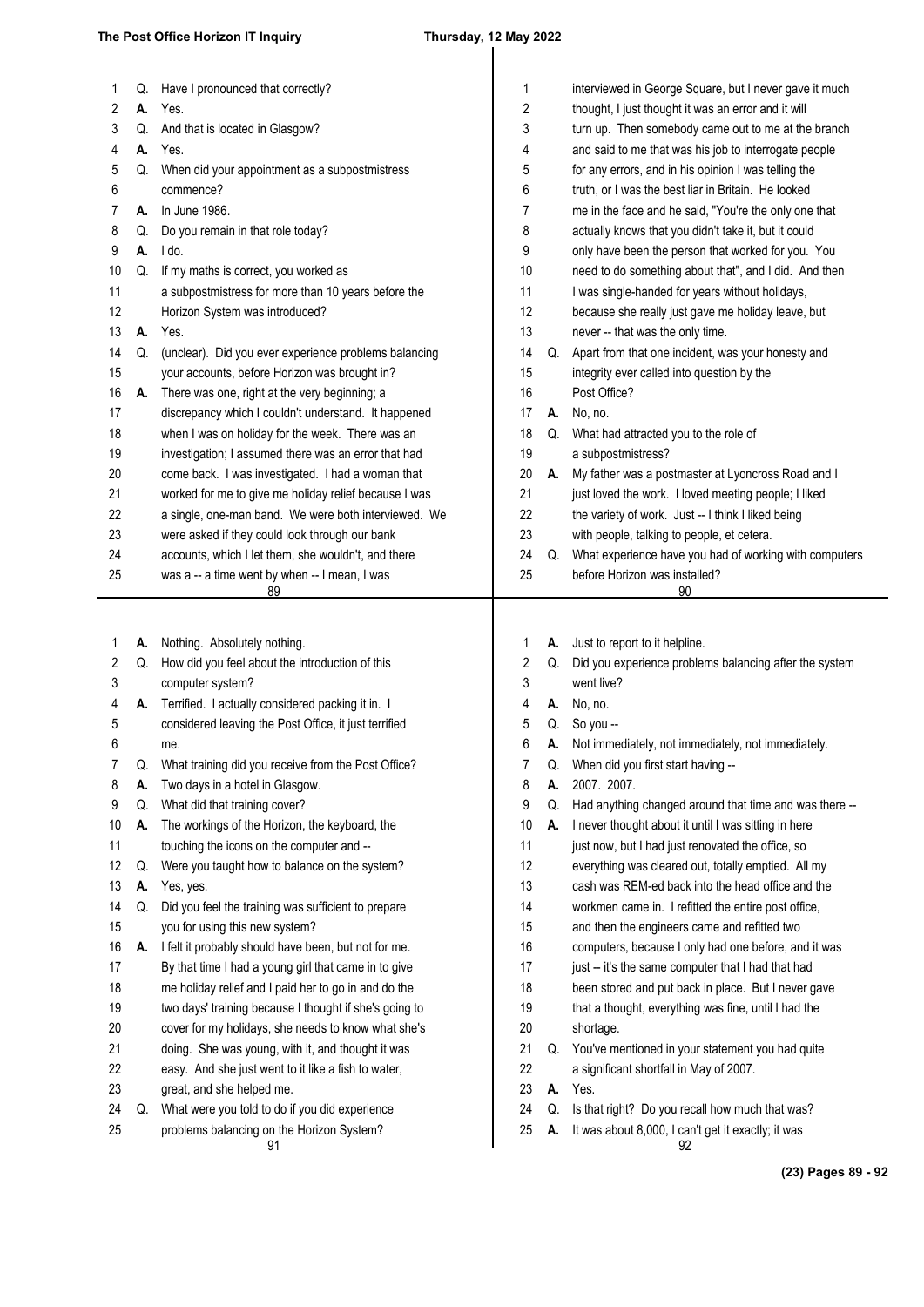## $\overline{\phantom{a}}$

| 2<br>2<br>What inquiries did you make at the time to try and<br>When you reported the shortfall to the helpline, which<br>Q.<br>Q.<br>3<br>work out what had caused that shortfall?<br>3<br>you were required to do, did they assist you to get to<br>4<br>the bottom of what had caused --<br>4<br>I phoned the helpline that night to explain that I had<br>А.<br>5<br>5<br>a shortfall and they said, "That's okay. Just you<br>They said they were making inquiries.<br>А.<br>know you have to declare it?" I said yes. That night<br>6<br>Do you know whether they made any inquiries?<br>6<br>Q.<br>7<br>I printed out from the computer every single<br>7<br>No idea.<br>А.<br>8<br>transaction that had taken place in the day. I<br>8<br>Q.<br>In your statement you say that you contacted your area<br>9<br>9<br>checked the bins. I just looked everywhere, but what<br>manager about this shortfall; is that right?<br>10<br>didn't add up for me, rechecked the transactions and<br>10<br>She contacted me. She contacted me to say that<br>А.<br>11<br>Chesterfield had been in touch with her and asked her<br>in a simple way that I can explain it, if I locked up<br>11<br>12<br>12<br>had -- in her opinion, could I have taken money, and<br>on the Wednesday night with £1,000, it was a different<br>13<br>account, a different amount, but in theory £1,000, and<br>13<br>she was telling me that she'd told them that I would<br>14<br>I could see the transactions that there was £1,000 of<br>14<br>not have done that, which was quite a relief, really,<br>15<br>deposits, and withdrawals, £1,000 of withdrawals, you<br>15<br>because all I could think was, "Oh, I've just<br>16<br>16<br>can see all that, so I ended up with £1,000 cash, but<br>renovated the shop. I've taken out a loan to do all<br>17<br>the system said I should have 10,000. It just didn't<br>this and now money has disappeared." It just looked<br>17<br>18<br>awful. It looked awful. So to hear somebody in the<br>add up. I don't know why that was, but the figures --<br>18<br>19<br>I was searching for it. If I could lose £8,000 in<br>19<br>Post Office saying that they believed that there was<br>20<br>a day, because that happened in a day, then there must<br>20<br>an error somewhere was comforting.<br>21<br>be a transaction saying I deposited -- somebody<br>21<br>So as far as you know, the only inquiry the<br>Q.<br>22<br>22<br>deposited 8,000 and I threw it in the bin, or<br>Post Office had made was to ask your area manager<br>23<br>23<br>something, but there was no deposits. Nothing<br>whether she thought you had taken the money?<br>24<br>corresponded to this shortage. There was no amount of<br>24<br>Yes.<br>А.<br>25<br>cash coming in, so I just didn't see what could have<br>Did the Post Office accept what your area manager told<br>25<br>Q.<br>93<br>94<br>them, that you hadn't taken the money?<br>And you let them do that because?<br>1<br>1<br>Q.<br>$\boldsymbol{2}$<br>2<br>It was in my contract.<br>Yes, yes. Yes. The only thing I ever heard was that<br>А.<br>А.<br>3<br>I was responsible for the cash and that I needed to<br>3<br>You experienced another shortfall in June 2010; is<br>Q.<br>repay it back, and I came to an agreement of paying it<br>4<br>4<br>that right?<br>back over several years.<br>Yes.<br>5<br>5<br>А.<br>6<br>So although you hadn't been shown anything to say that<br>6<br>Q. On this occasion I think you again made some inquiries<br>Q.<br>you'd taken it, you were still required to repay the<br>7<br>yourself to get to the bottom of it?<br>T<br>8<br>8<br>Yes.<br>money?<br>А.<br>9<br>9<br>Yes.<br>Can you describe those, please?<br>А.<br>Q.<br>Again, I checked the transactions for the day. There<br>10<br>How was that communicated to you?<br>10<br>Q.<br>А.<br>11<br>I think I got it in -- when there is a shortage and<br>11<br>were several small deposits; there was nothing of any<br>А.<br>12<br>12<br>it's been held in suspense, it's held in a head office<br>large amount. And there was nothing that I could see<br>13<br>and they write to you to say you have an account that<br>13<br>printing it out, looking at it, I couldn't see<br>14<br>you owe so much money, or whatever, and they asked me<br>14<br>anything, but I still had faith that errors happen and<br>15<br>errors come back, because that did happen in the old<br>to pay it and I contacted them and said, "Can I have<br>15<br>16<br>time to pay it?" and we came to -- the longest time<br>16<br>days. Before computers, there were human error,<br>17<br>that they were willing to let me take, I can't<br>17<br>additions were wrong and the errors would come back,<br>18<br>remember how long it was, it was years, but the<br>18<br>and I still believed that could happen.<br>19<br>longest time they were willing to give me to pay it<br>19<br>On this occasion the shortfall was £3,000; is that<br>Q.<br>20<br>20<br>back, that's -- they then deducted from my<br>right?<br>21<br>remuneration each month.<br>21<br>А.<br>Yes.<br>22<br>22<br>So over the course of that time, they gradually<br>Did you contact the helpline to report that shortfall?<br>Q.<br>Q.<br>23<br>23<br>А.<br>Yes.<br>deducted the amount of 7 or £8,000 from your salary as<br>24<br>a subpostmistress?<br>24<br>Q.<br>What did they tell you to do?<br>25<br>Yes.<br>25<br>Just make sure that I declared the shortage when I<br>А.<br>А.<br>95<br>96 | 1 | around the 8,000 figure. | 1 | happened. |
|----------------------------------------------------------------------------------------------------------------------------------------------------------------------------------------------------------------------------------------------------------------------------------------------------------------------------------------------------------------------------------------------------------------------------------------------------------------------------------------------------------------------------------------------------------------------------------------------------------------------------------------------------------------------------------------------------------------------------------------------------------------------------------------------------------------------------------------------------------------------------------------------------------------------------------------------------------------------------------------------------------------------------------------------------------------------------------------------------------------------------------------------------------------------------------------------------------------------------------------------------------------------------------------------------------------------------------------------------------------------------------------------------------------------------------------------------------------------------------------------------------------------------------------------------------------------------------------------------------------------------------------------------------------------------------------------------------------------------------------------------------------------------------------------------------------------------------------------------------------------------------------------------------------------------------------------------------------------------------------------------------------------------------------------------------------------------------------------------------------------------------------------------------------------------------------------------------------------------------------------------------------------------------------------------------------------------------------------------------------------------------------------------------------------------------------------------------------------------------------------------------------------------------------------------------------------------------------------------------------------------------------------------------------------------------------------------------------------------------------------------------------------------------------------------------------------------------------------------------------------------------------------------------------------------------------------------------------------------------------------------------------------------------------------------------------------------------------------------------------------------------------------------------------------------------------------------------------------------------------------------------------------------------------------------------------------------------------------------------------------------------------------------------------------------------------------------------------------------------------------------------------------------------------------------------------------------------------------------------------------------------------------------------------------------------------------------------------------------------------------------------------------------------------------------------------------------------------------------------------------------------------------------------------------------------------------------------------------------------------------------------------------------------------------------------------------------------------------------------------------------------------------------------------------------------------------------------------------------------------------------------------------------------------------------------------------------------------------------------------------------------------------------------------------------------------------------------------------------------------------------------------------------------------------------------------------------------------------------------------------------------------------------------------------------------------------------------------------------------------------------------------------------------------------------------------------------------------------------------------------------------------------------------------------------------------------------------------------------------------------------------------------------------------------------------------------------------------------------------------------------------------------------------------------------------------------------------------------------------------------------------------------------------------------------------------------------------------------------------------------------------------------------------------------------------------------------------------------------------------------------------------------------------------------------------------|---|--------------------------|---|-----------|
|                                                                                                                                                                                                                                                                                                                                                                                                                                                                                                                                                                                                                                                                                                                                                                                                                                                                                                                                                                                                                                                                                                                                                                                                                                                                                                                                                                                                                                                                                                                                                                                                                                                                                                                                                                                                                                                                                                                                                                                                                                                                                                                                                                                                                                                                                                                                                                                                                                                                                                                                                                                                                                                                                                                                                                                                                                                                                                                                                                                                                                                                                                                                                                                                                                                                                                                                                                                                                                                                                                                                                                                                                                                                                                                                                                                                                                                                                                                                                                                                                                                                                                                                                                                                                                                                                                                                                                                                                                                                                                                                                                                                                                                                                                                                                                                                                                                                                                                                                                                                                                                                                                                                                                                                                                                                                                                                                                                                                                                                                                                                                                |   |                          |   |           |
|                                                                                                                                                                                                                                                                                                                                                                                                                                                                                                                                                                                                                                                                                                                                                                                                                                                                                                                                                                                                                                                                                                                                                                                                                                                                                                                                                                                                                                                                                                                                                                                                                                                                                                                                                                                                                                                                                                                                                                                                                                                                                                                                                                                                                                                                                                                                                                                                                                                                                                                                                                                                                                                                                                                                                                                                                                                                                                                                                                                                                                                                                                                                                                                                                                                                                                                                                                                                                                                                                                                                                                                                                                                                                                                                                                                                                                                                                                                                                                                                                                                                                                                                                                                                                                                                                                                                                                                                                                                                                                                                                                                                                                                                                                                                                                                                                                                                                                                                                                                                                                                                                                                                                                                                                                                                                                                                                                                                                                                                                                                                                                |   |                          |   |           |
|                                                                                                                                                                                                                                                                                                                                                                                                                                                                                                                                                                                                                                                                                                                                                                                                                                                                                                                                                                                                                                                                                                                                                                                                                                                                                                                                                                                                                                                                                                                                                                                                                                                                                                                                                                                                                                                                                                                                                                                                                                                                                                                                                                                                                                                                                                                                                                                                                                                                                                                                                                                                                                                                                                                                                                                                                                                                                                                                                                                                                                                                                                                                                                                                                                                                                                                                                                                                                                                                                                                                                                                                                                                                                                                                                                                                                                                                                                                                                                                                                                                                                                                                                                                                                                                                                                                                                                                                                                                                                                                                                                                                                                                                                                                                                                                                                                                                                                                                                                                                                                                                                                                                                                                                                                                                                                                                                                                                                                                                                                                                                                |   |                          |   |           |
|                                                                                                                                                                                                                                                                                                                                                                                                                                                                                                                                                                                                                                                                                                                                                                                                                                                                                                                                                                                                                                                                                                                                                                                                                                                                                                                                                                                                                                                                                                                                                                                                                                                                                                                                                                                                                                                                                                                                                                                                                                                                                                                                                                                                                                                                                                                                                                                                                                                                                                                                                                                                                                                                                                                                                                                                                                                                                                                                                                                                                                                                                                                                                                                                                                                                                                                                                                                                                                                                                                                                                                                                                                                                                                                                                                                                                                                                                                                                                                                                                                                                                                                                                                                                                                                                                                                                                                                                                                                                                                                                                                                                                                                                                                                                                                                                                                                                                                                                                                                                                                                                                                                                                                                                                                                                                                                                                                                                                                                                                                                                                                |   |                          |   |           |
|                                                                                                                                                                                                                                                                                                                                                                                                                                                                                                                                                                                                                                                                                                                                                                                                                                                                                                                                                                                                                                                                                                                                                                                                                                                                                                                                                                                                                                                                                                                                                                                                                                                                                                                                                                                                                                                                                                                                                                                                                                                                                                                                                                                                                                                                                                                                                                                                                                                                                                                                                                                                                                                                                                                                                                                                                                                                                                                                                                                                                                                                                                                                                                                                                                                                                                                                                                                                                                                                                                                                                                                                                                                                                                                                                                                                                                                                                                                                                                                                                                                                                                                                                                                                                                                                                                                                                                                                                                                                                                                                                                                                                                                                                                                                                                                                                                                                                                                                                                                                                                                                                                                                                                                                                                                                                                                                                                                                                                                                                                                                                                |   |                          |   |           |
|                                                                                                                                                                                                                                                                                                                                                                                                                                                                                                                                                                                                                                                                                                                                                                                                                                                                                                                                                                                                                                                                                                                                                                                                                                                                                                                                                                                                                                                                                                                                                                                                                                                                                                                                                                                                                                                                                                                                                                                                                                                                                                                                                                                                                                                                                                                                                                                                                                                                                                                                                                                                                                                                                                                                                                                                                                                                                                                                                                                                                                                                                                                                                                                                                                                                                                                                                                                                                                                                                                                                                                                                                                                                                                                                                                                                                                                                                                                                                                                                                                                                                                                                                                                                                                                                                                                                                                                                                                                                                                                                                                                                                                                                                                                                                                                                                                                                                                                                                                                                                                                                                                                                                                                                                                                                                                                                                                                                                                                                                                                                                                |   |                          |   |           |
|                                                                                                                                                                                                                                                                                                                                                                                                                                                                                                                                                                                                                                                                                                                                                                                                                                                                                                                                                                                                                                                                                                                                                                                                                                                                                                                                                                                                                                                                                                                                                                                                                                                                                                                                                                                                                                                                                                                                                                                                                                                                                                                                                                                                                                                                                                                                                                                                                                                                                                                                                                                                                                                                                                                                                                                                                                                                                                                                                                                                                                                                                                                                                                                                                                                                                                                                                                                                                                                                                                                                                                                                                                                                                                                                                                                                                                                                                                                                                                                                                                                                                                                                                                                                                                                                                                                                                                                                                                                                                                                                                                                                                                                                                                                                                                                                                                                                                                                                                                                                                                                                                                                                                                                                                                                                                                                                                                                                                                                                                                                                                                |   |                          |   |           |
|                                                                                                                                                                                                                                                                                                                                                                                                                                                                                                                                                                                                                                                                                                                                                                                                                                                                                                                                                                                                                                                                                                                                                                                                                                                                                                                                                                                                                                                                                                                                                                                                                                                                                                                                                                                                                                                                                                                                                                                                                                                                                                                                                                                                                                                                                                                                                                                                                                                                                                                                                                                                                                                                                                                                                                                                                                                                                                                                                                                                                                                                                                                                                                                                                                                                                                                                                                                                                                                                                                                                                                                                                                                                                                                                                                                                                                                                                                                                                                                                                                                                                                                                                                                                                                                                                                                                                                                                                                                                                                                                                                                                                                                                                                                                                                                                                                                                                                                                                                                                                                                                                                                                                                                                                                                                                                                                                                                                                                                                                                                                                                |   |                          |   |           |
|                                                                                                                                                                                                                                                                                                                                                                                                                                                                                                                                                                                                                                                                                                                                                                                                                                                                                                                                                                                                                                                                                                                                                                                                                                                                                                                                                                                                                                                                                                                                                                                                                                                                                                                                                                                                                                                                                                                                                                                                                                                                                                                                                                                                                                                                                                                                                                                                                                                                                                                                                                                                                                                                                                                                                                                                                                                                                                                                                                                                                                                                                                                                                                                                                                                                                                                                                                                                                                                                                                                                                                                                                                                                                                                                                                                                                                                                                                                                                                                                                                                                                                                                                                                                                                                                                                                                                                                                                                                                                                                                                                                                                                                                                                                                                                                                                                                                                                                                                                                                                                                                                                                                                                                                                                                                                                                                                                                                                                                                                                                                                                |   |                          |   |           |
|                                                                                                                                                                                                                                                                                                                                                                                                                                                                                                                                                                                                                                                                                                                                                                                                                                                                                                                                                                                                                                                                                                                                                                                                                                                                                                                                                                                                                                                                                                                                                                                                                                                                                                                                                                                                                                                                                                                                                                                                                                                                                                                                                                                                                                                                                                                                                                                                                                                                                                                                                                                                                                                                                                                                                                                                                                                                                                                                                                                                                                                                                                                                                                                                                                                                                                                                                                                                                                                                                                                                                                                                                                                                                                                                                                                                                                                                                                                                                                                                                                                                                                                                                                                                                                                                                                                                                                                                                                                                                                                                                                                                                                                                                                                                                                                                                                                                                                                                                                                                                                                                                                                                                                                                                                                                                                                                                                                                                                                                                                                                                                |   |                          |   |           |
|                                                                                                                                                                                                                                                                                                                                                                                                                                                                                                                                                                                                                                                                                                                                                                                                                                                                                                                                                                                                                                                                                                                                                                                                                                                                                                                                                                                                                                                                                                                                                                                                                                                                                                                                                                                                                                                                                                                                                                                                                                                                                                                                                                                                                                                                                                                                                                                                                                                                                                                                                                                                                                                                                                                                                                                                                                                                                                                                                                                                                                                                                                                                                                                                                                                                                                                                                                                                                                                                                                                                                                                                                                                                                                                                                                                                                                                                                                                                                                                                                                                                                                                                                                                                                                                                                                                                                                                                                                                                                                                                                                                                                                                                                                                                                                                                                                                                                                                                                                                                                                                                                                                                                                                                                                                                                                                                                                                                                                                                                                                                                                |   |                          |   |           |
|                                                                                                                                                                                                                                                                                                                                                                                                                                                                                                                                                                                                                                                                                                                                                                                                                                                                                                                                                                                                                                                                                                                                                                                                                                                                                                                                                                                                                                                                                                                                                                                                                                                                                                                                                                                                                                                                                                                                                                                                                                                                                                                                                                                                                                                                                                                                                                                                                                                                                                                                                                                                                                                                                                                                                                                                                                                                                                                                                                                                                                                                                                                                                                                                                                                                                                                                                                                                                                                                                                                                                                                                                                                                                                                                                                                                                                                                                                                                                                                                                                                                                                                                                                                                                                                                                                                                                                                                                                                                                                                                                                                                                                                                                                                                                                                                                                                                                                                                                                                                                                                                                                                                                                                                                                                                                                                                                                                                                                                                                                                                                                |   |                          |   |           |
|                                                                                                                                                                                                                                                                                                                                                                                                                                                                                                                                                                                                                                                                                                                                                                                                                                                                                                                                                                                                                                                                                                                                                                                                                                                                                                                                                                                                                                                                                                                                                                                                                                                                                                                                                                                                                                                                                                                                                                                                                                                                                                                                                                                                                                                                                                                                                                                                                                                                                                                                                                                                                                                                                                                                                                                                                                                                                                                                                                                                                                                                                                                                                                                                                                                                                                                                                                                                                                                                                                                                                                                                                                                                                                                                                                                                                                                                                                                                                                                                                                                                                                                                                                                                                                                                                                                                                                                                                                                                                                                                                                                                                                                                                                                                                                                                                                                                                                                                                                                                                                                                                                                                                                                                                                                                                                                                                                                                                                                                                                                                                                |   |                          |   |           |
|                                                                                                                                                                                                                                                                                                                                                                                                                                                                                                                                                                                                                                                                                                                                                                                                                                                                                                                                                                                                                                                                                                                                                                                                                                                                                                                                                                                                                                                                                                                                                                                                                                                                                                                                                                                                                                                                                                                                                                                                                                                                                                                                                                                                                                                                                                                                                                                                                                                                                                                                                                                                                                                                                                                                                                                                                                                                                                                                                                                                                                                                                                                                                                                                                                                                                                                                                                                                                                                                                                                                                                                                                                                                                                                                                                                                                                                                                                                                                                                                                                                                                                                                                                                                                                                                                                                                                                                                                                                                                                                                                                                                                                                                                                                                                                                                                                                                                                                                                                                                                                                                                                                                                                                                                                                                                                                                                                                                                                                                                                                                                                |   |                          |   |           |
|                                                                                                                                                                                                                                                                                                                                                                                                                                                                                                                                                                                                                                                                                                                                                                                                                                                                                                                                                                                                                                                                                                                                                                                                                                                                                                                                                                                                                                                                                                                                                                                                                                                                                                                                                                                                                                                                                                                                                                                                                                                                                                                                                                                                                                                                                                                                                                                                                                                                                                                                                                                                                                                                                                                                                                                                                                                                                                                                                                                                                                                                                                                                                                                                                                                                                                                                                                                                                                                                                                                                                                                                                                                                                                                                                                                                                                                                                                                                                                                                                                                                                                                                                                                                                                                                                                                                                                                                                                                                                                                                                                                                                                                                                                                                                                                                                                                                                                                                                                                                                                                                                                                                                                                                                                                                                                                                                                                                                                                                                                                                                                |   |                          |   |           |
|                                                                                                                                                                                                                                                                                                                                                                                                                                                                                                                                                                                                                                                                                                                                                                                                                                                                                                                                                                                                                                                                                                                                                                                                                                                                                                                                                                                                                                                                                                                                                                                                                                                                                                                                                                                                                                                                                                                                                                                                                                                                                                                                                                                                                                                                                                                                                                                                                                                                                                                                                                                                                                                                                                                                                                                                                                                                                                                                                                                                                                                                                                                                                                                                                                                                                                                                                                                                                                                                                                                                                                                                                                                                                                                                                                                                                                                                                                                                                                                                                                                                                                                                                                                                                                                                                                                                                                                                                                                                                                                                                                                                                                                                                                                                                                                                                                                                                                                                                                                                                                                                                                                                                                                                                                                                                                                                                                                                                                                                                                                                                                |   |                          |   |           |
|                                                                                                                                                                                                                                                                                                                                                                                                                                                                                                                                                                                                                                                                                                                                                                                                                                                                                                                                                                                                                                                                                                                                                                                                                                                                                                                                                                                                                                                                                                                                                                                                                                                                                                                                                                                                                                                                                                                                                                                                                                                                                                                                                                                                                                                                                                                                                                                                                                                                                                                                                                                                                                                                                                                                                                                                                                                                                                                                                                                                                                                                                                                                                                                                                                                                                                                                                                                                                                                                                                                                                                                                                                                                                                                                                                                                                                                                                                                                                                                                                                                                                                                                                                                                                                                                                                                                                                                                                                                                                                                                                                                                                                                                                                                                                                                                                                                                                                                                                                                                                                                                                                                                                                                                                                                                                                                                                                                                                                                                                                                                                                |   |                          |   |           |
|                                                                                                                                                                                                                                                                                                                                                                                                                                                                                                                                                                                                                                                                                                                                                                                                                                                                                                                                                                                                                                                                                                                                                                                                                                                                                                                                                                                                                                                                                                                                                                                                                                                                                                                                                                                                                                                                                                                                                                                                                                                                                                                                                                                                                                                                                                                                                                                                                                                                                                                                                                                                                                                                                                                                                                                                                                                                                                                                                                                                                                                                                                                                                                                                                                                                                                                                                                                                                                                                                                                                                                                                                                                                                                                                                                                                                                                                                                                                                                                                                                                                                                                                                                                                                                                                                                                                                                                                                                                                                                                                                                                                                                                                                                                                                                                                                                                                                                                                                                                                                                                                                                                                                                                                                                                                                                                                                                                                                                                                                                                                                                |   |                          |   |           |
|                                                                                                                                                                                                                                                                                                                                                                                                                                                                                                                                                                                                                                                                                                                                                                                                                                                                                                                                                                                                                                                                                                                                                                                                                                                                                                                                                                                                                                                                                                                                                                                                                                                                                                                                                                                                                                                                                                                                                                                                                                                                                                                                                                                                                                                                                                                                                                                                                                                                                                                                                                                                                                                                                                                                                                                                                                                                                                                                                                                                                                                                                                                                                                                                                                                                                                                                                                                                                                                                                                                                                                                                                                                                                                                                                                                                                                                                                                                                                                                                                                                                                                                                                                                                                                                                                                                                                                                                                                                                                                                                                                                                                                                                                                                                                                                                                                                                                                                                                                                                                                                                                                                                                                                                                                                                                                                                                                                                                                                                                                                                                                |   |                          |   |           |
|                                                                                                                                                                                                                                                                                                                                                                                                                                                                                                                                                                                                                                                                                                                                                                                                                                                                                                                                                                                                                                                                                                                                                                                                                                                                                                                                                                                                                                                                                                                                                                                                                                                                                                                                                                                                                                                                                                                                                                                                                                                                                                                                                                                                                                                                                                                                                                                                                                                                                                                                                                                                                                                                                                                                                                                                                                                                                                                                                                                                                                                                                                                                                                                                                                                                                                                                                                                                                                                                                                                                                                                                                                                                                                                                                                                                                                                                                                                                                                                                                                                                                                                                                                                                                                                                                                                                                                                                                                                                                                                                                                                                                                                                                                                                                                                                                                                                                                                                                                                                                                                                                                                                                                                                                                                                                                                                                                                                                                                                                                                                                                |   |                          |   |           |
|                                                                                                                                                                                                                                                                                                                                                                                                                                                                                                                                                                                                                                                                                                                                                                                                                                                                                                                                                                                                                                                                                                                                                                                                                                                                                                                                                                                                                                                                                                                                                                                                                                                                                                                                                                                                                                                                                                                                                                                                                                                                                                                                                                                                                                                                                                                                                                                                                                                                                                                                                                                                                                                                                                                                                                                                                                                                                                                                                                                                                                                                                                                                                                                                                                                                                                                                                                                                                                                                                                                                                                                                                                                                                                                                                                                                                                                                                                                                                                                                                                                                                                                                                                                                                                                                                                                                                                                                                                                                                                                                                                                                                                                                                                                                                                                                                                                                                                                                                                                                                                                                                                                                                                                                                                                                                                                                                                                                                                                                                                                                                                |   |                          |   |           |
|                                                                                                                                                                                                                                                                                                                                                                                                                                                                                                                                                                                                                                                                                                                                                                                                                                                                                                                                                                                                                                                                                                                                                                                                                                                                                                                                                                                                                                                                                                                                                                                                                                                                                                                                                                                                                                                                                                                                                                                                                                                                                                                                                                                                                                                                                                                                                                                                                                                                                                                                                                                                                                                                                                                                                                                                                                                                                                                                                                                                                                                                                                                                                                                                                                                                                                                                                                                                                                                                                                                                                                                                                                                                                                                                                                                                                                                                                                                                                                                                                                                                                                                                                                                                                                                                                                                                                                                                                                                                                                                                                                                                                                                                                                                                                                                                                                                                                                                                                                                                                                                                                                                                                                                                                                                                                                                                                                                                                                                                                                                                                                |   |                          |   |           |
|                                                                                                                                                                                                                                                                                                                                                                                                                                                                                                                                                                                                                                                                                                                                                                                                                                                                                                                                                                                                                                                                                                                                                                                                                                                                                                                                                                                                                                                                                                                                                                                                                                                                                                                                                                                                                                                                                                                                                                                                                                                                                                                                                                                                                                                                                                                                                                                                                                                                                                                                                                                                                                                                                                                                                                                                                                                                                                                                                                                                                                                                                                                                                                                                                                                                                                                                                                                                                                                                                                                                                                                                                                                                                                                                                                                                                                                                                                                                                                                                                                                                                                                                                                                                                                                                                                                                                                                                                                                                                                                                                                                                                                                                                                                                                                                                                                                                                                                                                                                                                                                                                                                                                                                                                                                                                                                                                                                                                                                                                                                                                                |   |                          |   |           |
|                                                                                                                                                                                                                                                                                                                                                                                                                                                                                                                                                                                                                                                                                                                                                                                                                                                                                                                                                                                                                                                                                                                                                                                                                                                                                                                                                                                                                                                                                                                                                                                                                                                                                                                                                                                                                                                                                                                                                                                                                                                                                                                                                                                                                                                                                                                                                                                                                                                                                                                                                                                                                                                                                                                                                                                                                                                                                                                                                                                                                                                                                                                                                                                                                                                                                                                                                                                                                                                                                                                                                                                                                                                                                                                                                                                                                                                                                                                                                                                                                                                                                                                                                                                                                                                                                                                                                                                                                                                                                                                                                                                                                                                                                                                                                                                                                                                                                                                                                                                                                                                                                                                                                                                                                                                                                                                                                                                                                                                                                                                                                                |   |                          |   |           |
|                                                                                                                                                                                                                                                                                                                                                                                                                                                                                                                                                                                                                                                                                                                                                                                                                                                                                                                                                                                                                                                                                                                                                                                                                                                                                                                                                                                                                                                                                                                                                                                                                                                                                                                                                                                                                                                                                                                                                                                                                                                                                                                                                                                                                                                                                                                                                                                                                                                                                                                                                                                                                                                                                                                                                                                                                                                                                                                                                                                                                                                                                                                                                                                                                                                                                                                                                                                                                                                                                                                                                                                                                                                                                                                                                                                                                                                                                                                                                                                                                                                                                                                                                                                                                                                                                                                                                                                                                                                                                                                                                                                                                                                                                                                                                                                                                                                                                                                                                                                                                                                                                                                                                                                                                                                                                                                                                                                                                                                                                                                                                                |   |                          |   |           |
|                                                                                                                                                                                                                                                                                                                                                                                                                                                                                                                                                                                                                                                                                                                                                                                                                                                                                                                                                                                                                                                                                                                                                                                                                                                                                                                                                                                                                                                                                                                                                                                                                                                                                                                                                                                                                                                                                                                                                                                                                                                                                                                                                                                                                                                                                                                                                                                                                                                                                                                                                                                                                                                                                                                                                                                                                                                                                                                                                                                                                                                                                                                                                                                                                                                                                                                                                                                                                                                                                                                                                                                                                                                                                                                                                                                                                                                                                                                                                                                                                                                                                                                                                                                                                                                                                                                                                                                                                                                                                                                                                                                                                                                                                                                                                                                                                                                                                                                                                                                                                                                                                                                                                                                                                                                                                                                                                                                                                                                                                                                                                                |   |                          |   |           |
|                                                                                                                                                                                                                                                                                                                                                                                                                                                                                                                                                                                                                                                                                                                                                                                                                                                                                                                                                                                                                                                                                                                                                                                                                                                                                                                                                                                                                                                                                                                                                                                                                                                                                                                                                                                                                                                                                                                                                                                                                                                                                                                                                                                                                                                                                                                                                                                                                                                                                                                                                                                                                                                                                                                                                                                                                                                                                                                                                                                                                                                                                                                                                                                                                                                                                                                                                                                                                                                                                                                                                                                                                                                                                                                                                                                                                                                                                                                                                                                                                                                                                                                                                                                                                                                                                                                                                                                                                                                                                                                                                                                                                                                                                                                                                                                                                                                                                                                                                                                                                                                                                                                                                                                                                                                                                                                                                                                                                                                                                                                                                                |   |                          |   |           |
|                                                                                                                                                                                                                                                                                                                                                                                                                                                                                                                                                                                                                                                                                                                                                                                                                                                                                                                                                                                                                                                                                                                                                                                                                                                                                                                                                                                                                                                                                                                                                                                                                                                                                                                                                                                                                                                                                                                                                                                                                                                                                                                                                                                                                                                                                                                                                                                                                                                                                                                                                                                                                                                                                                                                                                                                                                                                                                                                                                                                                                                                                                                                                                                                                                                                                                                                                                                                                                                                                                                                                                                                                                                                                                                                                                                                                                                                                                                                                                                                                                                                                                                                                                                                                                                                                                                                                                                                                                                                                                                                                                                                                                                                                                                                                                                                                                                                                                                                                                                                                                                                                                                                                                                                                                                                                                                                                                                                                                                                                                                                                                |   |                          |   |           |
|                                                                                                                                                                                                                                                                                                                                                                                                                                                                                                                                                                                                                                                                                                                                                                                                                                                                                                                                                                                                                                                                                                                                                                                                                                                                                                                                                                                                                                                                                                                                                                                                                                                                                                                                                                                                                                                                                                                                                                                                                                                                                                                                                                                                                                                                                                                                                                                                                                                                                                                                                                                                                                                                                                                                                                                                                                                                                                                                                                                                                                                                                                                                                                                                                                                                                                                                                                                                                                                                                                                                                                                                                                                                                                                                                                                                                                                                                                                                                                                                                                                                                                                                                                                                                                                                                                                                                                                                                                                                                                                                                                                                                                                                                                                                                                                                                                                                                                                                                                                                                                                                                                                                                                                                                                                                                                                                                                                                                                                                                                                                                                |   |                          |   |           |
|                                                                                                                                                                                                                                                                                                                                                                                                                                                                                                                                                                                                                                                                                                                                                                                                                                                                                                                                                                                                                                                                                                                                                                                                                                                                                                                                                                                                                                                                                                                                                                                                                                                                                                                                                                                                                                                                                                                                                                                                                                                                                                                                                                                                                                                                                                                                                                                                                                                                                                                                                                                                                                                                                                                                                                                                                                                                                                                                                                                                                                                                                                                                                                                                                                                                                                                                                                                                                                                                                                                                                                                                                                                                                                                                                                                                                                                                                                                                                                                                                                                                                                                                                                                                                                                                                                                                                                                                                                                                                                                                                                                                                                                                                                                                                                                                                                                                                                                                                                                                                                                                                                                                                                                                                                                                                                                                                                                                                                                                                                                                                                |   |                          |   |           |
|                                                                                                                                                                                                                                                                                                                                                                                                                                                                                                                                                                                                                                                                                                                                                                                                                                                                                                                                                                                                                                                                                                                                                                                                                                                                                                                                                                                                                                                                                                                                                                                                                                                                                                                                                                                                                                                                                                                                                                                                                                                                                                                                                                                                                                                                                                                                                                                                                                                                                                                                                                                                                                                                                                                                                                                                                                                                                                                                                                                                                                                                                                                                                                                                                                                                                                                                                                                                                                                                                                                                                                                                                                                                                                                                                                                                                                                                                                                                                                                                                                                                                                                                                                                                                                                                                                                                                                                                                                                                                                                                                                                                                                                                                                                                                                                                                                                                                                                                                                                                                                                                                                                                                                                                                                                                                                                                                                                                                                                                                                                                                                |   |                          |   |           |
|                                                                                                                                                                                                                                                                                                                                                                                                                                                                                                                                                                                                                                                                                                                                                                                                                                                                                                                                                                                                                                                                                                                                                                                                                                                                                                                                                                                                                                                                                                                                                                                                                                                                                                                                                                                                                                                                                                                                                                                                                                                                                                                                                                                                                                                                                                                                                                                                                                                                                                                                                                                                                                                                                                                                                                                                                                                                                                                                                                                                                                                                                                                                                                                                                                                                                                                                                                                                                                                                                                                                                                                                                                                                                                                                                                                                                                                                                                                                                                                                                                                                                                                                                                                                                                                                                                                                                                                                                                                                                                                                                                                                                                                                                                                                                                                                                                                                                                                                                                                                                                                                                                                                                                                                                                                                                                                                                                                                                                                                                                                                                                |   |                          |   |           |
|                                                                                                                                                                                                                                                                                                                                                                                                                                                                                                                                                                                                                                                                                                                                                                                                                                                                                                                                                                                                                                                                                                                                                                                                                                                                                                                                                                                                                                                                                                                                                                                                                                                                                                                                                                                                                                                                                                                                                                                                                                                                                                                                                                                                                                                                                                                                                                                                                                                                                                                                                                                                                                                                                                                                                                                                                                                                                                                                                                                                                                                                                                                                                                                                                                                                                                                                                                                                                                                                                                                                                                                                                                                                                                                                                                                                                                                                                                                                                                                                                                                                                                                                                                                                                                                                                                                                                                                                                                                                                                                                                                                                                                                                                                                                                                                                                                                                                                                                                                                                                                                                                                                                                                                                                                                                                                                                                                                                                                                                                                                                                                |   |                          |   |           |
|                                                                                                                                                                                                                                                                                                                                                                                                                                                                                                                                                                                                                                                                                                                                                                                                                                                                                                                                                                                                                                                                                                                                                                                                                                                                                                                                                                                                                                                                                                                                                                                                                                                                                                                                                                                                                                                                                                                                                                                                                                                                                                                                                                                                                                                                                                                                                                                                                                                                                                                                                                                                                                                                                                                                                                                                                                                                                                                                                                                                                                                                                                                                                                                                                                                                                                                                                                                                                                                                                                                                                                                                                                                                                                                                                                                                                                                                                                                                                                                                                                                                                                                                                                                                                                                                                                                                                                                                                                                                                                                                                                                                                                                                                                                                                                                                                                                                                                                                                                                                                                                                                                                                                                                                                                                                                                                                                                                                                                                                                                                                                                |   |                          |   |           |
|                                                                                                                                                                                                                                                                                                                                                                                                                                                                                                                                                                                                                                                                                                                                                                                                                                                                                                                                                                                                                                                                                                                                                                                                                                                                                                                                                                                                                                                                                                                                                                                                                                                                                                                                                                                                                                                                                                                                                                                                                                                                                                                                                                                                                                                                                                                                                                                                                                                                                                                                                                                                                                                                                                                                                                                                                                                                                                                                                                                                                                                                                                                                                                                                                                                                                                                                                                                                                                                                                                                                                                                                                                                                                                                                                                                                                                                                                                                                                                                                                                                                                                                                                                                                                                                                                                                                                                                                                                                                                                                                                                                                                                                                                                                                                                                                                                                                                                                                                                                                                                                                                                                                                                                                                                                                                                                                                                                                                                                                                                                                                                |   |                          |   |           |
|                                                                                                                                                                                                                                                                                                                                                                                                                                                                                                                                                                                                                                                                                                                                                                                                                                                                                                                                                                                                                                                                                                                                                                                                                                                                                                                                                                                                                                                                                                                                                                                                                                                                                                                                                                                                                                                                                                                                                                                                                                                                                                                                                                                                                                                                                                                                                                                                                                                                                                                                                                                                                                                                                                                                                                                                                                                                                                                                                                                                                                                                                                                                                                                                                                                                                                                                                                                                                                                                                                                                                                                                                                                                                                                                                                                                                                                                                                                                                                                                                                                                                                                                                                                                                                                                                                                                                                                                                                                                                                                                                                                                                                                                                                                                                                                                                                                                                                                                                                                                                                                                                                                                                                                                                                                                                                                                                                                                                                                                                                                                                                |   |                          |   |           |
|                                                                                                                                                                                                                                                                                                                                                                                                                                                                                                                                                                                                                                                                                                                                                                                                                                                                                                                                                                                                                                                                                                                                                                                                                                                                                                                                                                                                                                                                                                                                                                                                                                                                                                                                                                                                                                                                                                                                                                                                                                                                                                                                                                                                                                                                                                                                                                                                                                                                                                                                                                                                                                                                                                                                                                                                                                                                                                                                                                                                                                                                                                                                                                                                                                                                                                                                                                                                                                                                                                                                                                                                                                                                                                                                                                                                                                                                                                                                                                                                                                                                                                                                                                                                                                                                                                                                                                                                                                                                                                                                                                                                                                                                                                                                                                                                                                                                                                                                                                                                                                                                                                                                                                                                                                                                                                                                                                                                                                                                                                                                                                |   |                          |   |           |
|                                                                                                                                                                                                                                                                                                                                                                                                                                                                                                                                                                                                                                                                                                                                                                                                                                                                                                                                                                                                                                                                                                                                                                                                                                                                                                                                                                                                                                                                                                                                                                                                                                                                                                                                                                                                                                                                                                                                                                                                                                                                                                                                                                                                                                                                                                                                                                                                                                                                                                                                                                                                                                                                                                                                                                                                                                                                                                                                                                                                                                                                                                                                                                                                                                                                                                                                                                                                                                                                                                                                                                                                                                                                                                                                                                                                                                                                                                                                                                                                                                                                                                                                                                                                                                                                                                                                                                                                                                                                                                                                                                                                                                                                                                                                                                                                                                                                                                                                                                                                                                                                                                                                                                                                                                                                                                                                                                                                                                                                                                                                                                |   |                          |   |           |
|                                                                                                                                                                                                                                                                                                                                                                                                                                                                                                                                                                                                                                                                                                                                                                                                                                                                                                                                                                                                                                                                                                                                                                                                                                                                                                                                                                                                                                                                                                                                                                                                                                                                                                                                                                                                                                                                                                                                                                                                                                                                                                                                                                                                                                                                                                                                                                                                                                                                                                                                                                                                                                                                                                                                                                                                                                                                                                                                                                                                                                                                                                                                                                                                                                                                                                                                                                                                                                                                                                                                                                                                                                                                                                                                                                                                                                                                                                                                                                                                                                                                                                                                                                                                                                                                                                                                                                                                                                                                                                                                                                                                                                                                                                                                                                                                                                                                                                                                                                                                                                                                                                                                                                                                                                                                                                                                                                                                                                                                                                                                                                |   |                          |   |           |
|                                                                                                                                                                                                                                                                                                                                                                                                                                                                                                                                                                                                                                                                                                                                                                                                                                                                                                                                                                                                                                                                                                                                                                                                                                                                                                                                                                                                                                                                                                                                                                                                                                                                                                                                                                                                                                                                                                                                                                                                                                                                                                                                                                                                                                                                                                                                                                                                                                                                                                                                                                                                                                                                                                                                                                                                                                                                                                                                                                                                                                                                                                                                                                                                                                                                                                                                                                                                                                                                                                                                                                                                                                                                                                                                                                                                                                                                                                                                                                                                                                                                                                                                                                                                                                                                                                                                                                                                                                                                                                                                                                                                                                                                                                                                                                                                                                                                                                                                                                                                                                                                                                                                                                                                                                                                                                                                                                                                                                                                                                                                                                |   |                          |   |           |
|                                                                                                                                                                                                                                                                                                                                                                                                                                                                                                                                                                                                                                                                                                                                                                                                                                                                                                                                                                                                                                                                                                                                                                                                                                                                                                                                                                                                                                                                                                                                                                                                                                                                                                                                                                                                                                                                                                                                                                                                                                                                                                                                                                                                                                                                                                                                                                                                                                                                                                                                                                                                                                                                                                                                                                                                                                                                                                                                                                                                                                                                                                                                                                                                                                                                                                                                                                                                                                                                                                                                                                                                                                                                                                                                                                                                                                                                                                                                                                                                                                                                                                                                                                                                                                                                                                                                                                                                                                                                                                                                                                                                                                                                                                                                                                                                                                                                                                                                                                                                                                                                                                                                                                                                                                                                                                                                                                                                                                                                                                                                                                |   |                          |   |           |
|                                                                                                                                                                                                                                                                                                                                                                                                                                                                                                                                                                                                                                                                                                                                                                                                                                                                                                                                                                                                                                                                                                                                                                                                                                                                                                                                                                                                                                                                                                                                                                                                                                                                                                                                                                                                                                                                                                                                                                                                                                                                                                                                                                                                                                                                                                                                                                                                                                                                                                                                                                                                                                                                                                                                                                                                                                                                                                                                                                                                                                                                                                                                                                                                                                                                                                                                                                                                                                                                                                                                                                                                                                                                                                                                                                                                                                                                                                                                                                                                                                                                                                                                                                                                                                                                                                                                                                                                                                                                                                                                                                                                                                                                                                                                                                                                                                                                                                                                                                                                                                                                                                                                                                                                                                                                                                                                                                                                                                                                                                                                                                |   |                          |   |           |
|                                                                                                                                                                                                                                                                                                                                                                                                                                                                                                                                                                                                                                                                                                                                                                                                                                                                                                                                                                                                                                                                                                                                                                                                                                                                                                                                                                                                                                                                                                                                                                                                                                                                                                                                                                                                                                                                                                                                                                                                                                                                                                                                                                                                                                                                                                                                                                                                                                                                                                                                                                                                                                                                                                                                                                                                                                                                                                                                                                                                                                                                                                                                                                                                                                                                                                                                                                                                                                                                                                                                                                                                                                                                                                                                                                                                                                                                                                                                                                                                                                                                                                                                                                                                                                                                                                                                                                                                                                                                                                                                                                                                                                                                                                                                                                                                                                                                                                                                                                                                                                                                                                                                                                                                                                                                                                                                                                                                                                                                                                                                                                |   |                          |   |           |
|                                                                                                                                                                                                                                                                                                                                                                                                                                                                                                                                                                                                                                                                                                                                                                                                                                                                                                                                                                                                                                                                                                                                                                                                                                                                                                                                                                                                                                                                                                                                                                                                                                                                                                                                                                                                                                                                                                                                                                                                                                                                                                                                                                                                                                                                                                                                                                                                                                                                                                                                                                                                                                                                                                                                                                                                                                                                                                                                                                                                                                                                                                                                                                                                                                                                                                                                                                                                                                                                                                                                                                                                                                                                                                                                                                                                                                                                                                                                                                                                                                                                                                                                                                                                                                                                                                                                                                                                                                                                                                                                                                                                                                                                                                                                                                                                                                                                                                                                                                                                                                                                                                                                                                                                                                                                                                                                                                                                                                                                                                                                                                |   |                          |   |           |
|                                                                                                                                                                                                                                                                                                                                                                                                                                                                                                                                                                                                                                                                                                                                                                                                                                                                                                                                                                                                                                                                                                                                                                                                                                                                                                                                                                                                                                                                                                                                                                                                                                                                                                                                                                                                                                                                                                                                                                                                                                                                                                                                                                                                                                                                                                                                                                                                                                                                                                                                                                                                                                                                                                                                                                                                                                                                                                                                                                                                                                                                                                                                                                                                                                                                                                                                                                                                                                                                                                                                                                                                                                                                                                                                                                                                                                                                                                                                                                                                                                                                                                                                                                                                                                                                                                                                                                                                                                                                                                                                                                                                                                                                                                                                                                                                                                                                                                                                                                                                                                                                                                                                                                                                                                                                                                                                                                                                                                                                                                                                                                |   |                          |   |           |
|                                                                                                                                                                                                                                                                                                                                                                                                                                                                                                                                                                                                                                                                                                                                                                                                                                                                                                                                                                                                                                                                                                                                                                                                                                                                                                                                                                                                                                                                                                                                                                                                                                                                                                                                                                                                                                                                                                                                                                                                                                                                                                                                                                                                                                                                                                                                                                                                                                                                                                                                                                                                                                                                                                                                                                                                                                                                                                                                                                                                                                                                                                                                                                                                                                                                                                                                                                                                                                                                                                                                                                                                                                                                                                                                                                                                                                                                                                                                                                                                                                                                                                                                                                                                                                                                                                                                                                                                                                                                                                                                                                                                                                                                                                                                                                                                                                                                                                                                                                                                                                                                                                                                                                                                                                                                                                                                                                                                                                                                                                                                                                |   |                          |   |           |
|                                                                                                                                                                                                                                                                                                                                                                                                                                                                                                                                                                                                                                                                                                                                                                                                                                                                                                                                                                                                                                                                                                                                                                                                                                                                                                                                                                                                                                                                                                                                                                                                                                                                                                                                                                                                                                                                                                                                                                                                                                                                                                                                                                                                                                                                                                                                                                                                                                                                                                                                                                                                                                                                                                                                                                                                                                                                                                                                                                                                                                                                                                                                                                                                                                                                                                                                                                                                                                                                                                                                                                                                                                                                                                                                                                                                                                                                                                                                                                                                                                                                                                                                                                                                                                                                                                                                                                                                                                                                                                                                                                                                                                                                                                                                                                                                                                                                                                                                                                                                                                                                                                                                                                                                                                                                                                                                                                                                                                                                                                                                                                |   |                          |   |           |
|                                                                                                                                                                                                                                                                                                                                                                                                                                                                                                                                                                                                                                                                                                                                                                                                                                                                                                                                                                                                                                                                                                                                                                                                                                                                                                                                                                                                                                                                                                                                                                                                                                                                                                                                                                                                                                                                                                                                                                                                                                                                                                                                                                                                                                                                                                                                                                                                                                                                                                                                                                                                                                                                                                                                                                                                                                                                                                                                                                                                                                                                                                                                                                                                                                                                                                                                                                                                                                                                                                                                                                                                                                                                                                                                                                                                                                                                                                                                                                                                                                                                                                                                                                                                                                                                                                                                                                                                                                                                                                                                                                                                                                                                                                                                                                                                                                                                                                                                                                                                                                                                                                                                                                                                                                                                                                                                                                                                                                                                                                                                                                |   |                          |   |           |
|                                                                                                                                                                                                                                                                                                                                                                                                                                                                                                                                                                                                                                                                                                                                                                                                                                                                                                                                                                                                                                                                                                                                                                                                                                                                                                                                                                                                                                                                                                                                                                                                                                                                                                                                                                                                                                                                                                                                                                                                                                                                                                                                                                                                                                                                                                                                                                                                                                                                                                                                                                                                                                                                                                                                                                                                                                                                                                                                                                                                                                                                                                                                                                                                                                                                                                                                                                                                                                                                                                                                                                                                                                                                                                                                                                                                                                                                                                                                                                                                                                                                                                                                                                                                                                                                                                                                                                                                                                                                                                                                                                                                                                                                                                                                                                                                                                                                                                                                                                                                                                                                                                                                                                                                                                                                                                                                                                                                                                                                                                                                                                |   |                          |   |           |
|                                                                                                                                                                                                                                                                                                                                                                                                                                                                                                                                                                                                                                                                                                                                                                                                                                                                                                                                                                                                                                                                                                                                                                                                                                                                                                                                                                                                                                                                                                                                                                                                                                                                                                                                                                                                                                                                                                                                                                                                                                                                                                                                                                                                                                                                                                                                                                                                                                                                                                                                                                                                                                                                                                                                                                                                                                                                                                                                                                                                                                                                                                                                                                                                                                                                                                                                                                                                                                                                                                                                                                                                                                                                                                                                                                                                                                                                                                                                                                                                                                                                                                                                                                                                                                                                                                                                                                                                                                                                                                                                                                                                                                                                                                                                                                                                                                                                                                                                                                                                                                                                                                                                                                                                                                                                                                                                                                                                                                                                                                                                                                |   |                          |   |           |
|                                                                                                                                                                                                                                                                                                                                                                                                                                                                                                                                                                                                                                                                                                                                                                                                                                                                                                                                                                                                                                                                                                                                                                                                                                                                                                                                                                                                                                                                                                                                                                                                                                                                                                                                                                                                                                                                                                                                                                                                                                                                                                                                                                                                                                                                                                                                                                                                                                                                                                                                                                                                                                                                                                                                                                                                                                                                                                                                                                                                                                                                                                                                                                                                                                                                                                                                                                                                                                                                                                                                                                                                                                                                                                                                                                                                                                                                                                                                                                                                                                                                                                                                                                                                                                                                                                                                                                                                                                                                                                                                                                                                                                                                                                                                                                                                                                                                                                                                                                                                                                                                                                                                                                                                                                                                                                                                                                                                                                                                                                                                                                |   |                          |   |           |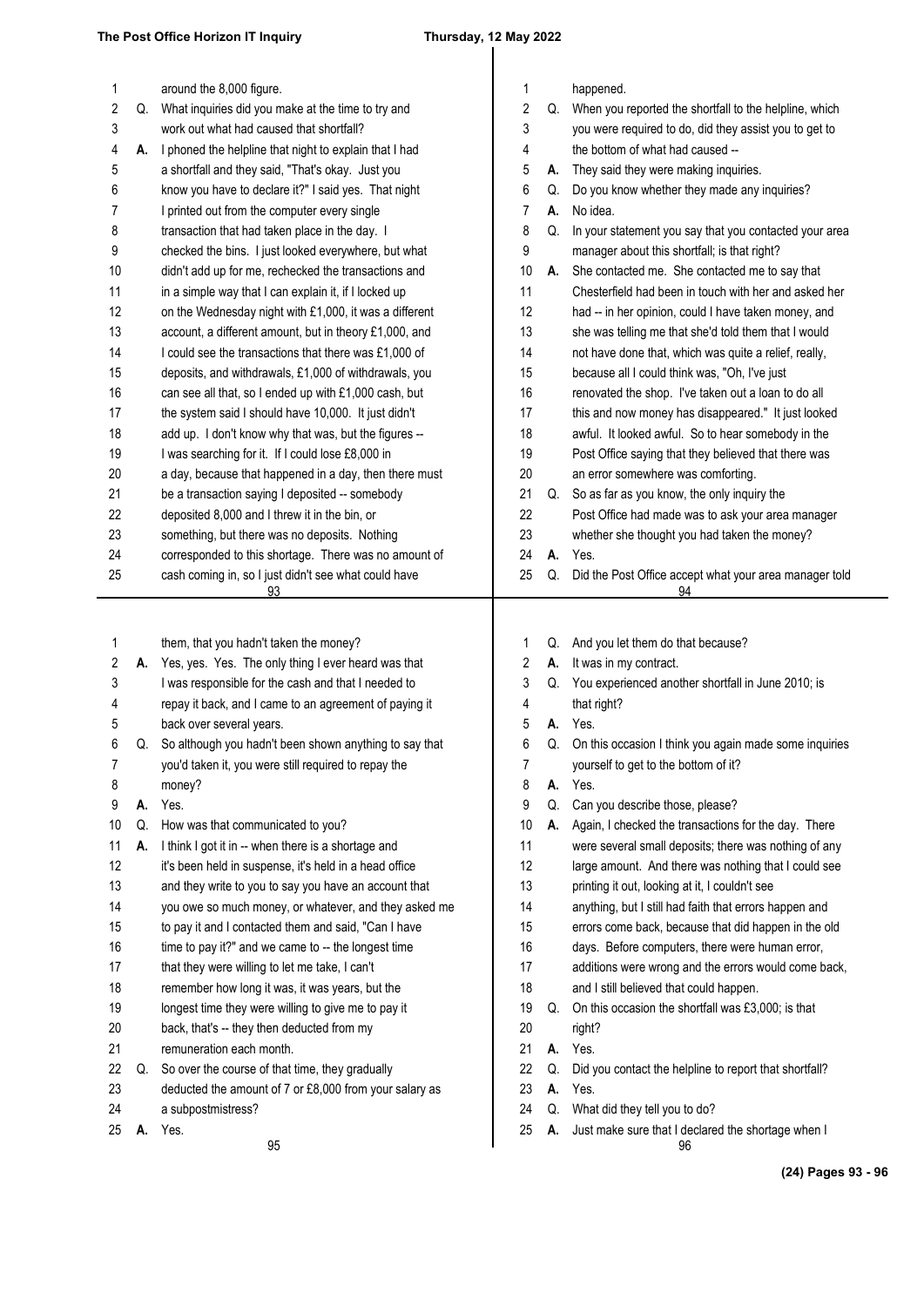| 1        |    | balanced.                                                                                        | 1        |    | paying back these substantial sums of -- when I say                                        |
|----------|----|--------------------------------------------------------------------------------------------------|----------|----|--------------------------------------------------------------------------------------------|
| 2        | Q. | How was that shortfall resolved with the Post Office?                                            | 2        |    | "paid back", to be paying in these substantial sums?                                       |
| 3        | А. | Again, I had a letter from the head office saying that                                           | 3        | А. | The business carried on, but I was the one that was                                        |
| 4        |    | there was a discrepancy in my office, I was                                                      | 4        |    | working for very little money. Because the                                                 |
| 5        |    | responsible for it, and could I pay it. I phoned them                                            | 5        |    | remuneration was paying the rent, the rates, the water                                     |
| 6        |    | up, and again arranged a year or two to pay it back.                                             | 6        |    | rates, electricity, running costs, and what was left                                       |
| 7        | Q. | When you were experiencing these shortfalls at the                                               | 7        |    | was for me, but it was going to the Post Office to pay                                     |
| 8        |    | time, what did you believe was causing them?                                                     | 8        |    | back the shortage.                                                                         |
| 9        | А. | I had no idea. I had no idea. At that time I had                                                 | 9        | Q. | By way of deduction --                                                                     |
| 10       |    | a gentleman who had worked for the Post Office and he                                            | 10       | А. | Yes, yes.                                                                                  |
| 11       |    | was giving me holiday relief. Again, I was still                                                 | 11       | Q. | -- from your salary? How did this affect your                                              |
| 12       |    | working single-handed, and he would come in and give                                             | 12       |    | personal finances at the time?                                                             |
| 13       |    | me holiday relief. And he'd popped by one day and I                                              | 13       | А. | Well, I just didn't have any spare money. I survived;                                      |
| 14       |    | told him about the shortage. He says, "Ah, that's not                                            | 14       |    | I survived. I survived, and that's it.                                                     |
| 15       |    | right. That's a computer error." I said, "Do you                                                 | 15       |    | Q. Did the financial pressures you were under affect your                                  |
| 16       |    | think so?" and he goes, "Yes, it will turn up", and I                                            | 16       |    | relationship with your husband?                                                            |
| 17       |    | kind of believed that, too. So I always believed it                                              | 17       | А. | Yes. Yes, he didn't like the fact that I was paying                                        |
| 18       |    | would come back; I always believed it would come back.                                           | 18       |    | back something that I didn't have. He had worked for                                       |
| 19       |    | I used to open up mail in the mornings and that would                                            | 19       |    | British Rail, and he just thought they were such                                           |
| 20       |    | be headed "Confidential" and from the Post Office, and                                           | 20       |    | a great company to work for and they looked after                                          |
| 21       |    | I'd go "Yes", but it wasn't.                                                                     | 21       |    | their staff, and he just couldn't believe the way that                                     |
| 22       | Q. | How much money do you think you paid in total to the                                             | 22       |    | I was being treated by a big organisation, you know.                                       |
| 23       |    | Post Office --                                                                                   | 23       |    | So we gave up arguing over it. I thought, "No, it's                                        |
| 24       | А. | About 11,000.                                                                                    | 24       |    | money, yes, but we're living. Get on with it."                                             |
| 25       | Q. | What effect did it have upon your business to be                                                 | 25       | Q. | How was your wellbeing affected by the financial                                           |
|          |    | 97                                                                                               |          |    | 98                                                                                         |
|          |    |                                                                                                  |          |    |                                                                                            |
|          |    |                                                                                                  |          |    |                                                                                            |
|          |    |                                                                                                  |          |    |                                                                                            |
| 1        |    | pressures that created for you?                                                                  | 1        |    | using the Horizon System?                                                                  |
| 2<br>3   | А. | Not so much the financial pressures. It was lack of                                              | 2<br>3   | А. | It's fine, but the weirdest thing is that I find that                                      |
|          |    | my self, my own abilities. Every night, because I                                                |          |    | I know what I'm doing. I've even learned how to go                                         |
| 4        |    | cashed up every night because I liked to see I'm okay                                            | 4        |    | online and check what they're paying me. I couldn't                                        |
| 5        |    | tonight. But as the computer churned over the -- my                                              | 5        |    | do that for years. Everything -- if I can understand                                       |
| 6        |    | stomach would be in knots, my knees would start                                                  | 6        |    | how it was going, I can work it. I have forgotten                                          |
|          |    | shaking. That still happens; it still happens.                                                   |          |    | what I was going to say there.                                                             |
| 8        | Q. | In your statement you say:                                                                       | 8        |    | Q. Have you experienced any significant shortfalls in                                      |
| 9        |    | "I lost confidence in my abilities and began to                                                  | 9        |    | recent years?                                                                              |
| 10       |    | question myself."                                                                                | 10       | А. | No, no. No.                                                                                |
| 11       | А. | Yes. I started double-checking everything I was                                                  | 11       | Q. | Do you continue to experience small ones or?                                               |
| 12       |    | doing, because there is a mistake here somewhere. I                                              | 12       | А. | No, no.                                                                                    |
| 13       |    | don't know what happened, but everything I was doing I                                           | 13       | Q. | It's balancing fine?                                                                       |
| 14       |    | was double-checking.                                                                             | 14       |    | A. Yes, yes everything -- yes.                                                             |
| 15       | Q. | Why did you decide to remain working for the                                                     | 15       |    | SIR WYN WILLIAMS: So I think you were part of the                                          |
| 16       |    | Post Office when you had experienced these significant                                           | 16       |    | Group Litigation.                                                                          |
| 17       |    | problems using Horizon?                                                                          | 17       |    | A. I was, yes.                                                                             |
| 18       | А. | I didn't consider walking away. I loved working in                                               | 18       |    | <b>SIR WYN WILLIAMS:</b> And Mr Justice Fraser found that the                              |
| 19       |    | the post office. In my mind there was a couple of                                                | 19       |    | current version of Horizon, as and when he was looking                                     |
| 20       |    | errors taken place -- horrible errors, terrible errors                                           | 20       |    | at it, was, to use the word that was bandied in that                                       |
| 21       |    | -- but working where I was was my life. I just --                                                | 21       |    | litigation, robust. Has that been your experience                                          |
| 22       |    | I know I was working -- people won't believe how                                                 | 22       |    | over the last few years of it?                                                             |
| 23       |    | little I was earning, but I loved the work and I had                                             | 23       |    | A. Yes. Yes.                                                                               |
| 24<br>25 | Q. | a husband that supported me, so. That's it.<br>How would you describe your current experience of | 24<br>25 |    | <b>SIR WYN WILLIAMS: Okay.</b><br>MS HODGE: You've just mentioned that you participated in |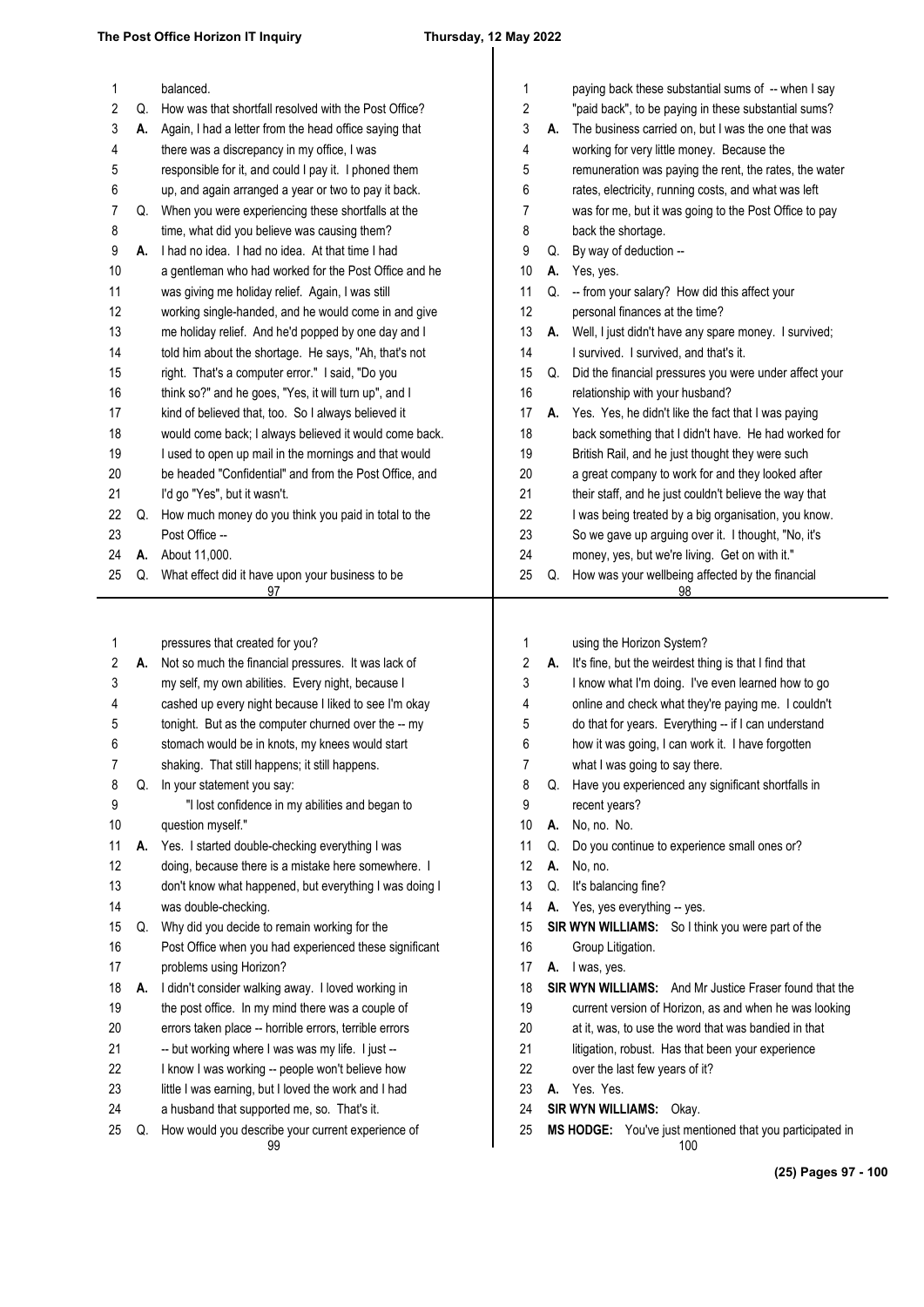### **The Post Office Horizon IT Inquiry Thursday, 12 May 2022**

| 1  |    | the Group Litigation.                                                                                        | 1          |    | had balanced and it was bad. I think it was maybe at    |
|----|----|--------------------------------------------------------------------------------------------------------------|------------|----|---------------------------------------------------------|
| 2  | А. | Yes.                                                                                                         | $\sqrt{2}$ |    | least £1,000, and I phoned her up. She goes, "Oh, it    |
| 3  | Q. | Before that, you'd made a claim through at the                                                               | 3          |    | will be there, it will be there", and it was crazy,     |
| 4  |    | mediation scheme; is that right?                                                                             | 4          |    | because the next day at the very back of safe it was    |
| 5  | А. | No.                                                                                                          | 5          |    | sitting at the back of the safe. I had missed it when   |
| 6  | Q. | You haven't?                                                                                                 | 6          |    | I had been doing my reconciliations that night; it was  |
| 7  | А. | No.                                                                                                          | 7          |    | just a bag at the back. But you had that personal       |
| 8  | Q. | As a result of the Group Litigation, did you receive                                                         | 8          |    | touch. Once the computer came in then you had           |
| 9  |    | any compensation?                                                                                            | 9          |    | a helpline, and the helpline were impersonal. It was    |
| 10 | А. | I received about £2,000.                                                                                     | 10         |    | just totally different. And over the last four,         |
| 11 | Q. | Do you feel that the Post Office has learnt from the                                                         | 11         |    | five years they've reintroduced an area manager, and    |
| 12 |    | failings that came to light in the course of the                                                             | 12         |    | it's back to being a bit more personal. It's nicer.     |
| 13 |    | Group Litigation, from your experience as a current                                                          | 13         | Q. | I have no further questions that I'd like to ask you.   |
| 14 |    | subpostmistress?                                                                                             | 14         |    | Is there anything that you'd like to say to the Chair?  |
| 15 | А. | I don't know. It's not something we really discussed                                                         | 15         | А. | Yes. Thank you. If I can hold the paper without         |
| 16 |    | with the Post Office. It's really not something I                                                            | 16         |    | shaking.                                                |
| 17 |    | have discussed with them.                                                                                    | 17         |    | Sir Wyn, I find it difficult to describe to you         |
| 18 | Q. | In terms of your day-to-day interactions though with                                                         | 18         |    | what impact this shortfall has had on me and my         |
| 19 |    | those that -- your managers, the helpline, do you feel                                                       | 19         |    | family, but thank you for giving me the opportunity to  |
| 20 |    | that those experiences have improved?                                                                        | 20         |    | give evidence to you. I always knew that I was          |
| 21 | А. | There is an improvement in that I now have an area                                                           | 21         |    | responsible for any shortfalls in my office, and as     |
| 22 |    | manager. When I first took over the post office you                                                          | 22         |    | such accepted responsibility. I was devastated when     |
| 23 |    | had an area manager, you felt you were on                                                                    | 23         |    | it 2007 I had a large shortfall of about 8,000. Pure    |
| 24 |    | a one-to-one, you felt you could phone her up to see                                                         | 24         |    | fear and panic flooded through me. I contacted the      |
| 25 |    | whatever was going on. There was one occasion where I                                                        | 25         |    | helpline to report the loss, and spent days poring      |
|    |    | 101                                                                                                          |            |    | 102                                                     |
|    |    |                                                                                                              |            |    |                                                         |
|    |    |                                                                                                              |            |    |                                                         |
| 1  |    | over transactions for that day. Nothing made sense.                                                          | 1          |    | and my stomach flips.                                   |
| 2  |    | My son spent the day studying the CCTV footage in my                                                         | 2          |    | I would like to see everyone get their money back       |
| 3  |    | shop and he couldn't see anything that gave him any                                                          | 3          |    | that they had to pay back to the Post Office. I know    |
| 4  |    | clue.                                                                                                        | 4          |    | what I lived through was scary, but my heart goes out   |
| 5  |    | I lost a lot of confidence and became very nervous                                                           | 5          |    | to those who were prosecuted. I would like to see       |
| 6  |    | when cashing up. A few years later another shortfall                                                         | 6          |    | them receive compensation, although no amount of money  |
| 7  |    | had me doubting myself. Now that I've learned that                                                           | 7          |    | will ever compensate probably what these people had to  |
| 8  |    | the Post Office, while asking me to pay for these                                                            | 8          |    | live through. Thanks.                                   |
| 9  |    | shortfalls, knew that the system was unreliable. I                                                           | 9          |    | SIR WYN WILLIAMS: Well, thank you very much, Mrs Chant, |
| 10 |    | feel betrayed and very angry. Deductions were made                                                           | 10         |    | for your description of the past, but also your         |
| 11 |    | from my remuneration for a few years, leaving me                                                             | 11         |    | description of the present. And if I may, I'm going     |
| 12 |    | working 50 hours a week with very little to show for                                                         | 12         |    | to use the bits of evidence that you gave about the     |
| 13 |    | it while I paid rent and bills for the property, which                                                       | 13         |    | present as a vehicle to say that I have heard           |
| 14 |    | took the rest of the cash. It was very difficult with                                                        | 14         |    | comparatively few people talk about the present so      |
| 15 |    | my husband at that time, as he could not understand                                                          | 15         |    | far. In due course I would like subpostmasters to       |
| 16 |    | why I had to pay for something that I had not taken.                                                         | 16         |    | come forward and tell me about the present, because     |
| 17 |    | He wanted me to refuse to pay it and fight. He wanted                                                        | 17         |    | part of my role is not just to look at the past, but    |
| 18 |    | me to go to court and fight it. I tried to explain to                                                        | 18         |    | to look at the present and the future. So thank you     |
| 19 |    | him that there is nothing I could do, it was in my                                                           | 19         |    | for sharing that part of your evidence with me, and     |
| 20 |    | contract to pay shortfalls. He was raging.                                                                   | 20         |    | thank you generally. Thank you.                         |
| 21 |    | The job I had loved was now causing me great                                                                 | 21         | А. | Thank you.                                              |
| 22 |    | anxiety at work and stress at home. In the beginning                                                         | 22         |    | MS HODGE: Thank you, sir. That concludes our oral       |
| 23 |    | I convinced myself an error had taken place and it                                                           | 23         |    | evidence.                                               |
| 24 |    | would be found and the losses would be rectified. To<br>this day I'm still nervous when cashing up at night, | 24         |    | SIR WYN WILLIAMS: It does, and I'll give Mr Enright     |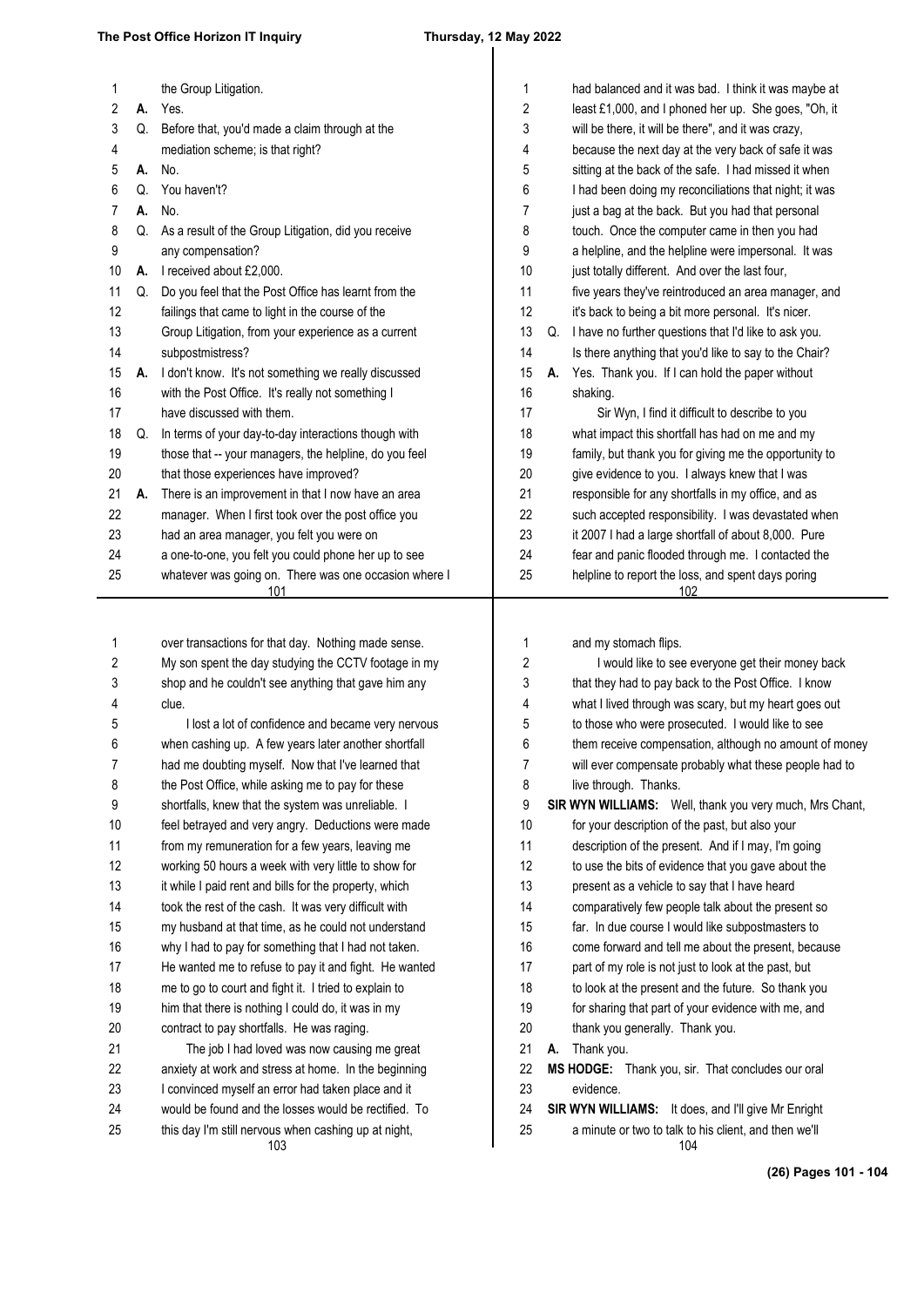| 1  | have him in the hot seat to read a few summaries and     | 1  | Mr Brian Macaulay, statement summarised                   |
|----|----------------------------------------------------------|----|-----------------------------------------------------------|
| 2  | then conclude the proceedings.                           | 2  | MR ENRIGHT: Sir, you and your panel, of course, have read |
| 3  | MS HODGE: Thank you.                                     | 3  | with care the full witness statements of the              |
| 4  | (Pause)                                                  | 4  | individuals whose summaries I will be reading to you      |
| 5  | MR ENRIGHT: Sir, you've asked me to begin with the final | 5  | now.                                                      |
| 6  | Scottish --                                              | 6  | I'd like to begin with Mr Brian Macaulay, who is          |
| 7  | SIR WYN WILLIAMS: If you would, please, yes.             | 7  | a subpostmaster of two Post Office branches in            |
| 8  | MR ENRIGHT: And to read four others, so hopefully you    | 8  | Scotland. He operated his main branch, the Kilmaurs       |
| 9  | have them in order.                                      | 9  | post office, from around September 2014 to                |
| 10 | SIR WYN WILLIAMS: Well, I deliberately annoyed my team,  | 10 | December 2016 with his sons, and he operated an           |
| 11 | Mr Enright, by refusing to have them in order because    | 11 | outreach branch in Kilmarnock from around 2015 to         |
| 12 | I like moving my papers around every now and then.       | 12 | December 2016.                                            |
| 13 | That's just to introduce a little light heartedness      | 13 | Brian attended a couple of days' training on the          |
| 14 | into what is obviously a very serious occasion.          | 14 | Horizon System before starting work at the branch.        |
| 15 | MR ENRIGHT: The order I was hoping to address is         | 15 | The training was run at the Post Office Training          |
| 16 | Mr Brian Macaulay, Ms Joanne George, Ms Pauline Coyle.   | 16 | Centre here in Glasgow. Brian says a trainer also         |
| 17 | <b>SIR WYN WILLIAMS: Yes.</b>                            | 17 | attended the branch on the first day he opened, to        |
| 18 | MR ENRIGHT: Anonymised Witness 0301.                     | 18 | show him how to complete the daily and monthly            |
| 19 | SIR WYN WILLIAMS: 0301? Yes.                             | 19 | balances. Brian described this as a shambles. During      |
| 20 | MR ENRIGHT: And Mr Peter Holloway.                       | 20 | the balance there was a shortfall, and the trainer did    |
| 21 | SIR WYN WILLIAMS: Thank you very much.                   | 21 | not stay to help him work out where the balance had       |
| 22 | MR ENRIGHT: Thank you, sir. With your permission.        | 22 | gone wrong. Brian says the training was completely        |
| 23 | <b>SIR WYN WILLIAMS: Yes.</b>                            | 23 | inadequate; he did not feel as though it prepared him     |
| 24 |                                                          | 24 | to run a post office.                                     |
| 25 |                                                          | 25 | Brian says he paid in excess of £20,000 to the            |
|    | 105                                                      |    | 106                                                       |
|    |                                                          |    |                                                           |
| 1  | Post Office in relation to shortfalls. He would often    | 1  | After losing the post office he tried to keep his         |
| 2  | telephone the helpline when shortfalls arose, and        | 2  | retail business running, but due to a huge drop in        |
| 3  | trace back through transactions to see if he could       | 3  | footfall and rumours that were circulating about him,     |
| 4  | find any obvious mistakes. When he could not find any    | 4  | Brian's retail business was no longer sustainable. He     |
| 5  | errors, he would opt to settle the shortfall by cash     | 5  | had no option but to close.                               |
| 6  | on the Horizon System.                                   | 6  | Brian says he was under a huge amount of pressure         |
| 7  | In 2016 Brian experienced two large shortfalls.          | 7  | as a result of the actions of the Post Office, and his    |
| 8  | The first amounted to some £39,765.05, which Brian did   | 8  | mental health was seriously impacted, as well as his      |
| 9  | not repay. He then experienced another shortfall         | 9  | relationships. Brian says:                                |
| 10 | later on in 2016 that amounted to £107,618.89. Brian     | 10 | "The consequences of being held responsible for           |
| 11 | received a letter from the Post Office demanding         | 11 | the shortfalls were that I lost my business, my home,     |
| 12 | repayment of this sum, but was unaware of how or where   | 12 | my family, I was out of a job, and my kids were also      |
| 13 | this alleged shortfall came from, and whether it         | 13 | out of a job  My entire life was falling apart as         |
| 14 | related to the previous £39,765 shortfall.               | 14 | a result of the actions of the Post Office  I             |
| 15 | Following an audit Brian was contacted by his            | 15 | considered ending it all by taking my own life; I had     |
| 16 | contracts manager, who confirmed that they had found     | 16 | nothing to live for anymore. The Post Office are the      |
| 17 | an alleged shortfall, and that his appointment was       | 17 | most evil people I know."                                 |
| 18 | suspended. As a result, Brian could no longer work in    | 18 | Mrs Joanne George, statement summarised                   |
| 19 | the branch until the Post Office had concluded their     | 19 | <b>MR ENRIGHT:</b> Sir, Mrs Joanne George was the         |
| 20 | investigations. Brian says:                              | 20 | subpostmistress of the Baschurch post office in           |
| 21 | "I was absolutely shattered by my suspension             | 21 | Newtown from March 2013 to October 2016. Mrs George       |
| 22 | because I had no idea what the problems were and how     | 22 | and her husband ran a hardware store, and expanded the    |
| 23 | these shortfalls kept occurring."                        | 23 | business to include a Post Office branch. Joanne          |
| 24 | Brian's appointment was eventually terminated in         | 24 | attended an eight-day Horizon training course prior to    |
| 25 | December 2016.                                           | 25 | the branch opening. She found the training rushed.        |
|    | 107                                                      |    | 108                                                       |

**(27) Pages 105 - 108**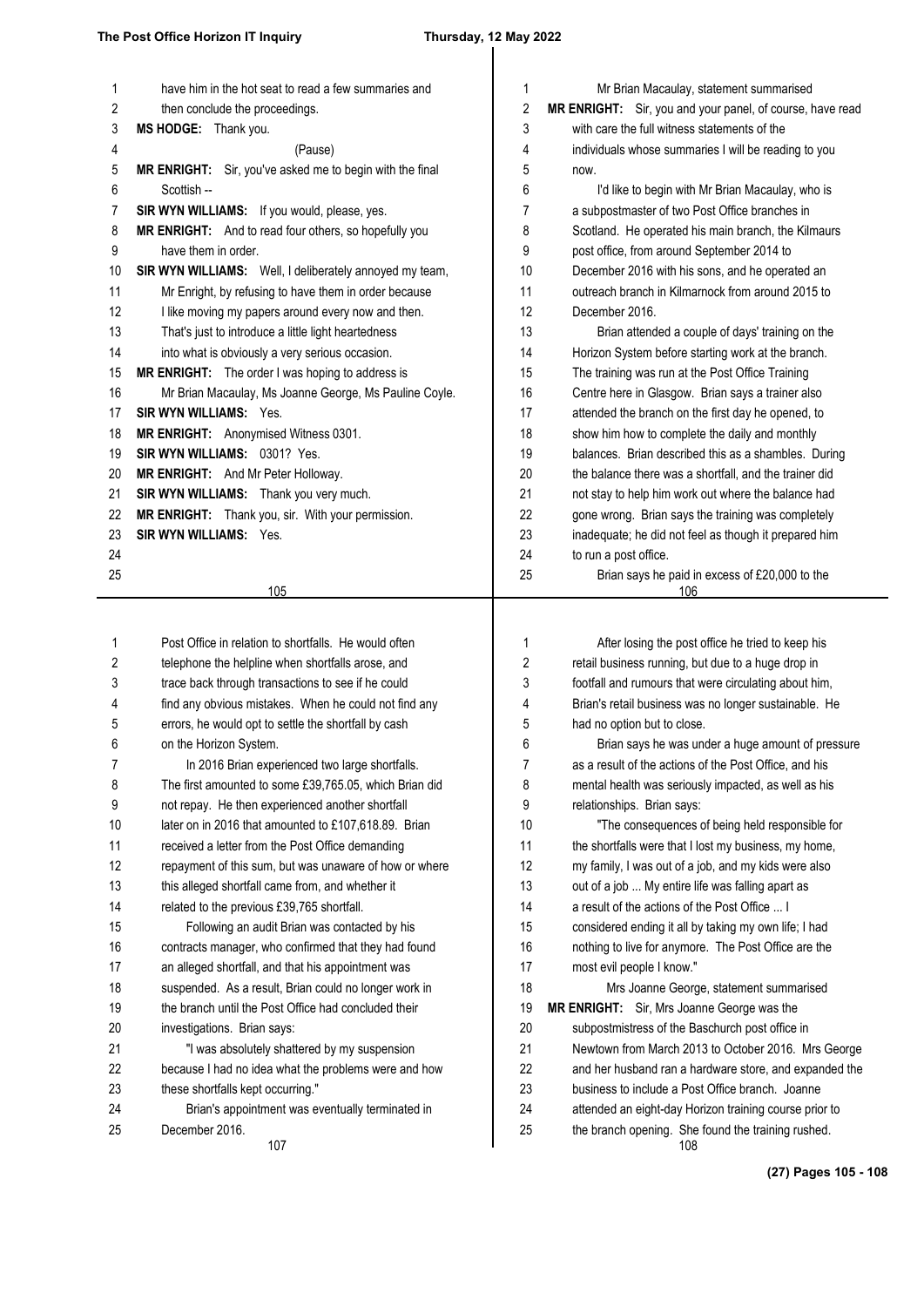| 1  | Three Post Office trainers came into her branch to        | 1  | £42,000, and was prevented from selling her business.      |
|----|-----------------------------------------------------------|----|------------------------------------------------------------|
| 2  | shadow her. Joanne says this was not helpful, as the      | 2  | Joanne says her mental and physical health declined.       |
| 3  | Post Office trainers chatted amongst themselves.          | 3  | Joanne became suspicious of family members, and ev         |
| 4  | Joanne says she would contact the helpline two to         | 4  | asked her son if he had stolen the money. Joanne           |
| 5  | three times a week. She found them rude and               | 5  | attempted suicide.                                         |
| 6  | unhelpful. Their advice was always to pay the             | 6  | Mrs George and her husband now live in a mobile            |
| 7  | shortfalls. Joanne estimates that in total she paid       | 7  | work. She has not worked since her business closed.        |
| 8  | in the region of £12,000 over the years in shortfalls.    | 8  | as she finds it very hard to trust anyone. Joanne          |
| 9  | Joanne was not suspended, but instead accepted closure    | 9  | says:                                                      |
| 10 | under the Network Transformation scheme. The constant     | 10 | "My life has been forever changed by the actions           |
| 11 | stress of the shortfalls and lack of support from the     | 11 | of the Post Office  I was leading a happy family           |
| 12 | Post Office led Joanne to feeling as though she had no    | 12 | life and running a successful business. I was forced       |
| 13 | other option but to accept closure.                       | 13 | out and made to sell my business at a loss  It has         |
| 14 | At the final audit before the Network                     | 14 | felt as though we are on a merry-go-round with no end      |
| 15 | Transformation Scheme a £450 shortfall was discovered.    | 15 | All I hope is that we can finally put the situation        |
| 16 | Mrs George disputed this, but the Post Office warned      | 16 | behind us and have some closure."                          |
| 17 | her that she would not receive anything if she did not    | 17 | Ms Pauline Coyle, statement summarised                     |
| 18 | pay the shortfall. Joanne felt she was being              | 18 | MR ENRIGHT: Sir, Pauline Coyle is the current              |
| 19 | blackmailed. Joanne was ordered by the Post Office to     | 19 | subpostmistress at Bonby post office in Brigg,             |
| 20 | hand over all her paperwork and to sign                   | 20 | North Lincolnshire. She and her husband consider tha       |
| 21 | a non-disclosure agreement. Joanne's contract was         | 21 | they were thrown in at the deep end with the Horizon       |
| 22 | then terminated.                                          | 22 | System. She had to be trained by her husband               |
| 23 | Mrs George blames the Post Office for the loss of         | 23 | initially, who was unsure of the system. She               |
| 24 | her business. It was valued at £480,000, but Joanne       | 24 | describes this as the blind leading the blind.             |
| 25 | was told she must accept the Post Office offer of<br>109  | 25 | Subsequent on-site training was inadequate. It soon<br>110 |
|    |                                                           |    |                                                            |
| 1  | became clear that there were problems with the Horizon    | 1  | have been frustrated. Pauline says:                        |
| 2  | System. Ms Coyle was told by the helpline that the        | 2  | "I also feel very strongly that subpostmasters             |
| 3  | problems were her fault, and payments were deducted       | 3  | should be put back into the position that they should      |
| 4  | from her wages. Pauline requested an audit in 2014,       | 4  | have been in if the shambolic operation of the             |
| 5  | and a shortfall of over £1,600 was identified in          | 5  | Post Office had been better, and the scandal better        |
| 6  | relation to stocks of stamps which she had never          | 6  | managed."                                                  |
| 7  | received. Pauline says:                                   | 7  | Anonymous Witness 0301, statement summarised               |
| 8  | "I was very stressed, very worried, but also              | 8  | MR ENRIGHT: Sir, Anonymous Witness 0301 was a              |
| 9  | incredibly angry. It was the injustice of having          | 9  | subpostmaster from July 2000 to May 2016. The witne        |
| 10 | someone come into my business, and tell me that I owed    | 10 | sold his property abroad. This enabled him to buy          |
| 11 | a huge amount of money and implied that I had been        | 11 | a post office and a home in the UK. The witness            |
| 12 | stealing."                                                | 12 | thought he would run the post office until his             |
| 13 | The auditor told Ms Coyle that he knew that she           | 13 | retirement, and he would be able to retire early. The      |
| 14 | and her husband had not stolen anything, but that she     | 14 | training and the trainers were inadequate. The             |
| 15 | was liable anyway. Pauline escalated the matter, and      | 15 | witness would be up until 1.00 am on a Wednesday to        |
| 16 | the Post Office agreed to write off the stamps against    | 16 | get the figure on the Horizon System to balance. He        |
| 17 | monies which the Post Office owed to the Coyles.          | 17 | called the helpline every week, sometimes more than        |
| 18 | Pauline says:                                             | 18 | five times in one day, regarding shortfalls or             |
| 19 | "My retirement is being delayed, and we are being         | 19 | balancing.                                                 |
| 20 | forced to live somewhere we do not want to live, and      | 20 | The helpline would actually make the loss double,          |
| 21 | being forced to do a job that we do not want to do."      | 21 | by giving the witness the wrong information. The           |
| 22 | Pauline says that the problems created distrust in        | 22 | shortfall amounts varied, but continued over the           |
| 23 | her marriage, and she became distressed and               | 23 | 16 years of the witness's tenure. The Post Office          |
| 24 | frustrated. She's been unable to sell her post office     | 24 | would not let the witness pay the shortfalls back by       |
| 25 | for some eight years now, and her retirement plans<br>111 | 25 | deducting from his salary, so the witness paid for<br>112  |

110 Joanne says her mental and physical health declined. Joanne became suspicious of family members, and even asked her son if he had stolen the money. Joanne attempted suicide. Mrs George and her husband now live in a mobile work. She has not worked since her business closed, as she finds it very hard to trust anyone. Joanne says: "My life has been forever changed by the actions of the Post Office ... I was leading a happy family life and running a successful business. I was forced out and made to sell my business at a loss ... It has felt as though we are on a merry-go-round with no end. All I hope is that we can finally put the situation behind us and have some closure." Ms Pauline Coyle, statement summarised **ENRIGHT:** Sir, Pauline Coyle is the current subpostmistress at Bonby post office in Brigg, North Lincolnshire. She and her husband consider that they were thrown in at the deep end with the Horizon System. She had to be trained by her husband initially, who was unsure of the system. She describes this as the blind leading the blind. Subsequent on-site training was inadequate. It soon 112 have been frustrated. Pauline says: "I also feel very strongly that subpostmasters should be put back into the position that they should have been in if the shambolic operation of the Post Office had been better, and the scandal better managed." Anonymous Witness 0301, statement summarised **ENRIGHT:** Sir, Anonymous Witness 0301 was a subpostmaster from July 2000 to May 2016. The witness sold his property abroad. This enabled him to buy a post office and a home in the UK. The witness thought he would run the post office until his retirement, and he would be able to retire early. The training and the trainers were inadequate. The witness would be up until 1.00 am on a Wednesday to get the figure on the Horizon System to balance. He called the helpline every week, sometimes more than five times in one day, regarding shortfalls or balancing. The helpline would actually make the loss double, by giving the witness the wrong information. The shortfall amounts varied, but continued over the 16 years of the witness's tenure. The Post Office would not let the witness pay the shortfalls back by deducting from his salary, so the witness paid for

**(28) Pages 109 - 112**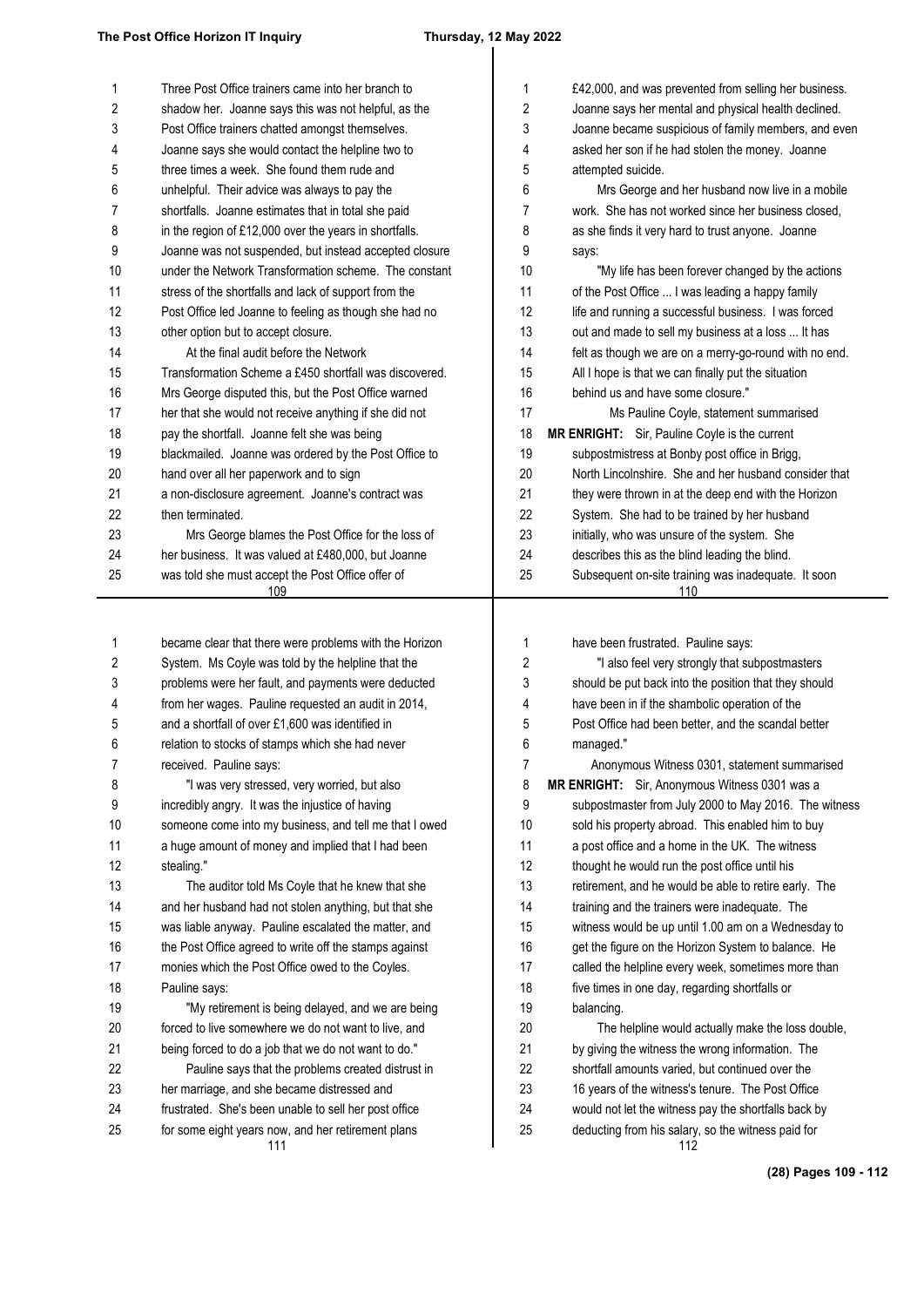### $\mathcal{L}$

| 1          | those shortfalls with his credit card. By this time                      | 1      | their own home. The witness's parents suffered, as                                                       |
|------------|--------------------------------------------------------------------------|--------|----------------------------------------------------------------------------------------------------------|
| $\sqrt{2}$ | the witness was behind on his gas and electricity                        | 2      | they heard people at church running them down and                                                        |
| 3          | bills, and behind on his taxes.                                          | 3      | saying there is no smoke without fire.                                                                   |
| 4          | The shortfalls were revealed on balance nights.                          | 4      | The witness was party to the Group Litigation,                                                           |
| 5          | The witness spent hours looking at rolls of paper,                       | 5      | which the witness feels turned out to be a joke. The                                                     |
| 6          | trying to find the cause of the shortfalls. The                          | 6      | witness feels that he and his wife should have been                                                      |
| 7          | witness would be up as late as 4.00 am looking for                       | 7      | comfortably retired by now; however, they're not. As                                                     |
| 8          | discrepancies, but he could not find the shortfalls.                     | 8<br>9 | the witness says:                                                                                        |
| 9<br>10    | He felt that the system was designed so that you could<br>not find them. | 10     | "All because 20 years or so ago we decided to buy                                                        |
| 11         | The witness feared that his contract would be                            | 11     | a lifestyle business in a quiet village, so our<br>children would have a good future, away from the fast |
| 12         | terminated by the Post Office every Thursday morning.                    | 12     | dog-eat-dog life, and we would be with our family."                                                      |
| 13         | He would always look through the window on a Thursday                    | 13     | The witness concludes:                                                                                   |
| 14         | to see if anyone was there, following a balance on                       | 14     | "I would like for it to be over with. I would                                                            |
| 15         | a Wednesday. The Post Office had told him that if he                     | 15     | like to know where all the money went. We are bitter                                                     |
| 16         | did not pay back the shortfalls, he could be subject                     | 16     | all because of a crappy computer system, but most of                                                     |
| 17         | to prosecution. The witness estimates that he could                      | 17     | all by the mistreatment and lies of the unscrupulous                                                     |
| 18         | well have repaid shortfalls in excess of £25,000.                        | 18     | Post Office Ltd management."                                                                             |
| 19         | Even today the witness has debts that he is still                        | 19     | Mr Peter Holloway, statement summarised                                                                  |
| 20         | paying off, and feels that the emotional scars on his                    | 20     | MR ENRIGHT: And then finally, sir, Mr Peter Holloway, who                                                |
| 21         | wife and family will never heal.                                         | 21     | was the subpostmaster of the Wareham post office in                                                      |
| 22         | The witness and his wife's reputation was damaged                        | 22     | Dorset from September 2001 until April 2009.                                                             |
| 23         | in the community. They were no longer asked to open                      | 23     | The post office had three satellite offices for                                                          |
| 24         | the church gala or organise pensioners' days. Their                      | 24     | which he was responsible. Mr Holloway was also the                                                       |
| 25         | shop window was smashed, they did not feel safe in                       | 25     | temporary subpostmaster of the post office on King                                                       |
|            | 113                                                                      |        | 114                                                                                                      |
|            |                                                                          |        |                                                                                                          |
| 1          | Street in Swanage from 2005 until 2006.                                  | 1      | and cross the street to avoid us. When I got work                                                        |
| 2          | Mr Holloway experienced shortfalls in the Horizon                        | 2      | doing food deliveries one of the company's customers                                                     |
| 3          | System of approximately £28,000 at his branches. The                     | 3      | asked them to dismiss me, as they said I was a                                                           |
| 4          | Post Office responded to these shortfalls by claiming                    | 4      | criminal. My employer refused, but the customer                                                          |
| 5          | that Mr Holloway's staff were stealing from him. Due                     | 5      | cancelled their order and refused to let me near their                                                   |
| 6          | to this, Mr Holloway began to mistrust his staff, and                    | 6      | home."                                                                                                   |
| 7          | as a result he implemented measures and checks. This                     | 7      | Mr Holloway and his wife have now left their local                                                       |
| 8          | caused bad feelings amongst his staff, and created an                    | 8      | area to escape that stigma for which the Post Office                                                     |
| 9          | uncomfortable working environment which resulted in                      | 9      | is responsible. Mr Holloway says:                                                                        |
| 10         | the departure of some of his employees.                                  | 10     | "The Post Office's lack of support or sympathy for                                                       |
| 11         | Despite having acknowledged that Mr Holloway was                         | 11     | subpostmasters was unbelievable, and their fraudulent                                                    |
| 12         | the best subpostmaster in the area, the Post Office                      | 12     | motives that have emerged are unforgivable. To behave                                                    |
| 13         | conducted an audit and threatened to prosecute                           | 13     | as they did to other human beings, and to destroy and                                                    |
| 14         | Mr Holloway, and then terminated his contract.                           | 14     | ruin their lives, is inhumane. Post Office Ltd and                                                       |
| 15         | Mr Holloway has suffered significant financial loss as                   | 15     | their senior managers and staff do not deserve to                                                        |
| 16         | a consequence of the actions of the Post Office. He                      | 16     | survive the scandal. The individuals should feel the                                                     |
| 17         | went from being a successful and reputable                               | 17     | full force of the law for knowingly making innocent                                                      |
| 18         | businessman, to having to undertake low-paid work.                       | 18     | people suffer."                                                                                          |
| 19         | For example, working 66 hours per week on jobs such as                   | 19     | Thank you, sir.                                                                                          |
| 20         | delivering vegetables.                                                   | 20     | SIR WYN WILLIAMS: Thank you, Mr Enright.                                                                 |
| 21         | Mr Holloway has suffered significant stigma in the                       | 21     | And that brings us to an end of our evidence                                                             |
| 22         | community. He had to resign as chair of the local                        | 22     | gathering on human impact in Scotland. As I expected                                                     |
| 23         | Chamber of Commerce. Mr Holloway says:                                   | 23     | it would, it has provided us with further important                                                      |
| 24         | "When my wife and I walked down the street, former                       | 24     | insights into the damage caused by Horizon and                                                           |
| 25         | friends and acquaintances would turn their backs on us<br>115            | 25     | decisions taken in relation to it. I'm very grateful<br>116                                              |

**(29) Pages 113 - 116**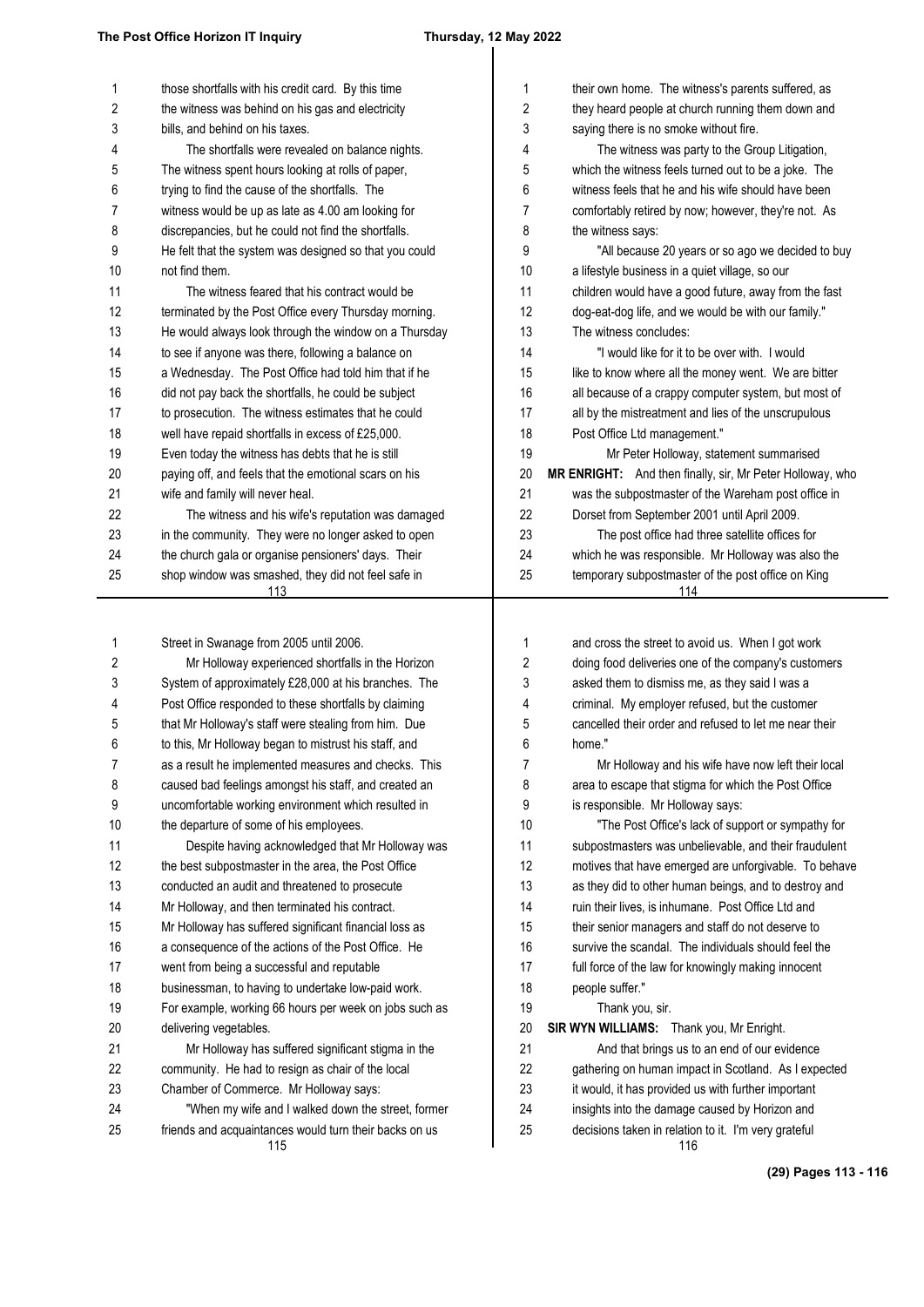|          | to all of those who have participated in these                        |          | INDEX                                      |     |
|----------|-----------------------------------------------------------------------|----------|--------------------------------------------|-----|
| 2        | hearings over the last day and a half.                                | 2        | EDWARD BROWN (sworn)                       |     |
| 3        | I can now announce that we're on the last lap, so                     | 3        |                                            |     |
|          | to speak, of our human impact hearings, but we're                     | 4        | Mrs Catrona Brown, statement<br>summarised | 22  |
|          | going to Belfast next week to complete our tour around                | 5        |                                            | 24  |
|          | the United Kingdom, and then that will see the end of                 | 6        |                                            | 24  |
|          | this phase of the Inquiry.                                            |          | DONALD ROGER MCLEAN (sworn)                | 57  |
| 8        | So I'm grateful to the people in Scotland who have                    | 8        | Questioned by MR BEER, QC                  | 57  |
| 9        | assisted me. I should give a plug to my team. They                    | 9        |                                            | 86  |
| 10       | have made this run smoothly, so thank you to them.                    | 10       | Questioned by MS HODGE                     | 86  |
| 11       | Although in many ways this is a sad occasion because                  | 11       |                                            | 106 |
| 12       | we're dealing with sad events, I have to say I have                   | 12       |                                            |     |
| 13<br>14 | been very pleased to come to Scotland. So thank you<br>all very much. | 13<br>14 | Mrs Joanne George, statement<br>summarised | 108 |
| 15       | $(1.02 \text{ pm})$                                                   | 15       | summarised                                 | 110 |
| 16       | (Adjourned until Wednesday, 18 May 2022)                              | 16       |                                            | 112 |
| 17       |                                                                       | 17       |                                            |     |
| 18       |                                                                       | 18       |                                            | 114 |
| 19       |                                                                       | 19       |                                            |     |
| 20       |                                                                       | 20       |                                            |     |
| 21       |                                                                       | 21       |                                            |     |
| 22       |                                                                       | 22       |                                            |     |
| 23       |                                                                       | 23       |                                            |     |
| 24       |                                                                       | 24       |                                            |     |
| 25       | 117                                                                   | 25       | 118                                        |     |
|          |                                                                       |          |                                            |     |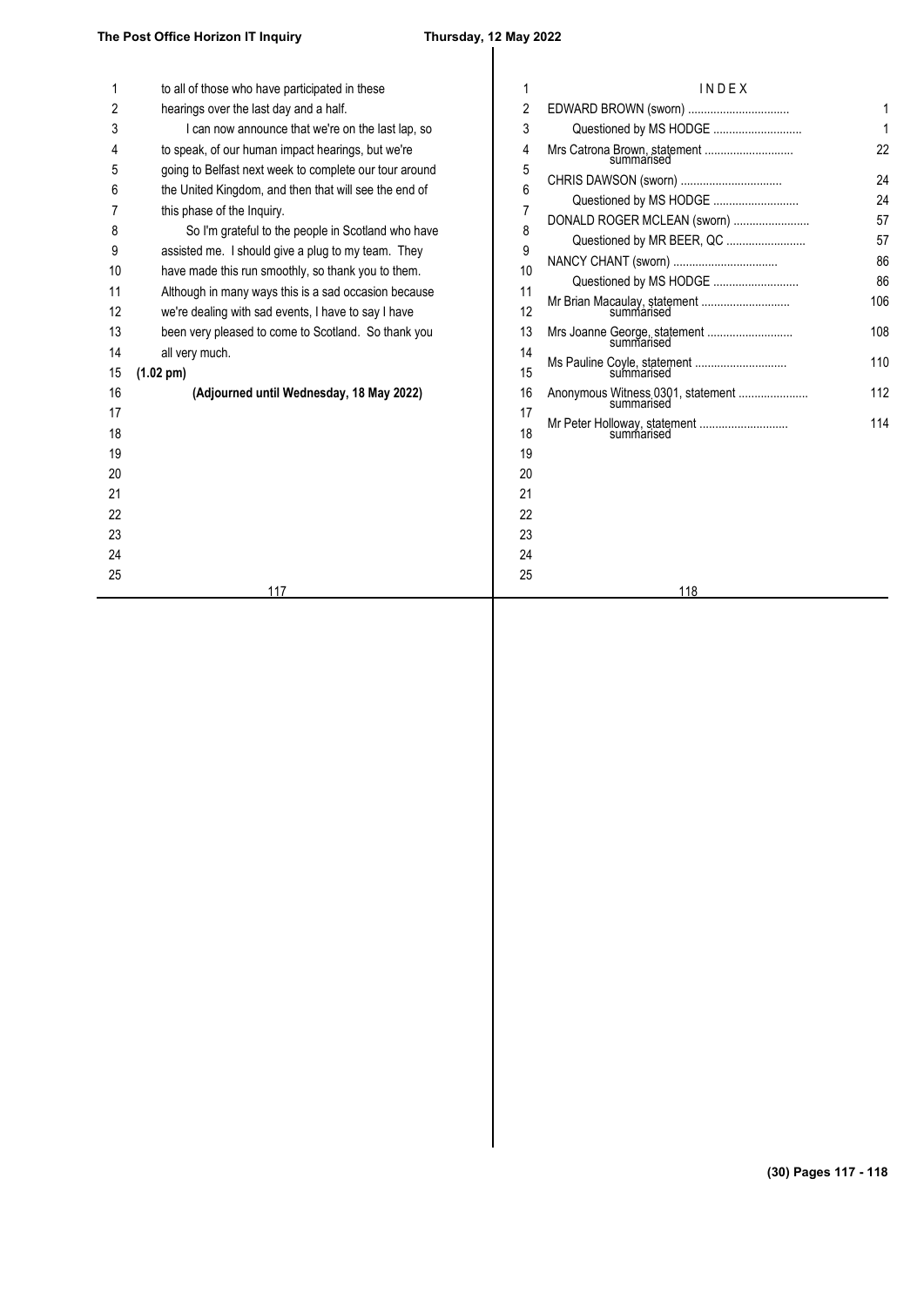|                                             | 1,600 was [1] 111/5                   | 1999 [5] 6/21 63/6                        | 31 [1] 47/2                     | 8,000 [5] 20/21 92/25                          |
|---------------------------------------------|---------------------------------------|-------------------------------------------|---------------------------------|------------------------------------------------|
| MR BEER: [9] 56/21                          | 1.00 [1] 112/15<br>1.02 pm [1] 117/15 | 66/9 66/10 66/20                          | 33 [1] 27/7<br>33,000 [1] 29/19 | 93/1 93/22 102/23<br>8,000 from [1] 95/23      |
| 56/25 57/4 60/15 81/4                       | 10 [2] 32/23 53/22                    | $\boldsymbol{2}$                          | 33,000 we [1] 29/20             | 8,000 in [1] 93/19                             |
| 82/24 85/25 86/3 86/6                       | 10 minutes [1] 23/22                  | 2,000 [1] 101/10                          | 36 years [1] 47/1               | 85 [1] 14/8                                    |
| <b>MR BROWN: [1]</b>                        | 10 ticket [1] 29/1                    | 2.97 million [1] 47/6                     | 37,000 [2] 36/7 36/10           | 85,000 [1] 14/8                                |
| 22/20                                       | 10 years [2] 59/19                    | 20 [3] 32/23 32/25                        | 37,800 [1] 34/10                | 85-plus [1] 14/8                               |
| <b>MR ENRIGHT: [11]</b>                     | 89/11                                 | 57/12                                     | 38,000 [1] 34/25                |                                                |
| 105/5 105/8 105/15                          | 10,000 [1] 93/17                      | 20 years [1] 114/9                        | 39,765 shortfall [1]            | 9                                              |
| 105/18 105/20 105/22<br>106/2 108/19 110/18 | 10.00 [1] 23/23                       | 20,000 [1] 4/25                           | 107/14                          | 9 o'clock [2] 31/19                            |
| 112/8 114/20                                | 10.21 [1] 23/25                       | 20,000 to [1] 106/25                      | 39,765.05 [1] 107/8             | 55/7                                           |
| <b>MS HODGE: [12]</b>                       | 10.40 [1] 55/6                        | 200 [1] 67/20                             | 3p [1] 29/23                    | 9,000 [1] 13/6                                 |
| 1/25 24/3 24/6 36/19                        | 100 or [1] 80/1                       | 200 yards [1] 3/5                         | 4                               | 9,000 couldn't [1]                             |
| 41/6 50/4 56/8 86/12                        | 100 short [1] 9/6                     | 2000 [2] 6/21 112/9                       |                                 | 13/20                                          |
| 87/3 100/25 104/22                          | 100 shortage [1] 8/24                 | 2001 [2] 73/22 114/22 4,200 [2] 34/6 34/9 |                                 | $9.30$ [1] $1/2$                               |
| 105/3                                       | 100 was [1] 9/15                      | 2002 [1] 73/22                            | 4.00 [1] 113/7                  | 950 in [1] 33/8                                |
| <b>SIR WYN WILLIAMS:</b>                    | 107,618.89 [1] 107/10                 | 2005 [1] 115/1                            | 42,000 [2] 34/9 110/1           | 998,000 [1] 42/6                               |
| [47] 1/3 21/12 21/14                        | 10p [2] 33/16 33/18                   | 2006 [4] 61/22 62/4                       | 45,000 before [1]<br>29/22      | 9p [2] 33/17 33/19                             |
| 21/17 22/10 22/12                           | 11 [1] 52/14                          | 78/20 115/1<br>2007 [5] 27/4 92/8         | 450 shortfall [1]               | A                                              |
| 22/18 23/10 23/12                           | 11,000 [3] 77/3 82/5                  | 92/8 92/22 102/23                         | 109/15                          | A4 [1] 10/6                                    |
| 23/16 23/19 24/2 36/3                       | 97/24                                 | 2009 [4] 35/24 36/21                      | 480,000 [1] 109/24              | abilities [2] 99/3 99/9                        |
| 36/14 36/17 40/6                            | 11,000 during [1]<br>66/14            | 47/4 114/22                               |                                 | ability [1] 19/10                              |
| 40/12 40/17 40/19                           | 11,000 in [1] 68/15                   | 2010 [3] 45/1 47/4                        | 5                               | able [15] 19/22 23/13                          |
| 41/1 49/20 53/4 56/1                        | 11.17 [1] 56/17                       | 96/3                                      | 5,000 [1] 73/6                  | 29/25 30/8 34/13                               |
| 56/7 56/9 56/20 56/24                       | 11.30 [1] 1/10                        | 2013 [1] 108/21                           | 5.30 [1] 18/20                  | 38/20 45/22 46/22                              |
| 58/19 81/1 82/23                            | 11.35 [1] 56/19                       | 2014 [2] 106/9 111/4                      | 50 [3] 19/21 32/24              | 48/19 49/24 50/2                               |
| 85/19 85/21 86/2 86/4                       | 115 [1] 17/17                         | 2015 [2] 14/13 106/11                     | 33/7                            | 70/15 82/15 86/1                               |
| 86/25 100/15 100/18                         | 12 [2] 1/1 1/10                       | 2016 [7] 106/10                           | 50 hours [1] 103/12             | 112/13                                         |
| 100/24 104/9 104/24                         | 12,000 in [1] 29/21                   | 106/12 107/7 107/10                       | 50s [1] 33/9                    | about [81] 3/5 3/9                             |
| 105/7 105/10 105/17                         | 12,000 over [1] 109/8                 | 107/25 108/21 112/9                       | 55 [1] 17/23                    | 4/25 9/12 15/20 16/3                           |
| 105/19 105/21 105/23<br>116/20              | 12.16 pm [1] 86/7                     | 2017 [1] 62/5                             | 555 [3] 20/16 20/18             | 16/15 17/17 19/21                              |
|                                             | 12.19 pm [1] 86/9                     | 2022 [4] 1/1 24/10                        | 47/16                           | 20/22 20/24 23/6                               |
|                                             | 122,000 [1] 30/10                     | 57/12 117/16                              | 59 [1] 87/10                    | 24/25 26/10 29/14                              |
| $'60s$ [1] 29/2                             | 130 [1] 78/8                          | <b>21 years [1] 2/21</b>                  | 6                               | 30/4 30/9 31/18 32/13<br>34/17 34/25 36/4 36/5 |
| $72$ [1] 88/8                               | 140 [1] 78/8                          | 25 [1] 33/6                               | 6.30 $[1]$ 19/2                 | 36/20 42/4 42/7 42/12                          |
| $73$ [1] 88/8                               | 15 years [1] 14/10                    | 25 miles [1] 31/7                         | 6.40 [1] 18/24                  | 43/2 43/6 48/5 48/11                           |
| '97 [2] 60/16 60/17                         | <b>16 years [1] 112/23</b>            | 25 years [2] 57/23<br>85/14               | 60,000 [1] 29/15                | 50/12 50/18 52/3 52/9                          |
| $\boldsymbol{0}$                            | 17 [1] 36/4                           | 25,000 [2] 28/12                          | 600 [2] 83/6 83/17              | 52/11 54/2 54/6 55/8                           |
|                                             | 17,000 [2] 36/11                      | 113/18                                    | 61,000 [1] 30/10                | 56/2 57/19 58/15                               |
| 0301 [5] 105/18                             | 37/23                                 | 26 [1] 61/22                              | 66 hours [1] 115/19             | 58/18 59/5 60/6 61/17                          |
| 105/19 112/7 112/8                          | 17,500 [3] 35/1 42/8<br>42/12         | 28 [1] 3/25                               | 67 [1] 47/2                     | 61/20 64/10 66/2 66/5                          |
| 118/16                                      | 18 [1] 117/16                         | 28,000 at [1] 115/3                       | 7                               | 66/13 67/2 68/14                               |
|                                             | 19 [1] 3/14                           |                                           |                                 | 69/22 70/7 72/13                               |
| 1 o'clock [2] 1/12                          | 19 years old [1] 25/3                 | 3                                         | 7 June [1] 60/17                | 72/19 78/7 78/8 79/2                           |
| 1/14                                        | 1973 [1] 88/8                         | 3,000 [1] 96/19                           | 7,000 [1] 73/6                  | 79/4 79/5 79/8 79/15                           |
| 1,000 [4] 93/12 93/13                       | 1986 [1] 89/7                         | 3,500 [1] 43/20                           | 7.30 [2] 18/23 18/24            | 79/20 87/1 87/12 88/2                          |
| 93/15 102/2                                 | 1989 [1] 3/16                         | 300 [1] 76/3                              | 70 [1] 57/21                    | 90/10 91/2 92/10                               |
| 1,000 cash [1] 93/16                        | 1993 [2] 25/4 25/12                   | 300 million [1] 53/14                     | 75 [1] 33/7                     | 92/25 94/9 97/14                               |
| <b>1,000 in [1] 33/8</b>                    | 1996 [1] 26/24                        | 300 million of [1]                        | 8                               | 97/24 101/10 102/23                            |
| 1,000 of [1] 93/14                          | 1997 [1] 62/22                        | 52/17                                     | 8 o'clock [1] 79/20             | 104/12 104/14 104/16                           |
|                                             |                                       |                                           |                                 |                                                |
|                                             |                                       |                                           |                                 |                                                |
|                                             |                                       |                                           |                                 | (31) MR BEER: - about                          |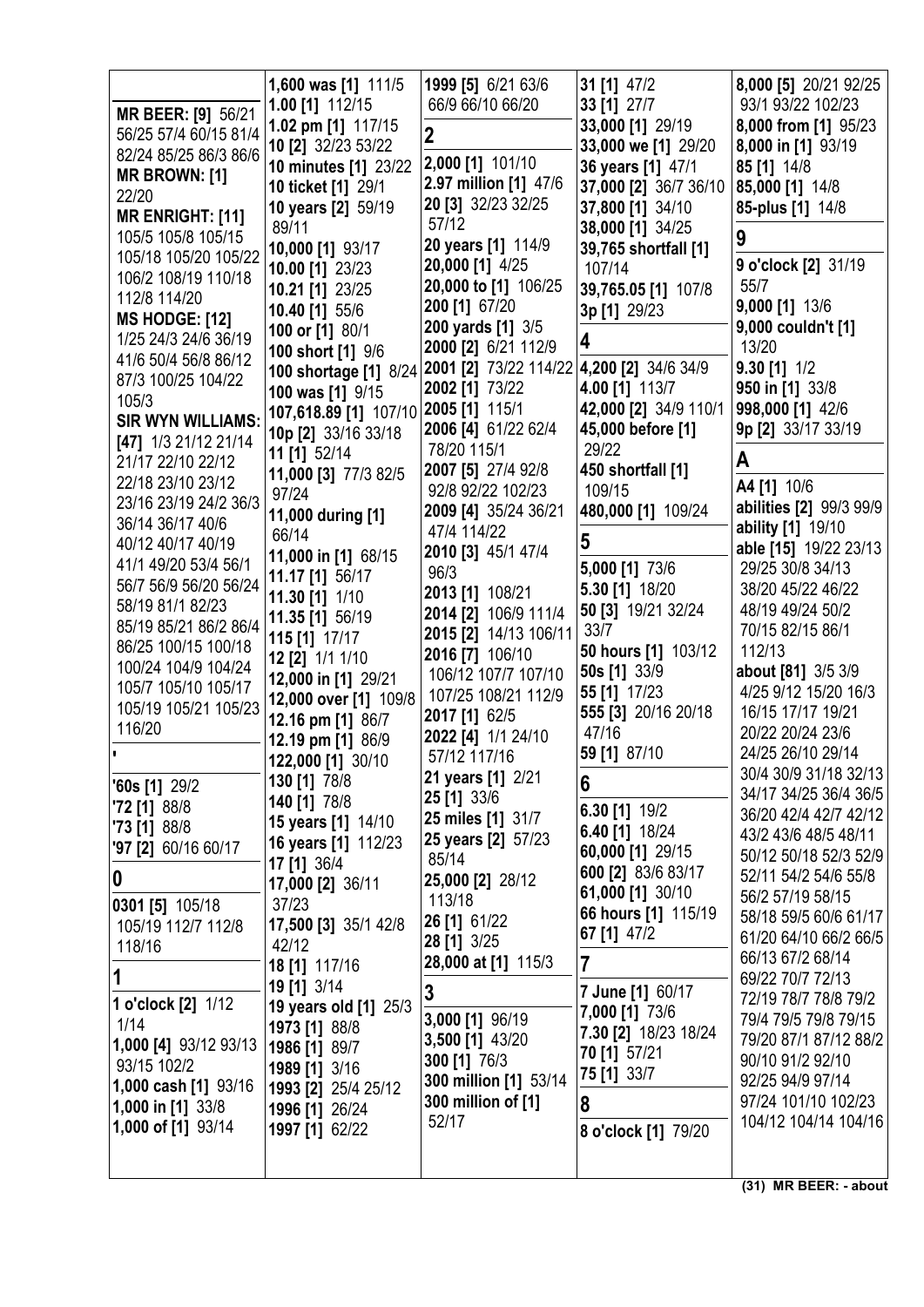| A                                        | 112/20                                   | 13/9 17/25 20/13         | 49/12 50/23                               | 68/4 72/13 74/18 96/3  |
|------------------------------------------|------------------------------------------|--------------------------|-------------------------------------------|------------------------|
| about [1] 108/3                          | add [2] 93/10 93/18                      | 21/19 54/3 55/3 69/1     | also [13] 26/20 28/8                      | 103/6 107/9            |
| above [1] 85/2                           | added [1] 88/17                          | 69/22 74/5 114/9         | 29/4 29/7 60/9 74/21                      | answering [1] 42/10    |
|                                          | additions [1] 96/17                      | agree [2] 28/9 42/25     | 80/6 104/10 106/16                        | anxiety [2] 85/17      |
| abroad [2] 29/5<br>112/10                | address [2] 64/4                         | agreed [5] 28/7 30/1     | 108/12 111/8 112/2                        | 103/22                 |
|                                          | 105/15                                   | 70/12 80/8 111/16        | 114/24                                    | any [41] 1/14 7/18 8/2 |
| absolutely [4] 47/17                     | Adjourned [1] 117/16 agreement [3] 70/11 |                          | alter [1] 73/25                           | 11/5 11/14 20/14       |
| 54/6 91/1 107/21                         | admit [2] 38/20 54/18                    | 95/4 109/21              | altered [3] 67/24                         | 20/18 22/5 33/21       |
| accept [6] 12/1 14/19                    | admitted [1] 45/13                       | Ah [1] 97/14             | 72/25 73/23                               | 37/15 37/17 38/16      |
| 67/17 94/25 109/13                       | advance [1] 79/17                        | aid [1] 26/17            | although [8] 18/4                         | 46/21 48/8 49/18       |
| 109/25                                   | advantage [1] 32/9                       | air [1] 25/11            | 23/3 51/9 85/4 87/10                      | 54/13 65/23 66/10      |
| accepted [3] 78/23                       | advice [8] 12/1 38/16                    | air-conditioning [1]     | 95/6 104/6 117/11                         | 67/8 68/21 69/8 69/8   |
| 102/22 109/9                             | 38/19 38/25 39/1                         | 25/11                    | always [21] 51/10                         | 71/24 72/7 75/23       |
| access [4] 72/14 73/3                    | 44/19 46/11 109/6                        | <b>Airways [1] 64/12</b> | 55/6 66/15 68/24 69/3                     | 76/13 78/21 80/12      |
| 73/21 74/7                               | advise [1] 69/10                         | alarms [1] 37/6          | 69/14 69/14 69/15                         | 81/11 83/22 87/8 90/5  |
| according [2] 11/4                       | advised [3] 39/15                        | all [77] 1/19 3/19 5/17  | 69/16 69/19 69/20                         | 94/6 96/11 98/13       |
| 18/25                                    | 42/19 84/13                              | 6/11 7/4 7/5 7/17 9/4    | 76/6 77/6 77/7 81/9                       | 100/8 101/9 102/21     |
| account [2] 93/13                        | Aerospace [1] 59/2                       | 17/19 17/20 18/2 19/1    | 83/13 97/17 97/18                         | 103/3 107/4 107/4      |
| 95/13                                    | affect [6] 12/13 12/24                   | 22/7 26/10 30/25         | 102/20 109/6 113/13                       | any point [1] 1/14     |
| accountant $[2]$ 4/7                     | 47/21 65/24 98/11                        | 31/11 32/9 32/24 33/4    | Alzheimer's [1] 51/20 anybody [3] 29/25   |                        |
| 14/7                                     | 98/15                                    | 36/19 38/6 38/19         | am [12] 1/2 21/14                         | 38/6 45/9              |
| accounting [4] 18/21                     | affected [11] 15/19                      | 38/22 39/1 40/18         | 22/5 23/3 23/23 23/25                     | anymore [1] 108/16     |
| 64/20 69/19 69/21                        | 16/12 19/16 20/7                         | 42/11 45/23 46/1         | 40/12 56/17 56/19                         | anyone [4] 22/24       |
| accounts [11] 5/14                       | 22/24 49/15 50/4                         | 47/15 48/19 52/12        | 84/25 112/15 113/7                        | 69/10 110/8 113/14     |
| 5/21 5/23 6/8 10/12                      | 55/14 55/19 85/12                        | 52/19 53/6 54/13         | amazed [1] 68/9                           | anything [24] 4/6 6/1  |
| 14/9 19/1 36/24 40/1                     | 98/25                                    | 54/15 55/9 55/10         | amongst [5] 55/20                         | 12/5 18/13 21/7 26/18  |
| 89/15 89/24                              | afford [3] 35/20 48/2                    | 62/22 63/21 64/13        | 64/25 75/23 109/3                         | 37/18 40/15 50/9       |
| accurate [1] 10/24                       | 48/6                                     | 65/20 66/6 66/23         | 115/8                                     | 52/24 66/5 66/6 66/14  |
| <b>accused [2] 38/13</b>                 | afraid [1] 74/5                          | 74/20 75/1 75/24         | amount [23] 22/16                         | 67/24 77/22 81/1 84/5  |
| 51/9                                     | <b>Africa [1] 28/25</b>                  | 77/19 77/23 78/5 78/9    | 22/16 22/17 28/6                          | 92/9 95/6 96/14        |
| achieve [1] 46/8                         | after [25] 5/12 8/3                      | 78/10 78/13 78/14        | 28/13 29/17 31/17                         | 102/14 103/3 109/17    |
| acknowledged [1]                         | 10/12 16/24 21/1                         | 78/19 79/6 80/4 80/25    | 47/20 53/22 63/22                         | 111/14                 |
| 115/11                                   | 25/17 34/25 35/17                        | 83/8 85/8 85/12 87/2     | 66/16 66/16 69/3 72/9                     | anyway [2] 37/10       |
| acquaintances [1]                        | 42/3 44/23 45/19                         | 88/15 88/15 88/17        | 77/13 78/10 93/13                         | 111/15                 |
| 115/25                                   | 46/14 48/6 48/16 51/7                    | 92/12 93/16 94/15        | 93/24 95/23 96/12                         | anywhere $[1]$ 43/5    |
| across [2] 64/13                         | 59/9 60/2 66/19 72/1                     | 94/16 108/15 109/20      | 104/6 108/6 111/11                        | apart [4] 20/18 87/23  |
| 77/15                                    | 72/17 81/9 81/10 92/2                    | 110/15 114/9 114/15      | amounted [2] 107/8                        | 90/14 108/13           |
| act [1] 21/25                            | 98/20 108/1                              | 114/16 114/17 117/1      | 107/10                                    | apologise [3] 21/4     |
| actions [5] 85/16<br>108/7 108/14 110/10 | afternoon $[3]$ $1/13$                   | 117/14                   | amounts [4] 72/3                          | 22/25 52/22            |
| 115/16                                   | 86/12 87/1                               | alleged [2] 107/13       | 77/9 77/11 112/22                         | apology [3] 55/9       |
| active [2] 71/22 83/22                   | again [21] 1/12 2/13                     | 107/17                   | angered [1] 23/3                          | 55/16 55/17            |
| actually [35] 7/14 8/7                   | 7/23 22/7 23/15 24/18                    | allowed [9] 37/9         | angry [4] 87/14 87/20   apparent [4] 13/8 |                        |
| 10/25 11/21 16/3 16/4                    | 38/21 39/5 45/3 47/12                    | 37/12 37/14 39/20        | 103/10 111/9                              | 35/11 35/17 53/10      |
| 17/7 19/18 26/1 26/4                     | 67/23 73/12 73/13                        | 43/18 43/19 48/12        | announce [1] 117/3                        | appeared $[1]$ 85/2    |
| 36/6 37/17 38/24                         | 73/19 74/16 87/5 96/6                    | 48/13 73/13              | annoyed [2] 35/2                          | appears [1] 84/24      |
| 57/24 61/2 61/7 65/17                    | 96/10 97/3 97/6 97/11 allowing [1] 51/24 |                          | 105/10                                    | applied [2] 26/1 27/2  |
| 66/23 67/1 68/7 68/10                    | against [3] 6/3 15/10                    | almost [3] 5/11 52/6     | Anonymised [1]                            | apply [2] 3/10 25/24   |
| 70/9 70/13 71/12                         | 111/16                                   | 55/7                     | 105/18                                    | appointed $[5]$ 3/12   |
| 71/13 72/20 72/25                        | age [4] 31/10 46/16                      | along [6] 40/14 45/24    | Anonymous [3] 112/7                       | 5/12 27/2 27/3 88/23   |
| 73/1 73/4 73/7 78/11                     | 46/17 47/2                               | 52/12 52/19 53/7 63/3    | 112/8 118/16                              | appointment [4]        |
| 83/10 90/8 91/4                          | agent [1] 85/13                          | already [7] 9/5 32/8     | another [11] 16/15                        | 14/13 89/5 107/17      |
|                                          | ago [12] 3/25 10/17                      | 32/16 35/10 47/23        | 25/9 27/1 38/4 46/15                      | 107/24                 |
|                                          |                                          |                          |                                           |                        |
|                                          |                                          |                          |                                           |                        |

**(32) about... - appointment**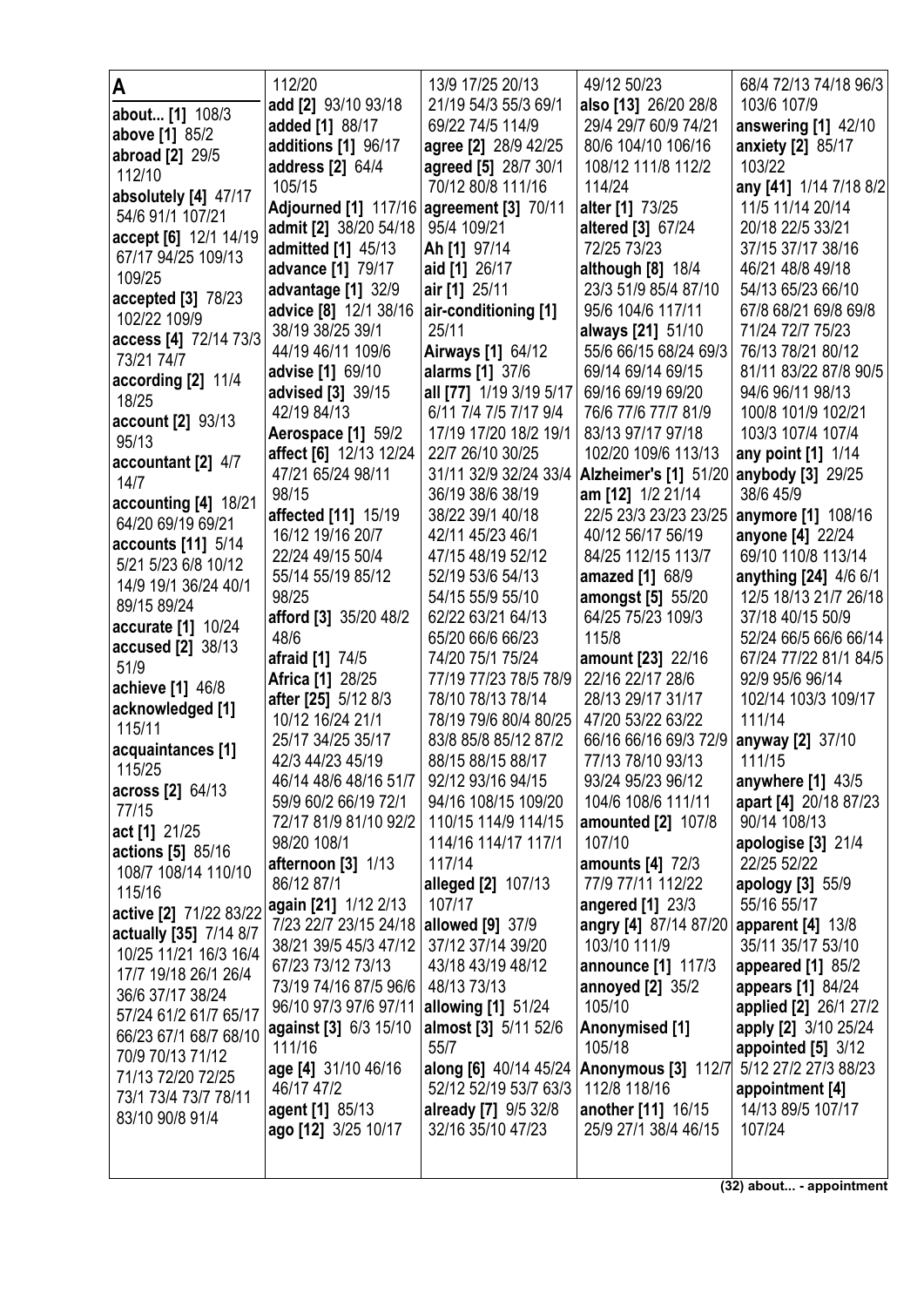| A                                     | 25/10 36/4 52/23 53/8 available [2] 5/4 10/4 |                           | 80/25 97/1 102/1                           | 51/23 53/20 55/18          |
|---------------------------------------|----------------------------------------------|---------------------------|--------------------------------------------|----------------------------|
| appreciate [1] 56/4                   | 56/25 57/6 84/4 85/7                         | <b>Aviemore [9] 62/2</b>  | <b>balances</b> [2] 67/5                   | 56/25 58/20 66/17          |
| apprehensive [2]                      | 86/13 86/22 94/22                            | 72/17 77/20 77/21         | 106/19                                     | 67/20 67/22 69/21          |
| 12/19 12/20                           | 102/13                                       | 78/4 78/13 78/20 81/8     | balancing [12] 6/7                         | 70/11 71/3 73/22 75/5      |
| approached [6] 26/4                   | asked [9] 39/17 45/4                         | 81/12                     | 10/11 33/16 66/21                          | 76/1 76/4 76/7 76/7        |
| 26/12 27/12 50/18                     | 89/23 94/11 95/14                            | avoid [1] 116/1           | 71/24 74/12 79/8                           | 76/14 77/13 80/20          |
| 50/19 50/21                           | 105/5 110/4 113/23                           | aware [2] 19/14 67/14     | 89/14 91/25 92/2                           | 80/21 80/21 81/16          |
|                                       | 116/3                                        | away [9] 3/5 17/7         | 100/13 112/19                              | 81/21 81/24 82/23          |
| approximately [3]<br>2/20 14/10 115/3 | asking [4] 24/24                             | 17/10 31/7 50/20 51/2     | <b>band</b> [1] 89/22                      | 82/24 85/9 85/11           |
|                                       | 43/23 88/2 103/8                             | 84/14 99/18 114/11        | <b>bandied</b> [1] 100/20                  | 93/21 97/20 97/25          |
| April [4] 27/4 44/22                  | aspired [1] 50/16                            | awful [2] 94/18 94/18     | <b>bandit</b> [1] 4/25                     | 98/2 99/6 102/3 102/3      |
| 61/22 114/22                          | asset [1] 53/23                              | aye [2] 6/15 27/5         | bank [6] 26/12 30/23                       | 103/24 103/24 106/4        |
| April 2006 [1] 61/22                  | assist [2] 11/8 94/3                         |                           | 40/1 48/12 48/13                           | 110/22 112/3 112/13        |
| are [30] 1/5 17/4                     | assistance [2] 10/10                         | B                         | 89/23                                      | 112/15 113/7 113/11        |
| 17/16 18/14 18/23                     | 13/10                                        | back [60] 3/13 9/21       | <b>banked</b> [1] 31/5                     | 113/16 114/5 114/12        |
| 21/6 36/14 38/1 45/8                  | assistant [2] 25/9                           | 10/8 11/19 11/22          | banking [3] 31/8 34/5                      | 114/14                     |
| 54/24 56/16 56/22                     | 25/14                                        | 13/21 13/22 25/16         | 78/15                                      | <b>beautiful</b> [1] 65/14 |
| 57/16 57/20 58/4                      | assisted [2] 3/1 117/9                       | 28/6 29/2 33/3 33/6       | <b>bankrupt</b> [2] 44/20                  | became [16] 2/23           |
| 58/12 61/16 63/25                     | assume [1] 27/2                              | 35/19 35/20 37/13         | 48/1                                       | 10/13 10/14 10/17          |
| 66/2 67/14 71/22                      | assumed [3] 35/9                             | 41/20 50/10 51/4 52/8     | bankruptcy [3] 44/19                       | 12/25 26/22 35/11          |
| 81/25 83/22 87/8                      | 42/18 89/19                                  | 52/10 55/13 62/13         | 45/22 48/19                                | 35/15 35/17 53/10          |
| 87/12 108/16 110/14                   | assuming [1] 85/3                            | 67/1 67/3 67/3 67/19      | Barnstaple [1] 76/12                       | 58/14 59/9 103/5           |
| 111/19 114/15 116/12                  | assumption [1] 48/22                         | 67/22 72/1 78/18          | <b>bars</b> [1] 25/15                      | 110/3 111/1 111/23         |
| area [13] 25/2 25/6                   | <b>Atholl [1] 25/20</b>                      | 80/22 80/24 81/18         | Baschurch [1] 108/20 because [67] 1/5 7/17 |                            |
| 26/19 61/8 61/10 94/8                 | attempt [2] 45/19                            | 81/19 82/17 88/13         | base [1] 71/22                             | 11/4 11/11 12/15           |
| 94/22 94/25 101/21                    | 46/21                                        | 89/20 92/13 92/18         | based [7] 9/18 60/12                       | 12/17 12/25 17/10          |
| 101/23 102/11 115/12                  | attempted [1] 110/5                          | 95/4 95/5 95/20 96/15     | 64/8 67/1 67/25 70/1                       | 17/23 18/17 19/24          |
| 116/8                                 | attended [4] 8/6                             | 96/17 97/6 97/18          | 71/23                                      | 21/4 32/9 33/3 33/4        |
| areas [2] 55/11 55/15                 | 106/13 106/17 108/24                         | 97/18 98/1 98/2 98/8      | <b>basic [1] 63/12</b>                     | 35/9 35/13 35/14           |
| argue [1] 19/5                        | attention [1] 4/9                            | 98/18 102/4 102/5         | <b>basically [22]</b> 26/13                | 35/21 36/5 38/1 38/22      |
| argued [2] 44/9 71/2                  | attracted [1] 90/18                          | 102/7 102/12 104/2        | 28/8 28/18 29/15                           | 39/11 40/6 43/8 43/11      |
| arguing [1] 98/23                     | audio [8] 10/15 11/10                        | 104/3 107/3 112/3         | 31/23 37/19 38/13                          | 44/14 44/15 45/21          |
| arising [1] 81/17                     | 24/8 24/9 33/7 33/7                          | 112/24 113/16             | 38/19 40/3 41/16                           | 46/3 48/12 48/18           |
| arose [3] 10/16 13/8                  | 41/5 41/6                                    | background [5] 9/14       | 42/23 43/7 45/10 46/5                      | 48/22 49/19 66/15          |
| 107/2                                 | audit [14] 36/20 37/1                        | 24/25 26/5 49/1 58/3      | 61/9 63/3 67/18 68/20                      | 66/24 67/24 68/24          |
| around [15] 42/5                      | 37/10 37/16 38/1 38/9                        | backs [1] 115/25          | 70/22 79/3 79/7 83/9                       | 69/17 70/20 71/17          |
| 44/21 46/12 50/7                      | 80/22 81/4 84/21 85/5   bad [3] 50/6 102/1   |                           | <b>basing [1] 47/3</b>                     | 71/21 72/8 73/19           |
| 56/13 60/2 61/11                      | 107/15 109/14 111/4                          | 115/8                     | <b>basis</b> [1] 59/3                      | 76/24 78/14 81/23          |
| 62/16 85/11 92/9 93/1                 | 115/13                                       | badgering [1] 42/3        | <b>BDM [4] 70/8 75/7</b>                   | 88/20 89/21 90/12          |
| 105/12 106/9 106/11                   | audited [2] 35/24                            | <b>badly</b> [1] 50/6     | 75/9 75/11                                 | 91/19 92/16 93/20          |
| 117/5                                 | 79/11                                        | bag [2] 6/10 102/7        | be [89] 1/13 1/16 5/16                     | 94/15 96/1 96/15 98/4      |
| arranged [1] 97/6                     | <b>auditor</b> [2] 80/6                      | <b>baiting [1] 42/2</b>   | 12/7 12/11 12/25 15/6                      | 99/3 99/4 99/12 102/4      |
| arrival [2] 36/2 37/4                 | 111/13                                       | <b>balance</b> [24] 5/14  | 20/3 20/5 23/4 25/9                        | 104/16 105/11 107/22       |
| arrive [1] 79/19                      | <b>auditors [6] 36/1</b>                     | 5/25 6/2 7/8 8/16 8/23    | 25/14 26/9 26/11                           | 114/9 114/16 117/11        |
| arrived [3] 25/7 25/12                | 37/16 79/22 80/4                             | 12/5 12/6 18/19 32/1      | 29/25 30/22 31/17                          | become [5] 3/10            |
| 36/1                                  | 80/14 85/6                                   | 34/20 60/13 63/14         | 31/22 32/23 33/16                          | 25/24 26/1 35/2 64/7       |
| as [123]                              | audits [4] 79/13 79/22                       | 67/15 70/15 80/13         | 36/15 37/22 38/9                           | been [70] 3/15 5/3         |
| ashamed [1] 84/25                     | 81/8 81/12                                   | 81/2 82/7 91/12           | 38/12 38/15 38/20                          | 11/13 14/16 17/22          |
| ashore [2] 58/24 59/9                 | aunt [2] 58/23 58/25                         | 106/20 106/21 112/16      | 39/6 39/14 39/16 40/7                      | 18/12 19/22 20/7 21/2      |
| aside [1] 27/15                       | <b>Australia [1] 28/25</b>                   | 113/4 113/14              | 40/22 41/6 41/14 42/9                      | 21/9 28/3 32/10 32/16      |
| ask [17] 2/1 21/6<br>22/13 24/7 24/14 | automatic [1] 41/18                          | <b>balanced</b> [7] 15/11 | 42/10 43/7 49/24                           | 34/7 34/8 34/19 35/13      |
|                                       | auxiliary [1] 5/8                            | 68/23 68/24 80/10         | 50/13 50/21 50/25                          | 36/7 36/10 37/11 38/4      |
|                                       |                                              |                           |                                            |                            |
|                                       |                                              |                           |                                            |                            |

**(33) appreciate - been**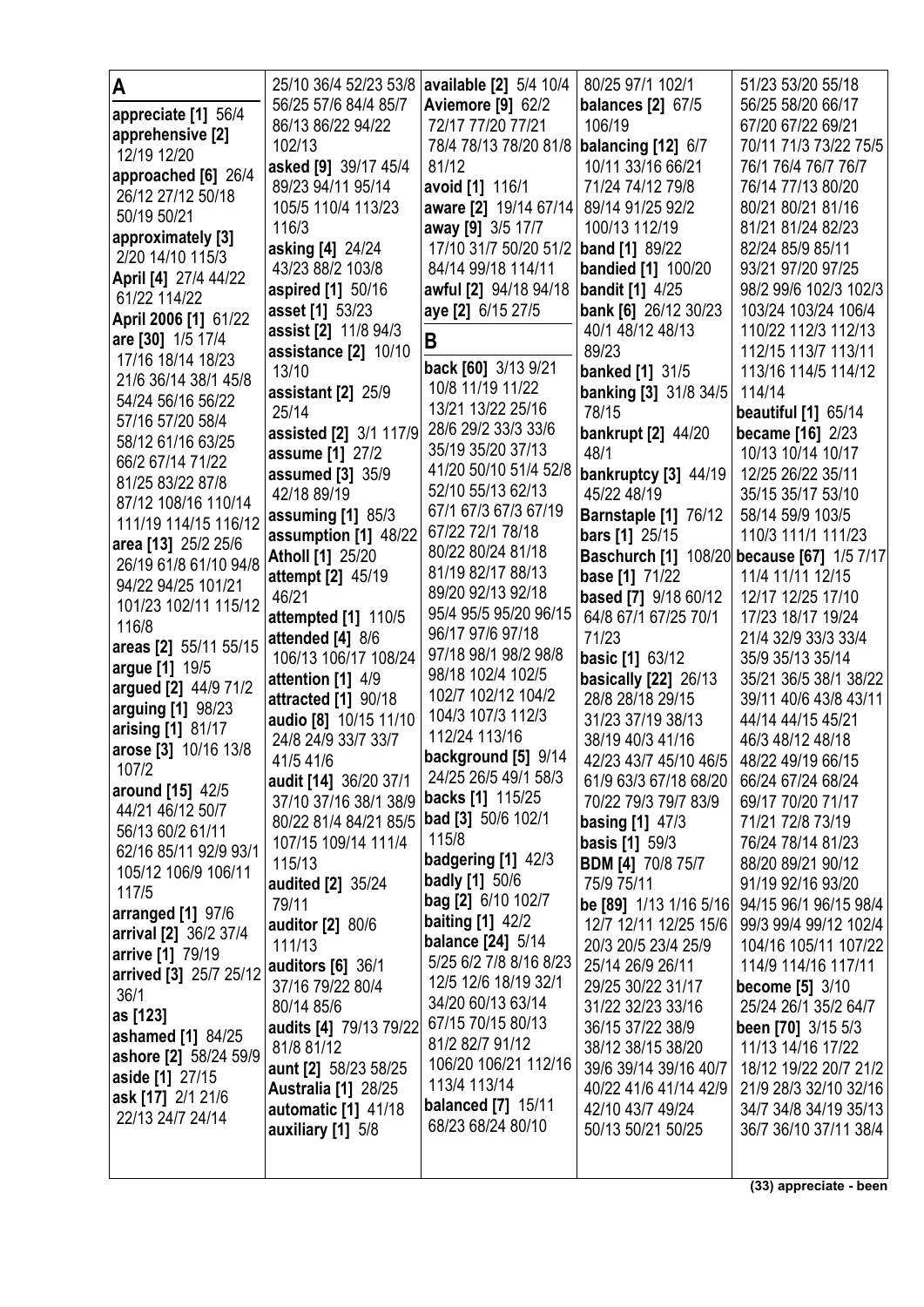| B                                              | 70/15 78/9 78/10                            | black [4] 6/10 19/8                            | break [9] 23/20 23/24                               | 5/6 5/10 5/14 6/3                          |
|------------------------------------------------|---------------------------------------------|------------------------------------------------|-----------------------------------------------------|--------------------------------------------|
| been [49] 39/12                                | 78/18 81/20 90/22                           | 39/13 39/13                                    | 56/10 56/10 56/15                                   | 12/17 15/16 17/6 23/3                      |
| 39/15 42/7 45/8 46/11                          | 98/22 102/12 108/10                         | blackmailed [1]                                | 56/18 85/25 86/3 86/8                               | 25/22 28/2 28/2 28/11                      |
| 46/22 46/25 47/23                              | 109/18 111/19 111/19                        | 109/19                                         | <b>Brian [17] 105/16</b>                            | 28/16 29/13 30/11                          |
| 49/1 50/18 51/2 51/9                           | 111/21 115/17                               | <b>Blair</b> [1] 25/20                         | 106/1 106/6 106/13                                  | 31/1 31/8 37/10 40/1                       |
| 53/10 53/23 54/17                              | beings [1] 116/13                           | blame [1] 21/4                                 | 106/16 106/19 106/22                                | 45/19 46/8 53/21 70/8                      |
| 55/2 57/23 57/25 60/5                          | belatedly [1] 41/2                          | <b>blamed</b> [5] 10/23 13/3                   | 106/25 107/7 107/8                                  | 75/12 77/14 79/4 80/7                      |
| 62/11 62/19 64/24                              | Belfast [2] 1/19 117/5                      | 13/3 87/13 87/13                               | 107/10 107/15 107/18                                | 97/25 98/3 108/2                           |
| 68/22 70/24 74/15                              | belief [6] 2/17 12/4                        | <b>blames</b> [1] 109/23                       | 107/20 108/6 108/9                                  | 108/4 108/11 108/23                        |
| 74/18 81/10 82/1 83/8                          | 24/22 37/24 57/17                           | blank [1] 41/11                                | 118/11                                              | 109/24 110/1 110/7                         |
| 84/2 84/18 85/13 88/8                          | 87/25                                       | blind [2] 110/24                               | <b>Brian Macaulay [2]</b>                           | 110/12 110/13 111/10                       |
| 90/9 91/16 92/18                               | believe [13] 1/7 12/8                       | 110/24                                         | 106/1 118/11                                        | 114/10                                     |
| 94/11 95/6 95/12                               | 20/16 33/9 44/12 48/7                       | <b>blowing [1] 31/16</b>                       | <b>Brian's [2] 107/24</b>                           | businesses [5] 31/4                        |
| 100/21 102/6 110/10                            | 48/23 48/23 53/17                           | blue [1] 17/24                                 | 108/4                                               | 31/11 33/5 34/3 51/1                       |
| 111/11 111/24 112/1                            | 82/7 97/8 98/21 99/22                       | board [2] 16/13 51/22 Brigg [1] 110/19         |                                                     | businessman [1]                            |
| 112/4 112/5 114/6                              | <b>believed [9] 12/10</b>                   | body [1] 35/3                                  | <b>bringing [2] 29/12</b>                           | 115/18                                     |
| 117/13                                         | 13/18 76/20 87/15                           | <b>Bonby [1] 110/19</b>                        | 85/22                                               | businessmen [1]                            |
| Beer [4] 56/20 57/3                            | 94/19 96/18 97/17                           | books [3] 71/24 82/7                           | <b>brings [2] 17/10</b>                             | 49/3                                       |
| 57/6 118/8                                     | 97/17 97/18                                 | 88/18                                          | 116/21                                              | busy [8] 28/19 28/22                       |
| before [38] 1/3 1/8                            | <b>Belstone [1] 61/16</b>                   | both [6] 41/4 51/16                            | <b>Britain [1] 90/6</b>                             | 32/25 63/15 63/16                          |
| 2/23 5/15 11/10 16/3                           | <b>benefits [2] 78/10</b>                   | 54/10 84/18 85/23                              | British [3] 59/2 64/12                              | 68/25 78/13 78/24                          |
| 16/18 16/19 19/17                              | 78/19                                       | 89/22                                          | 98/19                                               | but [147]                                  |
| 22/10 22/12 25/5                               | best [8] 2/16 22/23                         | <b>bottom [6] 9/3 11/8</b>                     | <b>British Airways [1]</b>                          | buy [2] 112/10 114/9                       |
| 25/15 26/22 27/5                               | 24/21 55/2 57/17                            | 13/13 37/23 94/4 96/7                          | 64/12                                               | <b>buying [1] 29/4</b>                     |
| 29/22 32/19 36/3 37/5                          | 87/24 90/6 115/12                           | <b>bought [1] 3/22</b>                         | <b>British Rail [1] 98/19</b>                       | by [72] 1/13 1/24 6/1                      |
| 40/6 44/4 46/8 54/24                           | <b>betrayed</b> [1] 103/10                  | box $[1]$ 52/6                                 | broadened [1] 54/17                                 | 11/16 14/6 15/3 19/16                      |
| 57/25 58/14 59/4 60/5                          | <b>better</b> [7] 4/7 9/23                  | <b>brain</b> [1] 10/7                          | broadly $[1]$ 64/5                                  | 20/7 22/14 22/24 23/1                      |
| 62/14 84/17 85/25                              | 18/12 30/13 52/3                            |                                                | branch [60] 3/20 3/23 broadsheet [1] 55/13          | 24/5 24/24 27/12                           |
| 89/11 89/15 90/25                              | 112/5 112/5                                 | 4/1 4/4 5/6 5/21 6/17                          | <b>brother</b> [2] 3/1 3/7                          | 27/23 28/3 34/23 35/1<br>39/12 40/20 42/15 |
| 92/16 96/16 101/3                              | between [7] 4/5 5/19                        | 8/6 8/12 8/17 10/1                             | <b>brought [5] 43/13</b>                            |                                            |
| 106/14 109/14                                  | 12/5 22/16 22/17 30/5<br>30/24              | 11/23 12/22 16/20                              | 53/5 58/22 78/15<br>89/15                           | 46/11 50/5 54/15                           |
| began [3] 67/5 99/9                            |                                             | 18/3 25/6 26/20 30/15<br>31/6 35/23 36/20 37/1 |                                                     | 55/18 57/3 58/22 59/5<br>60/13 62/19 65/7  |
| 115/6                                          | big [12] 3/21 6/10<br>6/10 14/22 33/3 39/11 | 60/21 60/25 60/25                              | <b>brown</b> [14] 1/4 1/6<br>1/23 1/25 2/4 2/5 6/10 | 66/19 67/14 69/4 71/7                      |
| begin [6] 24/24 66/9                           | 46/11 50/22 59/5                            | 61/23 62/1 62/10                               | 21/7 21/12 22/19                                    | 71/7 74/24 83/2 84/16                      |
| 66/21 88/2 105/5                               | 65/21 66/14 98/22                           | 62/11 62/15 62/18                              | 23/10 23/17 118/2                                   | 85/1 85/6 85/9 86/11                       |
| 106/6                                          | <b>bigger</b> [1] 30/14                     | 66/20 69/24 70/16                              | 118/4                                               | 88/2 89/25 90/15                           |
| <b>beginning [9] 4/8 5/2</b>                   | biggest [1] 45/17                           | 71/4 71/10 72/16 75/6   Bruar [2] 25/19 26/2   |                                                     | 91/17 97/13 98/9                           |
| 10/23 52/12 62/4                               | bill [1] 44/9                               | 75/7 76/12 77/3 77/19 <b>bucks</b> [1] 14/23   |                                                     | 98/22 98/25 105/11                         |
| 62/13 66/19 89/16                              | bills [2] 103/13 113/3                      | 78/4 78/11 78/13                               | <b>building [7] 4/17</b>                            | 107/5 107/15 107/21                        |
| 103/22                                         | bin [2] 50/3 93/22                          | 78/23 78/24 84/23                              | 12/12 28/2 28/5 37/5                                | 108/15 109/19 110/10                       |
| behalf [7] 2/2 21/8                            | <b>binder</b> [1] 10/6                      | 88/4 88/9 88/11 90/3                           | 45/23 46/2                                          | 110/22 111/2 112/21                        |
| 21/8 21/15 24/7 57/6                           | <b>bins [1] 93/9</b>                        | 106/8 106/11 106/14                            | built [5] 3/23 4/21                                 | 112/24 113/1 113/12                        |
| 86/13                                          | <b>birth [1] 25/17</b>                      | 106/17 107/19 108/23                           | 4/21 60/12 65/4                                     | 114/7 114/17 115/4                         |
| <b>behave [1] 116/12</b>                       | <b>birthday</b> [1] 29/5                    | 108/25 109/1                                   | bulletproof [2] 45/25                               | 116/24 118/3 118/6                         |
| <b>behind [9] 31/20</b>                        | birthdays $[1]$ 50/1                        | <b>branches</b> [5] 28/17                      | 46/2                                                | 118/8 118/10                               |
| 33/17 37/12 43/24                              | bit [10] 9/22 9/23                          | 78/1 84/20 106/7                               | bureaucrat [1] 53/18                                |                                            |
| 66/6 66/8 110/16                               | 12/17 14/21 17/13                           | 115/3                                          | <b>buried</b> [1] 55/13                             | C                                          |
| 113/2 113/3                                    | 21/23 25/10 57/19                           | <b>brand</b> [3] $4/23$ 59/8                   | burly [1] 39/11                                     | cafe [1] 27/15                             |
| being [24] 10/19 17/9<br>21/1 21/22 30/10 31/6 | 58/19 102/12                                | 85/12                                          | busiest [4] 8/7 31/2                                | calculated [1] 5/18                        |
| 42/15 47/2 54/16 68/7                          | bits [2] 6/11 104/12                        | brand-new $[2]$ 4/23                           | 31/13 43/15                                         | call [3] 20/10 41/15                       |
|                                                | <b>bitter</b> [1] 114/15                    | 59/8                                           | <b>business</b> [41] 3/11                           | 66/11                                      |
|                                                |                                             |                                                |                                                     |                                            |
|                                                |                                             |                                                |                                                     |                                            |

**(34) been... - call**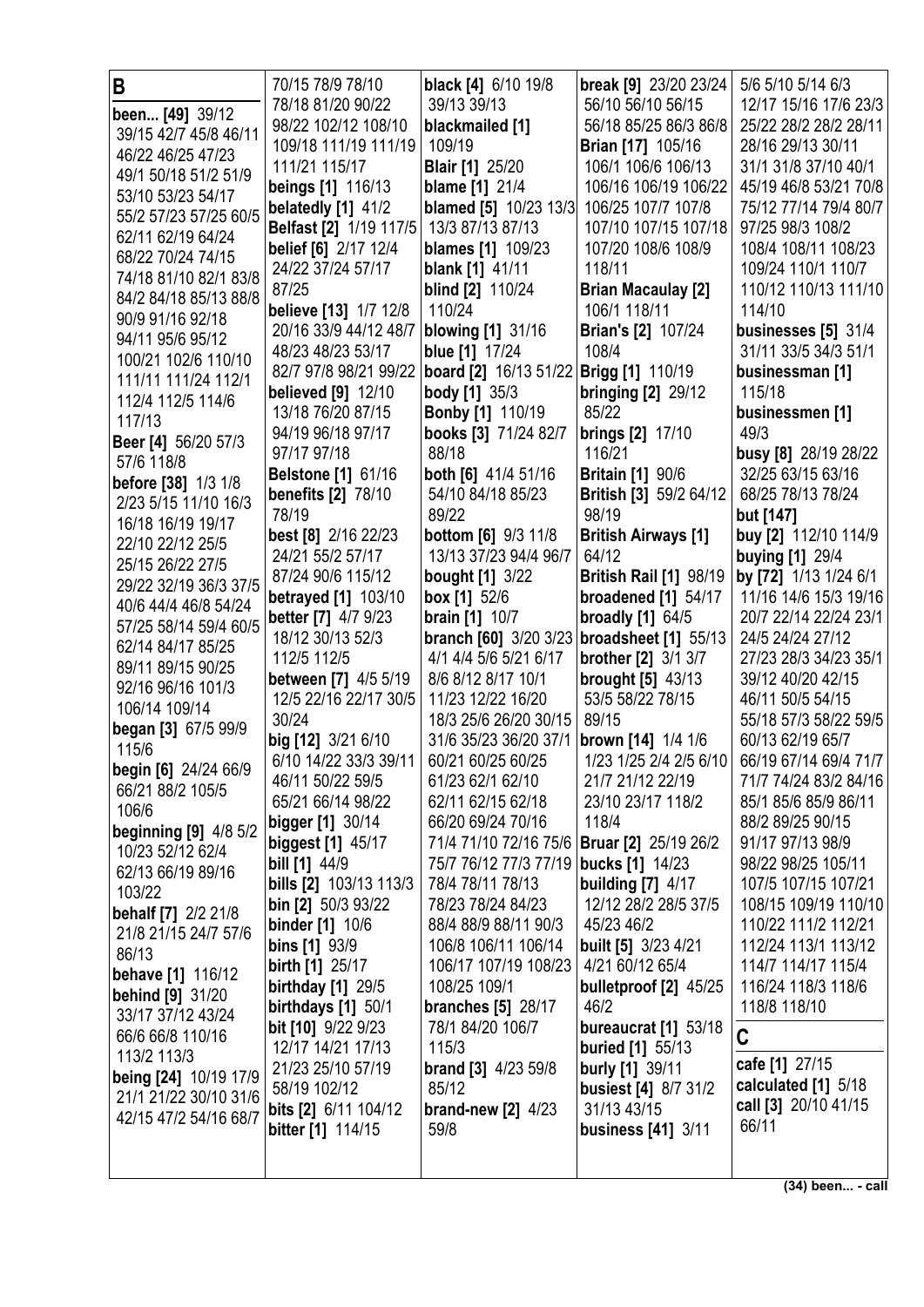| C                                          | <b>Carnival [1] 59/6</b>                 | cetera [4] 46/1 46/1                     | circulating [1] 108/3                         | 76/11                                     |
|--------------------------------------------|------------------------------------------|------------------------------------------|-----------------------------------------------|-------------------------------------------|
| called [5] 60/12 61/1                      | carried [3] 13/25 37/2                   | 46/20 90/23                              | circumstances [2]                             | communicated [1]                          |
| 82/12 90/15 112/17                         | 98/3                                     | chair [2] 102/14                         | 51/12 72/19                                   | 95/10                                     |
| came [39] 3/11 6/13                        | carry [6] 7/8 32/1                       | 115/22                                   | civil [1] 53/15                               | communicating [1]                         |
| 6/15 8/6 9/6 13/22                         | 41/1 44/5 46/22 80/8                     | chairman [1] 75/9                        | claim [2] 53/15 101/3                         | 71/19                                     |
| 14/13 16/24 23/3 26/4                      | carrying $[2]$ 8/16                      | <b>Chamber</b> [1] 115/23                | claiming [1] 115/4                            | communities [2] 21/3                      |
| 31/14 33/19 39/13                          | 37/16                                    | chance [3] 49/5 51/11 classroom [2] 7/16 |                                               | 55/18                                     |
| 39/24 40/3 41/17                           | case [10] 9/5 11/18                      | 87/5                                     | 9/25                                          | community [10]                            |
| 42/11 52/15 58/24                          | 46/24 47/12 55/2                         | <b>Chancellor [1] 53/21</b>              | clear [2] 42/14 111/1                         | 26/15 27/13 27/15                         |
| 59/9 65/13 65/17 71/4                      | 55/14 66/17 67/14                        | change [5] 71/1 71/1                     | cleared [1] 92/12                             | 49/11 51/5 61/5 81/25                     |
| 71/14 72/19 74/8                           | 81/6 83/11                               | 73/7 74/8 87/10                          | <b>Clearly [1] 56/1</b>                       | 82/2 113/23 115/22                        |
| 80/20 80/24 88/3 90/3                      | cases [1] 67/19                          | changed [6] 66/24                        | clerks [1] 62/19                              | company [3] 59/6                          |
| 91/17 92/14 92/15                          | cash [22] 11/25 12/16                    | 68/23 71/2 73/6 92/9                     | client [1] 104/25                             | 59/7 98/20                                |
| 95/4 95/16 101/12                          | 33/4 33/5 33/24 67/21                    | 110/10                                   | clients [4] 51/17                             | company's [1] 116/2                       |
| 102/8 107/13 109/1                         | 77/6 77/7 77/12 77/13                    | changes [1] 4/18                         | 56/12 56/12 56/22                             | comparatively [2]                         |
| can [57] 1/4 1/16 2/2                      | 77/17 78/6 78/7 78/10                    | Chant [6] 86/1 86/10                     | close [3] 8/9 81/15                           | 1/18 104/14                               |
| 3/20 5/21 8/10 8/19                        | 78/17 78/18 92/13                        | 86/12 86/16 104/9                        | 108/5                                         | compared $[2]$ 5/4                        |
| 14/8 15/18 16/7 16/12                      | 93/16 93/25 95/3                         | 118/9                                    | closed [4] 37/8 43/21                         | 68/1                                      |
| 16/13 18/11 19/8 22/3                      | 103/14 107/5                             | character [1] 82/2                       | 62/7 110/7                                    | compensate [2]                            |
| 22/12 23/4 24/8 24/14                      | cash-holding [1] 33/4                    | charge [1] 87/20                         | closing [3] 6/3 12/5                          | 21/24 104/7                               |
| 24/15 24/16 28/16                          | cash-rich [1] 78/17                      | charged [2] 51/10                        | 21/9                                          | compensated [3]                           |
| 30/21 31/2 31/17 36/3                      | cashed [1] 99/4                          | 54/20                                    | closure [4] 22/1                              | 23/4 54/25 85/10                          |
| 39/17 39/18 39/23                          | cashing [2] 103/6                        | charging [2] 29/18                       | 109/9 109/13 110/16                           | compensation [11]                         |
| 56/9 56/11 56/25 57/7                      | 103/25                                   | 44/10                                    | clue [1] 103/4                                | 20/14 20/19 22/3 22/6                     |
| 57/19 64/11 70/9 72/9                      | cassette [1] 41/10                       | charity [1] 50/3                         | coach [1] 28/20                               | 22/15 47/19 54/16                         |
| 73/20 74/4 79/7 80/13                      | cassettes [2] 41/11                      | chatted [1] 109/3                        | coffin [1] 45/3                               | 54/17 83/7 101/9                          |
| 81/13 81/24 85/22                          | 41/12                                    | cheap [1] 46/5                           | collapsed [1] 48/11                           | 104/6                                     |
| 85/25 86/22 87/1 87/3                      | catastrophically [1]                     | check [2] 63/23 100/4                    | colleague [1] 19/18                           | complained [3] 49/17                      |
| 93/11 93/16 95/15                          | 87/19                                    | checked [3] 34/14<br>93/9 96/10          | colleagues [2] 23/21<br>41/3                  | 50/1 70/8                                 |
| 96/9 100/5 100/6                           | Catriona [3] 2/1 24/7<br>86/13           |                                          |                                               | complete $[4]$ 48/9<br>61/19 106/18 117/5 |
| 102/15 110/15 117/3                        | Catriona Hodge [3]                       | checking [4] 10/25<br>11/1 99/11 99/14   | collect [1] 31/3<br>collecting [1] 29/3       | completely [3] 60/7                       |
| can't [14] 8/13 14/2                       | 2/1 24/7 86/13                           | checks [1] 115/7                         | College [1] 59/14                             | 64/18 106/22                              |
| 19/9 20/5 27/10 28/13                      | Catrona [3] 12/21                        |                                          | come [23] 3/13 11/19   computer [22] 7/24     |                                           |
| 66/22 74/5 75/10 76/7                      | 22/19 118/4                              | cheque [5] 9/9 77/6<br>77/7 77/14 77/16  | 11/22 13/21 34/5                              | 32/15 38/2 43/2 43/3                      |
| 81/9 82/17 92/25                           | cause [1] 113/6                          | cheques [2] 77/18                        | 37/12 43/24 56/5 58/3                         | 43/6 45/8 64/8 64/11                      |
| 95/17                                      | caused [9] 9/3 10/22                     | 88/16                                    | 67/18 70/7 80/13                              | 65/25 68/3 68/7 71/2                      |
| <b>Canada [1] 28/25</b>                    | 11/8 65/25 85/16 93/3                    | Chesterfield [4] 6/8                     | 80/22 81/7 89/20                              | 84/10 91/3 91/11                          |
| cancelled [1] 116/5                        | 94/4 115/8 116/24                        | 6/12 13/15 94/11                         | 96/15 96/17 97/12                             | 92/17 93/7 97/15 99/5                     |
| cannot [2] 9/15 20/3                       | causing [2] 97/8                         | child [2] 26/23 26/25                    | 97/18 97/18 104/16                            | 102/8 114/16                              |
| Capture [1] 60/12                          | 103/21                                   | children [5] 23/5 23/7                   | 111/10 117/13                                 | computerised [2]                          |
| car [2] 48/5 48/6                          | caution [8] 39/2 39/15 49/13 58/8 114/11 |                                          | comes [3] 74/20                               | 18/22 64/19                               |
| card [2] 77/18 113/1                       | 39/16 40/10 40/20                        | children's [1] 78/9                      | 87/11 87/16                                   | computers $[7]$ $7/23$                    |
| Cardiff [3] 58/19                          | 40/21 41/4 41/14                         | choosing $[1]$ $1/17$                    | comfortably [1] 114/7                         | 32/19 59/17 65/5                          |
| 58/24 59/11                                | CCTV [3] 11/1 20/5                       | CHRIS [3] 24/1 24/4                      | comforting $[1]$ 94/20                        | 90/24 92/16 96/16                         |
| Cardonald [2] 2/19<br>3/5                  | 103/2                                    | 118/5                                    | coming [8] 29/3 31/3                          | computing [5] 59/17                       |
|                                            | Centre [2] 6/25                          | <b>CHRIS DAWSON [2]</b>                  | 38/12 51/22 59/8                              | 64/25 65/8 65/16                          |
| cards [2] 29/5 29/7<br>care [4] 49/9 49/10 | 106/16                                   | 24/1 118/5                               | 78/11 85/19 93/25                             | 76/23                                     |
| 51/18 106/3                                | certain [3] 12/18 16/5                   | Christmas [1] 50/1                       | <b>commence</b> [1] 89/6                      | concerned $[2]$ 83/2                      |
| career [2] 58/16 88/3                      | 66/16                                    | church [2] 113/24                        | comments [1] 53/2                             | 83/16                                     |
| Caribbean [1] 42/10                        | certainly [3] 33/22                      | 114/2                                    | <b>Commerce [1] 115/23 conclude [1] 105/2</b> |                                           |
|                                            | 46/5 86/2                                | churned [1] 99/5                         | <b>committee [2] 76/9</b>                     | concluded [1] 107/19                      |
|                                            |                                          |                                          |                                               |                                           |
|                                            |                                          |                                          |                                               |                                           |

**(35) called - concluded**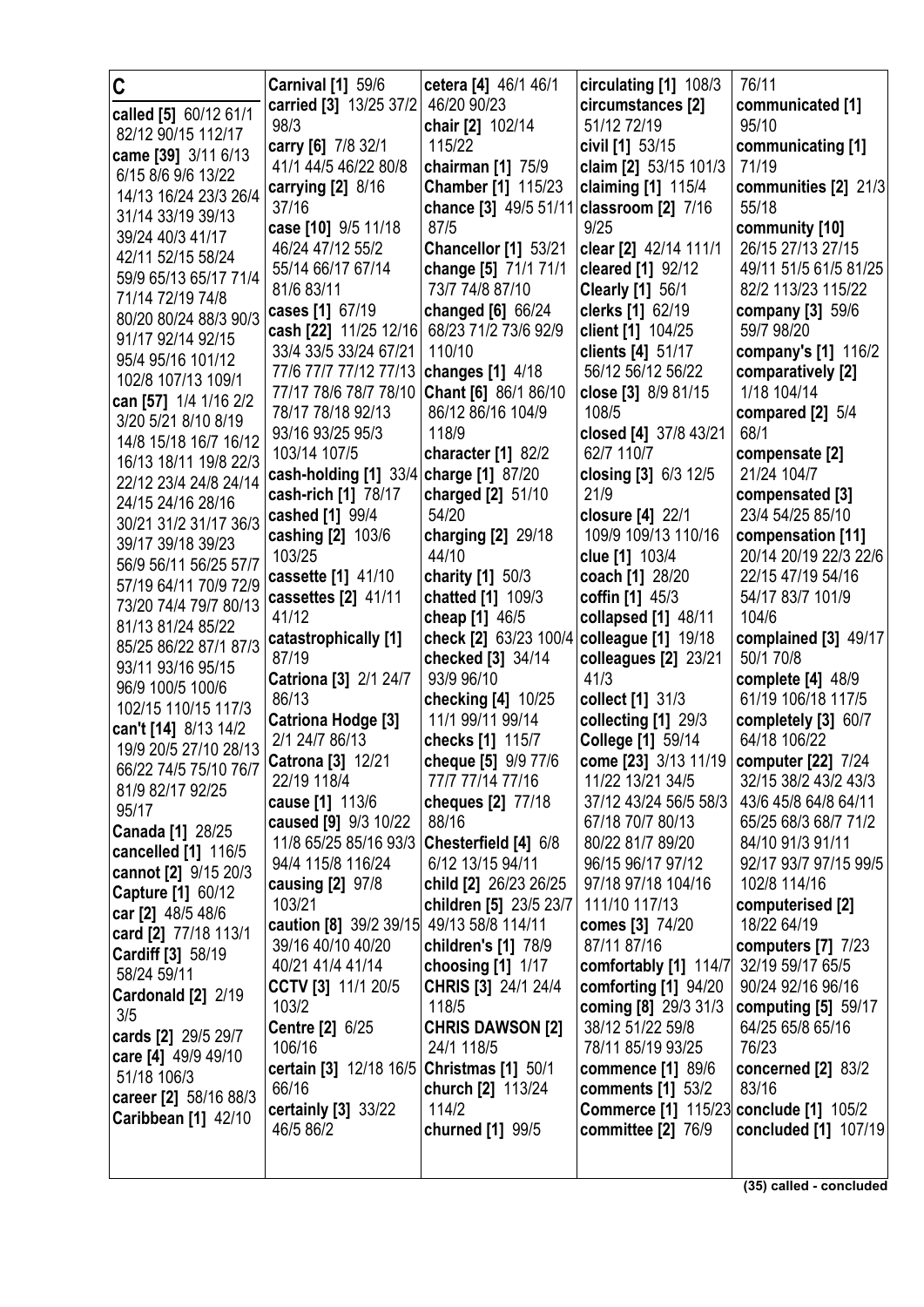| C                                           | contents [1] 57/16                                              | 96/12 96/18 97/5                          | 111/22 115/8                                | 34/20 35/21 42/6 46/7                     |
|---------------------------------------------|-----------------------------------------------------------------|-------------------------------------------|---------------------------------------------|-------------------------------------------|
| concludes [2] 104/22                        | continue [8] 10/11                                              | 101/24 103/15 103/19                      | credit [2] 77/17 113/1                      | 48/21 51/2 51/2 51/17                     |
| 114/13                                      | 19/13 53/12 54/23                                               | 107/3 107/4 107/18                        | criminal [3] 40/8 40/9                      | 51/17 51/24 52/3 52/4                     |
| conclusion [1] 80/20                        | 56/23 72/2 77/20                                                | 113/8 113/9 113/16                        | 116/4                                       | 55/4 63/2 63/21 64/7                      |
| conclusions [1]                             | 100/11                                                          | 113/17                                    | <b>Crookfur [1] 88/24</b>                   | 67/16 93/8 93/20                          |
| 71/14                                       | continued [4] 16/25                                             | couldn't [15] 8/22                        | cross [2] 26/16 116/1                       | 93/20 96/10 97/13                         |
| conditioning [1]                            | 18/4 18/8 112/22                                                | 13/9 13/20 30/20 44/5                     | crowded [1] 31/21                           | 101/18 101/18 102/4                       |
| 25/11                                       | continuing [1] 19/11                                            | 48/6 49/19 49/25                          | Crown [5] 28/3 60/5                         | 103/1 103/2 103/25                        |
| conditions [1] 82/15                        | continuity [1] 51/21                                            | 69/21 70/25 89/17                         | 60/9 61/2 71/9                              | 106/17 108/24 112/18                      |
| conducive [1] 25/18                         | contract [13] 12/4<br>16/24 28/7 42/24 45/6                     | 96/13 98/21 100/4<br>103/3                | cruise [2] 59/5 59/6<br>cup [3] 33/18 33/19 | 117/2<br>day-to-day [3] 17/12             |
| conduct [2] 38/1 38/8                       | 48/17 68/21 69/5 96/2                                           | council [1] 50/18                         | 33/20                                       | 51/2 101/18                               |
| conducted [3] 37/11                         | 103/20 109/21 113/11                                            | councillor [2] 26/3                       | cupboards [1] 40/2                          | day-trippers [1] 28/20                    |
| 81/12 115/13                                | 115/14                                                          | 50/19                                     | current [13] 26/8 47/                       | days [11] 6/25 27/20                      |
| conferences [1]                             | contracts [1] 107/16                                            | count [2] 88/15 88/20                     | 51/12 52/2 54/4 54/10                       | 30/16 30/18 31/2                          |
| 74/19                                       | controlled [1] 84/21                                            | counter [7] 11/12                         | 62/10 62/11 66/2                            | 59/18 63/6 91/8 96/16                     |
| confidence [2] 99/9                         | convenient [1] 1/14                                             | 13/19 13/20 31/20                         | 99/25 100/19 101/13                         | 102/25 113/24                             |
| 103/5                                       | conversation [2]                                                | 37/13 66/11 78/4                          | 110/18                                      | days' [3] 30/17 91/19                     |
| confident [2] 7/21                          | 45/10 74/20                                                     | counters [5] 38/7                         | currently [1] 58/11                         | 106/13                                    |
| 7/24                                        | conversations [3]                                               | 45/25 61/3 66/24                          | curtain [2] 66/7 66/8                       | deal [1] 64/19                            |
| Confidential [1] 97/20<br>configuration [1] | 46/25 75/13 75/15                                               | 66/25                                     | customer [1] 116/4                          | dealing [1] 117/12                        |
| 66/2                                        | convinced [1] 103/23                                            | country [2] 59/15                         | customers [2] 88/19                         | dealt [3] 47/13 47/14                     |
| confirmed [1] 107/16                        | coped [1] 48/8                                                  | 68/2                                      | 116/2                                       | 55/22                                     |
| confusing [1] 31/21                         | copy [6] 2/8 24/12                                              | couple [12] 3/23                          | cycling [1] 26/18                           | debt [2] 15/8 15/9                        |
| connected [2] 72/23                         | 39/22 39/23 57/9                                                | 15/11 24/19 27/12                         | D                                           | debts [2] 22/6 113/19                     |
| 72/24                                       | 86/20                                                           | 27/20 33/2 33/10                          |                                             | decade [2] 5/12 65/2                      |
| consequence [1]                             | core [1] 37/24                                                  | 47/24 72/5 80/1 99/19                     | daily [3] 17/14 43/9<br>106/18              | December [3] 106/10                       |
| 115/16                                      | correct [14] 2/6 2/7                                            | 106/13                                    | Dam [1] 29/9                                | 106/12 107/25                             |
| consequences [1]                            | 2/24 3/17 14/17 17/3<br>24/11 25/4 27/4 58/9                    | course [13] 53/4                          | damage [1] 116/24                           | December 2016 [3]<br>106/10 106/12 107/25 |
| 108/10                                      | 82/9 86/19 88/6 89/10                                           | 64/15 64/24 68/5<br>68/13 79/1 79/2 79/10 | damaged [1] 113/22                          | decide [4] 3/10 14/19                     |
| consider [2] 99/18                          | corrected [2] 36/7                                              | 95/22 101/12 104/15                       | dark [1] 50/14                              | 25/24 99/15                               |
| 110/20                                      | 36/10                                                           | 106/2 108/24                              | <b>Dartford [2] 78/25</b>                   | decided [6] 15/1                          |
| considerable [2]                            | correction $[1]$ 87/23                                          | court [3] 46/24 83/11                     | 79/1                                        | 59/19 60/1 64/12                          |
| 63/24 78/12                                 | corrections [1] 87/8                                            | 103/18                                    | <b>Dartmoor</b> [2] 61/7                    | 78/22 114/9                               |
| considered [3] 91/4                         | correctly [2] 76/20                                             | <b>Courtyard [1] 25/22</b>                | 63/7                                        | decision [1] 35/19                        |
| 91/5 108/15                                 | 89/1                                                            | cover [10] 9/12 26/17                     | date [4] 6/22 13/9                          | decisions [1] 116/25                      |
| consisted $[2]$ 31/12<br>63/6               | corresponded [1]                                                | 63/11 68/21 69/16                         | 32/16 39/9                                  | declare [3] 48/1 67/17                    |
| consistent [2] 36/15                        | 93/24                                                           | 77/16 77/18 84/12                         | dated [1] 57/12                             | 93/6                                      |
| 36/16                                       | cost [1] 46/3                                                   | 91/9 91/20                                | dates [1] 60/15                             | declared [1] 96/25                        |
| constant [1] 109/10                         | costs [2] 53/14 98/6                                            | cover-up [1] 84/12                        | daughter [1] 25/17                          | declined [2] 50/24                        |
| contact [8] 13/10                           | could [48] 2/10 9/13                                            | coverage [1] 55/1                         | daughters [2] 49/14                         | 110/2                                     |
| 13/15 13/16 13/17                           | 9/19 9/22 10/13 11/3                                            | covered [4] 30/21                         | 49/15<br>dawned [1] 40/7                    | deducted [4] 77/5                         |
| 67/7 73/11 96/22                            | 11/21 12/11 25/10                                               | 52/25 63/12 78/16                         | <b>DAWSON [7] 24/1</b>                      | 95/20 95/23 111/3                         |
| 109/4                                       | 31/8 31/14 33/16                                                | Coyle [6] 105/16                          | 24/4 24/6 49/20 51/13                       | deducting [1] 112/25                      |
| contacted $[7]$ 54/9                        | 34/19 35/20 39/12                                               | 110/17 110/18 111/2                       | 56/1 118/5                                  | deduction [1] 98/9                        |
| 94/8 94/10 94/10                            | 39/19 48/2 48/8 51/1<br>68/12 73/4 73/7 77/13 Coyles [1] 111/17 | 111/13 118/14                             | day [48] 5/18 6/1 8/14                      | deductions [2] 77/8<br>103/10             |
| 95/15 102/24 107/15                         | 84/14 85/7 86/14                                                | CPS [1] 40/23                             | 8/15 10/1 16/15 17/12                       | deep [1] 110/21                           |
| contacting $[1]$ 11/7                       | 88/14 88/20 89/23                                               | crappy [1] 114/16                         | 17/12 18/25 28/20                           | defence [1] 59/3                          |
| content [4] 2/16                            | 90/8 93/14 93/19                                                | crazy [1] 102/3                           | 31/13 32/3 33/16                            | definitely [1] 33/22                      |
| 24/21 56/22 87/23                           | 93/25 94/12 94/15                                               | created [3] 99/1                          | 33/16 33/18 33/19                           | delayed [1] 111/19                        |
|                                             |                                                                 |                                           |                                             |                                           |
|                                             |                                                                 |                                           |                                             |                                           |
|                                             |                                                                 |                                           |                                             | (36) concludes - delayed                  |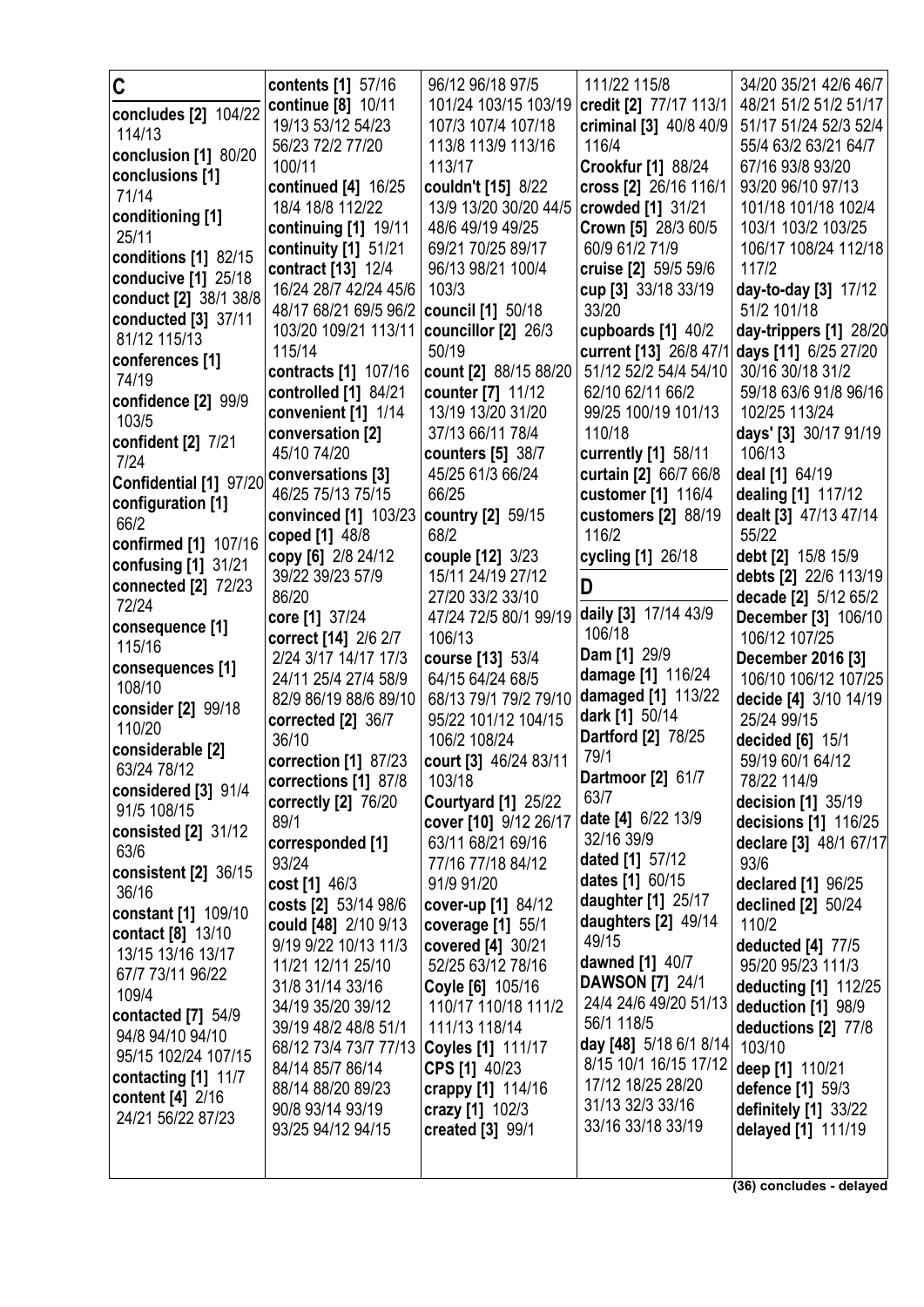| D                                  | 15/15 15/15 15/16                         | divide [1] 4/4                             | 69/18 73/24 82/14                           | E                             |
|------------------------------------|-------------------------------------------|--------------------------------------------|---------------------------------------------|-------------------------------|
| deliberately [1]                   | 15/22 15/23 27/17                         | do [96] 2/8 2/11 2/12                      | 82/15 87/1 93/18                            | each [5] 7/11 13/3            |
| 105/10                             | 32/9 32/22 47/14 50/7                     | 4/10 5/7 6/16 8/6 8/16                     | 99/13 101/15                                | 61/15 71/19 95/21             |
| deliveries [1] 116/2               | 50/9 50/14 54/7 54/8                      | 9/8 11/3 11/16 12/3                        | Donald [4] 56/25 57/2                       | eagerly [1] 55/22             |
| delivering [1] 115/20              | 64/15 65/21 67/8                          | 13/8 14/3 14/5 17/12                       | 57/8 118/7                                  | earlier [1] 77/2              |
| demanding [1]                      | 71/12 71/13 78/24                         | 17/17 17/19 18/16                          | Donald McLean [1]                           | early [4] 6/21 59/18          |
| 107/11                             | 79/8 82/3 82/19 90/8                      | 18/19 18/23 19/3                           | 56/25                                       | 66/12 112/13                  |
| dementia [1] 51/20                 | 93/10 93/17 93/25                         | 19/11 20/22 21/17                          | <b>DONALD ROGER [2]</b>                     | earn [1] 30/8                 |
| <b>denied [2] 40/24</b>            | 98/13 98/17 98/18                         | 23/14 24/12 24/13                          | 57/2 118/7                                  | earned [1] 46/22              |
| 83/14                              | 99/18                                     | 25/5 26/9 26/17 28/14                      | done [25] 4/6 4/6 4/9                       | earning [1] 99/23             |
| <b>Denmark [1] 59/8</b>            | die [1] 54/24                             | 30/18 31/8 33/13 34/5                      | 4/10 7/19 9/5 9/5 9/20                      | easier [1] 21/23              |
| depart [1] 86/2                    | died [1] 59/1                             | 35/11 39/8 39/9 41/23                      | 9/20 10/25 15/5 15/6                        | easily [2] 19/8 34/15         |
| department [1] 59/16               | difference [3] 5/18                       | 42/7 42/19 42/21                           | 15/6 15/7 21/2 31/1                         | <b>Easter</b> [1] 27/5        |
| departure [1] 115/10               | $6/4$ 6/5                                 | 45/15 48/16 49/8 49/8                      | 31/17 54/19 63/18                           | easy [3] 49/21 63/18          |
| depends [2] 11/18                  | differences [1] 40/7                      | 52/1 52/9 53/7 57/4                        | 68/7 76/1 81/1 84/16                        | 91/22                         |
| 77/13                              | different [10] 17/13                      | 63/9 63/14 64/4 65/17                      | 84/19 94/14                                 | eat [1] 114/12                |
| deposited [2] 93/21                | 65/16 71/11 78/2 78/3<br>78/21 79/6 93/12 | 67/6 67/13 69/4 69/11<br>71/10 71/12 72/10 | door [3] 37/8 39/13<br>54/22                | ed [1] 92/13                  |
| 93/22                              | 93/13 102/10                              | 73/3 73/18 77/25 79/7                      |                                             | edge [1] 61/7                 |
| deposits [3] 93/15                 | difficult [4] 56/2 56/3                   | 79/9 80/19 80/22                           | doorbell [1] 39/10<br>doors [5] 17/7 17/9   | education [2] 59/11           |
| 93/23 96/11                        | 102/17 103/14                             | 86/20 86/21 87/15                          | 31/9 31/19 37/9                             | 59/15                         |
| depressed [2] 50/6                 | difficulties [1] 50/5                     | 88/14 89/8 89/9 90/10 doorstep [1] 79/20   |                                             | EDWARD [3] 1/23 2/4           |
| 50/9                               | difficulty [1] 86/25                      | 91/18 91/24 92/24                          | <b>Dorset [1] 114/22</b>                    | 118/2                         |
| describe [13] 3/20                 | direct [1] 53/2                           | 94/3 94/6 94/16 96/1                       | double [7] 10/25 11/1                       | <b>EDWARD BROWN [3]</b>       |
| 5/21 8/19 15/18 16/7               | directly [1] 74/7                         | 96/24 97/15 97/22                          | 34/3 34/7 99/11 99/14                       | 1/23 2/4 118/2                |
| 16/12 18/11 28/16                  | disappeared [1]                           | 100/5 100/11 101/11                        | 112/20                                      | effect [7] 12/22 15/2         |
| 30/21 51/12 96/9                   | 94/17                                     | 101/19 103/19 111/20                       | double-checking [4]                         | 16/7 17/5 18/1 34/11          |
| 99/25 102/17                       |                                           |                                            |                                             | 97/25                         |
|                                    |                                           |                                            |                                             |                               |
| described [4] 9/25                 | disaster [1] 50/11                        | 111/21 111/21 111/21                       | 10/25 11/1 99/11                            | effectively [3] 1/11          |
| 13/5 76/21 106/19                  | disclosure [1] 109/21                     | 116/15                                     | 99/14                                       | 27/22 73/23                   |
| describes [1] 110/24               | discover [1] 20/7                         | dockets [1] 88/17<br>doctor [1] 50/8       | doubt [1] 51/10                             | efficient [1] 21/22           |
| description [3] 71/8               | discovered [1]<br>109/15                  |                                            | doubting [1] 103/7                          | effort [1] 56/5               |
| 104/10 104/11                      | discrepancies [3]                         | does [4] 3/17 79/15<br>83/25 104/24        | down [19] 3/22 3/23<br>4/21 11/3 18/22 31/6 | efforts [1] 9/2               |
| deserve [1] 116/15                 | 9/17 11/9 113/8                           | doesn't [1] 20/24                          | 32/23 32/24 33/17                           | eight [2] 108/24              |
| design [1] 66/6                    | discrepancy [5] 9/8                       | dog [2] 114/12 114/12                      | 33/19 40/4 59/20                            | 111/25                        |
| designed [2] 29/8                  | 13/14 64/5 89/17 97/4 dog-eat-dog [1]     |                                            | 59/25 60/1 66/17                            | eight years [1]               |
| 113/9                              | discuss [1] 56/11                         | 114/12                                     | 67/20 81/24 114/2                           | 111/25                        |
| desks [1] 68/2                     | discussed [2] 101/15                      | doing [20] 7/14 10/19                      | 115/24                                      | eight-day [1] 108/24          |
| despicable [1] 83/5                | 101/17                                    | 30/12 45/14 63/20                          | downloading [1]                             | either [5] 6/21 9/19          |
| despite [2] 85/15                  | discussion [3] 41/2                       | 68/17 68/19 69/4                           | 84/19                                       | 46/16 55/5 80/1               |
| 115/11                             | 75/23 76/13                               | 70/20 70/21 70/24                          | drop [1] 108/2                              | elderly [1] 49/10             |
| destroy [1] 116/13                 | disgusted [1] 52/19                       | 73/9 73/12 88/20                           | Drummonds [1] 49/6                          | eldest [1] 32/6               |
| devastated [1] 102/22              | dishes [2] 48/20 49/2                     | 91/21 99/12 99/13                          | due [5] 76/22 81/16                         | electric [2] 29/16 44/9       |
| development [3] 70/8<br>75/12 80/7 | disillusioned [1] 35/2                    | 100/3 102/6 116/2                          | 104/15 108/2 115/5                          | electrical [2] 59/16<br>65/24 |
| device [1] 41/7                    | dismiss [1] 116/3                         | don't [35] 1/9 7/10                        | duly [1] 38/13                              | electricity [2] 98/6          |
| Devon [4] 59/21 60/3               | disputed [1] 109/16                       | 9/14 17/17 19/3 19/10                      | duplicate [2] 6/11                          | 113/2                         |
| 60/21 76/11                        | disrupted [1] 22/25                       | 20/13 29/24 37/17                          | 68/5                                        | electronic [1] 59/16          |
| did [144]                          | distorted [8] 10/15                       | 37/17 39/9 40/14                           | <b>during [8] 7/7 46/24</b>                 | electronics [2] 58/1          |
| didn't [40] 6/4 7/20               | 11/10 24/8 24/9 33/7                      | 42/17 48/7 49/20 52/4                      | 58/25 61/11 61/13                           | 58/21                         |
| 8/1 8/1 9/7 10/18                  | 33/7 41/5 41/6                            | 52/5 52/6 52/22 53/16                      | 66/12 66/14 106/19                          | else [11] 4/6 6/1 11/2        |
| 13/16 15/6 15/14                   | distressed [1] 111/23                     | 53/18 54/3 55/7 55/16                      |                                             | 19/25 20/6 27/23              |
|                                    | distrust [1] 111/22                       | 56/13 58/8 58/19                           |                                             |                               |

**(37) deliberately - else**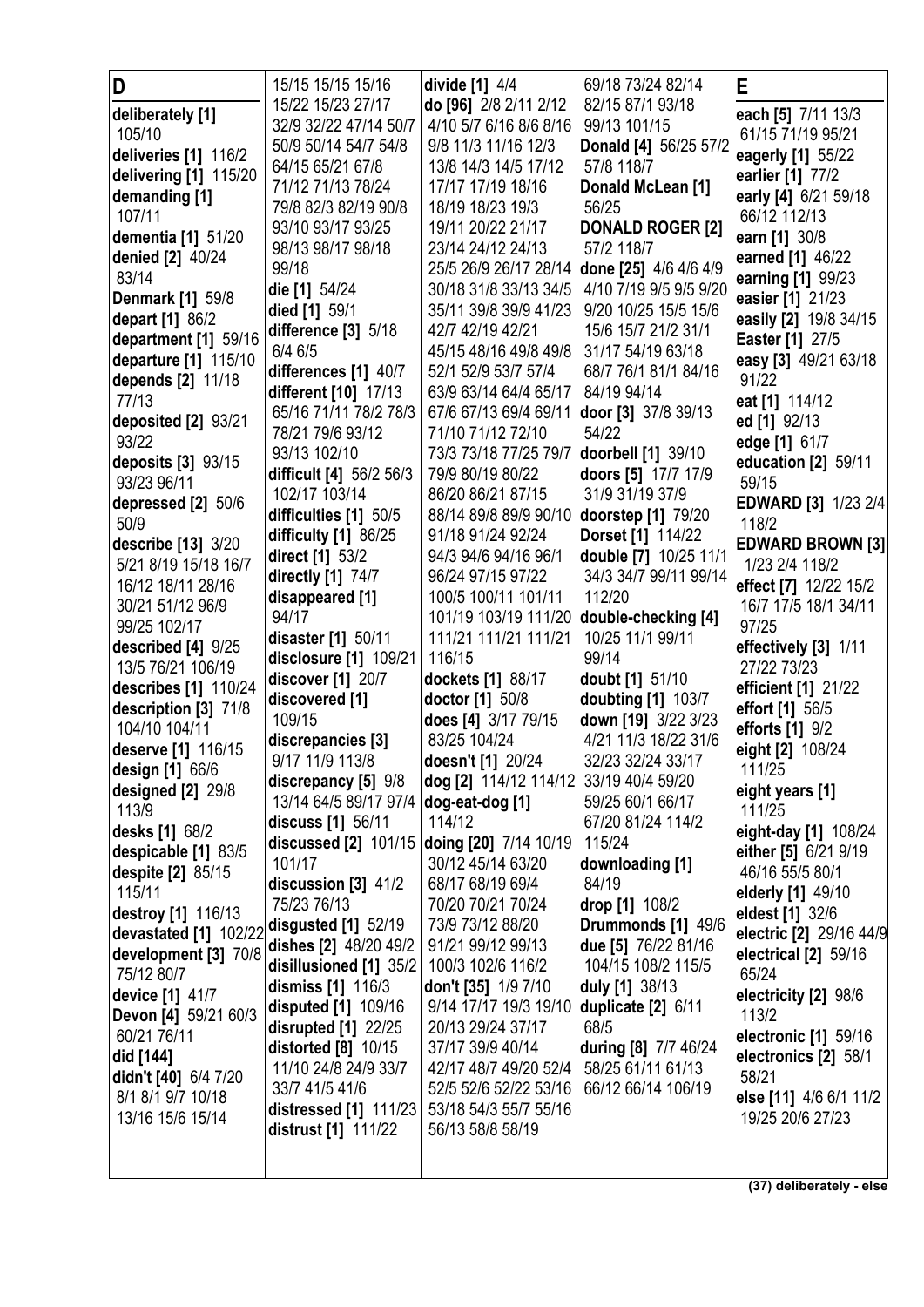|                              | 73/24 74/4 80/10                       |                                         | 75/17 75/24 97/7        | 113/11                       |
|------------------------------|----------------------------------------|-----------------------------------------|-------------------------|------------------------------|
| E                            |                                        | everything [12] 17/23                   |                         |                              |
| else [5] 41/25 45/9          | 89/19 90/2 94/20                       | 35/14 64/10 68/24                       | explain [5] 9/13 19/8   | February [3] 2/5 3/16        |
| 76/24 84/5 87/19             | 96/16 97/15 103/23                     | 81/7 83/5 92/12 92/19                   | 93/4 93/11 103/18       | 86/17                        |
| elsewhere [1] 65/4           | errors [11] 19/2 43/3                  | 99/11 99/13 100/5                       | explained [6] 12/21     | <b>February 1989 [1]</b>     |
| emerge [1] 67/5              | 72/4 90/5 96/14 96/15                  | 100/14                                  | 18/3 18/7 35/23 51/25   | 3/16                         |
| emerged [1] 116/12           | 96/17 99/20 99/20                      | everywhere [1] 93/9                     | 72/22                   | fed [2] 59/22 78/18          |
|                              | 99/20 107/5                            | evidence [13] 1/7                       | extent [1] 10/2         | Federation [7] 19/19         |
| emerged are [1]              | escalated [1] 111/15                   | 23/12 41/16 56/5 84/9                   | extra [1] 33/1          | 20/10 38/18 74/16            |
| 116/12                       | escalates [1] 72/8                     | 85/5 85/21 86/1                         | extremely [1] 30/12     | 76/9 76/17 76/19             |
| emotional [1] 113/20         | escape [1] 116/8                       | 102/20 104/12 104/19                    |                         | feel [24] 7/21 9/12          |
| employed $[3]$ 30/3          | especially [2] 31/5                    | 104/23 116/21                           | F                       | 9/23 19/20 20/22             |
| 49/9 51/14                   | 48/24                                  | evil [1] 108/17                         | face [1] 90/7           | 32/10 32/22 49/18            |
| employee [1] 74/7            | essentially [1] 82/5                   | ex [3] 48/13 60/5 61/2                  | faced [1] 15/18         | 50/3 50/14 52/9 55/1         |
| employees [1] 115/10         |                                        |                                         | faceless [1] 45/16      |                              |
| employer [1] 116/4           | established [2] 51/1                   | ex-Crown [2] 60/5                       | fact [11] 11/11 23/4    | 55/21 81/20 83/25            |
| emptied [2] 44/18            | 83/16                                  | 61/2                                    | 40/24 46/25 47/7        | 91/2 91/14 101/11            |
| 92/12                        | estimate [2] 46/21                     | ex-wife [1] 48/13                       |                         | 101/19 103/10 106/23         |
| enabled [1] 112/10           | 77/2                                   | exact [2] 6/22 28/13                    | 47/10 47/14 52/11       | 112/2 113/25 116/16          |
| end [24] 5/18 6/1 6/14       | estimated [1] 47/6                     | exactly [4] 6/21 27/10                  | 69/18 76/2 98/17        | feeling [1] 109/12           |
| 7/13 8/20 13/23 14/13        | estimates [2] 109/7                    | 51/25 92/25                             | failed [2] 19/23 59/24  | feelings [1] 115/8           |
| 16/25 32/3 34/12             | 113/17                                 | examinations [1]                        | failings [2] 20/8       | feels [3] 113/20 114/5       |
| 34/20 35/21 44/22            | et [4] 46/1 46/1 46/20                 | 59/23                                   | 101/12                  | 114/6                        |
|                              | 90/23                                  | example $[2]$ 55/3                      | failure [1] 50/3        | fees [3] 47/15 47/16         |
| 45/10 45/16 46/6             | et cetera [1] 46/1                     | 115/19                                  | failures [3] 65/22      | 83/10                        |
| 48/21 60/1 81/23             | etcetera [1] 26/11                     | exams [1] 59/24                         | 84/12 85/9              | fellow [2] 84/2 84/25        |
| 87/10 110/14 110/21          | even [18] 7/10 19/19                   | <b>Exbourne [1] 61/16</b>               | fair [3] 12/6 20/25     | felt [13] 23/13 41/20        |
| 116/21 117/6                 | 21/1 22/24 35/4 37/5                   | <b>Excellent [1] 56/24</b>              | 21/5                    | 46/9 50/11 50/11 64/6        |
| ended [8] 6/12 8/24          | 37/18 42/17 44/6                       | except [1] 43/16                        | faith [2] 49/4 96/14    | 87/21 91/16 101/23           |
| 48/12 48/20 49/2 60/2        | 45/12 50/1 52/16                       |                                         | falling [1] 108/13      | 101/24 109/18 110/14         |
| 62/17 93/16                  |                                        | excess [2] 106/25                       | false [2] 69/18 69/21   |                              |
| ending [1] 108/15            | 53/18 53/21 68/22                      | 113/18                                  | families [1] 51/22      | 113/9                        |
| engineers [1] 92/15          | 100/3 110/3 113/19                     | excluded [1] 83/20                      | family [13] 4/21 22/4   | few [18] 14/3 24/24          |
| <b>English [1] 40/8</b>      | event [2] 64/4 82/3                    | excuse [2] 21/20                        | 23/2 23/5 23/6 25/18    | 35/5 35/17 44/6 44/16        |
| enjoy [2] 51/16 88/21        | events [3] 26/18                       | 52/10                                   |                         | 48/7 53/2 53/7 55/3          |
| enjoyed [1] 51/3             | 26/18 117/12                           | executioner [1] 55/23                   | 28/24 102/19 108/12     | 61/9 63/13 72/8              |
| enough [7] 24/20             | eventually $[6]$ 3/23                  | exempt [1] 20/17                        | 110/3 110/11 113/21     | 100/22 103/6 103/11          |
| 44/18 44/18 46/18            | 44/4 44/9 44/17 48/15 Exeter [1] 60/23 |                                         | 114/12                  | 104/14 105/1                 |
| 46/18 78/16 80/13            | 107/24                                 | expanded [1] 108/22                     | fantastic [3] 7/3 7/19  | fiancee [1] 51/15            |
|                              | ever [16] 29/24 33/15                  | expected [3] 29/25                      | 55/4                    | fibreglass $[1]$ 2/24        |
| <b>Enright [6] 1/4 56/11</b> | 45/18 49/17 51/9 66/5                  | 44/7 116/22                             | far [5] 32/11 83/7      | fight [4] 53/15 87/22        |
| 56/21 104/24 105/11          | 73/19 75/23 76/13                      | experience [16]                         | 83/15 94/21 104/15      | 103/17 103/18                |
| 116/20                       | 77/5 77/8 79/23 89/14                  | 10/11 18/8 32/8 32/14                   | fashioned [1] 5/17      | figure [7] 6/2 17/24         |
| enter [2] 43/18 43/19        | 90/15 95/2 104/7                       | 32/20 52/8 84/9 84/10   fast [1] 114/11 |                         | 37/23 66/18 73/5 93/1        |
| entering $[1]$ 51/6          | every [20] 10/18 19/5                  | 89/14 90/24 91/24                       | father [3] 49/19 49/24  | 112/16                       |
| entire [3] 42/3 92/14        | 33/6 33/16 33/23 43/8                  | 92/2 99/25 100/11                       | 90/20                   | <b>figures</b> [5] 5/17 7/13 |
| 108/13                       | 49/4 51/17 51/17                       | 100/21 101/13                           | fault [3] 8/25 62/24    | 72/25 73/25 93/18            |
| entry [1] 37/5               |                                        |                                         | 111/3                   |                              |
| envelope $[2]$ 33/8          | 51/23 52/3 54/9 68/24                  | experienced [8] 9/17                    | faultless [2] 74/23     | <b>filtered</b> [1] 65/23    |
| 33/9                         | 75/7 93/7 99/3 99/4                    | 49/16 96/3 99/16                        | 75/21                   | final [5] 2/10 24/14         |
| environment [2] 60/8         | 105/12 112/17 113/12                   | 100/8 107/7 107/9                       |                         | 45/3 105/5 109/14            |
| 115/9                        | everybody [9] 1/20                     | 115/2                                   | faults [2] 68/6 75/18   | finally [2] 110/15           |
| equipment [1] 27/16          | 7/23 12/15 19/25 20/6                  | experiences [1]                         | faulty [1] 83/4         | 114/20                       |
| error [15] 19/7 34/1         | 31/10 66/8 76/2 83/13                  | 101/20                                  | fear [3] 50/12 54/22    | finances $[3]$ 15/2          |
| 34/23 38/4 43/2 73/23        | everyone $[2]$ 54/2                    | experiencing [7] 13/5                   | 102/24                  | 47/22 98/12                  |
|                              | 104/2                                  | 16/21 32/22 70/14                       | <b>feared [2] 38/24</b> | financial $[8]$ 15/18        |
|                              |                                        |                                         |                         |                              |
|                              |                                        |                                         |                         |                              |

**(38) else... - financial**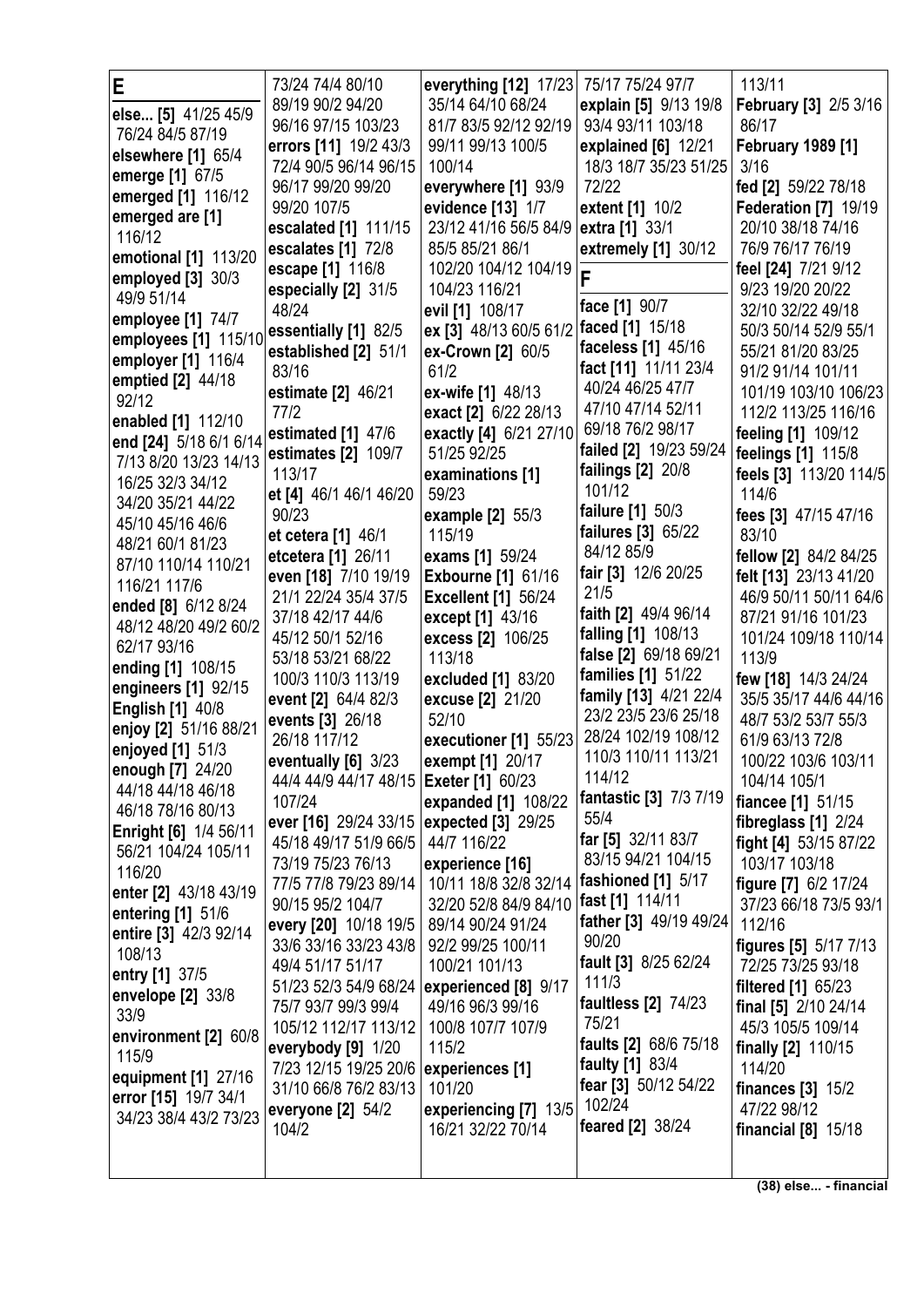| F                                            | flow [1] 77/17                         | from [97] 1/6 3/5 5/6                        | 10/1 21/6 25/15 43/13                        | 91/17 95/19 97/12         |
|----------------------------------------------|----------------------------------------|----------------------------------------------|----------------------------------------------|---------------------------|
|                                              | flown [1] 59/24                        | 6/23 8/2 9/14 17/7                           | 52/23 53/16 72/7                             | 102/20 104/24 117/9       |
| financial [7] 22/3<br>49/16 55/17 98/15      | follow [2] 55/5 76/24                  | 20/14 20/17 20/18                            | 78/21 102/13 116/23                          | given [5] 26/11 32/25     |
| 98/25 99/2 115/15                            | follow-up [1] 55/5                     | 20/23 22/22 26/13                            | future [4] 50/25 85/10                       | 41/25 53/8 88/15          |
|                                              | following $[4]$ 54/5                   | 27/22 28/1 28/17                             | 104/18 114/11                                | giving [6] 23/12 31/23    |
| financially [2] 21/24                        | 80/10 107/15 113/14                    | 28/24 29/12 30/7                             |                                              | 85/21 97/11 102/19        |
| 44/5                                         | food [1] 116/2                         | 32/10 32/11 34/5 36/9                        | G                                            | 112/21                    |
| find [14] 19/11 63/24                        | footage [1] 103/2                      | 38/11 39/14 40/25                            | gains [1] 67/17                              | Glamorgan [1] 59/10       |
| 68/25 69/2 72/11                             | footfall [1] 108/3                     | 41/12 43/7 43/13                             | gala [1] 113/24                              | <b>Glasgow</b> [5] 7/1    |
| 79/23 84/11 100/2                            | force [1] 116/17                       | 43/15 43/17 44/2 44/7                        | games [1] 26/18                              | 88/10 89/3 91/8           |
| 102/17 107/4 107/4                           | forced [5] 28/8 46/9                   | 46/8 47/3 47/4 47/7                          | gas [1] 113/2                                | 106/16                    |
| 113/6 113/8 113/10                           | 110/12 111/20 111/21                   | 47/10 47/17 50/2 51/2                        | gateway [1] 28/18                            | glass [2] 45/25 46/2      |
| finding [2] 52/14                            | forever [1] 110/10                     | 52/12 53/16 55/9 59/8   gathering [1] 116/22 |                                              | glasses [1] 53/5          |
| 52/15                                        | forget [1] 58/19                       | 59/19 59/20 61/14                            | gave [8] 38/24 42/12                         | <b>Glenshee [1] 28/21</b> |
| finds [1] 110/8                              | <b>Forgive [1] 6/19</b>                | 61/18 62/4 63/2 63/2                         | 90/1 90/12 92/18                             | go [34] 13/20 15/12       |
| fine [10] 20/6 22/10                         | forgot [2] 16/3 16/15                  | 64/13 65/13 67/8                             | 98/23 103/3 104/12                           | 15/21 21/25 26/17         |
| 22/18 23/16 35/14                            | forgotten [1] 100/6                    | 68/18 74/11 75/7 77/5                        | general [1] 25/16                            | 32/18 36/3 37/4 37/6      |
| 36/14 36/17 92/19                            | formal [1] 55/9                        | 77/15 79/7 80/9 83/7                         | generally [1] 104/20                         | 39/25 40/25 50/8          |
| 100/2 100/13                                 | formally [1] 54/20                     | 83/9 83/20 83/23 84/9                        | gentleman [3] 44/13                          | 50/16 51/16 52/4 52/5     |
| finish [1] 1/11                              | former [1] 115/24                      | 84/10 84/15 87/23                            | 73/12 97/10                                  | 59/5 60/1 61/15 65/14     |
| finished [1] 19/1                            | formerly [1] 28/3                      | 88/17 90/14 91/7 93/7                        | gentlemen [1] 39/11                          | 65/15 65/15 65/16         |
| fire [1] 114/3                               | <b>fortunate</b> [1] 23/2              | 95/20 95/23 97/3                             | George [9] 90/1                              | 69/2 72/11 75/2 79/9      |
| first [29] 2/13 3/21<br>6/16 6/24 7/22 10/12 | forum [1] 56/3                         | 97/20 98/11 101/11                           | 105/16 108/18 108/19                         | 81/7 82/17 91/18          |
| 24/18 25/7 25/17 26/2                        | forward [2] 22/22                      | 101/13 103/11 106/9                          | 108/21 109/16 109/23                         | 97/21 100/3 103/18        |
| 26/9 26/17 40/3 40/13                        | 104/16                                 | 106/11 107/11 107/13                         | 110/6 118/13                                 | 110/14                    |
| 44/6 44/16 46/24                             | found [10] 34/18 38/9                  | 108/21 109/11 110/1                          | get [33] 1/3 9/3 11/8                        | goes [5] 52/4 63/23       |
| 47/12 48/18 53/6                             | 39/5 70/13 80/9                        | 111/4 112/9 112/25                           | 13/3 13/13 15/8 15/13                        | 97/16 102/2 104/4         |
| 59/23 60/2 85/5 87/6                         | 100/18 103/24 107/16                   | 114/11 114/22 115/1                          | 15/14 16/14 16/17                            | going [41] 1/3 1/5 2/1    |
| 88/3 92/7 101/22                             | 108/25 109/5                           | 115/5 115/17                                 | 16/18 22/12 30/13                            | 7/4 7/25 17/25 19/19      |
| 106/17 107/8                                 | four [18] 1/17 13/25                   | front [9] 2/8 24/12                          | 30/25 36/9 40/6 40/25                        | 21/14 25/16 26/19         |
| firstly [1] 65/12                            | 27/11 30/15 30/17                      | 37/8 41/11 43/22 49/5                        | 56/14 61/19 66/5 67/8                        | 30/13 35/12 35/18         |
| <b>Fiscal [1] 40/23</b>                      | 30/18 61/4 61/4 63/20                  | 57/9 72/21 86/20                             | 71/13 73/14 75/7                             | 38/1 38/15 39/10          |
| fish [1] 91/22                               | 66/25 67/2 68/7 70/3                   | frozen [1] 42/20                             | 76/25 81/9 84/14                             | 39/10 39/14 39/16         |
| fit [3] 4/23 32/15                           | 78/4 79/13 79/22                       | <b>frustrated [2] 111/24</b>                 | 92/25 94/3 96/7 98/24                        | 42/8 42/13 43/10 45/5     |
| 53/11                                        | 102/10 105/8                           | 112/1                                        | 104/2 112/16                                 | 46/10 51/8 58/3 59/25     |
| fittings [1] 45/24                           | <b>Four days [1] 30/18</b>             | fudge [1] 29/10                              | get-go [1] 40/25                             | 72/7 72/9 72/12 78/1      |
| five [11] 3/9 4/21 4/22                      | four months [1]                        | Fujitsu [8] 52/13                            | gets [1] 74/19                               | 78/6 81/25 82/1 91/19     |
| 30/16 51/24 63/18                            | 27/11                                  | 66/25 72/14 72/23                            | getting [15] 14/21                           | 98/7 100/6 100/7          |
| 63/19 79/13 79/22                            | four weeks [3] 13/25                   | 72/25 73/20 74/7                             | 14/24 16/10 16/17                            | 101/25 104/11 117/5       |
| 102/11 112/18                                | 67/2 70/3                              | 84/17                                        | 29/23 37/23 43/14                            | gone [2] 44/17 106/22     |
| five days [1] 30/16                          | frankly [1] 22/14                      | fulfil [1] 68/20                             | 46/16 46/17 48/24                            | good [37] 1/22 1/25       |
| five minutes [1]                             | Fraser [1] 100/18                      | full [14] 2/3 27/17                          | 53/16 59/22 70/22                            | 3/11 7/18 8/22 10/8       |
| 51/24                                        | fraud [1] 38/11                        | 30/5 32/7 38/1 38/8                          | 80/5 81/15                                   | 11/20 11/20 11/25         |
| five years $[2]$ 3/9                         | fraudulent [1] 116/11                  | 53/16 55/9 55/21                             | gifts [1] 28/23                              | 14/6 15/3 16/9 21/17      |
| 102/11                                       | free [1] 75/20                         | 55/23 57/7 86/14                             | gigantic $[2]$ 72/3                          | 22/6 23/14 26/5 26/5      |
| fix [1] 9/7                                  | <b>Freeths [1] 46/24</b>               | 106/3 116/17                                 | 77/22                                        | 26/7 29/2 29/7 30/23      |
| <b>fixed</b> [1] 74/1                        | frequently [1] 10/16                   | fully [2] 60/9 62/19                         | girl [2] 88/13 91/17                         | 33/2 33/11 33/13          |
| <b>fixtures</b> [1] 45/24                    | Friday [5] 5/16 30/23                  | fund [1] 29/25                               | girls [1] 49/17                              | 37/10 39/1 43/16 49/4     |
| flaw [1] 82/8                                | 30/24 79/20 80/11                      | funded [1] 28/14                             | giro [1] 88/16                               | 51/16 57/4 57/5 65/7      |
| flips [1] 104/1                              | friend [2] 25/22 49/4                  | funding [1] 83/9                             | give [16] 31/14 34/6<br>49/4 50/2 51/24 56/5 | 66/18 75/1 86/12          |
| <b>flooded</b> [1] 102/24                    | friends [3] 22/4 59/20 funny [1] 18/17 |                                              | 57/7 84/8 86/1 89/21                         | 88/14 114/11              |
|                                              | 115/25                                 | further [12] 1/8 8/2                         |                                              | goodwill [3] 28/1         |
|                                              |                                        |                                              |                                              |                           |

**(39) financial... - goodwill**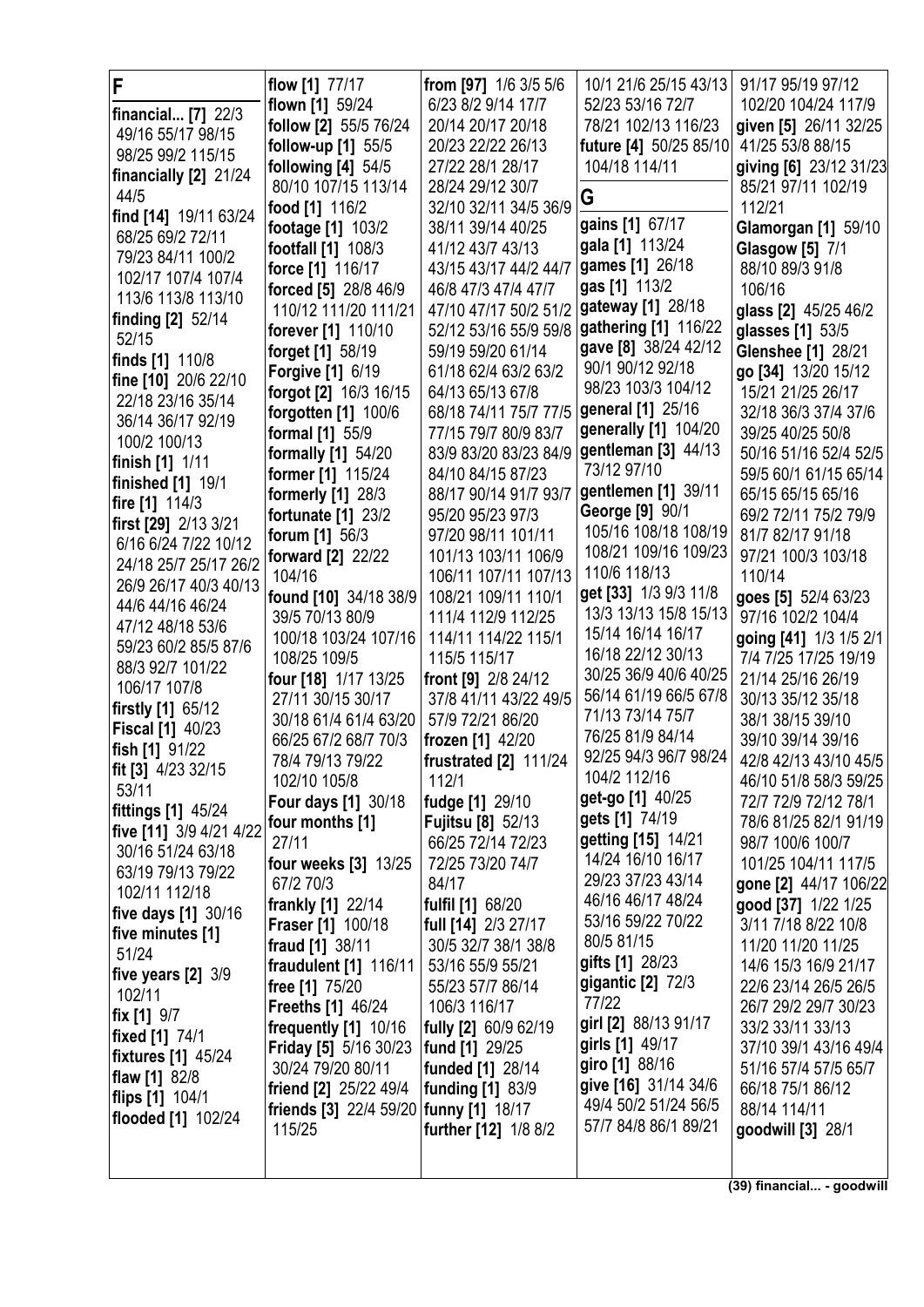| G                                         | handed [2] 90/11                          | 73/11 73/15 73/16                          | 10/9 10/10 11/7 11/10   Hodge [14] 1/3 1/22 |                                            |
|-------------------------------------------|-------------------------------------------|--------------------------------------------|---------------------------------------------|--------------------------------------------|
| goodwill [2] 28/10                        | 97/12                                     | 73/18 87/13 87/14                          | 11/16 13/10 19/5                            | 1/24 2/1 24/2 24/5                         |
| 45/25                                     | handwritten [1] 88/16                     | 87/14 87/15 87/16                          | 19/12 45/17 45/18                           | 24/7 36/18 41/1 86/11                      |
| got [53] 3/14 4/9 8/20                    | happen [8] 9/16 17/25                     | 87/20 87/21 87/21                          | 67/7 69/10 69/15                            | 86/13 118/3 118/6                          |
| 9/21 15/1 16/18 16/19                     | 19/6 82/3 87/2 96/14                      | 90/6 90/7 97/10 97/12                      | 72/22 74/22 75/4 92/1                       | 118/10                                     |
| 17/8 18/1 19/24 21/9                      | 96/15 96/18                               | 97/14 97/16 98/17                          | 93/4 94/2 96/22                             | hold [2] 3/13 102/15                       |
| 21/16 21/19 22/20                         | happened [18] 8/19                        | 98/18 98/19 98/21                          | 101/19 102/9 102/9                          | <b>holding</b> [1] 33/4                    |
| 26/5 36/12 37/24                          | 13/23 19/9 33/22                          | 100/19 103/3 103/15                        | 102/25 107/2 109/4                          | holiday [7] 30/23                          |
| 38/21 38/23 45/5 46/1                     | 33/23 38/10 40/13                         | 103/17 103/17 103/20                       | 111/2 112/17 112/20                         | 89/18 89/21 90/12                          |
| 46/2 49/14 49/20                          | 42/21 46/20 47/1 51/7                     | 106/8 106/10 106/17                        | her [32] 8/13 12/24                         | 91/18 97/11 97/13                          |
| 51/15 58/8 59/1 59/5                      | 80/3 80/24 83/1 89/17                     | 106/23 106/25 107/1                        | 23/14 75/10 75/14                           | holidays [4] 23/5 23/7                     |
| 59/19 63/20 63/23                         | 93/20 94/1 99/13                          | 107/3 107/4 107/5                          | 75/15 75/15 91/18                           | 90/11 91/20                                |
| 64/17 65/19 67/16                         | happening [5] 43/5                        | 107/9 108/1 108/4                          | 94/11 94/11 94/12                           | <b>Holloway [14] 105/20</b>                |
| 67/16 68/4 68/20                          | 49/1 70/11 73/4 84/22                     | 108/6 110/4 111/13                         | 101/24 102/2 108/22                         | 114/19 114/20 114/24                       |
| 68/21 68/25 69/1 69/2                     | happens [2] 99/7 99/7                     | 112/12 112/13 112/16<br>113/8 113/9 113/13 | 109/1 109/2 109/17<br>109/20 109/24 110/1   | 115/2 115/6 115/11<br>115/14 115/15 115/21 |
| 73/12 73/15 73/16                         | happily [1] 80/25                         | 113/15 113/16 113/17                       | 110/2 110/4 110/6                           | 115/23 116/7 116/9                         |
| 73/18 74/24 76/7 77/9                     | happy [4] 1/20 9/16<br>24/19 110/11       | 113/19 114/6 114/24                        | 110/7 110/20 110/22                         | 118/17                                     |
| 77/9 78/24 83/17                          | hard [5] 14/24 14/25                      | 115/7 115/16 115/22                        | 111/3 111/4 111/14                          | <b>Holloway's [1] 115/5</b>                |
| 95/11 116/1                               | 16/19 76/17 110/8                         | he'd [1] 97/13                             | 111/23 111/24 111/25                        | home [9] 15/21 48/3                        |
| Government [3]                            | <b>harder</b> [4] 12/17                   | head [4] 53/19 92/13                       | here [9] 3/14 42/5                          | 48/4 49/9 103/22                           |
| 53/20 53/24 53/25                         | 16/10 16/11 63/24                         | 95/12 97/3                                 | 42/10 51/23 72/7 86/5                       | 108/11 112/11 114/1                        |
| gradually [1] 95/22                       | hardship [2] 16/7                         | headed [1] 97/20                           | 92/10 99/12 106/16                          | 116/6                                      |
| grandkids [1] 29/5                        | 49/16                                     | headhunted [1] 59/5                        | hidden [2] 41/24 85/9                       | <b>homes</b> [1] 49/11                     |
| grateful [2] 116/25                       | hardware $[6]$ 66/3                       | <b>heading [1] 28/21</b>                   | high [1] 53/21                              | honest [2] 30/22 39/7                      |
| 117/8                                     | 69/23 70/5 71/15                          | heal [1] 113/21                            | higher [3] 59/10                            | honesty [3] 32/9                           |
| great [6] 58/23 58/25<br>83/3 91/23 98/20 | 71/16 108/22                              | health [6] 16/8 50/4                       | 70/12 76/14                                 | 32/24 90/14                                |
| 103/21                                    | has [28] 9/20 12/25                       | 52/2 58/23 108/8                           | <b>Highland [1] 26/18</b>                   | hope [3] 21/23 46/8                        |
| group [11] 7/11 47/8                      | 13/3 14/7 19/9 21/3                       | 110/2                                      | <b>Highlands [1] 28/19</b>                  | 110/15                                     |
| 47/11 82/19 83/1                          | 21/4 25/11 36/10 51/8                     | hear [2] 1/6 94/18                         | him [16] 32/6 73/13                         | hopefully [1] 105/8                        |
| 83/15 100/16 101/1                        | 53/9 53/20 54/16 55/2                     | heard [7] 43/2 55/18                       | 73/19 75/13 87/18                           | hopes [1] 17/21                            |
| 101/8 101/13 114/4                        | 56/21 83/23 85/12                         | 82/12 82/14 95/2                           | 97/14 103/3 103/19                          | hoping [1] 105/15                          |
| <b>Group Litigation [10]</b>              | 94/17 100/21 101/11                       | 104/13 114/2                               | 105/1 106/18 106/21                         | Horizon [69] 5/11                          |
| 47/8 47/11 82/19 83/1                     | 102/18 110/7 110/10                       | hearing [1] 43/7                           | 106/23 108/3 112/10                         | 5/15 6/13 6/16 6/24                        |
| 83/15 100/16 101/1                        | 110/13 113/19 115/15   hearings [2] 117/2 |                                            | 113/15 115/5                                | 7/8 8/3 14/6 14/10                         |
| 101/8 101/13 114/4                        | 115/21 116/23                             | 117/4                                      | hindsight [1] 9/4                           | 15/4 19/16 20/8 20/22                      |
| guarantee $[1]$ 14/8                      | hasn't [1] 23/13                          | heart [1] 104/4                            | his [37] 1/6 3/2 3/7                        | 31/18 32/14 32/21                          |
| guidance [1] 10/4                         | have [163]<br>have -- well [1] 18/17      | heartedness [1]<br>105/13                  | 25/22 32/5 32/6 32/7<br>32/13 49/6 49/24    | 34/2 34/11 36/11<br>52/13 52/16 53/11      |
| guilt [2] 41/19 48/22                     | haven't [2] 52/25                         | heavily [1] 26/14                          | 56/22 90/4 90/5                             | 54/2 54/5 54/7 54/11                       |
| guilty [4] 42/18 81/24                    | 101/6                                     | hectic [1] 51/19                           | 104/25 106/8 106/10                         | 54/14 55/2 62/15                           |
| 85/4 87/16                                | having [22] 14/21                         | held [3] 95/12 95/12                       | 107/15 107/17 108/1                         | 62/16 63/6 64/3 64/17                      |
| Н                                         | 20/3 27/2 32/17 33/1                      | 108/10                                     | 108/7 108/8 112/10                          | 65/12 66/9 66/13                           |
| had [214]                                 | 42/15 42/16 43/12                         | help [10] 9/2 10/5                         | 112/12 112/25 113/1                         | 66/19 67/3 67/24                           |
| hadn't [7] 26/1 27/13                     | 46/10 47/24 52/13                         | 10/8 11/15 13/13                           | 113/2 113/3 113/11                          | 70/15 70/18 70/19                          |
| 35/8 54/18 81/1 95/1                      | 61/12 66/17 66/24                         | 13/17 25/21 38/19                          | 113/20 113/22 114/6                         | 72/1 74/12 75/20                           |
| 95/6                                      | 72/14 72/20 74/12                         | 67/8 106/21                                | 115/3 115/6 115/8                           | 75/25 79/5 82/8 83/4                       |
| half [4] 8/15 42/4                        | 86/25 92/7 111/9                          | helped [1] 91/23                           | 115/10 115/14 116/7                         | 84/13 84/15 84/17                          |
| 62/12 117/2                               | 115/11 115/18                             | helpful [2] 11/14                          | Historical [1] 82/12                        | 85/8 89/12 89/15                           |
| <b>hamlet</b> [1] 27/18                   | he [67] 32/4 32/15                        | 109/2                                      | hit [1] 34/7                                | 90/25 91/10 91/25                          |
| hand [4] 36/9 37/13                       | 44/11 44/14 49/5                          | helping [1] 88/13                          | $hmm$ [1] 40/11                             | 99/17 100/1 100/19                         |
|                                           |                                           |                                            |                                             |                                            |
| 57/24 109/20                              | 72/25 73/3 73/9 73/9                      | helpline [30] 10/6                         | hobby [1] 65/5                              | 106/14 107/6 108/24                        |
|                                           |                                           |                                            |                                             |                                            |

**(40) goodwill... - Horizon**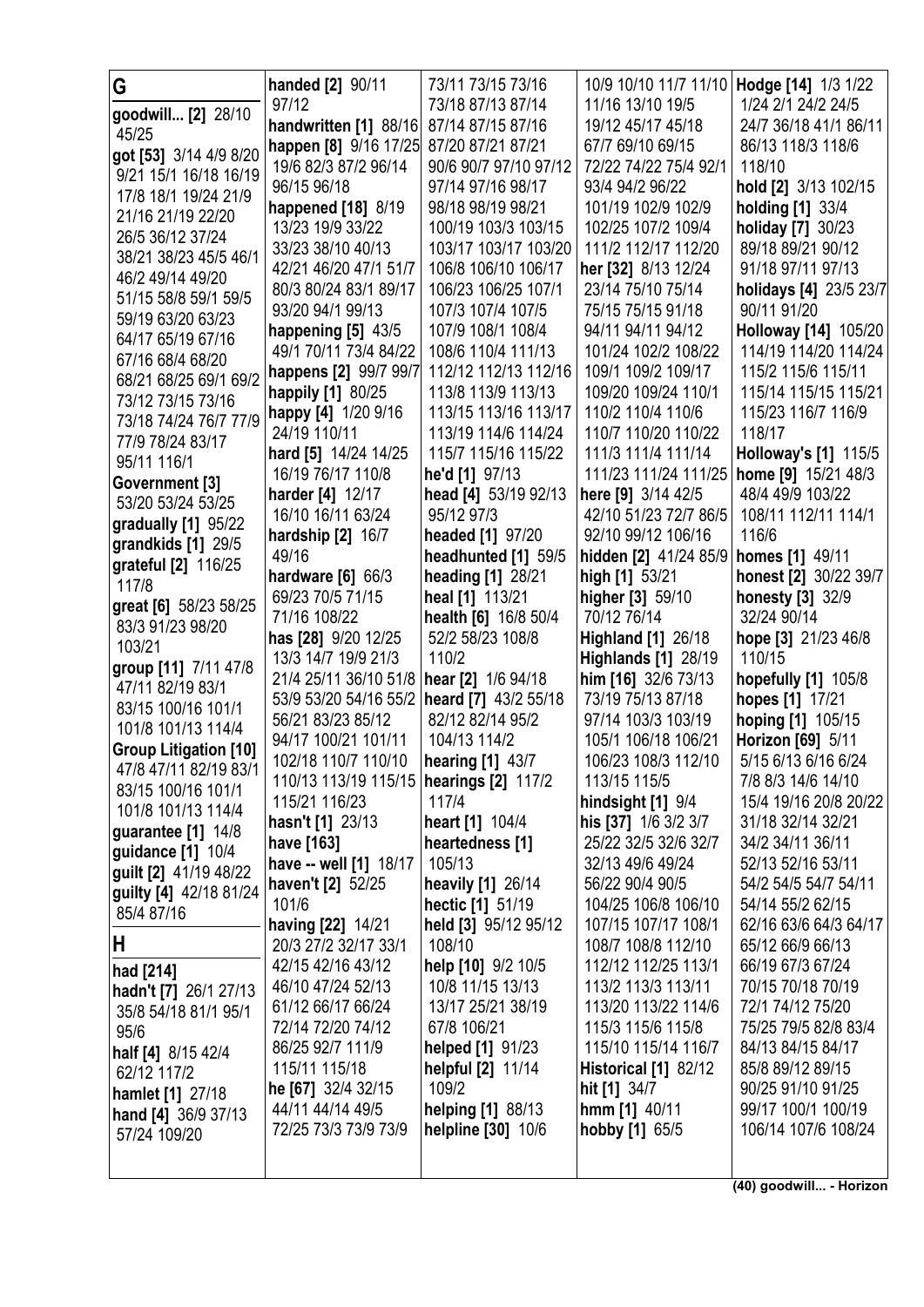| Н<br>Horizon [5] 110/21<br>111/1 112/16 115/2                                       | hundred [2] 72/5 80/1<br>hundreds [2] 10/20<br>46/12                                  | 59/1 59/5 59/19 74/24<br>95/11 116/1<br>I have [4] 39/17 42/14                                      | 61/20 62/17 64/11<br>64/23 65/22 66/22<br>67/2 71/9 71/17 76/2                                 | 22/21 32/22 32/25<br>33/18 33/19 38/3 38/4<br>38/24 42/8 42/14 53/2                |
|-------------------------------------------------------------------------------------|---------------------------------------------------------------------------------------|-----------------------------------------------------------------------------------------------------|------------------------------------------------------------------------------------------------|------------------------------------------------------------------------------------|
| 116/24<br><b>horrible [4] 41/22</b><br>43/25 49/18 99/20                            | husband [9] 87/13<br>98/16 99/24 103/15<br>108/22 110/6 110/20                        | 94/12 95/15<br><b>I invite [1] 56/11</b><br>I just [2] 22/13 36/3                                   | 76/6 76/9 76/16 76/16<br>76/18 76/22 78/7 78/8<br>79/24 80/4 80/20 83/4                        | 55/5 55/7 56/14 57/11<br>63/18 63/20 63/22<br>64/13 65/23 65/25                    |
| horrifying [1] 41/19<br>hot [2] 16/2 105/1<br>hotel [6] 25/9 25/15                  | 110/22 111/14<br>hut [4] 3/22 3/22 4/2<br>4/20                                        | <b>I kept [1] 33/18</b><br><b>I knew [6] 11/11</b><br>31/18 37/18 37/20                             | 83/6 85/8 90/22 95/11<br>96/6 100/15 102/1<br><b>I thought [6] 7/25</b>                        | 66/15 67/24 68/24<br>69/13 69/18 72/4<br>73/24 79/9 80/9 80/21                     |
| 25/16 48/25 63/7 91/8<br>hotels [3] 25/8 25/13<br>25/14                             | l appreciate [1] 56/4<br>l ask [6] 24/7 24/14                                         | 43/6 46/15<br><b>I know [10]</b> 11/11<br>20/24 26/10 43/1 46/4<br>52/11 99/22 100/3                | 35/1 37/5 38/7 60/8<br>98/23<br>I understood [1]<br>37/24                                      | 87/16 89/10 89/23<br>91/19 91/24 93/11<br>93/19 100/5 102/15<br>104/11 105/7 107/3 |
| hour [2] 21/19 42/4<br>hours [7] 17/16 17/17<br>25/18 56/13 103/12                  | 56/25 57/6 86/13<br>86/22<br>I became [1] 35/15                                       | 104/3 108/17<br><b>I mean [51]</b> 28/18<br>28/22 29/16 29/22                                       | l'd [16] 21/6 24/24<br>38/3 38/21 42/10 43/6<br>44/15 53/6 60/1 68/22                          | 109/17 110/4 112/4<br>113/14 113/15<br>ill [1] 58/23                               |
| 113/5 115/19<br>house [13] 15/10<br>25/19 26/2 26/4 28/15<br>38/12 39/5 39/25       | I believe [2] 1/7 20/16<br>I can [12] 8/10 14/8<br>16/13 23/4 24/16                   | 30/13 31/17 32/3<br>32/18 32/23 32/24<br>33/7 33/10 33/15                                           | 77/14 78/15 88/2<br>97/21 102/13 106/6<br>I'll [1] 104/24                                      | <b>imagine</b> [1] 31/2<br>immediately [4] 65/24<br>92/6 92/6 92/6                 |
| 48/14 48/15 49/6<br>50/12 50/13<br>how [72] 1/20 3/7 4/4                            | 39/23 81/13 93/11<br>100/5 100/6 102/15<br>117/3<br>I can't [9] 8/13 14/2             | 33/17 33/22 34/12<br>34/18 34/19 37/24<br>38/1 38/3 39/1 39/12<br>39/25 40/3 41/13                  | I'm [33] 1/10 2/1 4/25<br>8/12 8/13 13/1 13/2<br>13/16 15/22 16/9<br>20/12 20/16 22/4          | <b>impact</b> [3] 102/18<br>116/22 117/4<br><b>impacted</b> [1] 108/8              |
| 5/14 5/21 7/9 7/13<br>7/21 8/14 9/7 9/12<br>10/16 12/13 14/5                        | 27/10 28/13 66/22<br>75/10 81/9 82/17<br>95/17                                        | 41/19 42/1 44/5 44/16<br>45/2 45/17 45/23<br>45/23 46/5 46/10                                       | 24/19 39/10 41/1<br>45/14 47/3 49/9 50/25<br>51/14 52/19 57/21                                 | impersonal [1] 102/9<br>implemented [2]<br>84/17 115/7<br>implied [1] 111/11       |
| 15/18 16/5 16/12<br>20/13 20/22 27/6<br>28/11 28/14 29/24                           | I contacted [1]<br>102/24<br>I could [11] 35/20                                       | 46/11 47/12 47/12<br>48/7 48/8 48/9 48/20<br>50/10 51/14 52/3 53/1                                  | 72/7 74/5 86/24 87/17<br>99/4 100/3 103/25<br>104/11 116/25 117/8                              | <b>important</b> [1] 116/23<br>impression [3] 38/21<br>38/23 64/17                 |
| 31/22 32/1 33/13<br>43/10 43/10 43/24<br>44/2 46/3 47/13 47/13<br>47/21 49/15 50/4  | 48/2 68/12 85/7 88/14<br>88/20 93/14 93/19<br>94/15 96/12 103/19                      | 77/16 78/7 83/8 89/25<br>I might [1] 3/13<br><b>I right [2]</b> 21/14 40/12                         | I've [24] 3/14 4/8<br>16/15 20/18 21/9 21/9<br>21/16 21/19 22/20                               | improved [1] 101/20<br>improvement [1]<br>101/21                                   |
| 51/12 52/2 52/9 54/23<br>54/24 56/12 57/19<br>61/3 65/12 66/19                      | <b>I couldn't [7]</b> 30/20<br>44/5 49/19 49/25<br>70/25 89/17 96/13                  | <b>I said [16] 39/20 42/6</b><br>42/6 42/8 43/1 43/1<br>43/2 45/7 47/23 50/24                       | 24/19 32/25 43/2 46/2<br>51/1 57/23 57/25<br>68/24 72/4 72/8 74/18                             | inadequate $[4]$ 64/2<br>106/23 110/25 112/14<br>incident [1] 90/14                |
| 67/24 70/7 70/18 73/3<br>73/18 74/14 77/11<br>81/20 83/25 84/1 91/2                 | <b>I decided [2]</b> 59/19<br>60/1<br>I did [7] 27/19 30/4<br>45/21 50/13 65/6        | 61/9 65/12 66/8 70/9<br>80/6 93/6<br><b>I say [10]</b> 4/20 11/10                                   | 94/15 94/16 100/3<br>103/7<br><b>IBM</b> [1] 84/17                                             | include [2] 54/17<br>108/23<br>including $[1]$ 47/5                                |
| 91/12 92/24 95/10<br>95/18 97/2 97/22<br>98/11 98/25 99/22                          | 82/20 90/10<br>I didn't [7] 32/9 32/22<br>50/9 50/14 71/13                            | 64/6 66/10 67/3 70/24<br>73/5 77/9 84/1 98/1<br><b>I see [1] 40/17</b><br><b>I should [4] 82/17</b> | <b>IBM/Fujitsu [1] 84/17</b><br>icons [1] 91/11<br>idea [6] 46/3 54/6<br>94/7 97/9 97/9 107/22 | income [7] 29/12<br>29/14 30/7 43/17 44/7<br>47/3 51/16<br>incorporating [1]       |
| 99/25 100/3 100/6<br>106/18 107/12 107/22<br>how's [1] 45/4                         | 78/24 98/18<br>I do [6] 17/17 24/13<br>39/9 53/7 86/21 89/9                           | 87/21 93/17 117/9<br><b>I still [4]</b> 20/25 52/3<br>96/14 96/18                                   | identified $[4]$ 34/12<br>34/15 52/13 111/5<br>ie [1] 60/4                                     | 29/9<br>incredibly [1] 111/9<br>indicated [1] 56/22                                |
| however [1] 114/7<br>HSS [2] 20/17 83/19<br>hub [1] 19/21                           | <b>I don't [17]</b> 1/9 7/10<br>17/17 20/13 29/24<br>37/17 39/9 42/17 48/7            | <b>I suggest [1] 1/4</b><br><b>I think [50] 3/16 4/13</b><br>6/20 8/7 8/14 10/6                     | <b>IERE</b> [1] 65/13<br>if [69] 1/12 1/12 1/17<br>1/19 3/14 4/25 7/5                          | individuals [3] 85/3<br>106/4 116/16<br><b>industry</b> [1] 2/24                   |
| huge [5] 28/6 29/17<br>108/2 108/6 111/11<br>human [4] 96/16<br>116/13 116/22 117/4 | 53/16 53/18 56/13<br>58/8 82/14 82/15<br>93/18 101/15<br><b>I got [8]</b> 36/12 38/23 | 13/25 15/11 20/9 23/1<br>23/19 38/5 42/4 44/17<br>44/21 45/2 53/19 56/9                             | 10/7 10/17 11/21 12/6<br>12/6 12/16 13/18<br>15/14 15/15 18/23                                 | <b>infirm</b> [1] 49/10<br><b>inflation</b> [1] 47/5<br>inflicted [1] 22/2         |
|                                                                                     |                                                                                       | 56/21 58/14 60/17                                                                                   | 19/2 19/6 19/23 20/2                                                                           | <b>inform</b> [1] 54/11                                                            |

**(41) Horizon... - inform**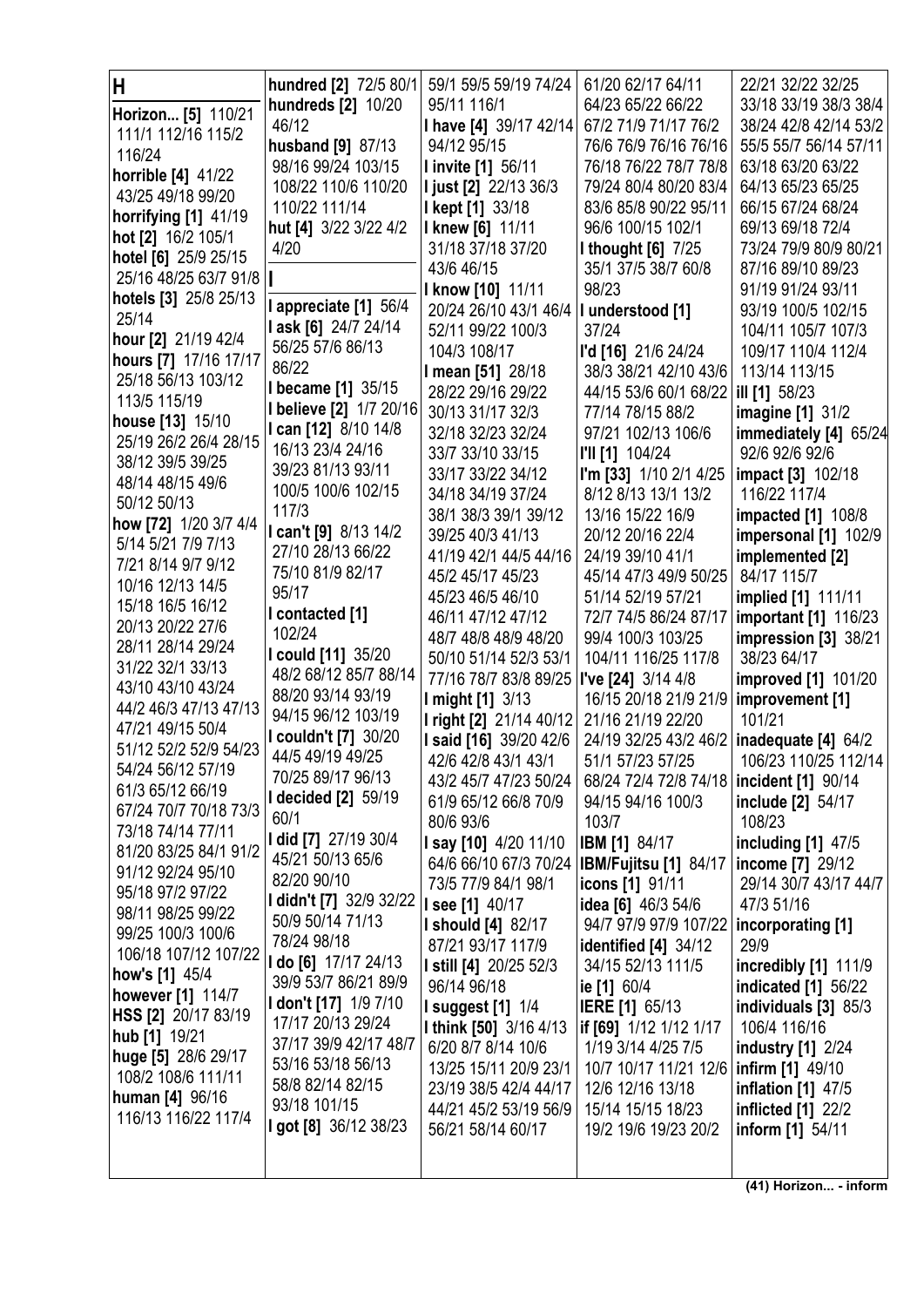|                                        | 41/14 78/22                                                 | 61/7 61/8 61/9 63/18     | 9/15 10/23 10/25 11/2                | 106/11                              |
|----------------------------------------|-------------------------------------------------------------|--------------------------|--------------------------------------|-------------------------------------|
| information [4] 19/23                  | interviewed [7] 38/16                                       | 63/24 67/10 69/1 75/1    | 11/13 13/19 17/24                    | <b>Kilmaurs [1] 106/8</b>           |
| 76/25 79/8 112/21                      | 39/2 39/15 39/16                                            | 76/2 76/7 77/7 81/22     | 18/3 19/10 20/3 20/12                | kind [9] 4/24 5/3 7/11              |
| inhumane [1] 116/14                    | 40/10 89/22 90/1                                            | 81/22 82/1 84/2 84/22    | 21/4 21/19 21/23                     | 10/13 26/10 29/12                   |
| initial [4] 46/3 46/25                 | intimidating [1] 39/6                                       | 86/3 86/16 87/17         | 22/13 25/11 25/19                    | 60/25 86/3 97/17                    |
| 63/5 65/11                             | into [28] 4/3 4/22 8/12                                     | 92/17 95/12 95/12        | 26/25 27/5 27/19                     | kindly [1] 32/4                     |
| initially [4] 25/12 26/9               | 14/5 15/8 15/9 17/10                                        | 98/23 100/2 100/13       | 27/22 31/23 32/25                    | <b>King [1] 114/25</b>              |
| 43/9 110/23                            | 18/25 31/1 33/19 34/8                                       | 101/15 101/16 102/12     | 33/9 34/21 35/15                     | Kingdom [1] 117/6                   |
| injustice [2] 22/1                     | 39/13 39/25 46/10                                           | 102/12                   | 35/19 36/3 36/7 36/15                | Kinloch [3] 27/8                    |
| 111/9                                  | 48/9 50/16 51/4 59/13                                       | its [1] 85/16            | 37/7 37/19 38/13                     | 27/13 27/21                         |
| innocence [2] 41/18                    | 60/7 61/12 69/17                                            | itself [7] 7/24 28/2     | 38/20 38/25 39/11                    | kitchen [1] 49/2                    |
| 54/19                                  | 90/15 92/13 105/14                                          | 34/17 35/5 35/12         | 41/12 41/16 41/22                    | knees [1] 99/6                      |
| innocent [4] 53/12                     | 109/1 111/10 112/3                                          | 35/18 78/16              | 42/1 42/2 42/5 43/4                  | knew [17] 11/11                     |
| 54/23 55/25 116/17                     | 116/24                                                      |                          | 43/9 43/25 43/25                     | 12/15 20/24 31/18                   |
| input [3] 7/9 8/23 38/4                | introduce [1] 105/13                                        |                          | 44/18 45/2 45/11                     | 35/16 37/18 37/20                   |
| inputted [2] 7/12 34/8                 | introduced [6] 5/11                                         | jacksy [1] 19/25         | 45/16 46/6 46/17                     | 43/6 46/15 52/11                    |
| inputting $[2]$ 31/13                  | 6/13 7/22 11/13 64/17                                       | jailed [1] 54/20         | 47/13 49/21 50/3                     | 52/16 53/25 64/10                   |
| 35/14                                  | 89/12                                                       | <b>January [4] 44/18</b> | 50/10 50/22 52/6                     | 74/11 102/20 103/9                  |
| inquiries [4] 93/2                     | introduction [3]                                            | 44/23 57/12 66/23        | 52/10 53/2 53/17                     | 111/13                              |
| 94/5 94/6 96/6                         | 54/13 63/5 91/2                                             | <b>January 2022 [1]</b>  | 55/12 59/5 60/15                     | knock [2] 18/1 54/22                |
| inquiry [14] 2/2 16/3                  | investigated [1]                                            | 57/12                    | 61/16 61/19 64/14                    | knock-on [1] 18/1                   |
| 21/22 21/24 22/8 23/8                  | 89/20                                                       | <b>Jason [1] 57/6</b>    | 66/22 67/4 68/9 72/9                 | knocked [2] 3/23 4/20               |
| 23/13 24/8 38/8 57/7                   | investigating [1] 45/9 Jason Beer [1] 57/6                  | Joanne [17] 105/16       | 73/8 73/11 74/16                     | knots [1] 99/6                      |
| 84/11 86/14 94/21                      | investigation [9] 38/8                                      | 108/18 108/19 108/23     | 76/24 81/6 83/4 83/11                | know [53] 1/10 2/1                  |
| 117/7                                  | 40/23 41/15 43/10                                           | 109/2 109/4 109/7        | 84/24 85/25 86/4                     | 9/7 11/11 12/17 17/12               |
| insights [1] 116/24                    | 43/11 45/4 54/8 70/12                                       | 109/9 109/12 109/18      | 87/17 88/13 90/2                     | 20/13 20/24 24/6 26/6               |
| <b>insisted</b> [1] 43/3               | 89/19                                                       | 109/19 109/24 110/2      | 90/12 90/21 90/22                    | 26/10 29/24 41/3 43/1               |
| insofar [1] 83/1                       | investigations [1]                                          | 110/3 110/4 110/8        | 91/5 91/22 92/1 92/11                | 45/5 45/12 46/4 52/11               |
| insolvent [1] 44/21                    | 107/20                                                      | 118/13                   | 92/11 92/17 93/5 93/9                | 54/7 54/8 55/8 61/17                |
| installation [1] 65/22                 | investments [1]                                             | Joanne's [1] 109/21      | 93/17 93/25 94/15                    | 66/16 67/10 68/12                   |
| installations [2]                      | 85/13                                                       | job [12] 48/24 48/24     | 94/17 96/25 98/13                    | 69/16 70/18 71/3                    |
| 84/23 84/24                            | invite [1] 56/11                                            | 51/16 59/1 62/25 71/8    | 98/19 98/21 99/21                    | 71/21 73/3 73/8 73/18               |
| installed [5] 6/17 6/24                | invited [1] 54/12                                           | 88/18 90/4 103/21        | 100/25 102/7 102/10<br>104/17 105/13 | 73/24 74/14 76/25                   |
| 8/3 44/11 90/25                        | inviting [2] 53/7 84/8                                      | 108/12 108/13 111/21     |                                      | 77/25 78/6 81/23                    |
| instead [2] 34/7 109/9 involve [1] 1/5 |                                                             | jobs [3] 38/24 48/20     | justice [2] 23/1                     | 81/25 86/12 91/20                   |
| <b>Institute [1] 59/10</b>             | involved [7] 21/25                                          | 115/19                   | 100/18                               | 93/6 93/18 94/6 94/21               |
| institution [1] 46/11                  | 22/8 26/14 26/19<br>55/10 55/12 85/8                        | joining [1] 20/17        | K                                    | 98/22 99/13 99/22                   |
| <b>integrity</b> [1] 90/15             |                                                             | joint [1] 40/2           | keep [3] 9/4 72/9                    | 100/3 101/15 104/3<br>108/17 114/15 |
| intensive [1] 4/8                      | <b>Irish [2] 84/15 84/16</b><br><b>isn't [2]</b> 35/18 43/5 | joke [1] 114/5           | 108/1                                | knowing [2] 52/11                   |
| intentions [1] 37/22                   | <b>issue [1] 76/14</b>                                      | journalism [1] 55/4      | <b>Kenmore [2] 25/23</b>             | 52/12                               |
| interactions [1]                       | <b>issues [2]</b> 52/13                                     | judge [1] 55/23          | 26/3                                 | knowingly [1] 116/17                |
| 101/18                                 | 75/24                                                       | <b>July [1] 112/9</b>    | kept [4] 33/15 33/18                 | knowledge [10] 2/16                 |
| <b>interest</b> [1] 47/5               | it's [60] 4/23 6/21                                         | July 2000 [1] 112/9      | 33/21 107/23                         | 24/21 26/6 31/24                    |
| interested $[3]$ 26/9                  | 12/7 12/17 13/1 14/7                                        | June [4] 60/17 62/5      | keyboard $[2]$ 34/2                  | 55/24 57/17 64/19                   |
| 50/21 50/25                            | 14/8 17/11 17/25 19/8                                       | 89/7 96/3                | 91/10                                | 76/22 81/11 87/25                   |
| interesting [1] 58/16                  | 20/6 22/13 27/18                                            | June 1986 [1] 89/7       | keyboards [1] 34/2                   | known [2] 19/20                     |
| <b>internet</b> [1] 19/17              | 28/19 28/22 40/6 45/6                                       | June 2010 [1] 96/3       | keys [3] 30/22 37/13                 | 54/15                               |
| interrogate [1] 90/4                   | 45/7 45/17 46/11                                            | June 2017 [1] 62/5       | 57/24                                | knows [2] 54/2 90/8                 |
| interview $[9]$ 39/4                   | 46/11 51/16 51/18                                           | jury [1] 55/23           | kids [5] 16/18 29/7                  |                                     |
| 39/8 39/22 40/20                       | 52/6 53/18 55/5 55/7                                        | just [116] 3/5 6/20      | 48/13 49/24 108/12                   |                                     |
| 40/21 41/4 41/13                       | 57/11 61/1 61/5 61/7                                        | 6/21 7/9 7/25 8/1 9/4    | Kilmarnock [1]                       | label [2] 29/8 29/9                 |
|                                        |                                                             |                          |                                      |                                     |
|                                        |                                                             |                          |                                      |                                     |

**(42) information - label**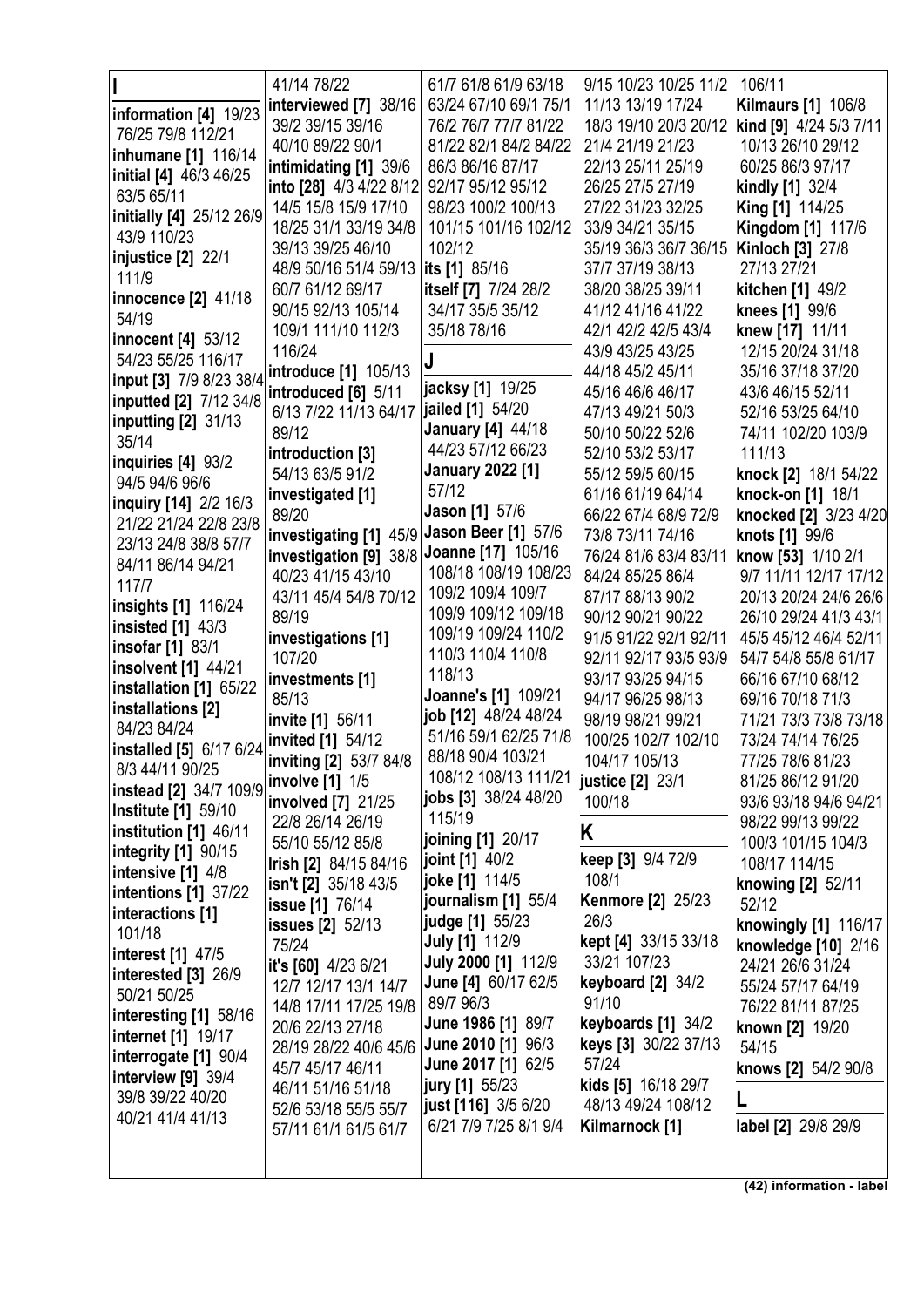|                                   | 98/6 116/7                                     | Lincolnshire [1]                           | longest [2] 95/16                                   | M                                         |
|-----------------------------------|------------------------------------------------|--------------------------------------------|-----------------------------------------------------|-------------------------------------------|
| labour [1] 4/8                    | legal [5] 38/17 47/15                          | 110/20                                     | 95/19                                               | <b>Macaulay [4] 105/16</b>                |
| lack [4] 76/22 99/2               | 47/16 53/14 83/9                               | Line [1] 59/6                              | look [7] 41/16 45/4                                 | 106/1 106/6 118/11                        |
| 109/11 116/10                     | length [1] 53/8                                | lines [1] 40/14                            | 82/18 89/23 104/17                                  | made [37] 2/5 2/14                        |
| lacked [1] 64/18                  | less [1] 85/11                                 | <b>literally [1] 50/22</b>                 | 104/18 113/13                                       | 9/23 12/19 12/19                          |
| laid [1] 27/16                    | let [9] 37/7 68/9 68/10 litigation [12] 20/19  |                                            | looked [11] 7/5 7/19                                | 15/22 16/4 16/10                          |
| land [2] 3/22 4/20                | 73/19 89/24 95/17                              | 47/8 47/11 82/19 83/1                      | 10/7 46/10 71/11                                    | 16/11 20/10 20/18                         |
| landlord [2] 28/5 30/1            | 96/1 112/24 116/5                              | 83/15 100/16 100/21                        | 83/19 90/6 93/9 94/17                               | 21/22 22/21 22/24                         |
| lap [1] 117/3                     | let's [3] 56/15 72/11                          | 101/1 101/8 101/13                         | 94/18 98/20                                         | 24/18 33/25 35/18                         |
| large [5] 41/22 77/22             | 72/11                                          | 114/4                                      | looking [13] 26/8 38/3                              | 44/13 44/20 44/21                         |
| 96/12 102/23 107/7                | letter [2] 97/3 107/11                         | little [10] 25/10 36/16                    | 40/2 43/23 50/10 52/8                               | 46/21 49/18 50/3                          |
| largely [1] 66/3                  | level [3] 53/20 70/12                          | 38/19 57/19 63/14                          | 52/10 59/21 73/1                                    | 63/19 65/13 77/8                          |
| larger [1] 33/20                  | 76/14                                          | 88/16 98/4 99/23                           | 96/13 100/19 113/5                                  | 84/22 86/17 87/6 94/6                     |
| last [7] 30/9 57/11               | <b>liable [5] 6/5 12/4</b>                     | 103/12 105/13                              | 113/7                                               | 94/22 96/6 101/3                          |
| 86/22 100/22 102/10               | 44/14 44/15 111/15                             | live [7] 67/25 92/3<br>104/8 108/16 110/6  | looming [1] 45/22                                   | 103/1 103/10 110/13                       |
| 117/2 117/3                       | <b>liaising [1] 19/12</b><br>liar [1] 90/6     | 111/20 111/20                              | lose [1] 93/19                                      | 117/10                                    |
| <b>Lastly [1] 55/20</b>           | licence [1] 34/14                              | lived [5] 15/20 28/25                      | <b>losing [1] 108/1</b><br>loss [10] 17/5 47/21     | magazines [1] 55/11                       |
| late [1] 113/7                    | licences [2] 31/5 34/4                         | 29/5 54/22 104/4                           | 69/1 69/13 77/16                                    | mail [4] 20/12 52/5                       |
| <b>later</b> [7] 3/1 25/24        | lies [1] 114/17                                | lives [3] 22/25 53/9                       | 102/25 109/23 110/13                                | 62/19 97/19                               |
| 27/8 80/23 88/23                  | life [11] 16/10 16/11                          | 116/14                                     | 112/20 115/15                                       | mailman [1] 39/19                         |
| 103/6 107/10                      | 21/22 25/18 81/23                              | living [10] 14/23                          | losses [10] 66/11                                   | main [2] 61/10 106/8                      |
| law [5] 40/8 40/9                 | 99/21 108/13 108/15                            | 14/24 15/19 25/5 41/8                      | 67/17 68/21 69/8 69/8                               | mainly [2] 5/7 63/12                      |
| 55/22 85/2 116/17                 | 110/10 110/12 114/12                           | 48/16 48/21 49/8                           | 69/16 70/23 77/23                                   | mainstay [1] 29/2                         |
| lawyer [2] 39/17                  | lifestyle [1] 114/10                           | 85/15 98/24                                | 77/23 103/24                                        | maintain [1] 59/4                         |
| 40/24                             | light [3] 29/23 101/12 load [1] 59/20          |                                            | lost [12] 14/9 22/3                                 | maintenance [1] 59/2                      |
| lead [1] 68/13                    | 105/13                                         | loads [1] 6/11                             | 22/7 23/5 23/6 47/2                                 | major [5] 10/10 59/14                     |
| <b>leading [2] 110/11</b>         | <b>lightning [1] 66/1</b>                      | loan [2] 26/12 94/16                       | 47/6 48/3 66/13 99/9                                | 79/24 79/24 80/3                          |
| 110/24                            | like [57] 3/21 7/4 7/11                        | loans [1] 15/11                            | 103/5 108/11                                        | make [20] 4/18 9/2                        |
| <b>learn</b> [1] 63/3             | 8/9 17/16 19/15 21/6                           | local [20] 25/6 25/8                       | lot [14] 9/4 11/18                                  | 11/19 11/20 11/25                         |
| <b>learned [2] 100/3</b><br>103/7 | 21/7 21/21 22/22                               | 26/3 26/14 26/17                           | 14/25 28/23 30/22                                   | 12/6 14/6 14/22 33/2<br>33/11 35/21 69/20 |
| <b>learning [2] 32/10</b>         | 24/24 29/16 39/21                              | 26/20 26/21 31/4 34/4                      | 31/4 42/9 48/21 51/18                               | 81/1 81/20 83/25                          |
| 32/11                             | 39/23 41/21 47/23                              | 37/10 39/19 46/15                          | 61/11 63/24 69/2                                    | 85/15 87/8 93/2 96/25                     |
| learnt [1] 101/11                 | 49/25 50/3 50/14                               | 49/3 50/16 51/6 54/3                       | 85/17 103/5                                         | 112/20                                    |
| <b>lease</b> [1] 4/19             | 51/14 51/19 52/24                              | 55/11 81/24 115/22                         | lots [3] 28/20 29/6                                 | making [8] 15/3 15/3                      |
| leasehold [2] 4/17                | 53/2 53/6 53/8 54/17                           | 116/7                                      | 65/25                                               | 19/25 22/6 33/13 56/5                     |
| 28/1                              | 54/19 56/12 64/11                              | <b>locals</b> [1] 78/15                    | lottery [2] 18/14                                   | 94/5 116/17                               |
| <b>least</b> [1] 102/2            | 66/6 67/12 73/22 74/9                          | located [3] 3/4 88/9                       | 18/18                                               | man [2] 58/4 89/22                        |
| leave [3] 23/22 50/13             | 74/18 75/8 77/22                               | 89/3                                       | loved [6] 88/22 90/21                               | managed [4] 26/12                         |
| 90/12                             | 80/23 83/7 84/4 84/5                           | Loch [1] 25/7                              | 90/21 99/18 99/23                                   | 68/8 85/15 112/6                          |
| leaver's [1] 14/16                | 84/11 84/22 87/8                               | locked [1] 93/11                           | 103/21                                              | management [6]                            |
| <b>leaving [5] 50/12</b>          | 87/13 88/2 88/14                               | lodge [1] 26/21                            | <b>low [1]</b> 115/18                               | 48/25 74/24 75/3                          |
| 59/25 88/4 91/5                   | 91/22 98/17 102/13<br>102/14 104/2 104/5       | logged [1] 34/16<br>long [15] 3/7 7/6 8/14 | <b>low-paid [1] 115/18</b><br>Ltd [2] 114/18 116/14 | 76/18 76/19 114/18                        |
| 103/11                            | 104/15 105/12 106/6                            | 10/17 13/9 15/13                           | <b>lucky</b> [1] 62/18                              | manager [16] 25/8                         |
| <b>lecturer</b> [2] 64/25         | 114/14 114/15                                  | 20/13 30/24 44/2                           | lunch [2] 1/8 1/11                                  | 25/9 25/13 25/14                          |
| 84/11                             | liked [4] 51/4 90/21                           | 46/18 49/25 70/24                          | <b>luxuries</b> [1] 15/23                           | 25/15 25/16 70/9                          |
| led [4] 68/5 76/23                | 90/22 99/4                                     | 74/5 88/3 95/18                            | <b>Lyoncross [2] 88/10</b>                          | 75/12 80/7 94/9 94/22                     |
| 84/12 109/12                      | limit [1] 69/3                                 | long-term [1] 46/18                        | 90/20                                               | 94/25 101/22 101/23                       |
| ledger [2] 5/17 5/19              | limited [9] 1/18 38/12   longer [6] 18/4 37/12 |                                            | Lyoncross Road [2]                                  | 102/11 107/16                             |
| left [8] 6/4 25/21 34/9           | 53/12 53/19 54/9                               | 48/2 107/18 108/4                          | 88/10 90/20                                         | manageress [1] 60/6                       |
| 47/25 80/21 80/22                 | 83/14 85/1 85/9 85/16                          | 113/23                                     |                                                     | managers [3] 71/9                         |
|                                   |                                                |                                            |                                                     |                                           |
|                                   |                                                |                                            |                                                     |                                           |

**(43) labour - managers**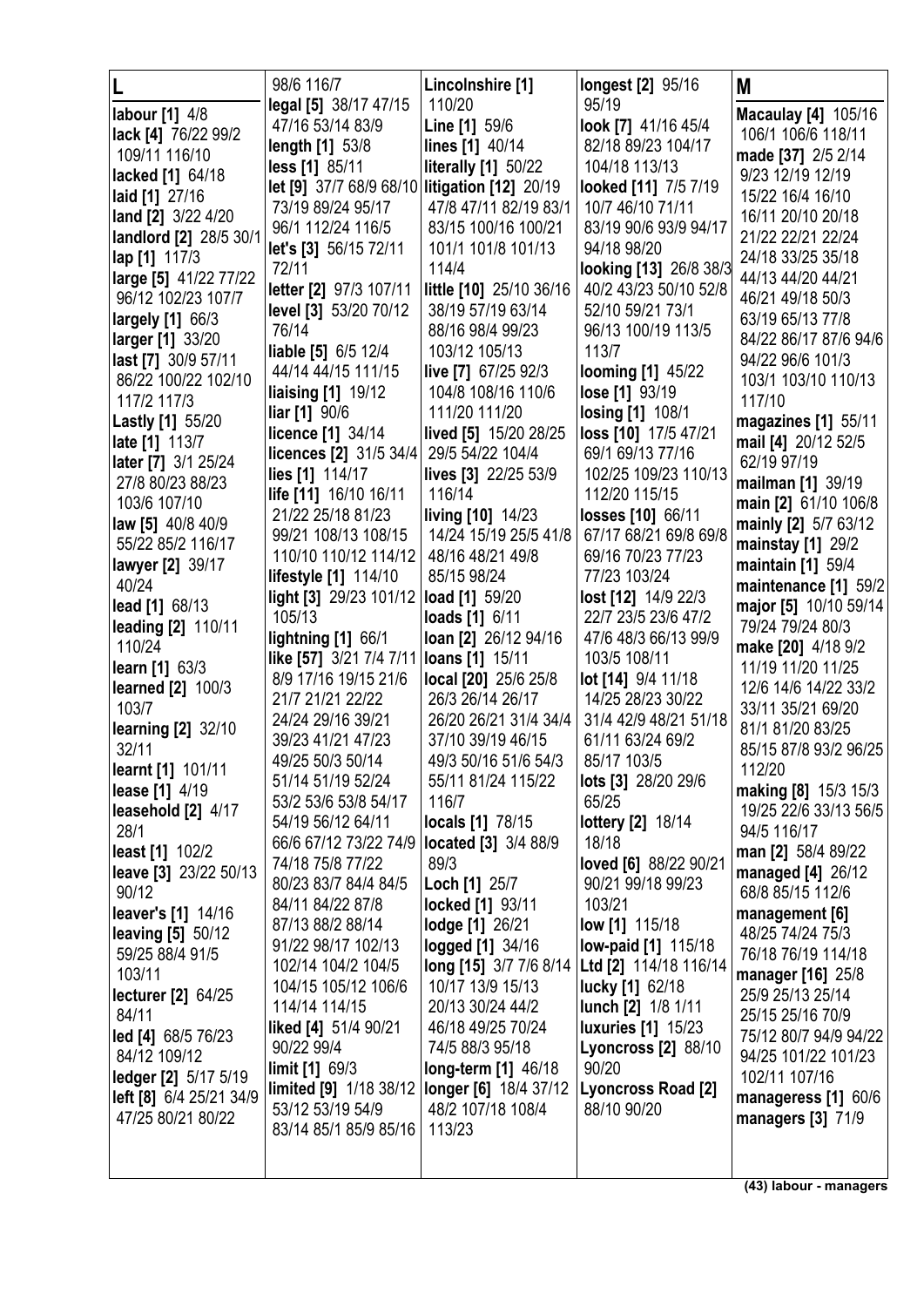| M<br>managers [2]                            | 54/19 55/14 58/15<br>68/9 68/10 71/12      | mental [5] 16/8 50/4<br>52/2 108/8 110/2     | mistrust [1] 115/6<br><b>Mm [1] 40/11</b>  | 22/5 22/5 34/2 78/5<br>80/9 108/17 114/16   |
|----------------------------------------------|--------------------------------------------|----------------------------------------------|--------------------------------------------|---------------------------------------------|
| 101/19 116/15                                | 72/21 72/23 73/19                          | mentality [1] 12/18                          | Mm-hmm [1] 40/11                           | motives [1] 116/12                          |
| managing [1] 12/21                           | 74/22 80/5 80/6 84/1                       | mentioned [13] 4/11                          | mobile [1] 110/6                           | mouth [1] 40/4                              |
| manner [1] 55/22                             | 84/8 85/17 85/21                           | 6/6 8/5 11/7 26/22                           | model [1] 46/12                            | move [3] 64/12 64/13                        |
| many [6] 16/5 22/2                           | 87/13 87/13 87/15<br>89/21 89/21 90/3 90/4 | 28/10 30/7 33/24 48/1<br>49/12 54/4 92/21    | modem [1] 65/15                            | 77/15                                       |
| 54/23 54/24 61/3                             | 90/7 90/12 91/6 91/16                      | 100/25                                       | modified [2] 60/4<br>61/1                  | moved [12] 4/3 4/15<br>25/2 59/13 61/24     |
| 117/11                                       | 91/18 91/23 93/10                          | merry [1] 110/14                             | moment [2] 20/17                           | 62/10 67/3 72/17                            |
| <b>March [2] 44/22</b>                       | 94/10 94/10 94/13                          | mess [1] 48/9                                | 69/22                                      | 77/20 78/12 78/20                           |
| 108/21                                       | 95/14 95/17 95/19                          | messing [1] 42/7                             | <b>Monday [2] 30/25</b>                    | 81/8                                        |
| March 2013 [1]                               | 97/11 97/13 98/7                           | mid [2] 56/10 56/10                          | 55/3                                       | moving [7] 4/11 22/22                       |
| 108/21                                       | 99/24 100/4 102/18                         | mid-morning [1]                              | money [55] 5/25 5/25                       | 48/12 60/2 60/10                            |
| marine [1] 59/15                             | 102/19 102/24 103/7                        | 56/10                                        | 9/12 12/1 15/10 15/12                      | 61/12 105/12                                |
| <b>market</b> [1] 29/8                       | 103/8 103/11 103/17                        | middle [1] 41/10                             | 15/13 15/14 15/25                          | Mr [43] 1/4 1/4 1/6                         |
| marriage [5] 16/22<br>23/2 48/8 48/11        | 103/18 103/21 104/16                       | might [9] 3/13 9/21                          | 33/3 35/16 35/22 38/6                      | 1/25 2/5 21/7 21/12                         |
| 111/23                                       | 104/19 105/5 111/10                        | 11/22 41/4 50/25                             | 38/9 40/5 41/17 41/24                      | 23/10 23/17 24/4 24/6                       |
| <b>married</b> [3] 26/23                     | 116/3 116/5 117/9                          | 67/20 75/5 81/16                             | 41/24 41/25 41/25                          | 49/20 51/13 56/1                            |
| 26/24 58/4                                   | meal [1] 16/2                              | 81/21                                        | 42/1 42/16 43/4 45/11                      | 56/11 56/20 56/21                           |
| <b>Masonic [1] 26/21</b>                     | mean [55] 28/18                            | miles [2] 31/7 61/18                         | 48/25 52/18 53/22                          | 57/3 57/4 100/18                            |
| master [1] 26/20                             | 28/22 29/16 29/22                          | mill [1] 43/20                               | 67/21 69/17 69/20                          | 104/24 105/11 105/16                        |
| material [1] 69/2                            | 30/13 31/17 32/3                           | million [3] 47/6 52/17                       | 77/15 78/1 78/11                           | 105/20 105/24 106/6                         |
| maths [1] 89/10                              | 32/18 32/23 32/24                          | 53/14                                        | 78/15 78/18 80/12                          | 114/19 114/20 114/24                        |
| matter [1] 111/15                            | 33/7 33/10 33/15                           | mills [1] 31/4                               | 80/17 82/10 83/8                           | 115/2 115/5 115/6                           |
| <b>matters</b> [1] 56/3                      | 33/17 33/22 34/12<br>34/18 34/19 37/24     | mind [6] 13/21 22/13<br>31/16 69/19 83/16    | 83/23 94/12 94/17<br>94/23 95/1 95/8 95/14 | 115/11 115/14 115/15<br>115/21 115/23 116/7 |
| may [8] 1/1 14/13                            | 38/1 38/3 39/1 39/12                       | 99/19                                        | 97/22 98/4 98/13                           | 116/9 116/20 118/8                          |
| 40/7 54/1 92/22                              | 39/25 40/3 41/4 41/13                      | mind-blowing [1]                             | 98/24 104/2 104/6                          | 118/11 118/17                               |
| 104/11 112/9 117/16                          | 41/19 42/1 44/5 44/16                      | 31/16                                        | 110/4 111/11 114/15                        | <b>Mr Beer [3] 56/20</b>                    |
| May 2015 [1] 14/13                           | 45/2 45/17 45/23                           | mine [2] 21/19 46/7                          | monies [1] 111/17                          | 57/3 118/8                                  |
| May 2016 [1] 112/9                           | 45/23 46/5 46/10                           | mini [1] 41/12                               | month [8] 10/18                            | <b>Mr Brian Macaulay</b>                    |
| May 2022 [1] 1/1                             | 46/11 47/12 47/12                          | minority [1] 55/14                           | 34/20 35/20 68/23                          | [2] 105/16 106/6                            |
| maybe [12] 1/10 8/14<br>13/3 22/24 44/4 51/1 | 48/7 48/8 48/9 48/20                       | minute [9] 37/7 41/20                        | 71/24 72/1 75/8 95/21                      | <b>Mr Brown [8] 1/4 1/6</b>                 |
| 53/21 77/15 80/1                             | 50/10 50/22 51/14                          | 42/5 43/21 53/17                             | monthly [1] 106/18                         | 1/25 2/5 21/7 21/12                         |
| 82/17 87/17 102/1                            | 52/3 53/1 55/14 77/16                      | 56/15 58/3 72/22                             | months [11] 4/14                           | 23/10 23/17                                 |
| <b>McLean</b> [6] 56/25                      | 78/6 78/7 83/8 89/25                       | 104/25                                       | 27/8 27/11 35/17                           | Mr Chris Dawson [1]                         |
| 57/2 57/4 57/8 58/6                          | means [1] 81/22                            | minutes [2] 23/22                            | 43/15 44/4 44/6 44/16                      | 24/4                                        |
| 118/7                                        | meant [3] 31/22 40/19                      | 51/24                                        | 47/24 48/7 81/10                           | <b>Mr Dawson [4] 24/6</b>                   |
| me [102] 4/7 6/19                            | 62/24                                      | mirrored [1] 68/2                            | more [21] 1/17 7/18                        | 49/20 51/13 56/1                            |
| 16/9 16/13 21/20 26/4                        | measures [1] 115/7                         | miscarriage [1] 23/1                         | 8/23 10/24 11/2 11/20                      | Mr Enright $[5]$ 1/4                        |
| 26/5 27/16 31/14                             | <b>mediation</b> [1] 101/4                 | missed [1] 102/5                             | 16/13 19/20 32/11                          | 56/11 56/21 104/24<br>116/20                |
| 31/22 32/7 32/15 34/9                        | meet [2] 51/21 85/23<br>meeting [2] 19/22  | missiles $[1]$ 59/3<br>mistake [8] 12/6 12/7 | 33/22 51/18 54/23<br>54/24 63/25 64/5      | Mr Holloway [10]                            |
| 34/21 37/5 38/13 39/1                        | 90/21                                      | 13/2 13/20 22/24                             | 66/16 72/4 75/4 89/11                      | 114/24 115/2 115/6                          |
| 39/14 39/20 40/7 41/2                        | meetings [2] 19/20                         | 63/19 63/24 99/12                            | 102/12 112/17                              | 115/11 115/14 115/15                        |
| 41/11 43/23 43/23                            | 74/17                                      | mistakes [2] 11/5                            | morning $[9]$ 1/25                         | 115/21 115/23 116/7                         |
| 45/2 45/3 45/7 45/10                         | <b>member</b> [1] 26/16                    | 107/4                                        | 11/23 31/20 56/10                          | 116/9                                       |
| 45/11 45/13 46/4 47/1                        | <b>members</b> [3] 28/25                   | mistreatment [1]                             | 56/10 57/4 57/5 79/21                      | Mr Holloway's [1]                           |
| 47/25 48/11 48/23                            | 33/25 110/3                                | 114/17                                       | 113/12                                     | 115/5                                       |
| 49/4 49/4 49/5 50/7<br>50/10 50/12 50/19     | memo [2] 36/6 36/9                         | mistress [1] 54/10                           | mornings [1] 97/19                         | Mr Justice Fraser [1]                       |
| 51/11 52/10 53/7                             | memories [1] 22/7                          | mistresses [2] 53/13                         | mortgage $[1]$ 48/2                        | 100/18                                      |
|                                              | men [2] 39/24 41/22                        | 55/12                                        | most [9] 9/19 11/24                        | Mr McLean [1] 57/4                          |
|                                              |                                            |                                              |                                            |                                             |
|                                              |                                            |                                              |                                            |                                             |

**(44) managers... - Mr McLean**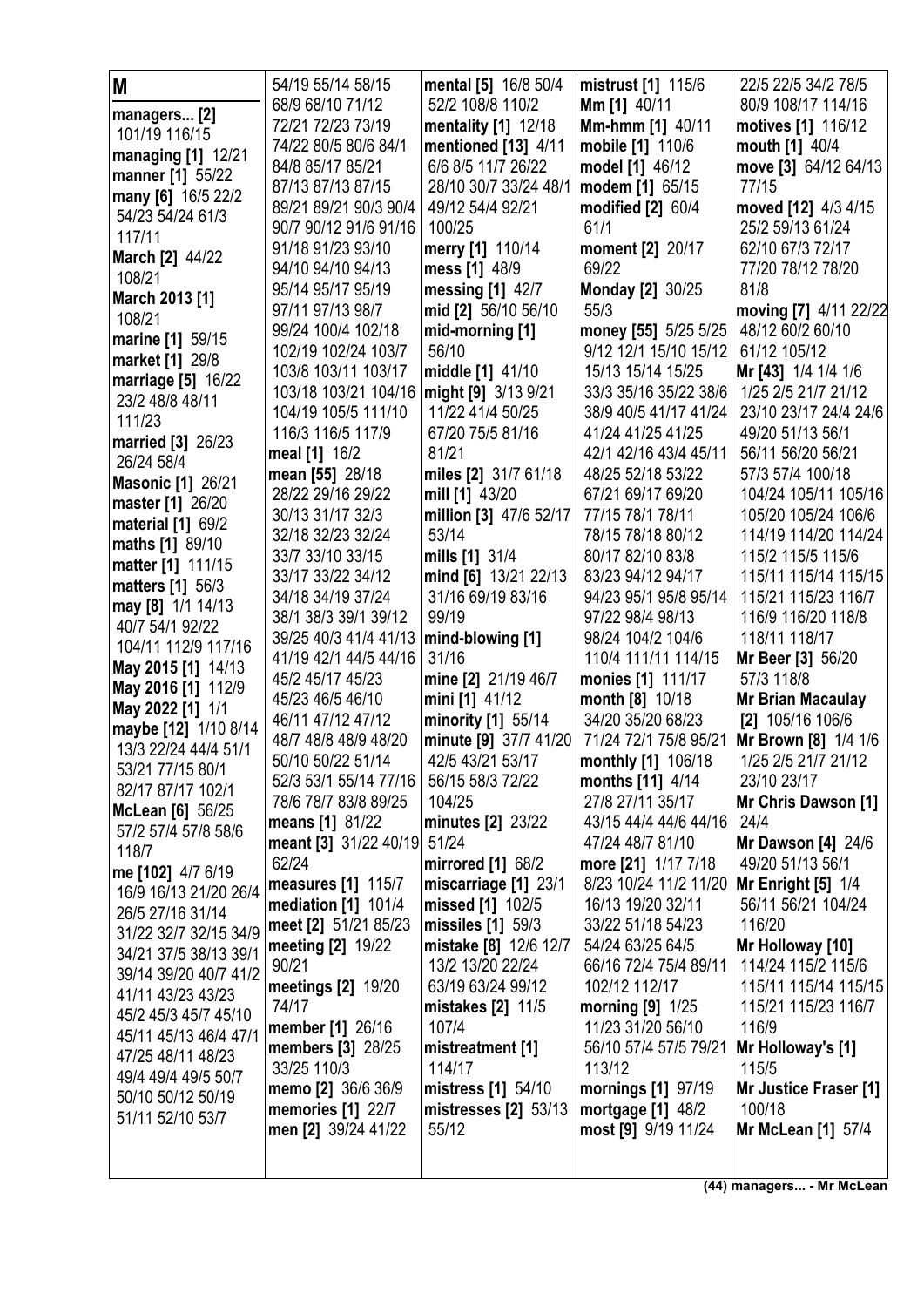| M                          | 54/18 99/10 103/7                           | news [2] 55/1 55/16                        | 92/4 92/4 93/23 93/24     | notified [2] 35/8      |
|----------------------------|---------------------------------------------|--------------------------------------------|---------------------------|------------------------|
| Mr Peter [2] 105/20        | 103/23                                      | newsagent [7] 3/2 3/8                      | 94/7 97/9 97/9 98/23      | 79/17                  |
| 114/20                     | N                                           | 9/14 16/25 17/6 17/19                      | 100/10 100/10 100/10      | <b>notify</b> [1] 35/6 |
| Mrs [13] 22/19 58/6        |                                             | 18/16                                      | 100/12 100/12 101/5       | now [34] 1/16 3/6      |
| 86/12 86/16 104/9          | nail [1] 45/3                               | newsagents [4] 17/7                        | 101/7 102/13 104/6        | 5/11 18/3 18/25 20/22  |
| 108/18 108/19 108/21       | name [11] 1/25 2/3                          | 17/11 17/20 18/18                          | 107/18 107/22 108/4       | 20/24 43/19 49/8       |
| 109/16 109/23 110/6        | 8/13 24/6 30/20 57/6                        | newspapers [2] 55/5                        | 108/5 109/12 110/14       | 50/10 52/9 52/10       |
| 118/4 118/13               | 57/7 71/7 75/10 86/13                       | 55/11                                      | 113/23 114/3              | 52/11 56/23 57/21      |
| Mrs Chant [2] 86/12        | 86/15                                       | Newtown [1] 108/21                         | nobody [2] 7/24 64/9      | 58/10 59/6 67/14       |
| 104/9                      | Nancy [4] 86/1 86/10                        | next [13] 11/23 18/25                      | non [1] 109/21            | 78/12 82/17 83/22      |
| Mrs George [4]             | 86/16 118/9                                 | 24/3 33/17 33/19                           | none [1] 65/22            | 85/10 92/11 94/17      |
| 108/21 109/16 109/23       | Nancy Chant [3] 86/1                        | 34/20 55/4 61/23                           | normal [4] 1/9 10/13      | 101/21 103/7 103/21    |
| 110/6                      | 86/10 118/9                                 | 67/16 67/19 72/22                          | 10/14 14/2                | 105/12 106/5 110/6     |
| Mrs Joanne [1]             | national [2] 55/1 76/9                      | 102/4 117/5                                | normally [2] 5/24         | 111/25 114/7 116/7     |
| 108/19                     | nature [1] 88/11                            | nice [4] 5/3 15/22                         | 14/3                      | 117/3                  |
| <b>Mrs McLean [1] 58/6</b> | NatWest [1] 31/6                            | 23/9 29/7                                  | north [3] 43/14 76/11     | nowhere [2] 42/13      |
| Mrs Nancy Chant [1]        | navigate [1] 10/5                           | nicer [1] 102/12                           | 110/20                    | 76/24                  |
| 86/16                      | near [3] 78/16 80/13                        | night [17] 5/16 8/20                       | <b>North Lincolnshire</b> | number [5] 1/18        |
| Ms [17] 1/3 1/22 1/24      | 116/5                                       | 18/18 18/20 18/23                          | $[1]$ 110/20              | 25/20 53/22 73/7       |
| 24/2 24/5 36/18 41/1       | nearest [1] 31/6                            | 18/23 19/2 34/12                           | northern [1] 61/7         | 79/12                  |
| 86/11 105/16 105/16        | nearly [4] 14/7 57/23                       | 50/13 67/20 93/4 93/6                      | not [86] 4/8 6/21 7/2     | Number 10 [1] 53/22    |
| 110/17 111/2 111/13        | 59/18 85/14                                 | 93/12 99/3 99/4 102/6                      | 8/4 9/4 9/13 11/23        | number change [1]      |
| 118/3 118/6 118/10         | necessarily [1] 71/7                        | 103/25                                     | 12/7 13/1 13/1 13/16      | 73/7                   |
| 118/14                     | need [10] 41/3 50/8                         | night-time [1] 50/13                       | 15/21 15/22 17/25         | numerous [1] 84/18     |
| Ms Coyle [2] 111/2         | 51/21 52/22 54/24                           | nights [1] 113/4                           | 20/11 20/18 21/24         | 0                      |
| 111/13                     | 58/10 63/15 63/16                           | nil [1] 6/15                               | 23/5 23/7 23/8 30/22      |                        |
| Ms Hodge [10] 1/3          | 78/24 90/10                                 | nine [3] 61/20 62/11                       | 31/15 32/15 36/14         | o'clock [6] 1/12 1/14  |
| 1/22 1/24 24/2 24/5        | needed [3] 69/11                            | 78/23                                      | 36/19 39/10 43/24         | 18/22 31/19 55/7       |
| 36/18 86/11 118/3          | 75/25 95/3                                  | nine years [1] 61/20                       | 45/8 45/14 47/5 52/4      | 79/20                  |
| 118/6 118/10               | needs [2] 55/17 91/20 no [107] 4/17 7/9 7/9 |                                            | 53/1 53/11 54/9 54/17     | obtain [2] 20/14 38/16 |
| Ms Joanne [1] 105/16       | negligible [1] 47/12                        | 8/4 8/4 11/14 13/15                        | 54/20 55/5 55/12 60/7     | obvious [2] 34/10      |
| Ms Pauline [1]             | neighbouring [1]                            | 13/17 18/4 19/17                           | 61/8 70/11 70/15 71/7     | 107/4                  |
| 105/16                     | 46/19                                       | 20/17 21/6 22/3 22/17                      | 71/18 72/7 76/5 76/20     | obviously [9] 26/6     |
| much [28] 10/8 14/5        | nervous [3] 86/24                           | 23/16 23/16 27/1 27/1 77/1 81/13 85/7 85/7 |                           | 30/25 35/13 36/15      |
| 22/18 23/8 23/15           | 103/5 103/25                                | 31/24 33/11 37/12                          | 85/10 86/3 87/22          | 37/9 45/21 46/20 50/8  |
| 23/17 23/18 28/11          | <b>Network [4] 14/17</b>                    | 38/2 38/5 38/11 38/11                      | 88/18 91/16 92/6 92/6     | 105/14                 |
| 33/1 33/13 46/3 56/8       | 62/7 109/10 109/14                          | 38/11 38/19 39/1                           | 92/6 94/14 97/14 99/2     | occasion [10] 13/5     |
| 66/24 71/12 78/7 79/8      | never [31] 9/21 13/22                       | 39/18 40/16 40/16                          | 101/15 101/16 103/15      | 69/22 79/25 80/3       |
| 85/18 85/19 86/6           | 23/4 32/18 33/15                            | 40/16 40/18 41/1 41/1                      | 103/16 104/17 106/21      | 81/14 96/6 96/19       |
| 88/19 90/1 92/24           | 33/21 35/4 45/12                            | 41/17 42/2 43/1 43/3                       | 106/23 107/4 107/9        | 101/25 105/14 117/11   |
| 95/14 97/22 99/2           | 45/12 45/13 46/20                           | 43/6 44/6 45/9 46/3                        | 109/2 109/9 109/17        | occasionally [1]       |
| 104/9 105/21 117/14        | 49/17 49/17 49/25                           | 47/17 48/2 51/11                           | 109/17 110/7 111/14       | 32/23                  |
| multiple [2] 63/21         | 51/9 53/5 60/11 66/10                       | 52/18 52/23 53/1 54/6                      | 111/20 111/21 112/24      | occasions [1] 79/12    |
| 64/1                       | 70/13 71/12 72/4 77/9                       | 58/10 62/11 63/15                          | 113/8 113/10 113/16       | occurred [1] 87/18     |
| must [6] 3/14 11/5         | 77/9 83/16 87/18 90/1                       | 63/16 64/6 64/6 70/22                      | 113/25 114/7 116/15       | occurring [3] 19/15    |
| 45/8 67/11 93/20           | 90/13 92/10 92/18                           | 71/25 72/3 72/18                           | note [1] 33/15            | 33/25 107/23           |
| 109/25                     | 111/6 113/21                                | 73/11 73/15 74/5 75/1                      | nothing [17] 10/14        | October [1] 108/21     |
| my [126]                   | new [14] 4/3 4/15                           | 75/5 75/11 77/8 77/22                      | 11/2 18/1 31/18 43/16     | October 2016 [1]       |
| myself [13] 22/2 23/1      | 4/23 7/17 7/23 8/21                         | 79/19 81/3 81/3 81/4                       | 47/16 66/14 72/3          | 108/21                 |
| 23/2 35/19 48/1 48/10      | 8/22 25/22 29/1 59/8                        | 81/6 81/6 82/4 82/11                       | 87/15 91/1 91/1 93/23     | off [11] 5/24 16/14    |
| 50/14 50/15 51/14          | 68/1 70/5 81/10 91/15                       | 82/11 83/24 85/4                           | 96/11 96/12 103/1         | 31/5 34/4 34/14 37/6   |
|                            | New Zealand [1] 29/1                        | 88/13 90/17 90/17                          | 103/19 108/16             | 46/1 72/3 84/23        |
|                            |                                             |                                            |                           |                        |
|                            |                                             |                                            |                           |                        |

**(45) Mr Peter - off**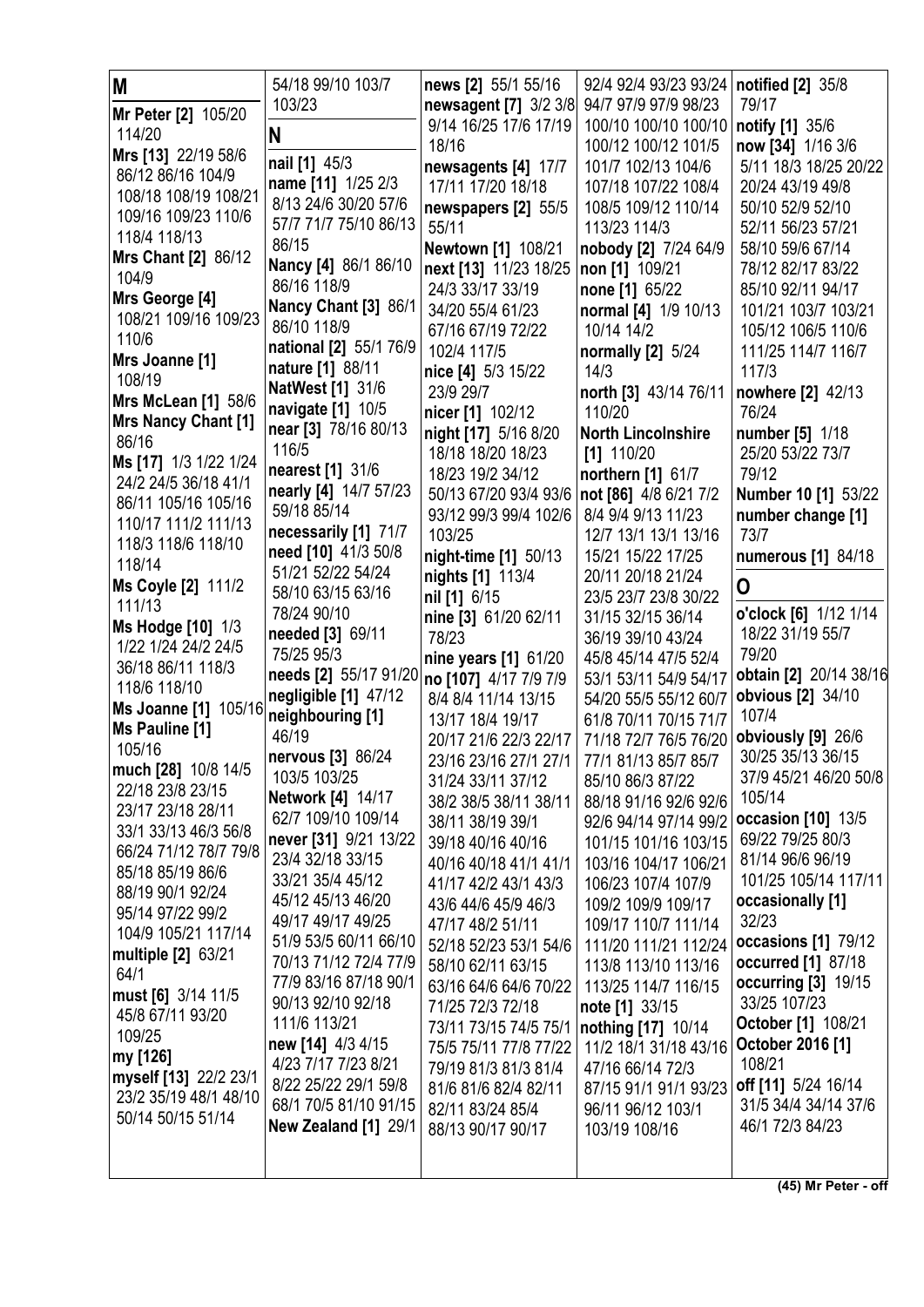| 0                                                  | 8/12 13/2 13/5 15/9                       | opportunities [1]                            | others [5] 19/15 20/7                  | 21/17 21/18 22/9 29/8                      |
|----------------------------------------------------|-------------------------------------------|----------------------------------------------|----------------------------------------|--------------------------------------------|
|                                                    | 15/12 18/12 20/1 20/9                     | 59/21                                        | 50/7 79/25 105/8                       | 38/24 39/5 49/11 99/3                      |
| <b>off</b> [2] 111/16                              | 20/10 25/8 25/13                          | opportunity [4] 3/11                         | otherwise [1] 87/24                    | 108/15 114/1                               |
| 113/20                                             | 25/14 26/23 26/25                         | 7/7 24/17 102/19                             | ought [1] 76/14                        | own label [1] 29/8                         |
| off-licence [1] 34/14                              | 27/1 33/16 33/18                          | opt [1] 107/5                                | our [11] 24/3 48/13                    | owned [2] 27/23 28/3                       |
| off-licences [2] 31/5<br>34/4                      | 33/25 34/3 34/4 34/14   option [2] 108/5  |                                              | 68/8 85/13 89/23                       | oxymoron [1] 45/18                         |
|                                                    | 36/9 41/8 46/13 46/15                     | 109/13                                       | 104/22 114/10 114/12                   | P                                          |
| offer [2] 14/19 109/25<br><b>offered</b> [1] 14/16 | 46/24 49/3 59/14 64/7                     | or [76] 6/3 6/21 8/14                        | 116/21 117/4 117/5                     |                                            |
| office [200]                                       | 64/14 65/21 67/22                         | 10/1 11/19 11/23                             | ourselves [2] 11/4                     | pace [2] 21/18 31/16                       |
| <b>Office's [2] 37/22</b>                          | 68/6 74/17 74/22                          | 15/17 17/19 19/19                            | 23/21                                  | packages [1] 41/11                         |
| 116/10                                             | 74/25 75/17 76/5                          | 21/2 21/4 21/8 22/16                         | out [56] 3/15 4/24                     | packing [1] 91/4                           |
| officer [2] 58/2 58/21                             | 79/24 79/24 79/25                         | 31/15 34/6 34/20                             | 5/25 6/1 7/8 8/16 14/1                 | page [6] 2/10 24/14                        |
| officers [1] 38/11                                 | 80/4 80/14 80/16 81/9                     | 34/25 38/4 38/5 38/16                        | 14/7 14/24 15/1 17/24                  | 55/13 57/11 86/22                          |
| offices [8] 3/24 5/3                               | 81/14 85/6 88/14                          | 38/19 38/22 46/14                            | 26/17 27/16 31/23                      | 86/24                                      |
| 26/10 46/19 61/11                                  | 89/16 89/22 90/7                          | 46/16 47/5 48/23 51/8                        | 32/1 32/16 33/2 33/20                  | page for [1] 55/13                         |
| 61/13 61/14 114/23                                 | 90/14 92/16 97/13                         | 51/24 53/18 54/20                            | 33/21 35/5 37/2 37/16                  | page of [3] 2/10 24/14                     |
| officials [1] 55/21                                | 98/3 101/24 101/24                        | 61/17 64/5 64/5 66/6                         | 40/4 40/24 44/14 46/6                  | 86/22                                      |
| offsite [1] 63/7                                   | 101/25 112/18 116/2                       | 66/6 67/11 67/17 69/8                        | 48/12 50/2 52/14                       | paid [25] 5/25 14/5                        |
| often [1] 107/1                                    | one day [4] 33/16                         | 70/3 71/8 71/19 72/16                        | 52/15 55/22 59/3 59/5                  | 29/15 29/23 33/14                          |
| oh [20] 3/13 3/13 6/20                             | 33/18 97/13 112/18                        | 73/24 74/8 75/4 75/20                        | 59/8 60/7 61/15 68/25                  | 43/14 44/11 44/12                          |
| 10/17 13/9 14/7 20/9                               | one-man [1] 89/22                         | 77/1 77/5 77/6 77/7                          | 69/23 71/15 71/16                      | 45/24 68/14 77/3 78/6                      |
| 27/7 30/12 33/10 35/1                              | ones [1] 100/11                           | 77/13 77/16 77/19                            | 72/11 78/16 79/22                      | 78/9 78/10 78/16 82/5                      |
| 39/22 53/1 62/13                                   | online [3] 7/2 7/2                        | 77/22 78/20 78/21                            | 84/12 90/3 92/12 93/3                  | 87/21 91/18 97/22                          |
| 67/18 69/12 79/6                                   | 100/4                                     | 79/4 79/8 79/13 79/17                        | 93/7 94/16 96/13                       | 98/2 103/13 106/25                         |
| 82/21 94/15 102/2                                  | only [33] 3/14 4/13                       | 79/22 80/1 80/23 83/6                        | 104/4 106/21 108/12                    | 109/7 112/25 115/18                        |
| okay [23] 1/12 3/16                                | 5/2 5/9 8/14 12/11                        | 90/6 93/22 95/14                             | 108/13 110/13 114/5                    | pain [2] 22/1 85/17                        |
| 17/12 19/25 21/10                                  | 13/2 14/23 19/24 20/1                     | 95/23 97/6 100/11                            | outcome [2] 83/2                       | <b>Paisley [1] 2/20</b><br>panel [1] 106/2 |
| 21/18 22/20 31/12                                  | 20/6 21/24 27/8 29/15                     | 104/25 107/12 112/18                         | 83/15                                  | panic [1] 102/24                           |
| 36/17 39/17 51/23                                  | 30/13 33/8 55/13                          | 113/24 114/9 116/10                          | outlying [1] 61/11                     | Panorama [2] 55/3                          |
| 53/3 56/7 57/22 58/20                              | 68/23 74/6 74/22                          | oral [1] 104/22                              | outreach [1] 106/11                    | 55/6                                       |
| 61/19 61/24 63/1 74/6                              | 74/25 75/17 79/5                          | order [5] 16/2 105/9                         | outright [1] 43/23                     | paper [14] 6/12 9/18                       |
| 86/4 93/5 99/4 100/24                              | 79/24 79/24 84/4                          | 105/11 105/15 116/5                          | outside [1] 25/20                      | 9/22 38/2 60/10 60/11                      |
| <b>Okehampton [17]</b>                             | 84/22 90/7 90/9 90/13                     | ordered [1] 109/19                           | over [44] 1/22 3/21                    | 63/13 64/8 64/10 67/1                      |
| 60/3 60/21 60/21                                   | 92/16 94/21 95/2                          | organisation [4] 35/3  <br>37/25 48/24 98/22 | 3/25 4/19 11/19 11/20                  | 70/1 71/23 102/15                          |
| 60/25 61/6 61/14                                   | open [6] 11/23 18/23<br>37/9 41/10 97/19  |                                              | 11/21 11/23 11/24<br>13/18 13/19 13/20 | 113/5                                      |
| 61/20 62/14 72/16                                  | 113/23                                    | organisations [1]<br>51/18                   | 14/1 14/3 14/9 14/22                   | paper-based [4] 9/18                       |
| 72/18 76/10 77/19                                  | opened [3] 31/9 31/19 organise [1] 113/24 |                                              | 18/25 25/21 32/18                      | 67/1 70/1 71/23                            |
| 78/8 78/18 79/10                                   | 106/17                                    | original [3] 20/18                           | 46/4 46/19 57/24                       | papers [2] 20/9                            |
| 81/18 81/19                                        | opening [4] 5/24 6/2                      | 35/9 38/5                                    | 61/23 62/22 63/2                       | 105/12                                     |
| old [11] 4/2 4/13 4/20                             | 12/5 108/25                               | originally [2] 11/3                          | 66/13 67/3 67/16                       | paperwork [3] 6/7                          |
| 5/17 25/3 27/6 47/1                                | operate [1] 18/4                          | 58/1                                         | 87/11 87/16 95/5                       | 88/15 109/20                               |
| 48/23 57/20 68/22                                  | operated [3] 28/17                        | originate [1] 28/24                          | 95/22 98/23 99/5                       | paragraph [1] 36/4                         |
| 96/15                                              | 106/8 106/10                              | other [29] 10/4 11/1                         | 100/22 101/22 102/10                   | paragraph 17 [1] 36/4                      |
| old-fashioned [1]                                  | operating [2] 27/22                       | 13/4 25/14 36/11                             | 103/1 109/8 109/20                     | paranoid [2] 48/10                         |
| 5/17                                               | 84/18                                     | 38/25 41/9 43/2 44/11                        | 111/5 112/22 114/14                    | 50/11                                      |
| old-school [1] 68/22                               | operation [6] 27/17                       | 46/13 46/15 48/5 49/3                        | 117/2                                  | paraphernalia [1]                          |
| <b>Oman</b> [1] 59/4                               | 59/2 65/8 66/12 67/1                      | 55/21 59/21 64/25                            | overall [1] 68/14                      | 29/11                                      |
| once [8] 7/23 22/7                                 | 112/4                                     | 68/2 68/4 71/19 74/8                         | owe [1] 95/14                          | parcels [1] 29/6                           |
| 33/15 33/23 37/10                                  | operations [1] 63/12                      | 74/11 74/19 78/17                            | owed [2] 111/10                        | parents [1] 114/1                          |
| 51/1 68/23 102/8<br>one [63] 1/8 6/11 8/8          | opinion [3] 66/15                         | 80/5 80/16 81/4 82/1                         | 111/17                                 | part [15] 1/5 5/9 6/6                      |
|                                                    | 90/5 94/12                                | 109/13 116/13                                | own [12] 19/18 19/24                   | 20/16 30/5 32/7 35/9                       |
|                                                    |                                           |                                              |                                        |                                            |
|                                                    |                                           |                                              |                                        |                                            |

**(46) off... - part**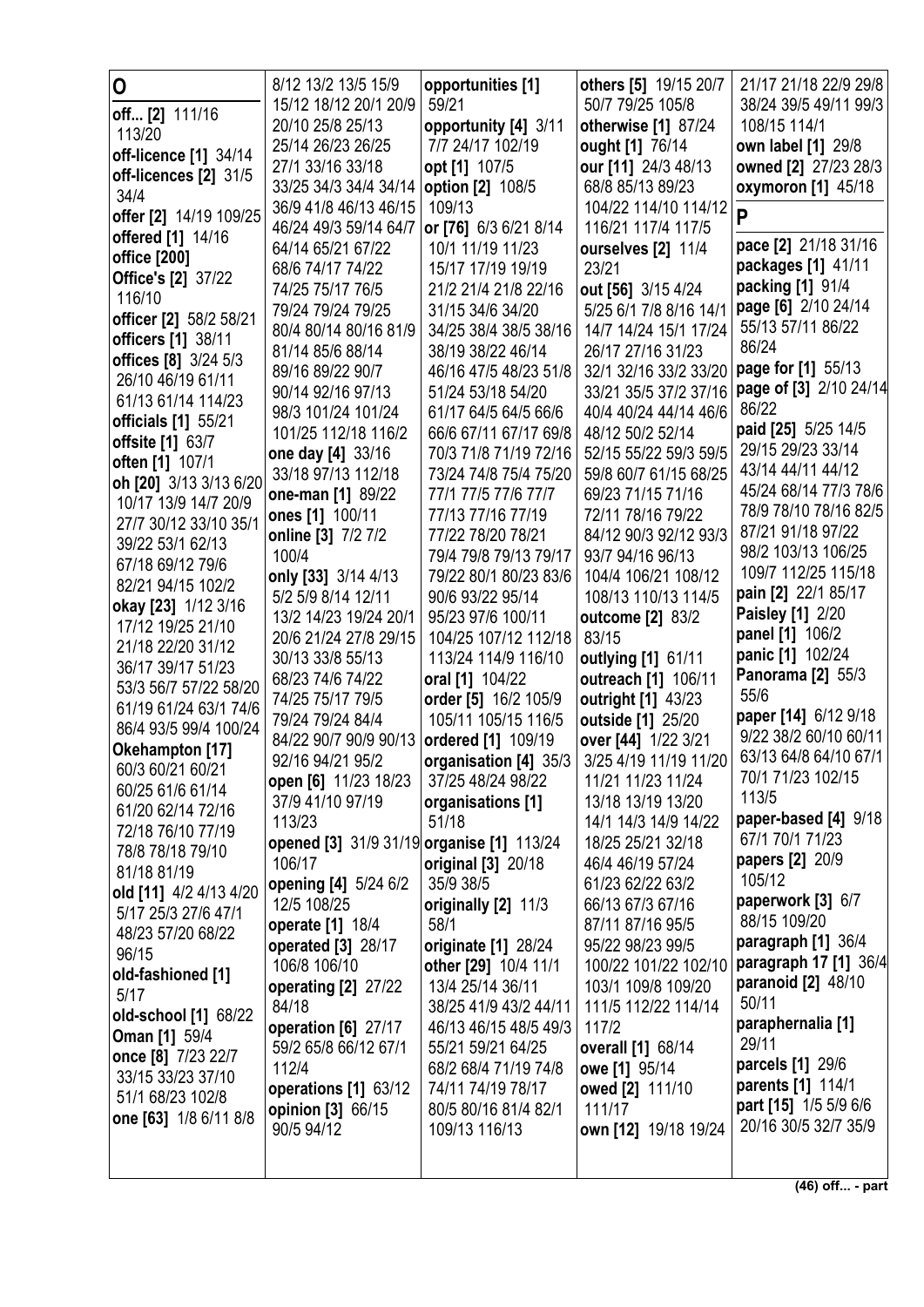| P                                          | 77/6 111/3                | phase [1] 117/7       | 35/24 42/15 44/9                            | previously [1] 50/16       |
|--------------------------------------------|---------------------------|-----------------------|---------------------------------------------|----------------------------|
| part [8] 69/5 71/22                        | PC [1] 60/12              | phone [2] 45/17       | 50/24 87/10                                 | printed [1] 93/7           |
| 72/13 77/14 79/6                           | <b>PC-based [1] 60/12</b> | 101/24                | point 59 [1] 87/10                          | printers [2] 63/13         |
| 100/15 104/17 104/19                       | pen [1] 53/17             | phoned [9] 20/2       | police [1] 40/22                            | 74/8                       |
| participate [1] 82/19                      | pension [3] 31/11         | 33/10 34/15 38/18     | policies [1] 85/16                          | printing [1] 96/13         |
| participated [2]                           | 33/1 88/18                | 43/8 45/4 93/4 97/5   | politics [2] 50/16 51/6 prior [7] 36/1 37/4 |                            |
| 100/25 117/1                               | pensionable [1]           | 102/2                 | Pollok [1] 88/10                            | 45/2 46/4 51/22 84/19      |
| particular [1] 32/6                        | 31/10                     | phoning [1] 43/8      | popped [1] 97/13                            | 108/24                     |
| parties [2] 28/20                          | pensioners [1] 78/9       | phrase [2] 40/20 41/4 | poring [1] 102/25                           | private [2] 28/5 30/1      |
| 54/15                                      | pensioners' [1]           | physical [1] 110/2    | porter [1] 49/3                             | privy [1] 70/13            |
| partner [2] 31/7 51/15                     | 113/24                    | physically [4] 67/25  | position [1] 112/3                          | probably [18] 3/9          |
| parts [2] 65/19 68/2                       | pensions $[4]$ 29/3       | 68/22 77/12 83/8      | possessions [1] 48/5                        | 3/15 4/14 15/24 16/9       |
|                                            | 31/3 31/24 78/5           | pick [1] 19/22        | possibility [1] 60/9                        | 16/13 30/4 31/13           |
| party [1] 114/4                            | people [38] 10/24         | picked [1] 17/24      | possibly [1] 42/4                           | 58/22 61/17 67/18          |
| pass [3] 23/14 52/6<br>68/9                | 16/5 17/10 28/21          | picture [1] 61/19     | post [190]                                  | 71/9 71/17 72/5 76/20      |
|                                            | 28/23 29/2 31/3 43/20     | piece [1] 55/4        | post office [163]                           | 86/3 91/16 104/7           |
| passed [3] 40/22<br>50/20 53/9             | 43/23 46/13 48/10         | piles [1] 88/18       | Post Office's [2]                           | problem [16] 43/6          |
|                                            | 48/22 50/11 51/19         | pillar [1] 52/6       | 37/22 116/10                                | 54/7 70/16 70/18           |
| password [1] 68/11                         | 51/20 54/1 54/19          | pinpoint [1] 34/13    | postal [1] 27/20                            | 70/19 71/5 71/20           |
| past [6] 52/4 52/4                         | 54/23 55/5 55/8 59/23     | Piping [1] 6/25       | postie [1] 52/5                             | 71/24 72/2 72/20 74/1      |
| 52/5 55/3 104/10                           | 63/20 63/25 64/9          | Pitlochry [13] 25/12  | postmaster [6] 26/8                         | 74/1 74/2 75/20 77/20      |
| 104/17                                     | 65/18 74/19 83/10         | 27/3 27/25 28/18      | 28/8 32/4 43/13 44/11                       | 77/21                      |
| Paula [1] 55/20                            | 90/4 90/21 90/23          | 28/24 28/24 29/9      | 90/20                                       | problem-free [1]           |
| Paula Vennells [1]                         | 90/23 99/22 104/7         | 29/10 43/20 48/21     | postmasters [5]                             | 75/20                      |
| 55/20                                      | 104/14 108/17 114/2       | 49/7 55/15 55/16      | 19/21 38/22 46/16                           | problems [32] 10/11        |
| Pauline [10] 105/16                        | 116/18 117/8              | place [11] 4/12 28/22 | 53/13 84/2                                  | 18/8 18/14 19/11           |
| 110/17 110/18 111/4<br>111/7 111/15 111/18 | people's [1] 11/1         | 39/4 39/8 41/11 61/6  | pound [1] 29/23                             | 19/13 19/16 32/17          |
| 111/22 112/1 118/14                        | peoples [1] 32/17         | 77/12 92/18 93/8      | pounds [2] 72/5 80/1                        | 32/20 54/2 54/4 54/11      |
| Pause [3] 49/23 52/20                      | per [1] 115/19            | 99/20 103/23          | practical [1] 64/19                         | 65/10 65/25 66/20          |
| 105/4                                      | perfect [1] 55/2          | places [1] 65/16      | practised [1] 21/19                         | 66/25 67/4 68/13           |
|                                            | perfectly [2] 30/22       | plan [2] 46/18 65/14  | practising [1] 21/10                        | 70/10 70/14 74/12          |
| pay [39] 4/24 12/1<br>15/10 28/11 29/20    | 39/6                      | planned [2] 17/23     | prefer [1] 56/14                            | 75/1 81/5 81/6 81/11       |
| 35/20 38/20 42/24                          | period [10] 13/24         | 46/23                 | premises [7] 4/3 4/11                       | 89/14 91/25 92/2           |
| 42/25 43/12 44/8 44/9                      | 14/2 32/5 42/3 47/4       | plans [1] 111/25      | 4/13 4/15 4/18 27/22                        | 99/17 107/22 111/1         |
| 44/16 45/6 45/11                           | 49/25 58/25 61/12         | pleaded [2] 40/25     | 30/23                                       | 111/3 111/22               |
| 45/14 47/15 48/2 48/6                      | 66/12 66/14               | 54/19                 | prepare [1] 91/14                           | procedures [1] 85/7        |
| 69/8 69/16 78/19                           | periods [1] 10/13         | please [16] 2/2 2/10  | prepared [1] 106/23                         | proceed $[2]$ 1/21         |
| 80/16 87/22 95/15                          | permission [1]            | 5/21 8/19 16/7 21/12  | present [8] 37/1 37/3                       | 56/13                      |
| 95/16 95/19 97/5 97/6                      | 105/22                    | 24/8 24/14 57/1 57/7  | 39/17 104/11 104/13                         | proceedings [1]            |
| 98/7 103/8 103/16                          | person [6] 45/16 60/5     | 57/19 58/18 86/14     | 104/14 104/16 104/18                        | 105/2                      |
| 103/17 103/20 104/3                        | 65/13 72/23 85/22         | 86/22 96/9 105/7      | presents $[1]$ 29/6                         | process $[1]$ 6/7          |
| 109/6 109/18 112/24                        | 90/9                      | pleased [2] 83/11     | pressure [1] 108/6                          | processes $[1]$ 15/18      |
| 113/16                                     | personal [8] 15/2         | 117/13                | pressures [3] 98/15                         | Procurator [1] 40/23       |
| <b>pay -- you [1]</b> 69/16                | 40/2 47/22 56/2 84/9      | plenty [1] 49/21      | 99/1 99/2                                   | products $[1]$ 79/6        |
| <b>paying [11]</b> 9/12                    | 98/12 102/7 102/12        | plug [1] 117/9        | presume [2] 71/21                           | profit [1] 30/10           |
| 35/19 47/23 87/14                          | personally [2] 32/22      | plus [4] 14/8 28/12   | 81/25                                       | profits [1] 47/4           |
| 95/4 98/1 98/2 98/5                        | 49/18                     | 31/21 78/14           | presumed [1] 81/24                          | <b>Programme [2] 14/17</b> |
| 98/17 100/4 113/20                         | <b>persons</b> [1] 85/8   | pm [3] 86/7 86/9      | presumption [2]                             | 62/8                       |
| payment [2] 14/16                          | <b>Perth [1] 31/6</b>     | 117/15                | 41/18 41/19                                 | pronounced [1] 89/1        |
| 14/20                                      | Perthshire [1] 25/2       | point [14] 1/14 6/11  | prevented [1] 110/1                         | proper [1] 60/8            |
| <b>payments</b> [3] 77/6                   | Peter [4] 105/20          | 8/8 13/21 15/9 15/12  | previous $[4]$ 32/3                         | properly [2] 49/19         |
|                                            | 114/19 114/20 118/17      | 20/10 20/11 23/10     | 32/13 70/21 107/14                          | 54/25                      |
|                                            |                           |                       |                                             |                            |
|                                            |                           |                       |                                             |                            |

**(47) part... - properly**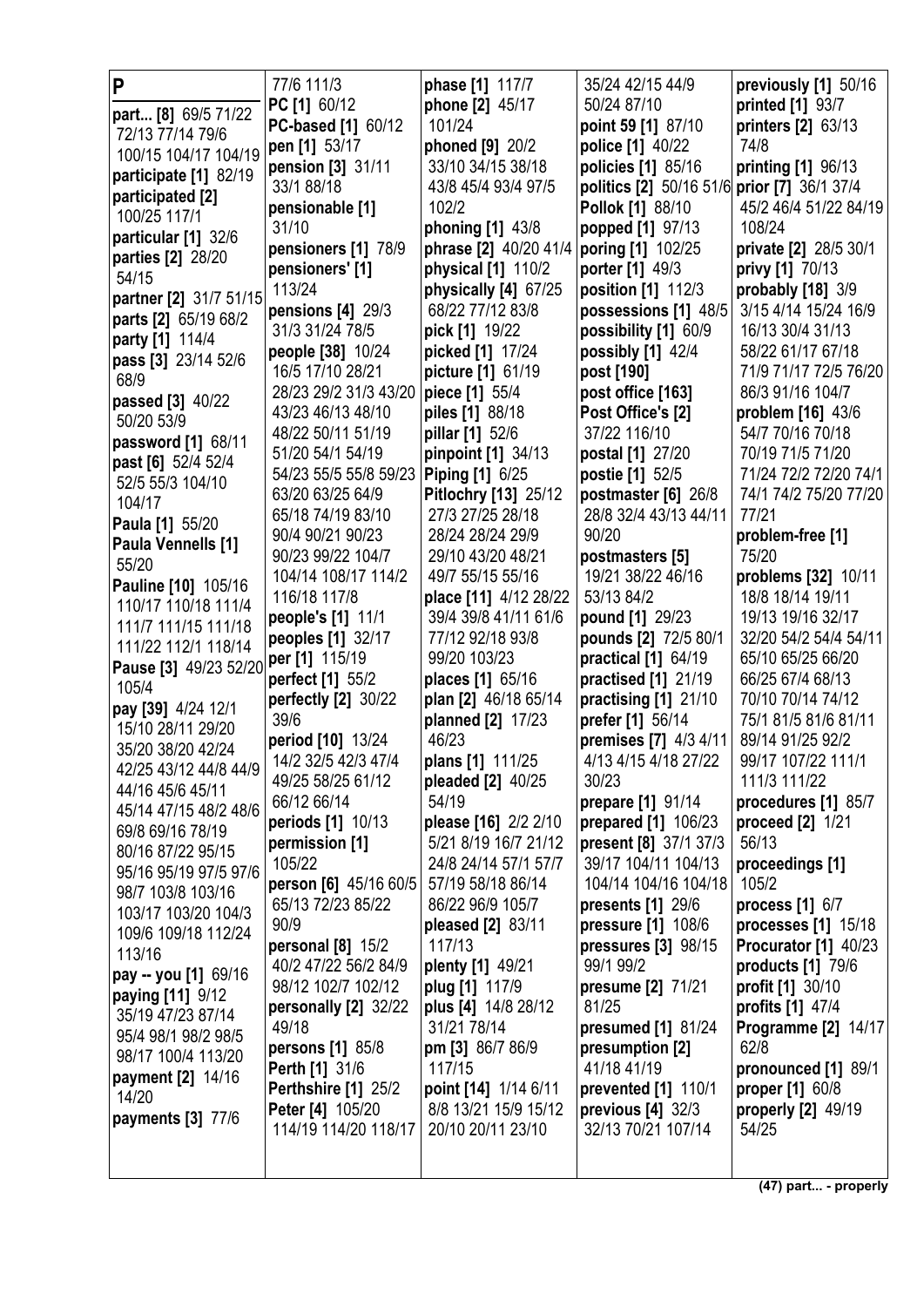| P                                     | 76/25 85/7 90/15                          | ready [2] 1/13 56/20                   | <b>rectify [5] 34/17</b>                    | 73/20 74/4 75/10                  |
|---------------------------------------|-------------------------------------------|----------------------------------------|---------------------------------------------|-----------------------------------|
| property [3] 4/16                     | 99/10                                     | real [5] 5/9 11/14                     | 35/12 35/18 70/16                           | 80/21 81/9 81/13                  |
| 103/13 112/10                         | Questioned [8] 1/24                       | 31/24 38/21 85/4                       | 71/4                                        | 82/17 85/5 95/18                  |
| proposing [1] 1/10                    | 24/5 57/3 86/11 118/3                     | realise [2] 18/13 50/7                 | rectifying $[1]$ 35/15                      | reminder [1] 52/7                 |
| prosecute [1] 115/13                  | 118/6 118/8 118/10                        | <b>realised</b> [2] 20/13              | red [2] 26/16 52/6                          | remit [1] 53/19                   |
| prosecuted [2] 69/21                  | questions $[15]$ 2/2                      | 83/19                                  | redoing [1] 9/5                             | remortgage [1] 28/15              |
| 104/5                                 | 21/6 24/7 24/25 42/2                      | really [22] 4/6 4/9 5/9                | refer [1] 39/10                             | remote [4] 23/20                  |
| prosecuting [1] 55/24                 | 42/10 52/23 52/25                         | 7/12 8/4 10/7 10/9                     | referring [1] 10/8                          | 72/14 73/3 73/21                  |
| prosecution [2] 54/21                 | 53/1 53/7 57/6 84/4                       | 10/19 11/5 11/18 18/1                  | refitted [2] 92/14                          | remuneration [4]                  |
| 113/17                                | 86/13 88/2 102/13                         | 51/3 51/4 53/1 66/17                   | 92/15                                       | 77/5 95/21 98/5                   |
| prospects [1] 51/6                    | quick [2] 65/18 67/21                     | 72/11 72/11 84/1                       | refuse [1] 103/17                           | 103/11                            |
| protect [1] 53/23                     | quickly [1] 27/10                         | 90/12 94/14 101/15                     | refused [3] 54/18                           | renovated [2] 92/11               |
| proved [1] 83/3                       | quid [2] 32/24 32/24                      | 101/16                                 | 116/4 116/5                                 | 94/16                             |
| provide [4] 27/19                     | quiet [1] 114/10                          | reaping [1] 43/14                      | refusing [1] 105/11                         | rent [11] 28/6 29/15              |
| 49/19 49/24 76/6                      | quietly [1] 86/4                          | reason [3] 28/5 82/23                  | regarding [1] 112/18                        | 29/17 29/20 43/12                 |
| provided [3] 30/18                    | quite [21] 8/9 16/9                       | 82/24                                  | region [3] 28/12                            | 44/8 44/8 44/13 47/23             |
| 85/5 116/23                           | 22/14 26/14 27/14                         | reasonable [2] 10/18                   | 29/14 109/8                                 | 98/5 103/13                       |
| provider [1] 49/9                     | 34/21 35/2 35/15                          | 10/19                                  | regular [1] 20/3                            | rented [1] 28/6                   |
| providers [1] 59/15                   | 59/18 61/10 61/10                         | recall [9] 6/16 8/6                    | rehomed [1] 48/14                           | repaid [1] 113/18                 |
| providing [1] 49/10                   | 62/18 63/18 66/22                         | 8/16 13/8 28/14 30/18                  | reimburse [1] 22/23                         | repair [1] 31/1                   |
| public [2] 53/22 56/3                 | 70/24 72/8 76/20                          | 39/8 45/15 92/24                       | reimbursement [1]                           | repay [4] 69/6 95/4               |
| published [1] 55/10                   | 77/23 80/1 92/21                          | receipt [1] 34/15                      | 54/12                                       | 95/7 107/9                        |
| pulled [1] 11/2                       | 94/14                                     | receive [11] 6/23 8/2                  | reintroduced [1]                            | <b>repaying [1] 22/6</b>          |
| puppets [1] 38/25                     | quite -- well [1] 59/18                   | 20/19 22/15 39/21                      | 102/11                                      | repayment [2] 14/1                |
| purchase [4] 4/15                     | R                                         | 39/22 47/19 91/7                       | reinvented [1] 5/3                          | 107/12                            |
| 27/25 28/1 28/14                      | radio [2] 58/1 58/21                      | 101/8 104/6 109/17                     | related [2] 38/4<br>107/14                  | repeated [3] 41/23<br>41/23 41/23 |
| purchasing [1] 28/10                  | raging [1] 103/20                         | received [12] 7/16<br>10/2 20/21 20/23 |                                             |                                   |
| <b>Pure [1] 102/23</b>                | Rail [1] 98/19                            | 22/14 30/15 47/16                      | relation [5] 13/11<br>42/21 107/1 111/6     | repeatedly [2] 15/3<br>84/21      |
| purpose [2] 32/16                     | raised [1] 76/14                          | 47/17 83/6 101/10                      | 116/25                                      | replace [1] 22/3                  |
| 53/11                                 | ran [4] 4/1 4/2 61/13                     | 107/11 111/7                           | relationship [5] 12/13 reply [2] 42/11 45/5 |                                   |
| pursue [1] 53/12                      | 108/22                                    | receiving $[2]$ 43/16                  | 12/24 17/14 49/15                           | report [4] 71/13 92/1             |
| pursued [1] 85/3                      | ranging [1] 30/4                          | 44/6                                   | 98/16                                       | 96/22 102/25                      |
| push [2] 76/17 76/17                  | <b>Rannoch [4] 27/8</b>                   | recent [1] 100/9                       | relationships [1]                           | reported [3] 34/16                |
| pusher [1] 53/17                      | 27/13 27/21 50/23                         | rechecked [1] 93/10                    | 108/9                                       | 35/10 94/2                        |
| put [23] 4/22 5/17                    | <b>Rapier [1] 59/3</b>                    | recommenced [1]                        | relatively [1] 51/15                        | repossessed [2] 48/4              |
| 9/24 11/1 12/15 13/9                  | rates [6] 29/16 43/12                     | 70/3                                   | relatives $[1]$ 16/2                        | 48/15                             |
| 16/21 22/5 37/8 46/4                  | 44/13 47/24 98/5 98/6                     | reconciled [1] 5/22                    | relentlessly [1] 85/3                       | representations [1]               |
| 51/4 52/14 60/15<br>67/11 69/17 69/20 | rather [3] 5/9 34/9                       | reconciliations [1]                    | relied [1] 37/16                            | 38/17                             |
| 77/11 77/16 77/17                     | 44/10                                     | 102/6                                  | relief [5] 89/21 91/18                      | representatives [1]               |
| 81/24 92/18 110/15                    | re [2] 8/23 87/17                         | reconfigure [1] 23/21                  | 94/14 97/11 97/13                           | 27/12                             |
| 112/3                                 | <b>re-input</b> [1] 8/23                  | record [2] 37/17                       | relying [1] 17/9                            | <b>reputable [1] 115/17</b>       |
| putting [3] 13/2 63/13                | re-reading [1] 87/17                      | 40/22                                  | <b>REM [1] 92/13</b>                        | reputation $[1]$ 113/22           |
| 80/12                                 | reach [1] 53/20                           | recorded [1] 34/11                     | <b>REM-ed [1] 92/13</b>                     | reputations [1] 53/9              |
|                                       | read [18] 1/7 1/16<br>1/17 1/18 2/13 20/9 | recorder $[1]$ 41/9                    | remain [2] 89/8 99/15                       | requested [1] 111/4               |
| Q                                     | 21/12 21/15 24/17                         | recording [1] 41/7                     | remained [1] 35/7                           | requests [1] 54/12                |
| QC [2] 57/3 118/8                     | 24/19 43/6 55/14                          | records [2] 33/21<br>37/15             | remaining $[2]$ 1/15<br>56/12               | required [2] 94/3 95/7            |
| quality [2] 7/15 29/7                 | 58/15 82/14 87/5                          | recover $[4]$ 47/7                     | <b>remember</b> [21] 8/7                    | resign [2] 46/9<br>115/22         |
| quarter [1] 1/10                      | 105/1 105/8 106/2                         | 47/10 82/10 83/22                      | 8/10 8/13 14/2 27/10                        | resigned $[3]$ 44/4               |
| querying [2] 33/10                    | reading [3] 53/5                          | rectified [3] 34/20                    | 28/13 37/17 37/18                           | 44/23 45/20                       |
| 74/25                                 | 87/17 106/4                               | 34/23 103/24                           | 39/9 39/9 63/9 66/22                        | resigning $[1]$ 45/2              |
| question [5] 22/13                    |                                           |                                        |                                             |                                   |
|                                       |                                           |                                        |                                             |                                   |

**(48) property - resigning**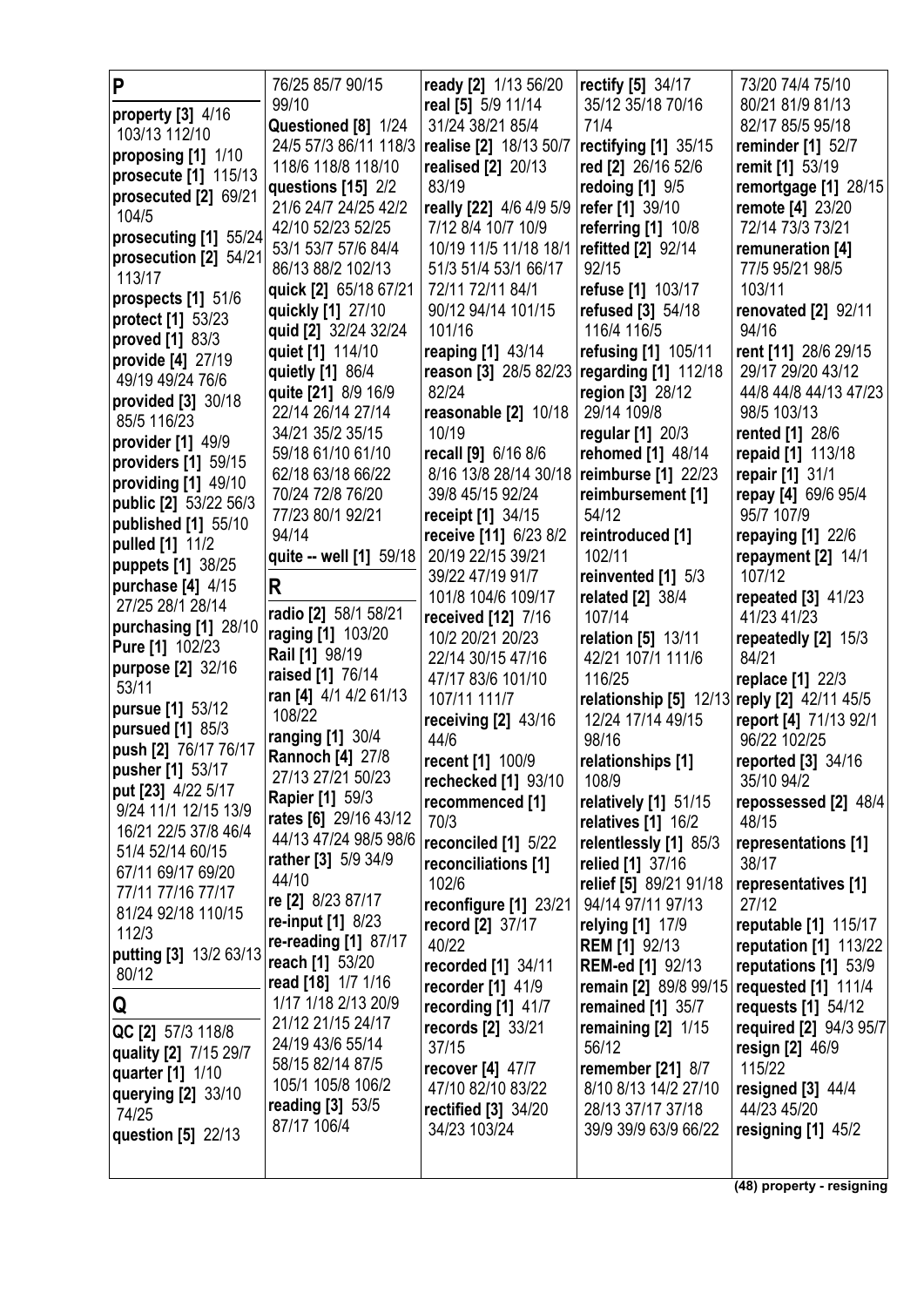| R                        | 62/6 63/8 64/22 76/10   said [46] 3/16 7/20 |                                            | 70/10 93/21 94/19                       | seem [1] 20/25         |
|--------------------------|---------------------------------------------|--------------------------------------------|-----------------------------------------|------------------------|
|                          | 76/18 79/15 86/18                           | 13/15 15/25 16/20                          | 97/3 114/3                              | seemed [2] 3/11        |
| resolve [3] 9/8 10/21    | 88/5 88/25 89/16                            | 19/4 26/4 27/19 29/16                      | says [19] 87/11 97/14                   | 34/21                  |
| 11/16                    | 92/24 94/9 96/4 96/20                       | 29/19 32/4 39/20                           | 106/16 106/22 106/25                    | seemingly [1] 73/12    |
| resolved [1] 97/2        | 97/15 101/4                                 | 41/21 42/5 42/6 42/6                       | 107/20 108/6 108/9                      | seems [1] 12/6         |
| responded [1] 115/4      | rightly [1] 80/21                           | 42/8 43/1 43/1 43/2                        | 109/2 109/4 110/2                       | seen [6] 8/25 46/12    |
| responsibility [3]       | ring $[1]$ 67/23                            | 44/18 45/7 47/23                           | 110/9 111/7 111/18                      | 55/18 72/4 72/8 72/20  |
| 14/25 42/23 102/22       | ripped [1] 46/6                             | 49/25 50/24 51/14                          | 111/22 112/1 114/8                      | self [3] 49/9 51/14    |
| responsible [12] 12/7    | Road [3] 2/20 88/10                         | 61/9 65/12 66/8 69/5                       | 115/23 116/9                            | 99/3                   |
| 12/8 12/11 13/1 35/16    | 90/20                                       | 70/9 72/6 72/11 75/3                       | scandal [3] 55/10                       | self-employed [2]      |
| 43/5 95/3 97/5 102/21    | robust [1] 100/21                           | 75/17 80/6 87/21 90/4                      | 112/5 116/16                            | 49/9 51/14             |
| 108/10 114/24 116/9      | rock [1] 29/10                              | 90/7 93/5 93/6 93/17                       | scared [1] 32/18                        | sell [7] 6/4 45/19     |
| rest [1] 103/14          | <b>ROGER [3] 57/2 57/8</b>                  | 94/5 95/15 97/15                           | scars [1] 113/20                        | 45/21 45/22 60/1       |
| restaurant [6] 25/8      | 118/7                                       | 116/3                                      | scary [2] 39/6 104/4                    | 110/13 111/24          |
| 25/13 25/15 27/15        |                                             |                                            |                                         |                        |
| 49/6 49/6                | role [7] 44/2 60/19<br>62/14 88/11 89/8     | salary [6] 14/1 47/21<br>47/25 95/23 98/11 | scheduled [1] 1/8                       | sellable [1] 15/17     |
| result [5] 101/8         | 90/18 104/17                                | 112/25                                     | scheme [4] 82/13<br>101/4 109/10 109/15 | selling [3] 29/24      |
| 107/18 108/7 108/14      |                                             |                                            |                                         | 31/24 110/1            |
| 115/7                    | roll [6] 11/19 11/20                        | sales [2] 79/3 79/6                        | school [2] 68/22 88/4                   | sells [1] 26/6         |
| resulted [1] 115/9       | 11/20 11/22 11/24                           | same [12] 47/4 51/17                       | science [1] 84/11                       | send [4] 6/7 6/10 8/11 |
| retail [15] 17/6 25/19   | 13/18                                       | 51/17 68/8 68/10                           | scope [1] 54/16                         | 19/7                   |
| 26/5 26/7 27/22 29/13    | rolls [2] 63/13 113/5                       | 68/12 70/20 70/23                          | <b>Scotland [6] 8/8</b>                 | sending [5] 8/11 33/3  |
| 30/8 30/9 33/2 33/21     | room [3] 27/15 41/8                         | 77/20 77/21 86/25                          | 61/24 106/8 116/22                      | 33/5 36/6 78/17        |
| 48/25 60/8 77/14         | 54/1                                        | 92/17                                      | 117/8 117/13                            | senior [3] 55/21       |
| 108/2 108/4              | roughly [1] 73/20                           | sanctioned [1] 53/13                       | Scottish [4] 1/15 40/8                  | 64/24 116/15           |
| rethink [1] 16/4         | round [1] 110/14                            | sat [5] 31/23 40/4                         | 41/5 105/6                              | sense [1] 103/1        |
| retire [4] 26/8 57/24    | Royal [1] 52/5                              | 41/8 41/9 71/11                            | screen [6] 4/25 42/20                   | sent [2] 70/16 78/25   |
| 85/14 112/13             | rude [1] 109/5                              | satellite [3] 61/13                        | 72/21 73/2 73/5 73/8                    | sentence [1] 87/12     |
| retired [2] 54/10        | ruin [1] 116/14                             | 61/14 114/23                               | sea [2] 58/1 58/21                      | separate [1] 22/15     |
| 114/7                    | ruined [2] 22/25                            | satisfaction [1] 47/17                     | search [1] 66/18                        | September [2] 106/9    |
| retirement [6] 17/22     | 53/10                                       | satisfied [1] 7/15                         | searching [2] 69/4                      | 114/22                 |
| 46/16 47/2 111/19        | rumour [1] 43/20                            | <b>Saturday [2] 30/24</b>                  | 93/19                                   | September 2001 [1]     |
| 111/25 112/13            | rumours [2] 32/17                           | 88/13                                      | seat [3] 33/18 57/4                     | 114/22                 |
| revealed [1] 113/4       | 108/3                                       | save [2] 7/4 7/5                           | 105/1                                   | serious [2] 66/11      |
| <b>rewards</b> [1] 43/14 | run [13] 3/22 5/6 7/6                       | savings [1] 44/16                          | second [3] 25/16 48/7 105/14            |                        |
| rich [1] 78/17           | 15/1 16/25 27/17                            | saw [2] 65/10 73/25                        | 52/10                                   | seriously [1] 108/8    |
| right [70] 2/21 3/2      | 27/18 51/19 60/13                           | say [48] 4/20 7/17                         | secondhand [1]                          | service [1] 5/9        |
| 3/18 3/19 4/1 4/25       | 106/15 106/24 112/12                        | 10/16 11/10 12/10                          | 84/15                                   | services [1] 27/20     |
| 5/12 6/9 7/6 13/6        | 117/10                                      | 16/16 21/8 33/23 36/4                      | <b>Secretary [1] 53/21</b>              | serving [1] 88/19      |
| 14/11 14/14 16/22        | running [12] 3/2 4/4                        | 37/19 40/9 40/14                           | secure [1] 26/12                        | session [2] 7/12       |
| 17/1 17/10 18/5 20/4     | 16/20 17/3 25/6 57/25                       | 46/17 51/23 52/24                          | see [36] 2/11 3/14                      | 23/20                  |
| 20/5 21/10 21/14         | 62/11 78/23 98/6                            | 63/4 64/6 64/16 65/4                       | 9/19 9/22 19/17 24/15                   | set [5] 14/1 18/17     |
| 21/20 22/21 23/19        | 108/2 110/12 114/2                          | 66/10 67/3 67/9 67/10                      | 38/3 40/17 55/9 55/16                   | 27/15 41/7 84/20       |
| 24/10 25/3 26/15 27/9    | rural [2] 61/8 61/10                        | 70/14 70/24 73/5 73/5                      | 55/17 55/20 57/11                       | set-up [1] 18/17       |
| 30/3 31/12 35/4 35/21    | rushed [1] 108/25                           | 73/6 74/10 74/21 76/3                      | 61/8 62/13 63/18                        | settle [1] 107/5       |
| 35/25 36/12 36/14        | S                                           | 77/9 79/13 80/11                           | 63/22 66/5 70/9 70/25                   | settled [1] 20/20      |
| 36/17 37/20 39/2         |                                             | 81/14 83/6 84/1 84/6                       | 73/4 73/7 87/3 93/14                    | settlement [4] 47/7    |
| 39/17 40/12 40/25        | sacking [1] 80/6                            | 94/8 94/10 95/6 95/13                      | 93/16 93/25 96/12                       | 47/10 47/13 83/9       |
| 42/5 42/11 42/14         | sad [3] 84/1 117/11                         | 98/1 99/8 100/7                            | 96/13 99/4 101/24                       | seven [2] 44/4 61/18   |
| 45/11 46/18 50/17        | 117/12                                      | 102/14 104/13 117/12                       | 103/3 104/2 104/5                       | seven months [1]       |
| 56/9 57/13 58/8 60/17    | safe [5] 42/6 77/12                         | saying [13] 13/16                          | 107/3 113/14 117/6                      | 44/4                   |
| 60/24 62/2 62/3 62/5     | 102/4 102/5 113/25                          | 15/22 35/13 36/10                          | seeing [1] 37/17                        | several [2] 95/5 96/11 |
|                          | saga [1] 83/25                              | 43/9 45/7 50/8 67/18                       | seek [1] 44/19                          | severely [1] 22/25     |
|                          |                                             |                                            |                                         |                        |
|                          |                                             |                                            |                                         |                        |

**(49) resolve - severely**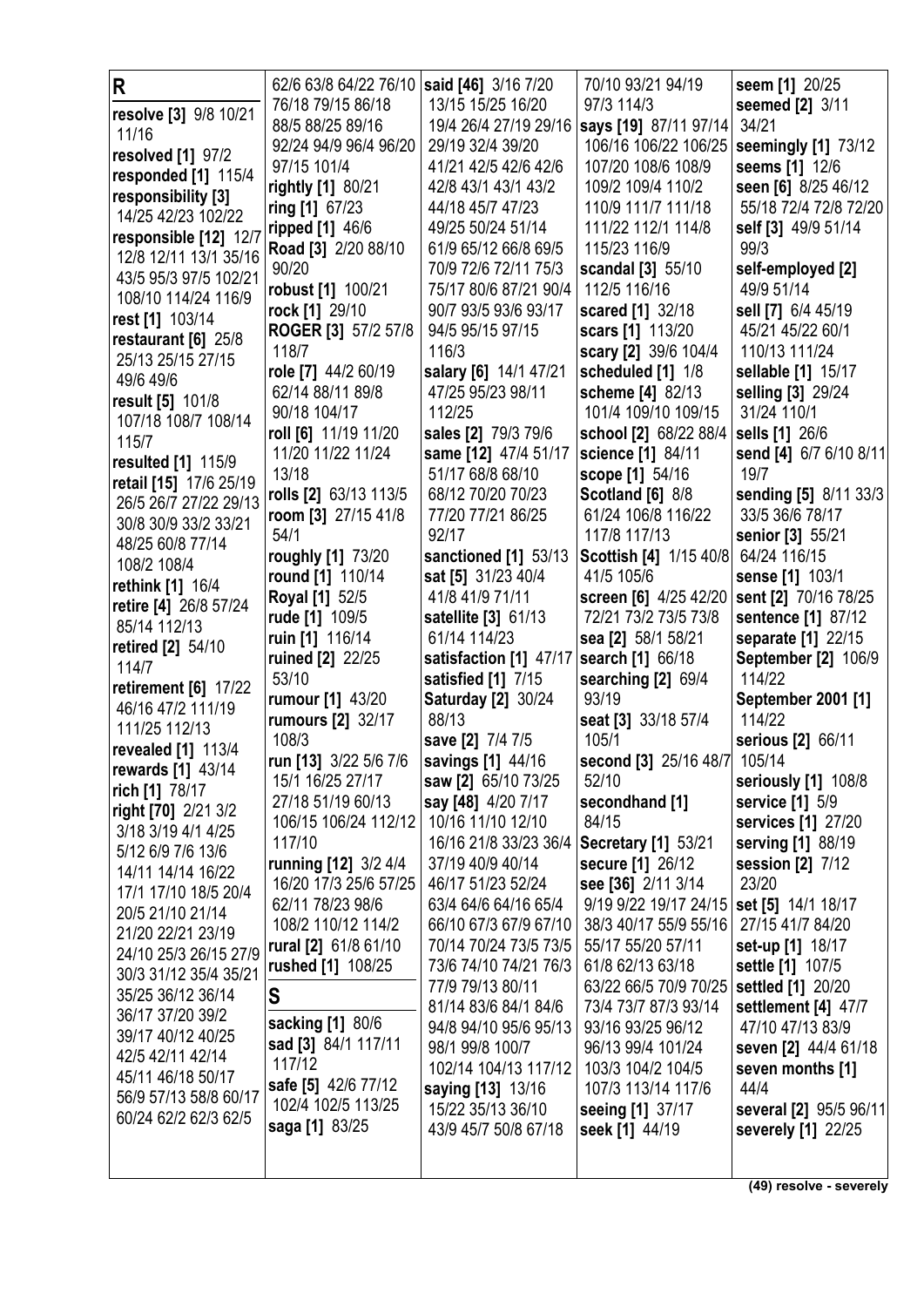| S<br>shadow [2] 50/15<br>109/2<br>shaking [2] 99/7<br>102/16<br><b>Shall [1] 86/2</b><br>shambles [1] 106/19<br>shambolic [1] 112/4<br>shareholder [1] 53/23<br>sharing [1] 104/19<br>shattered [1] 107/21<br>she [48] 4/6 4/9 16/12<br>16/13 16/16 16/17<br>22/21 48/14 54/5 54/5<br>54/6 54/8 60/6 70/9<br>70/11 75/17 78/25<br>79/8 80/7 89/24 90/12<br>91/20 91/21 91/22<br>91/23 94/10 94/10<br>94/13 94/23 102/2<br>108/25 109/4 109/5<br>109/7 109/12 109/17<br>109/17 109/18 109/25<br>110/7 110/8 110/20<br>110/22 110/23 111/6<br>111/13 111/14 111/23<br>she'd [1] 94/13<br>she's [5] 4/7 22/21<br>91/19 91/20 111/24<br>shelf [1] 33/17<br>shelfing [1] 30/25<br>shiny [2] 5/1 5/4<br>ship [1] 59/8<br>shock [1] 81/22<br>shop [11] 3/24 30/5<br>43/17 43/18 43/22<br>44/19 47/4 51/7 94/16 | 11/17 13/6 13/8 13/11   side [9] 17/6 17/11<br>13/23 33/24 34/10<br>35/6 35/8 35/10 35/12<br>36/12 36/23 37/19<br>37/20 42/22 64/4 72/2<br>74/1 74/2 77/18 79/23<br>79/25 80/3 82/13<br>92/22 93/3 93/5 94/2<br>94/9 96/3 96/19 96/22<br>97/2 102/18 102/23<br>103/6 106/20 107/5<br>107/9 107/13 107/14<br>107/17 109/15 109/18<br>111/5 112/22<br>shortfalls [36] 9/15<br>9/17 10/22 14/6 15/3<br>16/21 19/14 33/13<br>54/13 66/21 67/5<br>75/25 81/16 97/7<br>100/8 102/21 103/9<br>103/20 107/1 107/2<br>107/7 107/23 108/11<br>109/7 109/8 109/11<br>112/18 112/24 113/1<br>113/4 113/6 113/8<br>113/16 113/18 115/2<br>115/4<br>shortly [1] 44/23<br>should [29] 3/15 7/19<br>15/24 19/20 19/22<br>21/2 49/24 57/11<br>65/14 65/15 65/15<br>65/16 65/20 69/15<br>70/10 70/25 71/1 71/3<br>82/17 83/8 85/9 87/21 sit [1] 86/4<br>91/16 93/17 112/3<br>112/3 114/6 116/16 | 18/22 30/8 30/9 31/15<br>31/15 33/21 41/8<br>sides [2] 5/19 20/11<br>sign [5] 37/8 43/21<br>68/8 68/10 109/20<br>signature $[5]$ 2/11<br>24/15 33/11 57/14<br>87/3<br>signed [1] 84/23<br>significant [7] 13/11<br>16/21 92/22 99/16<br>100/8 115/15 115/21<br>signing [1] 37/18<br>similar [2] 55/22<br>74/12<br>simple [2] 15/5 93/11<br>simply [2] 9/9 77/12<br>since [7] 2/13 23/19<br>24/18 53/10 54/13<br>87/6 110/7<br>single [8] 33/6 34/7<br>51/23 54/9 89/22<br>90/11 93/7 97/12<br>single-handed [2]<br>90/11 97/12<br>sir [17] 21/21 24/3<br>53/6 56/8 56/21 84/8<br>85/25 102/17 104/22<br>105/5 105/22 106/2<br>108/19 110/18 112/8<br>114/20 116/19<br>Sir Wyn [4] 21/21<br>53/6 84/8 102/17<br>site [1] 110/25<br>sitting [4] 42/9 66/17 | skiing [1] 28/21<br>skip [1] 46/6<br>slat [1] 4/24<br>slight [1] 87/10<br>slow [2] 18/13 31/16<br>slung [1] 46/6<br>small [8] 13/19 27/18<br>47/20 59/7 77/23<br>77/23 96/11 100/11<br>smashed [1] 113/25<br>smoke [1] 114/3<br>smoothly [1] 117/10<br><b>SMP [1] 26/20</b><br>so [172]<br>sockets [4] 65/14<br>65/15 65/20 65/23<br>sold [5] 6/3 28/5<br>45/23 46/1 112/10<br>sole [1] 53/23<br>solicitor [2] 39/20<br>39/24<br>solve [1] 74/2<br>some [33] 5/8 7/1 8/5<br>9/25 9/25 11/12 18/8<br>20/19 21/25 27/14<br>28/4 28/12 35/24<br>43/13 43/15 43/24<br>45/16 46/13 46/15<br>47/19 60/15 67/19<br>70/9 72/20 77/3 84/1<br>84/24 88/2 96/6 107/8<br>110/16 111/25 115/10<br>somebody [17] 12/10 speaking [3] 19/19<br>12/11 12/25 13/3 21/3 50/12 66/2<br>21/4 32/25 39/18<br>41/25 45/8 51/8 53/24<br>71/4 71/7 90/3 93/21 | sometime [1] 85/10<br>sometimes $[4]$ 33/6<br>67/7 77/17 112/17<br>somewhere [5] 71/19<br>87/19 94/20 99/12<br>111/20<br>son [4] 32/6 32/7<br>103/2 110/4<br>sons [2] 32/5 106/10<br>soon [4] 43/8 66/19<br>66/22 110/25<br>sorry [15] 3/18 19/4<br>22/5 22/11 23/6 23/13<br>23/15 25/10 36/3<br>36/17 41/1 47/9 49/22<br>52/21 53/5<br>sort [7] 29/1 29/10<br>32/4 35/5 43/9 79/25<br>80/8<br>sorted [1] 35/4<br>sorts [1] 78/13<br>sought [1] 82/10<br>sound [2] 3/17 79/15<br>sounds [2] 3/18 87/13<br>South [3] 28/25 59/10<br>59/14<br>space [1] 26/7<br>span [1] 4/9<br>spare [1] 98/13<br>speak [7] 1/19 23/21<br>25/10 56/14 72/13<br>81/2 117/4<br>special [3] 21/1 21/2<br>21/3<br>spend [2] 23/8 52/17 |
|---------------------------------------------------------------------------------------------------------------------------------------------------------------------------------------------------------------------------------------------------------------------------------------------------------------------------------------------------------------------------------------------------------------------------------------------------------------------------------------------------------------------------------------------------------------------------------------------------------------------------------------------------------------------------------------------------------------------------------------------------------------------------------------------------------|-------------------------------------------------------------------------------------------------------------------------------------------------------------------------------------------------------------------------------------------------------------------------------------------------------------------------------------------------------------------------------------------------------------------------------------------------------------------------------------------------------------------------------------------------------------------------------------------------------------------------------------------------------------------------------------------------------------------------------------------------------------------------------------------------------------------------------------------------------------------------------|----------------------------------------------------------------------------------------------------------------------------------------------------------------------------------------------------------------------------------------------------------------------------------------------------------------------------------------------------------------------------------------------------------------------------------------------------------------------------------------------------------------------------------------------------------------------------------------------------------------------------------------------------------------------------------------------------------------------------------------------------------|--------------------------------------------------------------------------------------------------------------------------------------------------------------------------------------------------------------------------------------------------------------------------------------------------------------------------------------------------------------------------------------------------------------------------------------------------------------------------------------------------------------------------------------------------------------------------------------------------------------------------------------------------------------------------------------------------------------------------------------------------------------------------------------------------------------------------------------|-------------------------------------------------------------------------------------------------------------------------------------------------------------------------------------------------------------------------------------------------------------------------------------------------------------------------------------------------------------------------------------------------------------------------------------------------------------------------------------------------------------------------------------------------------------------------------------------------------------------------------------------------------------------------------------------------------------------|
|                                                                                                                                                                                                                                                                                                                                                                                                                                                                                                                                                                                                                                                                                                                                                                                                         |                                                                                                                                                                                                                                                                                                                                                                                                                                                                                                                                                                                                                                                                                                                                                                                                                                                                               |                                                                                                                                                                                                                                                                                                                                                                                                                                                                                                                                                                                                                                                                                                                                                          |                                                                                                                                                                                                                                                                                                                                                                                                                                                                                                                                                                                                                                                                                                                                                                                                                                      |                                                                                                                                                                                                                                                                                                                                                                                                                                                                                                                                                                                                                                                                                                                   |
|                                                                                                                                                                                                                                                                                                                                                                                                                                                                                                                                                                                                                                                                                                                                                                                                         |                                                                                                                                                                                                                                                                                                                                                                                                                                                                                                                                                                                                                                                                                                                                                                                                                                                                               |                                                                                                                                                                                                                                                                                                                                                                                                                                                                                                                                                                                                                                                                                                                                                          |                                                                                                                                                                                                                                                                                                                                                                                                                                                                                                                                                                                                                                                                                                                                                                                                                                      |                                                                                                                                                                                                                                                                                                                                                                                                                                                                                                                                                                                                                                                                                                                   |
|                                                                                                                                                                                                                                                                                                                                                                                                                                                                                                                                                                                                                                                                                                                                                                                                         |                                                                                                                                                                                                                                                                                                                                                                                                                                                                                                                                                                                                                                                                                                                                                                                                                                                                               |                                                                                                                                                                                                                                                                                                                                                                                                                                                                                                                                                                                                                                                                                                                                                          |                                                                                                                                                                                                                                                                                                                                                                                                                                                                                                                                                                                                                                                                                                                                                                                                                                      |                                                                                                                                                                                                                                                                                                                                                                                                                                                                                                                                                                                                                                                                                                                   |
|                                                                                                                                                                                                                                                                                                                                                                                                                                                                                                                                                                                                                                                                                                                                                                                                         |                                                                                                                                                                                                                                                                                                                                                                                                                                                                                                                                                                                                                                                                                                                                                                                                                                                                               |                                                                                                                                                                                                                                                                                                                                                                                                                                                                                                                                                                                                                                                                                                                                                          |                                                                                                                                                                                                                                                                                                                                                                                                                                                                                                                                                                                                                                                                                                                                                                                                                                      |                                                                                                                                                                                                                                                                                                                                                                                                                                                                                                                                                                                                                                                                                                                   |
|                                                                                                                                                                                                                                                                                                                                                                                                                                                                                                                                                                                                                                                                                                                                                                                                         |                                                                                                                                                                                                                                                                                                                                                                                                                                                                                                                                                                                                                                                                                                                                                                                                                                                                               |                                                                                                                                                                                                                                                                                                                                                                                                                                                                                                                                                                                                                                                                                                                                                          |                                                                                                                                                                                                                                                                                                                                                                                                                                                                                                                                                                                                                                                                                                                                                                                                                                      |                                                                                                                                                                                                                                                                                                                                                                                                                                                                                                                                                                                                                                                                                                                   |
|                                                                                                                                                                                                                                                                                                                                                                                                                                                                                                                                                                                                                                                                                                                                                                                                         |                                                                                                                                                                                                                                                                                                                                                                                                                                                                                                                                                                                                                                                                                                                                                                                                                                                                               |                                                                                                                                                                                                                                                                                                                                                                                                                                                                                                                                                                                                                                                                                                                                                          |                                                                                                                                                                                                                                                                                                                                                                                                                                                                                                                                                                                                                                                                                                                                                                                                                                      |                                                                                                                                                                                                                                                                                                                                                                                                                                                                                                                                                                                                                                                                                                                   |
|                                                                                                                                                                                                                                                                                                                                                                                                                                                                                                                                                                                                                                                                                                                                                                                                         |                                                                                                                                                                                                                                                                                                                                                                                                                                                                                                                                                                                                                                                                                                                                                                                                                                                                               |                                                                                                                                                                                                                                                                                                                                                                                                                                                                                                                                                                                                                                                                                                                                                          |                                                                                                                                                                                                                                                                                                                                                                                                                                                                                                                                                                                                                                                                                                                                                                                                                                      |                                                                                                                                                                                                                                                                                                                                                                                                                                                                                                                                                                                                                                                                                                                   |
|                                                                                                                                                                                                                                                                                                                                                                                                                                                                                                                                                                                                                                                                                                                                                                                                         |                                                                                                                                                                                                                                                                                                                                                                                                                                                                                                                                                                                                                                                                                                                                                                                                                                                                               |                                                                                                                                                                                                                                                                                                                                                                                                                                                                                                                                                                                                                                                                                                                                                          |                                                                                                                                                                                                                                                                                                                                                                                                                                                                                                                                                                                                                                                                                                                                                                                                                                      |                                                                                                                                                                                                                                                                                                                                                                                                                                                                                                                                                                                                                                                                                                                   |
|                                                                                                                                                                                                                                                                                                                                                                                                                                                                                                                                                                                                                                                                                                                                                                                                         |                                                                                                                                                                                                                                                                                                                                                                                                                                                                                                                                                                                                                                                                                                                                                                                                                                                                               |                                                                                                                                                                                                                                                                                                                                                                                                                                                                                                                                                                                                                                                                                                                                                          |                                                                                                                                                                                                                                                                                                                                                                                                                                                                                                                                                                                                                                                                                                                                                                                                                                      |                                                                                                                                                                                                                                                                                                                                                                                                                                                                                                                                                                                                                                                                                                                   |
|                                                                                                                                                                                                                                                                                                                                                                                                                                                                                                                                                                                                                                                                                                                                                                                                         |                                                                                                                                                                                                                                                                                                                                                                                                                                                                                                                                                                                                                                                                                                                                                                                                                                                                               |                                                                                                                                                                                                                                                                                                                                                                                                                                                                                                                                                                                                                                                                                                                                                          |                                                                                                                                                                                                                                                                                                                                                                                                                                                                                                                                                                                                                                                                                                                                                                                                                                      |                                                                                                                                                                                                                                                                                                                                                                                                                                                                                                                                                                                                                                                                                                                   |
|                                                                                                                                                                                                                                                                                                                                                                                                                                                                                                                                                                                                                                                                                                                                                                                                         |                                                                                                                                                                                                                                                                                                                                                                                                                                                                                                                                                                                                                                                                                                                                                                                                                                                                               |                                                                                                                                                                                                                                                                                                                                                                                                                                                                                                                                                                                                                                                                                                                                                          |                                                                                                                                                                                                                                                                                                                                                                                                                                                                                                                                                                                                                                                                                                                                                                                                                                      |                                                                                                                                                                                                                                                                                                                                                                                                                                                                                                                                                                                                                                                                                                                   |
|                                                                                                                                                                                                                                                                                                                                                                                                                                                                                                                                                                                                                                                                                                                                                                                                         |                                                                                                                                                                                                                                                                                                                                                                                                                                                                                                                                                                                                                                                                                                                                                                                                                                                                               |                                                                                                                                                                                                                                                                                                                                                                                                                                                                                                                                                                                                                                                                                                                                                          |                                                                                                                                                                                                                                                                                                                                                                                                                                                                                                                                                                                                                                                                                                                                                                                                                                      |                                                                                                                                                                                                                                                                                                                                                                                                                                                                                                                                                                                                                                                                                                                   |
|                                                                                                                                                                                                                                                                                                                                                                                                                                                                                                                                                                                                                                                                                                                                                                                                         |                                                                                                                                                                                                                                                                                                                                                                                                                                                                                                                                                                                                                                                                                                                                                                                                                                                                               |                                                                                                                                                                                                                                                                                                                                                                                                                                                                                                                                                                                                                                                                                                                                                          |                                                                                                                                                                                                                                                                                                                                                                                                                                                                                                                                                                                                                                                                                                                                                                                                                                      |                                                                                                                                                                                                                                                                                                                                                                                                                                                                                                                                                                                                                                                                                                                   |
|                                                                                                                                                                                                                                                                                                                                                                                                                                                                                                                                                                                                                                                                                                                                                                                                         |                                                                                                                                                                                                                                                                                                                                                                                                                                                                                                                                                                                                                                                                                                                                                                                                                                                                               |                                                                                                                                                                                                                                                                                                                                                                                                                                                                                                                                                                                                                                                                                                                                                          |                                                                                                                                                                                                                                                                                                                                                                                                                                                                                                                                                                                                                                                                                                                                                                                                                                      |                                                                                                                                                                                                                                                                                                                                                                                                                                                                                                                                                                                                                                                                                                                   |
|                                                                                                                                                                                                                                                                                                                                                                                                                                                                                                                                                                                                                                                                                                                                                                                                         |                                                                                                                                                                                                                                                                                                                                                                                                                                                                                                                                                                                                                                                                                                                                                                                                                                                                               |                                                                                                                                                                                                                                                                                                                                                                                                                                                                                                                                                                                                                                                                                                                                                          |                                                                                                                                                                                                                                                                                                                                                                                                                                                                                                                                                                                                                                                                                                                                                                                                                                      |                                                                                                                                                                                                                                                                                                                                                                                                                                                                                                                                                                                                                                                                                                                   |
|                                                                                                                                                                                                                                                                                                                                                                                                                                                                                                                                                                                                                                                                                                                                                                                                         |                                                                                                                                                                                                                                                                                                                                                                                                                                                                                                                                                                                                                                                                                                                                                                                                                                                                               |                                                                                                                                                                                                                                                                                                                                                                                                                                                                                                                                                                                                                                                                                                                                                          |                                                                                                                                                                                                                                                                                                                                                                                                                                                                                                                                                                                                                                                                                                                                                                                                                                      |                                                                                                                                                                                                                                                                                                                                                                                                                                                                                                                                                                                                                                                                                                                   |
| 103/3 113/25                                                                                                                                                                                                                                                                                                                                                                                                                                                                                                                                                                                                                                                                                                                                                                                            | 117/9                                                                                                                                                                                                                                                                                                                                                                                                                                                                                                                                                                                                                                                                                                                                                                                                                                                                         | 92/10 102/5                                                                                                                                                                                                                                                                                                                                                                                                                                                                                                                                                                                                                                                                                                                                              | 94/18                                                                                                                                                                                                                                                                                                                                                                                                                                                                                                                                                                                                                                                                                                                                                                                                                                | spent [7] 8/23 58/22                                                                                                                                                                                                                                                                                                                                                                                                                                                                                                                                                                                                                                                                                              |
| shopping $[1]$ 60/2                                                                                                                                                                                                                                                                                                                                                                                                                                                                                                                                                                                                                                                                                                                                                                                     | shouldn't [2] 12/7                                                                                                                                                                                                                                                                                                                                                                                                                                                                                                                                                                                                                                                                                                                                                                                                                                                            | situation $[2]$ 44/1                                                                                                                                                                                                                                                                                                                                                                                                                                                                                                                                                                                                                                                                                                                                     | <b>someone</b> [3] 27/23                                                                                                                                                                                                                                                                                                                                                                                                                                                                                                                                                                                                                                                                                                                                                                                                             | 59/18 61/20 102/25                                                                                                                                                                                                                                                                                                                                                                                                                                                                                                                                                                                                                                                                                                |
| short [13] 5/20 9/6                                                                                                                                                                                                                                                                                                                                                                                                                                                                                                                                                                                                                                                                                                                                                                                     | 72/10<br>show [3] 18/1 103/12                                                                                                                                                                                                                                                                                                                                                                                                                                                                                                                                                                                                                                                                                                                                                                                                                                                 | 110/15<br>six [11] 4/14 8/9 30/4                                                                                                                                                                                                                                                                                                                                                                                                                                                                                                                                                                                                                                                                                                                         | 70/15 111/10<br>something [36] 9/20                                                                                                                                                                                                                                                                                                                                                                                                                                                                                                                                                                                                                                                                                                                                                                                                  | 103/2 113/5<br>spikes [2] 65/24                                                                                                                                                                                                                                                                                                                                                                                                                                                                                                                                                                                                                                                                                   |
| 15/13 23/9 23/10                                                                                                                                                                                                                                                                                                                                                                                                                                                                                                                                                                                                                                                                                                                                                                                        | 106/18                                                                                                                                                                                                                                                                                                                                                                                                                                                                                                                                                                                                                                                                                                                                                                                                                                                                        | 34/17 34/19 34/21                                                                                                                                                                                                                                                                                                                                                                                                                                                                                                                                                                                                                                                                                                                                        | 9/21 9/24 11/19 11/21                                                                                                                                                                                                                                                                                                                                                                                                                                                                                                                                                                                                                                                                                                                                                                                                                | 65/24                                                                                                                                                                                                                                                                                                                                                                                                                                                                                                                                                                                                                                                                                                             |
| 23/20 23/24 35/1 35/1<br>43/4 56/18 85/25 86/8                                                                                                                                                                                                                                                                                                                                                                                                                                                                                                                                                                                                                                                                                                                                                          | showed [4] 7/3 7/9                                                                                                                                                                                                                                                                                                                                                                                                                                                                                                                                                                                                                                                                                                                                                                                                                                                            | 34/25 44/4 58/22                                                                                                                                                                                                                                                                                                                                                                                                                                                                                                                                                                                                                                                                                                                                         | 20/9 20/12 21/15 36/4   SPM [2] 60/19 62/14                                                                                                                                                                                                                                                                                                                                                                                                                                                                                                                                                                                                                                                                                                                                                                                          |                                                                                                                                                                                                                                                                                                                                                                                                                                                                                                                                                                                                                                                                                                                   |
| shortage [9] 8/24                                                                                                                                                                                                                                                                                                                                                                                                                                                                                                                                                                                                                                                                                                                                                                                       | 7/12 81/4                                                                                                                                                                                                                                                                                                                                                                                                                                                                                                                                                                                                                                                                                                                                                                                                                                                                     | 61/17 81/10                                                                                                                                                                                                                                                                                                                                                                                                                                                                                                                                                                                                                                                                                                                                              | 37/25 50/25 51/3 51/4   SPMs [1] 85/3                                                                                                                                                                                                                                                                                                                                                                                                                                                                                                                                                                                                                                                                                                                                                                                                |                                                                                                                                                                                                                                                                                                                                                                                                                                                                                                                                                                                                                                                                                                                   |
| 10/15 13/19 92/20                                                                                                                                                                                                                                                                                                                                                                                                                                                                                                                                                                                                                                                                                                                                                                                       | showing [4] 36/11                                                                                                                                                                                                                                                                                                                                                                                                                                                                                                                                                                                                                                                                                                                                                                                                                                                             | six months $[2]$ 4/14                                                                                                                                                                                                                                                                                                                                                                                                                                                                                                                                                                                                                                                                                                                                    | 54/18 63/23 67/11                                                                                                                                                                                                                                                                                                                                                                                                                                                                                                                                                                                                                                                                                                                                                                                                                    | spoke [1] 45/15                                                                                                                                                                                                                                                                                                                                                                                                                                                                                                                                                                                                                                                                                                   |
| 93/24 95/11 96/25                                                                                                                                                                                                                                                                                                                                                                                                                                                                                                                                                                                                                                                                                                                                                                                       | 36/23 75/25 81/11<br>shown [10] 14/6 15/3   six weeks [4] 34/17                                                                                                                                                                                                                                                                                                                                                                                                                                                                                                                                                                                                                                                                                                                                                                                                               | 81/10                                                                                                                                                                                                                                                                                                                                                                                                                                                                                                                                                                                                                                                                                                                                                    | 67/12 71/3 71/18 72/6 spoken [1] 56/2<br>73/22 74/9 75/25                                                                                                                                                                                                                                                                                                                                                                                                                                                                                                                                                                                                                                                                                                                                                                            | <b>Square [1] 90/1</b>                                                                                                                                                                                                                                                                                                                                                                                                                                                                                                                                                                                                                                                                                            |
| 97/14 98/8                                                                                                                                                                                                                                                                                                                                                                                                                                                                                                                                                                                                                                                                                                                                                                                              | 32/1 37/15 55/6 55/7                                                                                                                                                                                                                                                                                                                                                                                                                                                                                                                                                                                                                                                                                                                                                                                                                                                          | 34/19 34/21 34/25                                                                                                                                                                                                                                                                                                                                                                                                                                                                                                                                                                                                                                                                                                                                        | 80/23 82/12 83/6                                                                                                                                                                                                                                                                                                                                                                                                                                                                                                                                                                                                                                                                                                                                                                                                                     | staff [16] 11/2 11/12                                                                                                                                                                                                                                                                                                                                                                                                                                                                                                                                                                                                                                                                                             |
| <b>shortages [2] 10/16</b><br>20/3                                                                                                                                                                                                                                                                                                                                                                                                                                                                                                                                                                                                                                                                                                                                                                      | 67/5 69/13 83/12 95/6   six years [1] 58/22                                                                                                                                                                                                                                                                                                                                                                                                                                                                                                                                                                                                                                                                                                                                                                                                                                   |                                                                                                                                                                                                                                                                                                                                                                                                                                                                                                                                                                                                                                                                                                                                                          | 83/12 87/15 87/18                                                                                                                                                                                                                                                                                                                                                                                                                                                                                                                                                                                                                                                                                                                                                                                                                    | 12/13 12/19 30/3 30/4                                                                                                                                                                                                                                                                                                                                                                                                                                                                                                                                                                                                                                                                                             |
| shortfall [52] 9/3 9/13                                                                                                                                                                                                                                                                                                                                                                                                                                                                                                                                                                                                                                                                                                                                                                                 | shrug [1] 16/14                                                                                                                                                                                                                                                                                                                                                                                                                                                                                                                                                                                                                                                                                                                                                                                                                                                               | sixth [1] 52/15                                                                                                                                                                                                                                                                                                                                                                                                                                                                                                                                                                                                                                                                                                                                          | 87/19 90/10 93/23                                                                                                                                                                                                                                                                                                                                                                                                                                                                                                                                                                                                                                                                                                                                                                                                                    | 33/25 37/14 60/10                                                                                                                                                                                                                                                                                                                                                                                                                                                                                                                                                                                                                                                                                                 |
| 10/12 10/18 10/19                                                                                                                                                                                                                                                                                                                                                                                                                                                                                                                                                                                                                                                                                                                                                                                       | shuts [3] 18/20 18/21                                                                                                                                                                                                                                                                                                                                                                                                                                                                                                                                                                                                                                                                                                                                                                                                                                                         | size [4] 37/25 37/25                                                                                                                                                                                                                                                                                                                                                                                                                                                                                                                                                                                                                                                                                                                                     | 98/18 101/15 101/16                                                                                                                                                                                                                                                                                                                                                                                                                                                                                                                                                                                                                                                                                                                                                                                                                  | 70/23 85/1 98/21                                                                                                                                                                                                                                                                                                                                                                                                                                                                                                                                                                                                                                                                                                  |
|                                                                                                                                                                                                                                                                                                                                                                                                                                                                                                                                                                                                                                                                                                                                                                                                         | 18/22                                                                                                                                                                                                                                                                                                                                                                                                                                                                                                                                                                                                                                                                                                                                                                                                                                                                         | 39/12 43/20                                                                                                                                                                                                                                                                                                                                                                                                                                                                                                                                                                                                                                                                                                                                              | 103/16                                                                                                                                                                                                                                                                                                                                                                                                                                                                                                                                                                                                                                                                                                                                                                                                                               | 115/5 115/6 115/8                                                                                                                                                                                                                                                                                                                                                                                                                                                                                                                                                                                                                                                                                                 |
|                                                                                                                                                                                                                                                                                                                                                                                                                                                                                                                                                                                                                                                                                                                                                                                                         |                                                                                                                                                                                                                                                                                                                                                                                                                                                                                                                                                                                                                                                                                                                                                                                                                                                                               |                                                                                                                                                                                                                                                                                                                                                                                                                                                                                                                                                                                                                                                                                                                                                          |                                                                                                                                                                                                                                                                                                                                                                                                                                                                                                                                                                                                                                                                                                                                                                                                                                      |                                                                                                                                                                                                                                                                                                                                                                                                                                                                                                                                                                                                                                                                                                                   |

**(50) shadow - staff**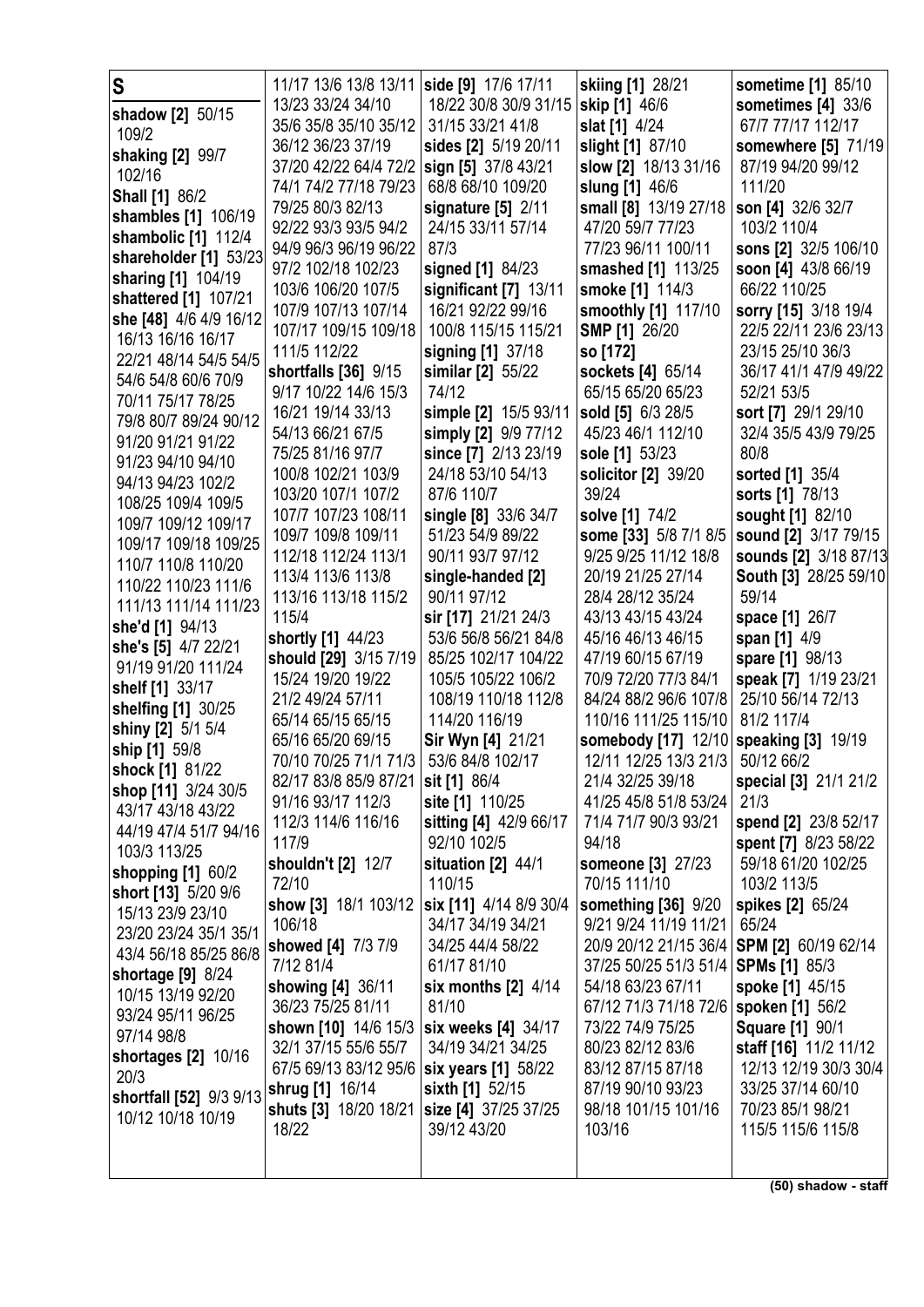| S                                            | steps [4] 10/21 20/14   submit [1] 54/12<br>20/18 83/22 | subpostmaster [24]    | summer [2] 35/24<br>36/21 | 63/25 64/8 64/9 64/10<br>64/11 64/20 66/5 67/6 |
|----------------------------------------------|---------------------------------------------------------|-----------------------|---------------------------|------------------------------------------------|
| staff [1] 116/15                             | Sticklepath [1] 61/16                                   | 2/19 2/23 3/10 18/5   | sums [3] 33/20 98/1       | 67/10 67/11 67/22                              |
| stage [5] 36/23 59/17                        | stigma [2] 115/21                                       | 25/25 26/1 26/22 27/3 | 98/2                      | 67/25 68/1 68/4 68/5                           |
| 64/24 65/7 65/11                             | 116/8                                                   | 32/13 44/3 48/17      | <b>Sunday [1] 30/24</b>   | 68/10 69/13 70/1                               |
| stages [1] 67/4                              | still [31] 9/6 9/24 17/3                                | 54/10 57/23 58/11     | support [2] 109/11        | 70/15 71/2 71/3 71/23                          |
| stain [1] 82/2                               | 17/8 17/12 18/14                                        | 58/12 58/14 62/1 76/8 | 116/10                    | 72/8 74/13 74/23 75/1                          |
| stamps [4] 29/24                             | 18/23 20/11 20/16                                       | 84/10 106/7 112/9     | supported [3] 80/8        | 75/20 76/5 76/21                               |
| 31/24 111/6 111/16                           | 20/25 36/11 36/23                                       | 114/21 114/25 115/12  | 83/10 99/24               | 81/22 82/8 83/4 83/13                          |
| stand [2] 43/22 87/22                        | 37/14 43/12 43/18                                       | subpostmasters [14]   | sure [7] 8/12 8/13        | 84/13 84/15 89/12                              |
| standard [1] 15/19                           | 44/7 45/6 46/7 48/21                                    | 21/25 22/2 38/18      | 20/12 22/5 22/5 69/20     | 91/3 91/12 91/15                               |
| standing [2] 50/18                           | 52/3 60/7 60/10 78/13                                   | 55/12 74/11 74/16     | 96/25                     | 91/25 92/2 93/17                               |
| 50/21                                        | 95/7 96/14 96/18                                        | 74/17 75/24 76/19     | surely [2] 34/19 42/9     | 100/1 103/9 106/14                             |
| stands [1] 3/6                               | 97/11 99/7 99/7                                         | 85/1 85/4 104/15      | surgery [1] 10/7          | 107/6 110/22 110/23                            |
| standstill [1] 53/15                         | 103/25 113/19                                           | 112/2 116/11          | surprise [2] 79/18        | 111/2 112/16 113/9                             |
| start [13] 1/12 5/1 5/7                      | stock [4] 28/12 28/23                                   | subpostmistress [8]   | 79/19                     | 114/16 115/3                                   |
| 25/21 31/12 35/19                            | 31/1 56/15                                              | 88/23 89/5 89/11      | surrounding [1]           | systems [4] 59/4 65/8                          |
| 67/15 68/17 68/18                            | stocked [1] 29/6                                        | 90/19 95/24 101/14    | 55/15                     | 76/23 84/19                                    |
| 68/19 77/25 92/7 99/6                        | stocks [1] 111/6                                        | 108/20 110/19         | survive [1] 116/16        |                                                |
| started [9] 5/24 22/21                       | stolen [3] 42/16 110/4 Subsequent [1]                   |                       | survived [3] 98/13        | Τ                                              |
| 25/11 25/18 37/3                             | 111/14                                                  | 110/25                | 98/14 98/14               | table [2] 41/8 41/9                            |
| 41/20 43/21 61/12                            | stomach [2] 99/6                                        | substantial [3] 81/5  | suspended [9] 37/11       | take [23] 1/9 4/11                             |
| 99/11                                        | 104/1                                                   | 98/1 98/2             | 43/11 44/2 80/5 80/14     | 10/21 15/1 18/20 21/3                          |
| starting [1] 106/14                          | stop [1] 53/15                                          | successful [4] 30/11  | 81/16 81/21 107/18        | 27/19 34/6 34/17                               |
| state [5] 2/3 24/8                           | stopped [2] 72/6                                        | 30/12 110/12 115/17   | 109/9                     | 34/18 39/4 39/23                               |
| 47/25 52/2 86/14                             | 72/10                                                   | successfully [1]      | suspense [1] 95/12        | 40/24 46/13 46/14                              |
| statement $[48]$ 2/5                         | store [1] 108/22                                        | 34/23                 | suspension [2] 37/21      | 46/19 49/21 51/24                              |
| 2/8 2/11 2/13 6/6 8/5                        | stored [1] 92/18                                        | such [4] 63/12 98/19  | 107/21                    | 56/15 57/4 85/25 90/8                          |
| 15/25 16/20 18/7 21/9                        | straightaway [1]                                        | 102/22 115/19         | suspicion [2] 42/16       | 95/17                                          |
| 22/19 22/22 24/12                            | 34/13                                                   | suddenly [7] 34/25    | 42/17                     | taken [24] 20/14 29/1                          |
| 24/15 24/17 33/24                            | strain [1] 16/21                                        | 63/22 64/7 70/20 71/1 | suspicious [1] 110/3      | 31/15 31/15 31/16                              |
| 35/23 36/5 36/8 57/9                         | strained [1] 12/25                                      | 71/1 73/6             | sustainable [1] 108/4     | 38/6 40/22 42/9 50/22                          |
| 57/16 63/4 64/16 65/4                        | strains [1] 12/15                                       | suffer [2] 54/24      | swallowed [1] 47/15       | 50/23 69/23 71/15                              |
| 72/13 74/10 79/15                            | strange [3] 34/18                                       | 116/18                | <b>Swanage [1] 115/1</b>  | 71/16 83/23 93/8                               |
| 81/14 86/17 86/20                            | 34/21 39/5                                              | suffered [3] 114/1    | switch [1] 37/6           | 94/12 94/16 94/23                              |
| 86/23 87/5 87/9 87/24                        | street [3] 115/1                                        | 115/15 115/21         | switched [1] 29/22        | 95/1 95/7 99/20                                |
| 92/21 94/8 99/8 106/1<br>108/18 110/17 112/7 | 115/24 116/1                                            | sufficient [1] 91/14  | switches [1] 65/21        | 103/16 103/23 116/25                           |
|                                              | stress [3] 48/9 103/22 suggest [1] 1/4                  |                       | sworn [9] 1/23 24/1       | takes [1] 16/13                                |
| 114/19 118/4 118/11<br>118/13 118/14 118/16  | 109/11                                                  | suggesting [1] 80/16  | 56/25 57/2 86/10          | taking [9] 20/11 38/13                         |
| 118/17                                       | stressed [1] 111/8                                      | suicide [1] 110/5     | 118/2 118/5 118/7         | 46/4 48/20 56/4 67/4                           |
| statements [2] 84/22                         | strongly [1] 112/2                                      | suits [1] 39/13       | 118/9                     | 83/11 83/22 108/15                             |
| 106/3                                        | struck [1] 41/2                                         | sum [3] 42/25 44/14   | sympathy [1] 116/10       | <b>takings [1] 33/5</b>                        |
| stationery [1] 5/8                           | studying [1] 103/2                                      | 107/12                | system [86] 1/16 5/11     | talk [5] 36/5 73/13                            |
|                                              | stuff [3] 7/12 8/24                                     | summaries [2] 105/1   | 6/13 6/16 6/24 7/4        | 73/19 104/14 104/25                            |
| stay [3] 32/5 48/13<br>106/21                | 11/1                                                    | 106/4                 | 7/19 7/21 7/25 9/18       | talked [1] 80/7                                |
|                                              | sub [4] 27/4 27/9 60/4 summarised [12]                  |                       | 10/5 11/13 15/4 18/9      | talking [10] 10/9                              |
| steady [2] 14/23<br>14/24                    | 61/1                                                    | 22/19 106/1 108/18    | 18/21 20/22 31/18         | 36/20 48/10 54/6                               |
| steal [1] 42/8                               | sub-post [3] 27/4                                       | 110/17 112/7 114/19   | 31/22 32/2 32/15          | 72/21 73/9 74/17                               |
| stealing [3] 51/9                            | 60/4 61/1                                               | 118/4 118/12 118/13   | 32/21 34/8 38/2 52/14     | 74/19 87/12 90/23                              |
| 111/12 115/5                                 | sub-post office [1]                                     | 118/15 118/16 118/18  | 52/15 52/16 53/11         | tallied [1] 7/14                               |
| step [1] 51/2                                | 27/9                                                    | summary [3] 1/6 1/15  | 54/5 54/11 59/22          | tape [2] 41/7 41/9                             |
|                                              | subject [1] 113/16                                      | 1/16                  | 59/25 60/11 60/12         | taught [1] 91/12                               |
|                                              |                                                         |                       |                           |                                                |
|                                              |                                                         |                       |                           |                                                |

**(51) staff... - taught**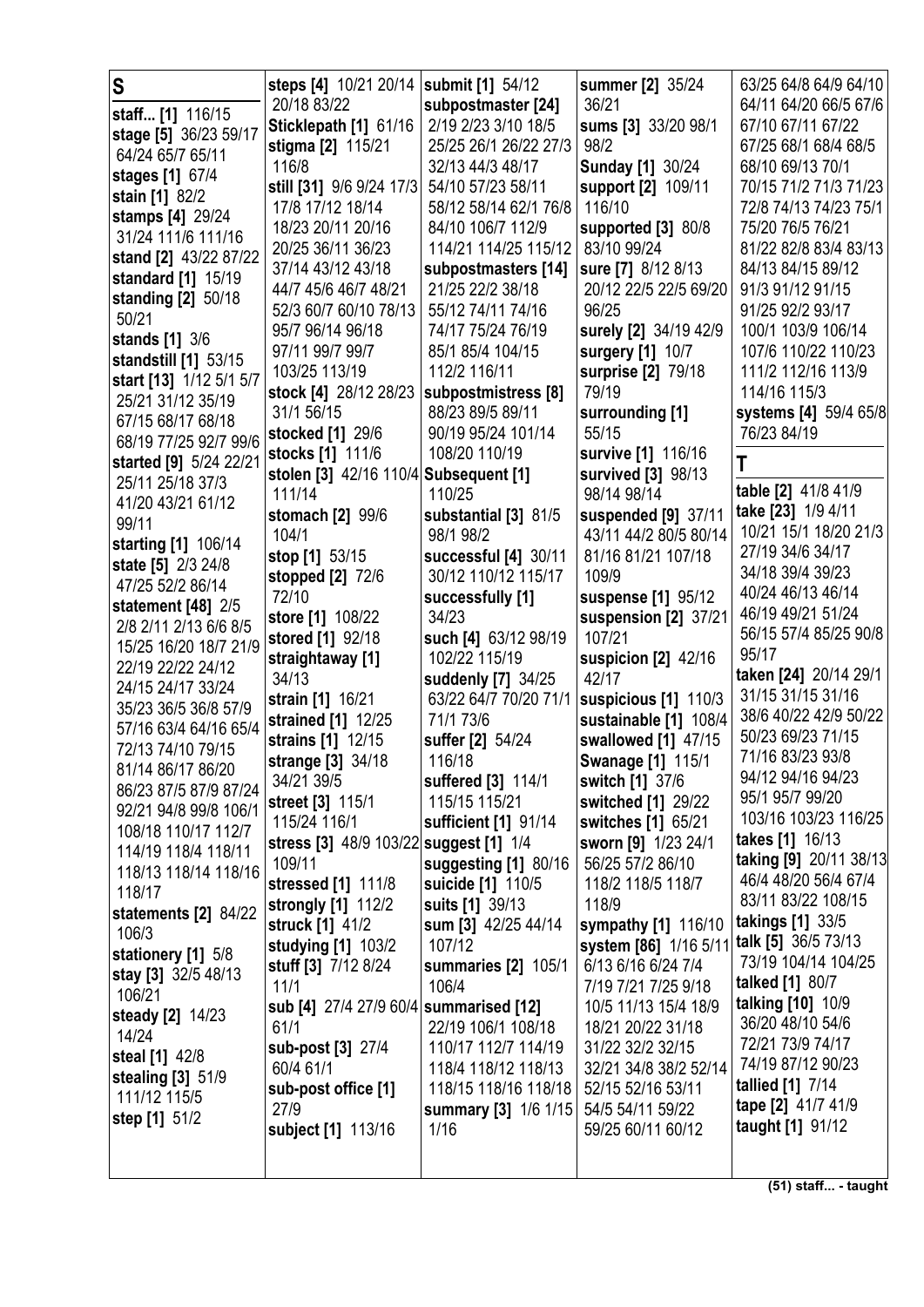| T                          | 23/8 23/9 23/11 23/12                      | 65/21 66/11 67/8                               | thing [10] 7/23 40/13  | 94/17 96/6 96/19          |
|----------------------------|--------------------------------------------|------------------------------------------------|------------------------|---------------------------|
|                            | 23/15 23/16 23/18                          | 67/17 73/25 76/7                               | 67/23 71/21 72/6       | 98/11 102/18 103/25       |
| taxes [1] 113/3            | 24/3 24/24 53/6 56/1                       | 76/23 84/13 84/20                              | 77/17 80/8 88/14 95/2  | 106/19 107/12 107/13      |
| taxpayers' [1] 52/17       | 56/6 56/8 56/21 84/8                       | 88/18 89/24 94/13                              | 100/2                  | 109/2 109/16 110/24       |
| teaching [1] 59/13         | 85/17 85/18 85/19                          | 95/1 95/15 96/1 97/5                           | things [22] 1/9 15/6   | 112/10 113/1 115/6        |
| team [6] 6/8 21/22         | 85/20 85/22 85/24                          | 97/8 101/17 104/6                              | 16/10 16/13 16/14      | 115/7 117/7 117/10        |
| 22/8 23/8 105/10           | 86/6 87/23 102/15                          | 105/9 105/11 109/5                             | 16/17 16/17 16/18      | 117/11                    |
| 117/9                      | 102/19 104/9 104/18                        | 113/10 114/2 116/3                             | 16/18 16/19 44/15      | those [14] 54/17          |
| teams [1] 84/21            | 104/20 104/20 104/21                       | 117/10                                         | 64/25 67/23 68/6       | 54/20 55/10 55/24         |
| Technically [1] 65/12      | 104/22 105/3 105/21                        | themselves [3] 38/22                           | 70/25 72/9 74/18       | 67/23 77/9 77/11          |
| technician [1] 59/10       | 105/22 116/19 116/20                       | 44/10 109/3                                    | 74/25 75/8 76/6 78/14  | 79/22 96/9 101/19         |
| telecommunication          | 117/10 117/13                              | then [59] 1/6 1/7 1/17                         | 79/9                   | 101/20 104/5 113/1        |
| $[1]$ 76/23                | thankfully $[2]$ 77/10                     | 3/1 4/2 9/25 10/14                             | think [74] 3/16 4/13   | 117/1                     |
| telephone [3] 65/14        | 82/4                                       | 13/25 15/21 25/9                               | 6/20 7/10 8/7 8/14     | though [9] 41/20 44/6     |
| 72/24 107/2                | <b>Thanks [2] 36/17</b>                    | 25/13 25/17 25/21                              | 10/6 11/21 13/25 14/5  | 45/12 52/16 68/22         |
| tell [13] 30/20 31/22      | 104/8                                      | 26/3 27/6 28/4 28/6                            | 15/11 20/9 20/25       | 101/18 106/23 109/12      |
| 32/13 52/18 57/19          | that [572]                                 | 28/7 28/8 30/2 35/17                           | 22/23 23/1 23/19       | 110/14                    |
| 58/10 58/15 58/18          | that's [44] 1/12 1/20                      | 39/23 43/3 43/9 45/23                          | 25/11 33/14 38/5 42/4  | thought [25] 7/3 7/17     |
| 72/19 75/9 96/24           | 3/16 3/19 13/2 14/8                        | 46/14 48/6 48/19                               | 42/7 42/17 44/17       | 7/25 8/25 11/3 26/9       |
| 104/16 111/10              | 17/17 17/18 17/25                          | 52/17 56/15 59/6                               | 44/21 45/2 46/21 50/9  | 32/25 35/1 35/4 37/5      |
| teller [1] 9/20            | 22/8 23/16 23/19                           | 59/13 59/17 61/24                              | 52/3 53/18 53/19 54/1  | 38/7 42/11 60/8 84/13     |
| tellers [2] 8/9 20/4       | 24/11 25/4 34/21                           | 62/13 65/10 66/9 67/2                          | 56/9 56/21 58/8 58/14  | 87/16 90/2 90/2 91/19     |
| telling [4] 20/1 76/4      | 39/24 51/25 51/25                          | 68/3 69/18 70/3 80/22                          | 60/6 60/17 61/20       | 91/21 92/10 92/19         |
| 90/5 94/13                 | 56/3 57/14 60/16                           | 83/13 86/4 88/17 90/3                          | 62/17 64/11 64/23      | 94/23 98/19 98/23         |
| temporarily [1] 57/25      | 60/24 62/3 62/6 62/24                      | 90/10 92/15 93/20                              | 65/7 65/20 65/22       | 112/12                    |
| temporary $[6]$ 3/24       | 63/8 64/23 64/23                           | 95/20 102/8 104/25                             | 66/22 67/2 71/9 71/17  | threatened [3] 54/21      |
| 3/25 4/22 58/11 58/12      | 69/10 69/19 71/20                          | 105/2 105/12 107/9                             | 76/2 76/6 76/9 76/16   | 54/21 115/13              |
| 114/25                     | 71/20 76/5 83/7 86/19                      | 109/22 114/20 115/14                           | 76/16 76/18 76/22      | three [12] 17/7 17/9      |
| tenders [1] 52/14          | 88/6 88/25 93/5 95/20                      | 117/6                                          | 78/7 78/8 79/24 80/4   | 27/11 31/20 61/13         |
| tenure [1] 112/23          | 97/14 97/15 98/14                          | theory [2] 7/5 93/13                           | 80/20 82/15 83/3 83/4  | 62/17 69/1 70/22          |
| term [2] 46/18 64/11       | 99/24 105/13                               | there [139]                                    | 83/6 85/2 85/8 90/22   | 78/19 109/1 109/5         |
| terminal $[4]$ $7/11$      | their [33] 12/1 19/1                       | there's [2] 53/1 72/6                          | 94/15 95/11 96/6       | 114/23                    |
| 18/16 64/13 64/14          | 29/3 31/3 31/8 31/11                       | thereafter $[1]$ 27/11                         | 97/16 97/22 100/15     | three weeks $[1]$ 62/17   |
| terminal 5 [1] 64/13       | 33/1 33/5 37/16 38/19   therefore [2] 64/2 |                                                | 102/1                  | three years $[1]$ 70/22   |
| <b>terminals</b> [1] 69/23 | 38/24 40/4 42/11                           | 74/6                                           | thinking [3] 21/14     | <b>Threshers [1] 34/4</b> |
| terminated [4] 107/24      | 49/11 51/21 54/19                          | these [22] 10/16                               | 64/14 71/18            | threshold [1] 81/15       |
| 109/22 113/12 115/14       | 59/18 76/5 76/22 85/7                      | 10/22 11/9 16/4 16/21                          | this [75] 1/13 2/5 7/4 | threw [1] 93/22           |
| termination [1] 48/16      | 98/21 104/2 107/19                         | 19/14 31/11 33/4 50/5                          | 7/5 13/8 14/19 16/7    | through [21] 23/3         |
| terms [4] 33/13 37/22      | 109/6 113/24 114/1                         | 61/16 70/25 79/17                              | 19/3 19/23 22/13       | 24/19 31/16 39/25         |
| 48/18 101/18               | 115/25 116/5 116/5                         | 80/9 97/7 98/1 98/2                            | 22/22 23/1 23/3 26/7   | 40/1 59/24 62/23 69/2     |
| terrible [1] 99/20         | 116/7 116/11 116/14                        | 99/16 103/8 104/7                              | 35/1 35/6 35/18 36/8   | 73/9 78/1 78/7 78/11      |
| terrified [2] 91/4 91/5    | 116/15                                     | 107/23 115/4 117/1                             | 37/23 39/22 42/1       | 81/7 82/7 89/23 101/3     |
| testing $[2]$ 84/16        | them [58] 8/10 8/11                        | they [172]                                     | 42/15 43/3 43/5 45/11  | 102/24 104/4 104/8        |
| 84/19                      | 8/21 8/22 9/19 11/12                       | they'd [4] 30/1 43/13                          | 47/1 49/16 53/17       | 107/3 113/13              |
| than [18] 4/7 5/9 7/18     | 27/19 31/18 32/11                          | 44/11 70/24                                    | 53/20 54/1 55/10 56/5  | thrown [4] 65/17          |
| 11/14 11/20 16/9           |                                            | 32/17 33/9 35/8 35/15   they're [6] 19/21 21/2 | 63/6 64/24 65/7 65/10  | 65/20 84/24 110/21        |
| 16/13 17/13 32/11          | 37/7 39/10 39/13                           | 74/16 84/4 100/4                               | 67/4 67/12 69/1 70/10  | <b>throws</b> [1] 19/2    |
| 33/23 34/9 44/10           | 39/21 41/8 41/21 43/1                      | 114/7                                          | 72/16 72/16 73/9       | thunderstorms [1]         |
| 66/16 72/4 74/8 81/4       | 43/24 44/16 50/2                           | they've [8] 19/1 21/1                          | 73/10 73/11 73/13      | 66/1                      |
| 89/11 112/17               | 51/21 51/22 51/25                          | 45/13 49/17 68/23                              | 73/20 76/13 77/19      | Thursday [4] 1/1          |
| thank [43] 21/13           | 54/11 54/12 56/13                          | 76/3 76/6 102/11                               | 81/23 83/25 86/17      | 67/21 113/12 113/13       |
| 21/21 22/7 22/8 22/18      | 59/7 61/15 64/13                           | thieving [1] 82/1                              | 91/2 91/15 93/24 94/9  | ticket [1] 29/1           |
|                            |                                            |                                                |                        |                           |
|                            |                                            |                                                |                        |                           |
|                            |                                            |                                                |                        |                           |

**(52) taxes - ticket**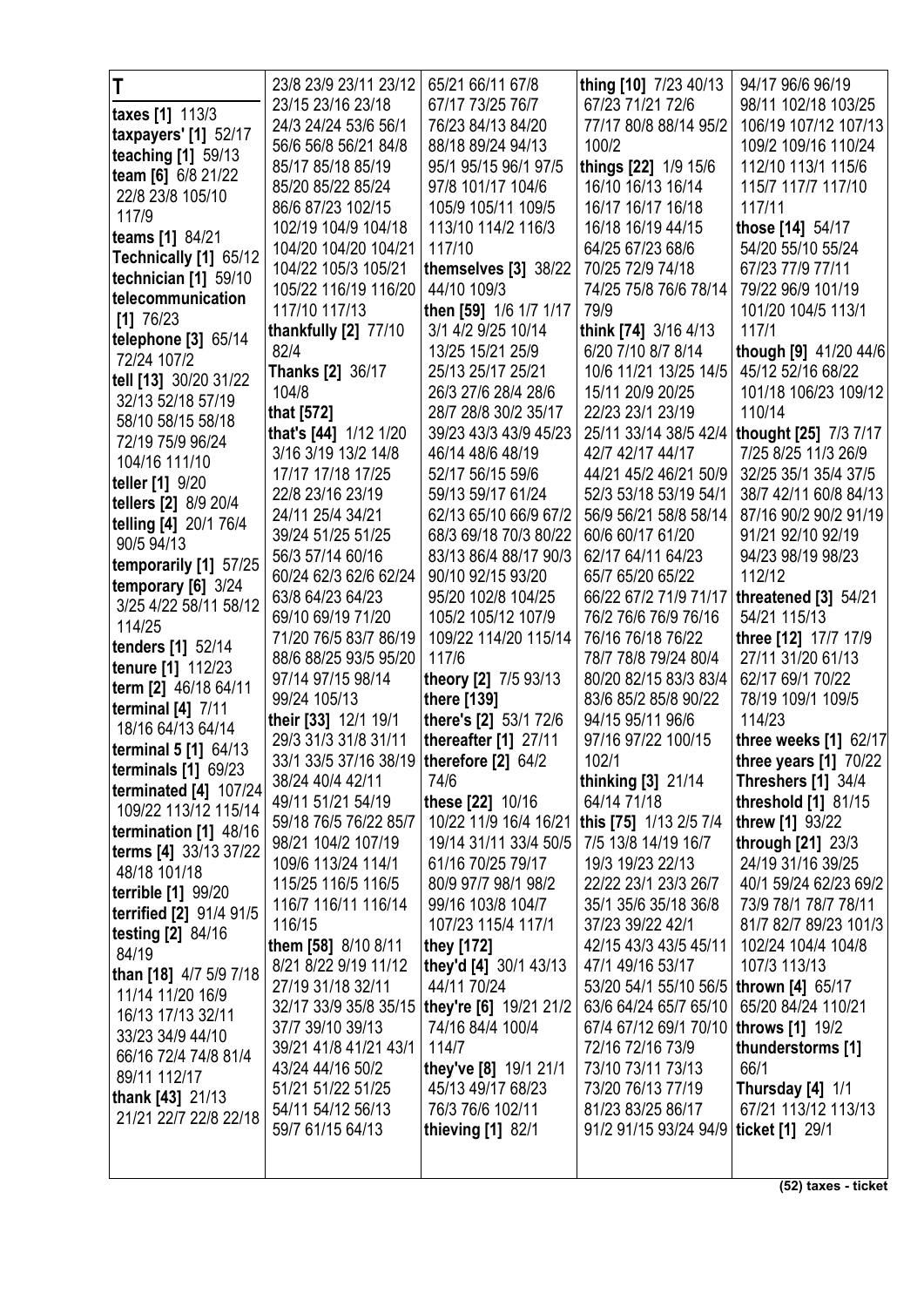| T                                         | 71/12 71/15 74/22                         | trainers [9] 8/5 8/11                       | <b>Tuesday [2] 31/9</b>                    | 36/8 40/12 40/21                      |
|-------------------------------------------|-------------------------------------------|---------------------------------------------|--------------------------------------------|---------------------------------------|
| tidy [1] 44/14                            | 74/24 77/2 81/15                          | 8/17 9/2 31/21 32/12                        | 31/19                                      | 41/13 65/8                            |
| tie [1] 39/13                             | 81/20 85/6 91/24                          | 109/1 109/3 112/14                          | turn [9] 2/10 24/14                        | understood [2] 37/24                  |
| tight [1] 16/1                            | 94/13 94/25 97/14                         | training [38] 6/23 7/7                      | 57/11 67/16 86/22                          | 42/14                                 |
| till [4] 31/15 31/25                      | 109/25 111/2 111/13                       | 7/16 8/2 9/25 10/1                          | 86/24 90/3 97/16                           | undertake [1] 115/18                  |
| 66/10 69/17                               | 113/15                                    | 10/2 26/11 30/16                            | 115/25                                     | unfairness [1] 22/1                   |
| time [77] 5/2 5/5 5/22                    | tomorrow [6] 16/14                        | 30/17 30/18 30/19                           | turned [2] 42/4 114/5                      | unforgivable [1]                      |
| 6/20 7/4 7/6 7/15 8/10                    | 16/15 57/24 57/25                         | 30/21 31/12 31/14                           | twice [2] 33/6 61/15                       | 116/12                                |
| 8/23 8/25 10/17 11/11                     | 58/12 85/14                               | 32/10 62/24 62/25                           | twin [1] 41/10                             | unfortunately [3]                     |
| 11/24 12/9 12/14                          | tonight [1] 99/5                          | 63/5 63/7 63/11 64/2                        | two [36] 5/19 6/25                         | 20/25 34/6 50/20                      |
| 16/16 19/5 19/14                          | too [4] 33/1 74/5                         | 78/21 78/24 78/25                           | 8/12 8/13 10/1 27/8                        | unhelpful [1] 109/6                   |
| 21/17 22/3 22/4 22/4                      | 86/24 97/17                               | 79/2 91/7 91/9 91/14                        | 28/17 31/2 32/5 36/14                      | unit [2] 4/23 65/16                   |
| 23/5 23/6 23/7 26/15                      | took [26] 3/21 3/25                       | 91/19 106/13 106/15                         | 39/11 39/24 41/8                           | <b>United [1] 117/6</b>               |
| 26/23 27/14 27/17                         | 4/19 5/25 14/22 15/9                      | 106/15 106/22 108/24                        | 41/11 41/21 49/12                          | units [12] 3/24 3/25                  |
| 29/13 30/5 32/5 32/7                      | 17/21 18/25 25/5 27/8                     | 108/25 110/25 112/14                        | 49/14 54/3 62/17                           | 4/21 4/22 7/1 7/2                     |
| 32/7 35/2 37/21 38/5                      | 30/15 30/22 33/20                         | transaction [6] 18/24                       | 62/18 63/2 63/6 68/8                       | 13/16 13/17 31/1 68/8                 |
| 39/21 42/3 42/4 43/8                      | 39/8 45/12 45/12                          | 18/24 19/6 19/7 93/8                        | 68/11 70/21 71/9                           | 68/11 71/22                           |
| 45/15 49/21 50/4 50/7                     | 45/13 60/19 61/23                         | 93/21                                       | 78/25 80/4 91/8 91/19<br>92/15 97/6 104/25 | university [2] 58/24                  |
| 50/13 50/24 51/17                         | 62/14 62/22 63/2<br>66/25 70/11 101/22    | transactions [18]<br>7/10 19/3 31/17 63/12  | 106/7 107/7 109/4                          | 59/20<br>unknown [1] 28/4             |
| 51/23 53/8 56/4 59/9                      | 103/14                                    | 63/14 63/19 63/20                           | two days [4] 6/25                          | unless [1] 19/18                      |
| 60/10 61/13 62/23                         | tooth [1] 70/24                           | 63/21 63/21 64/1                            | 31/2 63/6 91/8                             | unlike [2] 34/2 51/18                 |
| 64/6 65/19 74/6 74/20                     | total [6] 14/6 19/7                       | 70/21 71/11 79/3                            | two months [1] 27/8                        | unprepared [1] 64/18                  |
| 75/14 79/10 88/12                         | 63/22 68/15 97/22                         | 93/10 93/14 96/10                           | two weeks [3] 54/3                         | unreliable [1] 103/9                  |
| 88/19 89/25 90/13                         | 109/7                                     | 103/1 107/3                                 | 62/17 63/2                                 | unscrupulous [1]                      |
| 91/17 92/9 93/2 95/16                     | totally [2] 92/12                         | <b>Transformation [4]</b>                   | <b>Tyneside [1] 59/14</b>                  | 114/17                                |
| 95/16 95/19 95/22                         | 102/10                                    | 14/17 62/8 109/10                           | type [5] 5/6 12/18                         | unsure [1] 110/23                     |
| 97/8 97/9 98/12                           | touch [2] 94/11 102/8                     | 109/15                                      | 28/16 61/5 61/5                            | until [14] 5/11 31/19                 |
| 103/15 113/1                              | touching $[2]$ 13/1                       | treated [4] 42/15 52/9                      | U                                          | 48/14 58/11 61/22                     |
| times [16] 11/18<br>12/25 14/3 15/25 16/4 | 91/11                                     | 84/2 98/22                                  |                                            | 62/4 92/10 92/19                      |
| 16/5 16/6 16/19 24/19                     | tour [1] 117/5                            | treatment $[2]$ 20/23                       | UK [2] 84/17 112/11                        | 107/19 112/12 112/15                  |
| 33/2 33/10 55/17 68/7                     | tourist [2] 29/8 29/11                    | 84/25                                       | unable [1] 111/24                          | 114/22 115/1 117/16                   |
| 78/19 109/5 112/18                        | tourists [1] 61/9                         | tried [9] 18/15 38/3                        | unaware [1] 107/12                         | untimely [1] 50/20                    |
| timescale $[1]$ 65/18                     | touristy [3] 28/19                        | 69/3 73/11 76/6 76/16   unbelievable [1]    |                                            | up [75] 3/11 6/12 8/24                |
| timetable [1] 1/4                         | 61/8 78/14                                | 76/17 103/18 108/1                          | 116/11                                     | 14/1 18/17 19/2 19/23                 |
| timing [1] 68/6                           | towards [1] 4/24                          | trippers [1] 28/20                          | uncle [2] 58/23 59/1                       | 20/2 25/5 25/10 25/11                 |
| title [1] 71/8                            | town [4] 28/19 28/20                      | trouble [6] 56/4 73/12                      | unclear [5] 13/16<br>13/17 25/7 50/2 89/14 | 25/19 25/21 27/13                     |
| to [682]                                  | 31/10 43/19                               | 73/14 73/15 73/16                           |                                            | 28/21 28/23 29/1 29/6                 |
| today [6] 17/3 17/16                      | toys [2] 28/23 29/7                       | 73/18                                       | uncomfortable [1]<br>115/9                 | 32/23 33/10 33/16                     |
| 52/25 53/7 89/8                           | trace [1] 107/3                           | troubleshooting [1]                         | under [16] 4/13 14/16                      | 33/18 34/16 37/8                      |
| 113/19                                    | track [1] 1/19                            | 64/5                                        | 39/2 39/15 39/16                           | 38/18 39/24 41/7                      |
| <b>toffee [1] 29/10</b>                   | trade [1] 38/21<br>trading [3] 13/24 30/9 | true [5] 2/16 24/21<br>57/16 64/23 87/24    | 40/10 40/20 40/21                          | 41/10 42/12 43/14<br>43/21 45/4 47/15 |
| together [1] 19/22                        | 67/15                                     | trust [2] 51/8 110/8                        | 41/4 41/14 42/16                           | 48/12 48/20 49/2 55/5                 |
| told [39] 9/8 11/16                       | traffic [1] 51/25                         | trusted [2] 49/5 76/3                       | 42/17 62/7 98/15                           | 58/22 59/13 59/22                     |
| 11/22 11/25 13/18                         | trail [1] 38/2                            | truth [5] 53/16 54/15                       | 108/6 109/10                               | 60/1 60/2 60/19 62/14                 |
| 19/24 20/5 22/14                          | trained [6] 58/20 60/9                    | 76/4 87/11 90/6                             | undergo [1] 78/21                          | 62/17 66/10 67/23                     |
| 26/10 34/16 37/11                         | 62/15 62/16 62/19                         | try [8] 9/2 10/21 38/16 understand [9] 1/15 |                                            | 72/9 74/20 76/17                      |
| 38/11 38/15 39/13                         | 110/22                                    | 45/21 52/18 70/16                           | 19/3 19/10 36/8 37/22                      | 76/18 78/12 81/4                      |
| 40/14 40/18 42/21                         | trainer [3] 62/18                         | 71/4 93/2                                   | 40/19 89/17 100/5                          | 81/11 83/13 84/12                     |
| 42/23 67/13 68/14<br>69/14 69/15 69/22    | 106/16 106/20                             | trying [3] 8/23 68/25                       | 103/15                                     | 84/20 87/22 88/17                     |
|                                           | trainer's [1] 30/20                       | 113/6                                       | understanding [5]                          | 90/3 93/10 93/11                      |
|                                           |                                           |                                             |                                            |                                       |
|                                           |                                           |                                             |                                            | $\overline{(53)}$ tidy - up           |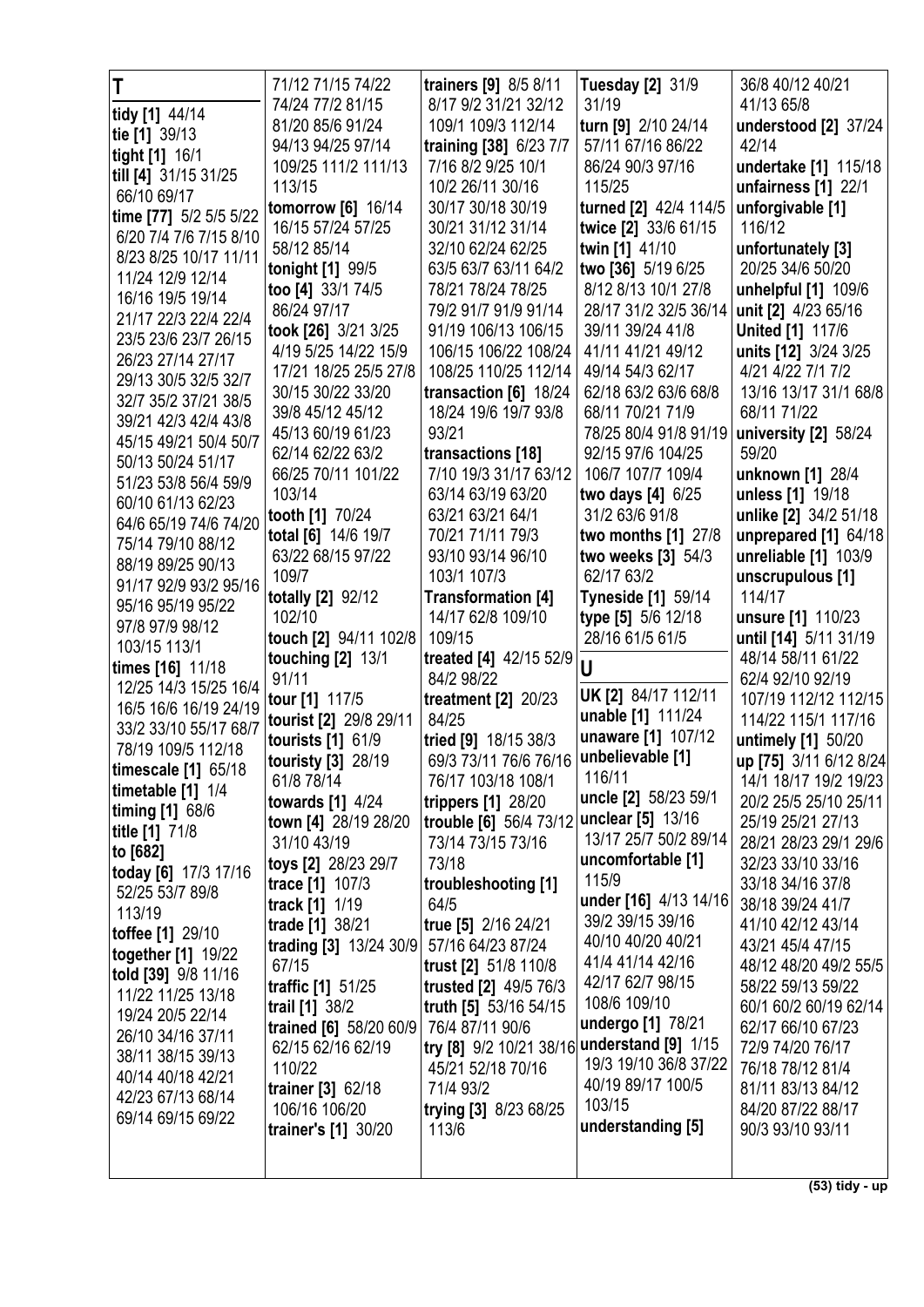| U                         | version [2] 66/13       | Wareham [1] 114/21                          | 80/23 89/18 103/12                      | west [1] 60/23        |
|---------------------------|-------------------------|---------------------------------------------|-----------------------------------------|-----------------------|
|                           | 100/19                  | warn [1] 32/15                              | 109/5 112/17 115/19                     | Westminster [1]       |
| up [13] 93/16 93/18       | very [59] 4/7 4/8 5/1   | warned [1] 109/16                           | 117/5                                   | 53/24                 |
| 97/6 97/16 97/19          | 18/13 20/11 22/18       | was [574]                                   | weekend [3] 27/5                        | what [138]            |
| 98/23 99/4 101/24         | 23/1 23/8 23/15 23/16   | was -- well [1] 74/15                       | 30/24 34/5                              | what's [1] 72/11      |
| 102/2 103/6 103/25        | 23/18 27/10 28/19       | washing [2] 48/20                           | weekly [2] 43/9 69/4                    | whatever [7] 34/6     |
| 112/15 113/7              | 28/19 30/12 32/4        | 49/2                                        | weeks [14] 13/25                        | 35/20 38/5 41/15      |
| updates [1] 84/18         | 34/18 36/16 36/16       |                                             | 34/17 34/19 34/21                       | 69/17 95/14 101/25    |
| upon [2] 88/4 97/25       |                         | wasn't [34] 5/11 7/6<br>7/18 8/11 8/25 9/16 | 34/25 35/5 54/3 55/3                    |                       |
| upset [1] 16/16           | 39/5 39/6 39/6 43/16    |                                             |                                         | whatsoever [1] 47/18  |
| upsets [1] 84/1           | 47/20 47/20 48/10       | 10/8 14/22 15/7 16/1                        | 62/17 62/17 63/2 67/2                   | when [99] 3/21 4/11   |
| upsetting $[1]$ 84/3      | 50/6 50/6 52/12 56/2    | 16/17 21/5 34/25                            | 69/1 70/3                               | 4/15 4/18 6/13 6/16   |
| us [31] 1/9 11/6 11/14    | 56/3 56/8 56/22 59/7    | 35/12 35/22 37/9                            | weight [1] 55/21                        | 6/23 7/21 9/17 10/9   |
| 12/19 22/14 22/17         | 61/8 71/12 84/1 84/2    | 37/10 39/20 40/18                           | weirdest [1] 100/2                      | 11/25 13/8 15/25      |
| 29/18 31/20 43/7          | 85/18 85/19 86/6        | 41/13 43/18 44/14                           | well [65] 3/13 4/21                     | 17/14 17/21 20/2 20/7 |
| 51/22 52/18 52/18         | 88/14 89/16 98/4        | 45/5 45/7 45/22 46/5                        | 5/24 6/20 8/20 8/21                     | 20/12 20/19 25/2 25/7 |
| 53/15 53/16 57/7          | 102/4 103/5 103/10      | 48/19 49/1 52/18                            | 9/14 10/19 10/23                        | 29/23 30/15 31/9      |
| 57/19 58/10 58/18         | 103/12 103/14 104/9     | 62/16 73/13 77/21                           | 11/10 11/13 12/4 15/5                   | 32/20 33/2 33/20      |
| 68/14 69/22 71/15         | 105/14 105/21 110/8     | 77/21 97/21                                 | 15/12 17/7 17/23                        | 33/25 35/11 37/1 37/3 |
| 72/19 77/2 83/10          | 111/8 111/8 112/2       | watching [4] 20/4                           | 18/17 19/17 20/2                        | 38/15 39/8 40/4 40/9  |
| 85/11 87/2 110/16         | 116/25 117/13 117/14    | 20/4 73/1 73/8                              | 21/15 21/16 21/17                       | 47/1 50/1 50/13 54/15 |
| 115/25 116/1 116/21       | viable [1] 15/17        | water [2] 91/22 98/5                        | 23/19 27/9 28/18                        | 59/24 61/23 62/7      |
| 116/23                    | view [2] 64/2 80/9      | way [18] 1/9 17/18                          | 28/20 30/3 30/13                        | 62/16 62/21 62/22     |
| use [8] 22/6 62/15        | village [2] 27/18       | 17/18 21/25 22/14                           | 33/11 35/4 35/13 37/6                   | 62/24 64/12 64/17     |
|                           | 114/10                  | 34/22 52/9 62/23                            | 39/21 45/7 46/2 46/24                   | 65/17 66/22 67/4      |
| 66/9 66/19 68/12 79/5     | villages [2] 46/20      | 63/15 63/16 64/6 80/2                       | 47/23 48/11 48/18                       | 67/20 68/6 68/17 69/1 |
| 100/20 104/12             | 61/17                   | 83/2 87/17 87/17                            | 56/1 56/9 59/18 61/1                    | 69/22 71/1 71/23 72/1 |
| used [13] 5/16 6/10       | vindicated [1] 54/25    | 93/11 98/9 98/21                            | 63/18 67/7 67/10                        | 73/9 73/11 73/20      |
| 8/8 17/14 26/16 31/5      | virtually [1] 47/16     | ways [1] 117/11                             | 67/14 67/14 68/13                       | 73/20 74/8 74/25      |
| 46/13 53/23 60/11         | visit [2] 16/1 75/7     | we [137]                                    | 68/20 70/10 73/7                        | 76/10 77/17 77/20     |
| 60/13 64/10 75/7          | <b>visited</b> [1] 16/5 | we'd [2] 15/21 62/11                        | 73/24 73/24 74/15                       | 78/5 78/12 78/20      |
| 97/19                     | volume [1] 78/1         | we'll [4] 1/20 23/20                        | 74/15 76/2 77/25 80/4                   | 78/22 80/10 80/24     |
| username [1] 68/11        | vote [1] 51/8           | 86/4 104/25                                 | 81/22 98/13 104/9                       | 81/8 82/14 83/19 85/5 |
| using [10] 7/21 7/24      | voted [1] 51/11         | we're [7] 1/19 58/3                         | 105/10 108/8 113/18                     | 85/10 89/5 89/18      |
| 9/18 14/10 32/14          |                         | 70/20 98/24 117/3                           |                                         | 89/25 92/7 94/2 95/11 |
| 32/20 63/25 91/15         | W                       | 117/4 117/12                                | wellbeing [1] 98/25                     | 96/25 97/7 98/1 99/16 |
| 99/17 100/1               | wage [2] 43/16 47/3     |                                             | <b>Welsh [1] 40/8</b>                   | 100/19 101/22 102/5   |
| usual [2] 8/11 29/10      | wages [3] 43/13         | we've [7] 17/8 18/1                         | went [42] 6/25 9/23<br>13/19 15/9 15/20 | 102/22 103/6 103/25   |
| usually [2] 79/20         | 44/12 111/4             | 18/15 49/14 49/20                           |                                         |                       |
| 80/10                     | wait [2] 37/7 42/5      | 51/15 76/16                                 | 15/21 16/5 25/9 25/13                   | 107/2 107/4 115/24    |
| V                         | waiting [3] 31/11       | wealth [1] 32/8                             | 25/21 26/3 26/13 27/1                   | 116/1                 |
|                           | 35/15 56/13             | weary [1] 14/21                             | 33/18 34/13 40/1                        | whenever $[2]$ $1/11$ |
| valued [1] 109/24         | walked [1] 115/24       | Wednesday [12]                              | 41/17 42/1 43/21                        | 56/20                 |
| van [1] 52/5              |                         | 18/18 18/19 18/20                           | 52/17 58/1 58/20                        | where [21] 3/4 3/5    |
| variance [1] 67/21        | walking [1] 99/18       | 19/2 67/15 67/20                            | 58/21 58/24 59/1 59/7                   | 9/22 10/14 19/20 39/4 |
| varied [2] 58/16          | wall [2] 4/24 41/21     | 77/15 80/11 93/12                           | 59/13 61/15 63/3 67/1                   | 41/24 42/1 42/12      |
| 112/22                    | want [15] 19/6 27/17    | 112/15 113/15 117/16                        | 68/3 70/1 71/23 72/1                    | 46/17 56/16 61/14     |
| variety [1] 90/22         | 36/7 41/15 45/11        | wee [7] 12/17 17/13                         | 83/9 87/18 87/19                        | 63/25 65/14 81/16     |
| various [2] 74/24         | 45/13 52/23 55/7 55/9   | 21/23 27/14 33/17                           | 89/25 91/22 92/3                        | 88/9 99/21 101/25     |
| 75/3                      | 55/15 55/16 55/20       | 41/12 48/14                                 | 114/15 115/17                           | 106/21 107/12 114/15  |
| <b>vastly</b> [1] 78/3    | 56/13 111/20 111/21     | week [18] 17/17                             | were [192]                              | where's [2] 40/4      |
| vegetables [1] 115/20     | wanted [7] 36/15 37/4   | 27/20 31/3 33/6 33/6                        | were -- it [1] 8/21                     | 41/17                 |
| vehicle [1] 104/13        | 39/25 46/17 80/14       | 33/23 61/15 67/19                           | weren't [5] 7/1 7/14                    | whereas [4] 19/8      |
| <b>Vennells [1] 55/20</b> | 103/17 103/17           | 68/24 78/19 78/25                           | 7/18 11/14 25/18                        | 43/16 78/12 78/18     |
|                           |                         |                                             |                                         |                       |
|                           |                         |                                             |                                         |                       |

**(54) up... - whereas**